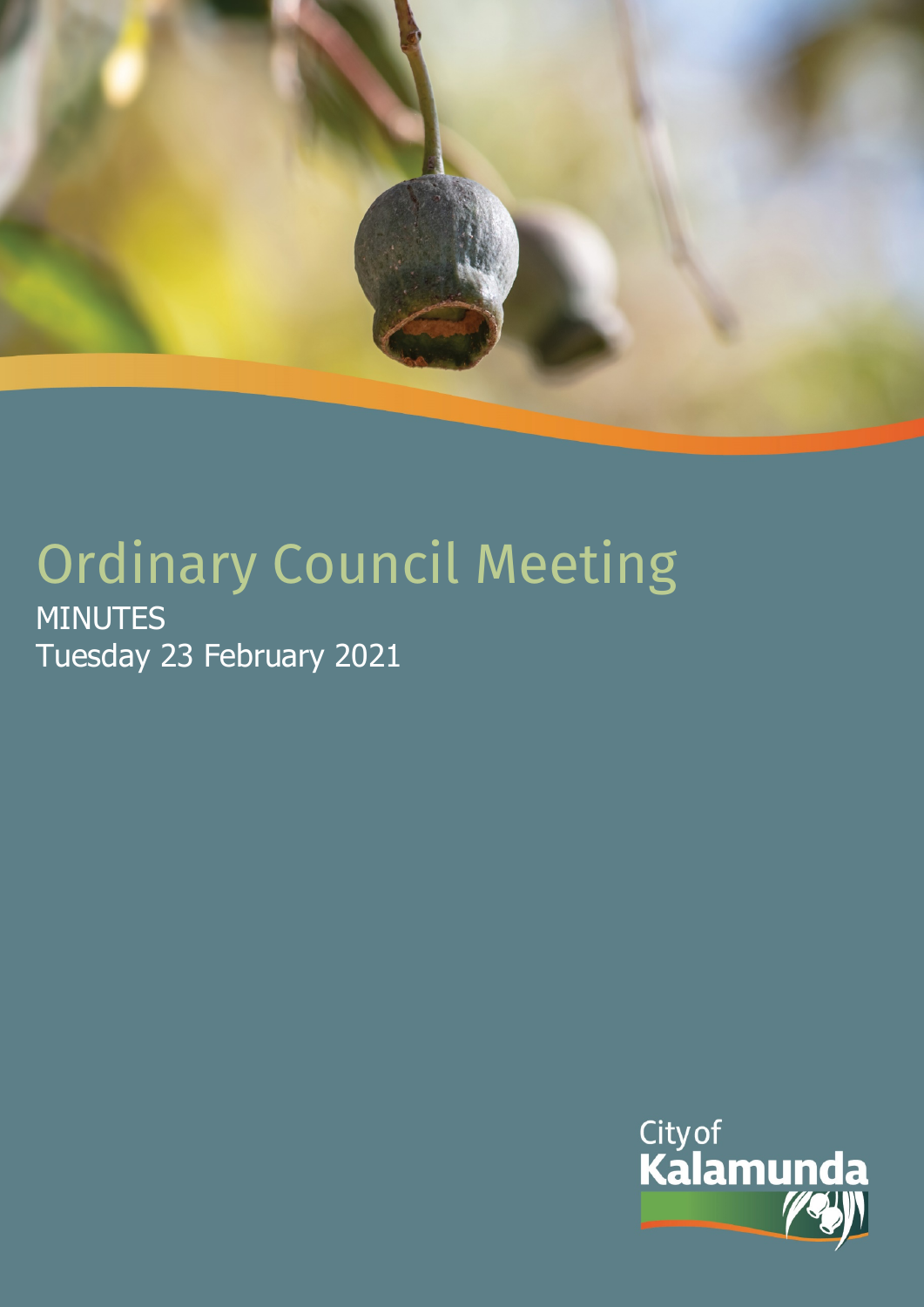# **INDEX**

| 1.       |                                                                                                                                                                    |  |
|----------|--------------------------------------------------------------------------------------------------------------------------------------------------------------------|--|
| 2.       | Attendance, Apologies and Leave of Absence Previously Approved 3                                                                                                   |  |
| 3.       |                                                                                                                                                                    |  |
| 4.       |                                                                                                                                                                    |  |
| 5.       |                                                                                                                                                                    |  |
| 6.       |                                                                                                                                                                    |  |
| 7.<br>8. |                                                                                                                                                                    |  |
| 9.       |                                                                                                                                                                    |  |
|          |                                                                                                                                                                    |  |
|          |                                                                                                                                                                    |  |
|          | 10.1.1. Local Planning Policy 28 - Delivery of State and Local Strategies Through the<br>Preparation of Structure Plans (LPP28) - Consideration of Submissions and |  |
|          | 10.1.2. Proposed Amendment No. 103 - Lot 613 (4) Varley Street, Lesmurdie - Reclassifying                                                                          |  |
|          |                                                                                                                                                                    |  |
|          | 10.2.1. Award of Provision of Plant Hire and Auxiliary Services RFT 202332                                                                                         |  |
|          |                                                                                                                                                                    |  |
|          |                                                                                                                                                                    |  |
|          |                                                                                                                                                                    |  |
|          | 10.4.1. Corporate Business Plan - Quarterly Update - October-December 2020 46                                                                                      |  |
|          |                                                                                                                                                                    |  |
|          |                                                                                                                                                                    |  |
|          | 10.5.2. Debtors and Creditors Report for the period ended December 202058                                                                                          |  |
|          | 10.5.3. Debtors and Creditors Report for the period ended January 202165                                                                                           |  |
|          |                                                                                                                                                                    |  |
|          |                                                                                                                                                                    |  |
|          |                                                                                                                                                                    |  |
|          |                                                                                                                                                                    |  |
|          |                                                                                                                                                                    |  |
|          |                                                                                                                                                                    |  |
|          | 14. Urgent Business Approved by the Presiding Member or by Decision84                                                                                              |  |
|          |                                                                                                                                                                    |  |
|          |                                                                                                                                                                    |  |
|          |                                                                                                                                                                    |  |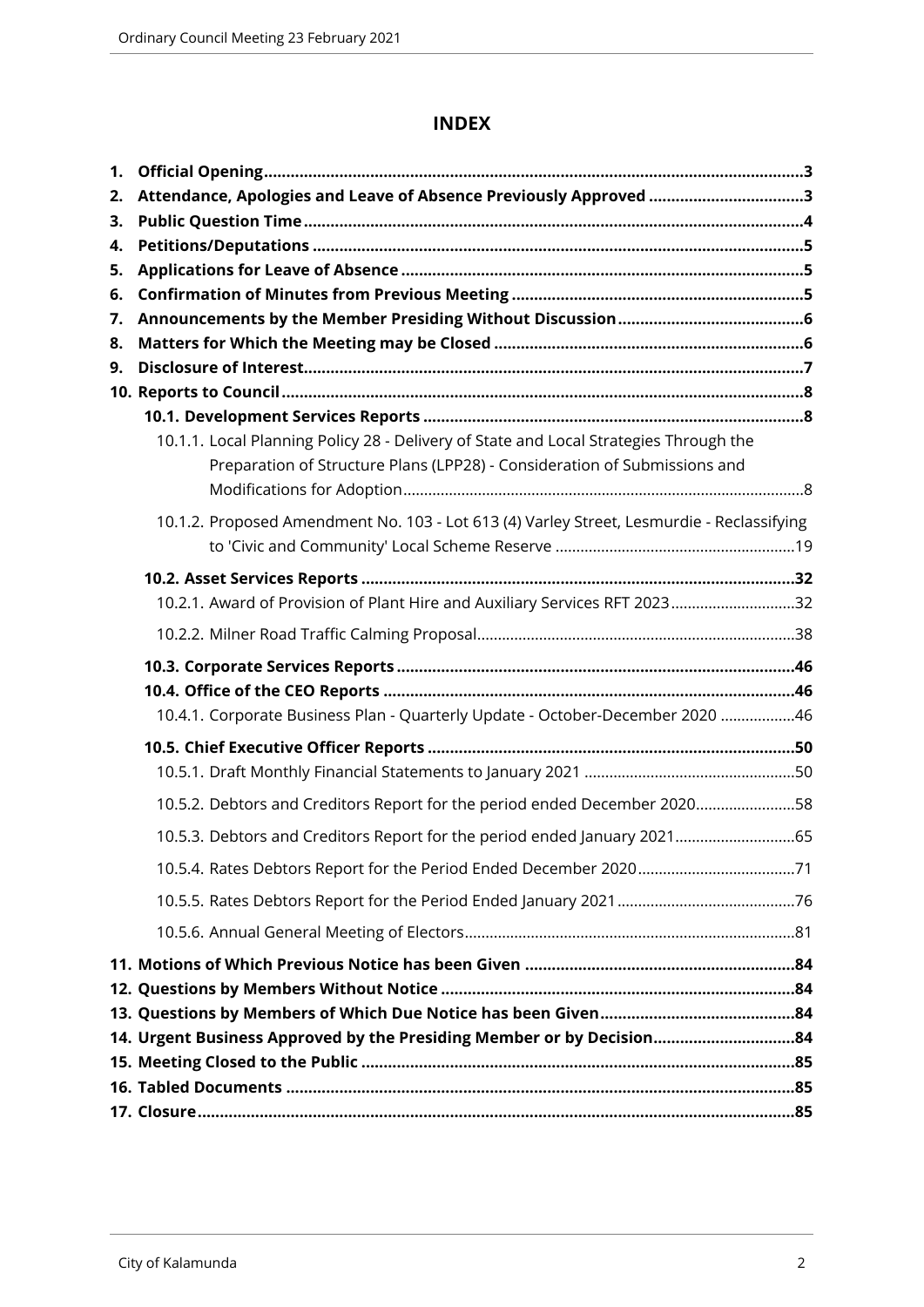#### <span id="page-2-0"></span>**1. Official Opening**

The Presiding Member opened the meeting at 6:30pm and welcomed Councillors, Staff and Members of the Public Gallery. The Presiding Member also acknowledged the Traditional Owners of the land on which we meet the Whadjuk Noongar people.

#### <span id="page-2-1"></span>**2. Attendance, Apologies and Leave of Absence Previously Approved**

#### **Councillors**

**South East Ward**  John Giardina Janelle Sewell **South West Ward** Lesley Boyd Mary Cannon Brooke O'Donnell **North West Ward**

Lisa Cooper Dylan O'Connor **North Ward**

Cameron Blair

Kathy Ritchie Margaret Thomas JP (Mayor) Presiding Member

#### **Members of Staff**

# **Chief Executive Officer**

Rhonda Hardy

# **Executive Team**

Gary Ticehurst - Director Corporate Services Brett Jackson - Director Asset Services Peter Varelis - Director Development Services

#### **Management Team**

Nicole O'Neill - Manager Customer & Public Relations Jamie Paterson - Manager Information Technology

#### **Administration Support**

Brian Campbell - A/Coordinator IT Darrell Forrest - Governance Advisor Donna McPherson - Executive Assistant to the CEO

#### **Members of the Public** 10

#### **Members of the Press** Nil.

#### **Apologies**

Cr Geoff Stallard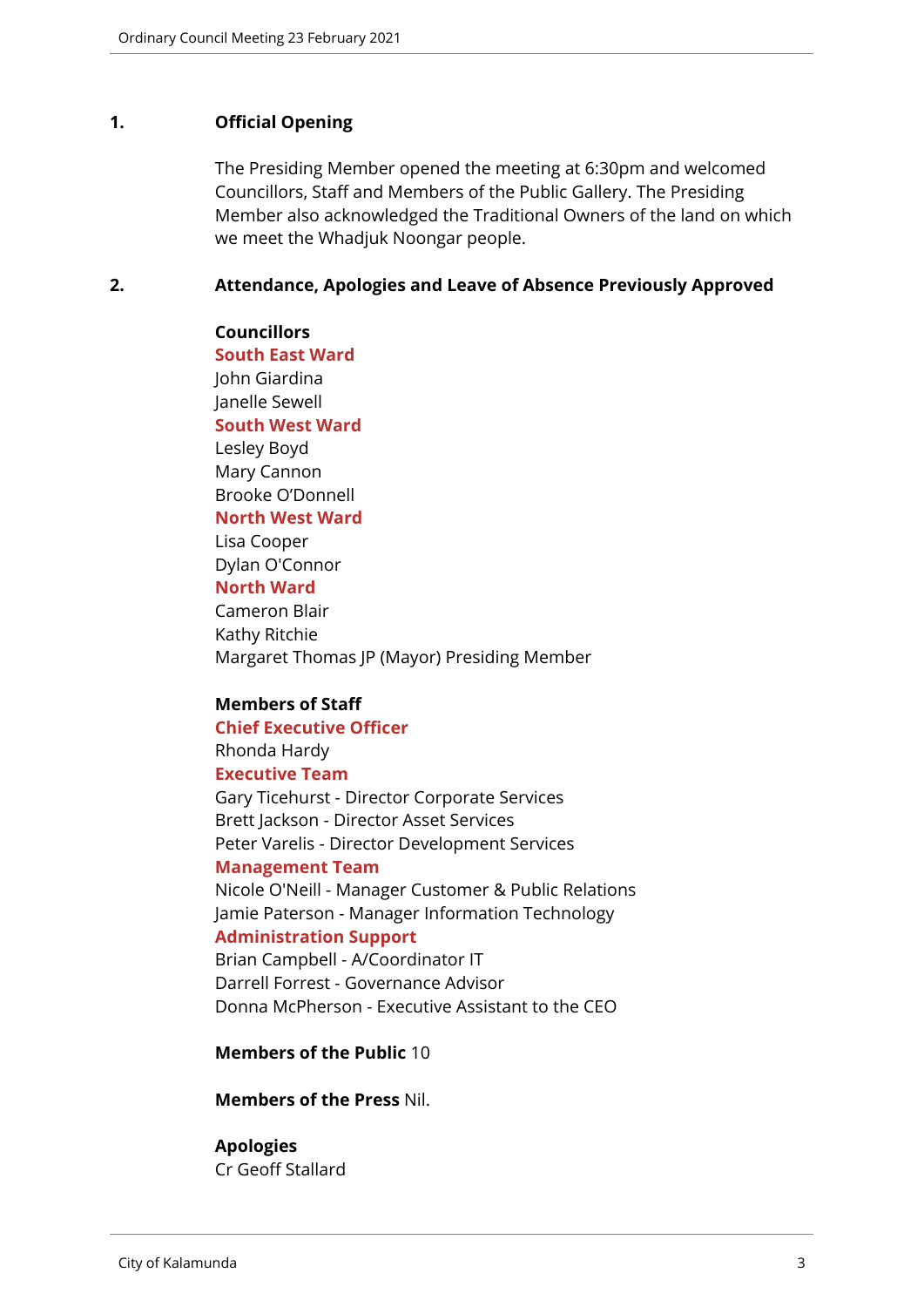Cr Sue Bilich

# **Leave of Absence Previously Approved** Nil.

# <span id="page-3-0"></span>**3. Public Question Time**

*A period of not less than 15 minutes is provided to allow questions from the gallery on matters relating to the functions of Council. For the purposes of Minuting, these questions and answers will be summarised.*

# 3.1 Mr Dick Lovegrove, Wattle Grove

- Q1. I seek clarification on Item 10.1.1 Local Planning Policy 28 Delivery of State and Local Strategies through the preparation of Structure Plans – Consideration of Submissions Modifications for Adoption. How do I get my ideas for the development of my land to Council?
- A1. The policy will guide Council, the City and external stakeholders to identify the City's responsibility for the preparation of Structure Plans in order to achieve the implementation of the State Government's North Eastern Regional Planning Framework and other strategic planning initiatives. In regard to how you may have input into the planning process, and particularly the spatial layout of structure plans and future urban areas through the regulatory process, landowners can have an input by way of putting forward submission during statutory advertising. Submissions can provide alterative urban designs and layouts for structure plans that are put forwarded and deemed appropriate for public advertising.
- Q2. How do I have input when a major developer can put a structure plan over all the land in my area?
- A2. Through the statutory advertising process should a would- be developer, or a landowner, put forward a structure plan that shows a certain land use on a property and you are not happy with that land use, or have an alternative view to the proposed land use, you can make written submissions on your views and propose alternatives and if supported council can recommend modifications to the structure plan. You also have the opportunity to put deputations and submissions to the Western Australian Planning Commission who are ultimately the determining authority for structure plans.
- Q3. Would it be possible to put my proposal to Council and ask the view of the Council?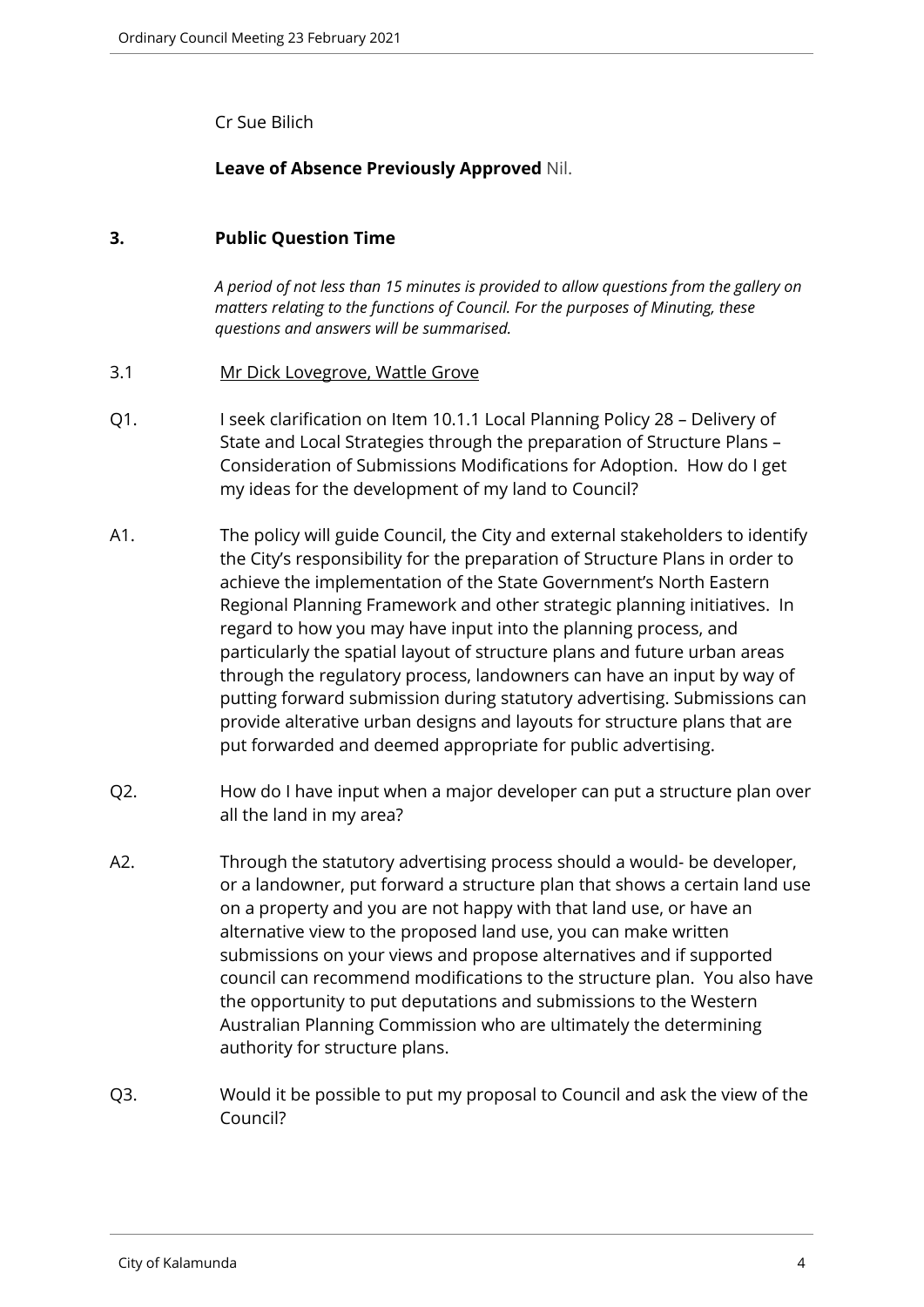A3. If you and your Town Planner have developed plans the City would be open to having discussions with you initially at officer level.

# <span id="page-4-0"></span>**4. Petitions/Deputations**

- 4.1 A deputation was received from Mr Norman Hill regarding Item 10.1.2 Proposed Amendment No 103. - Lot 613 (4) Varley Street, Lesmurdie - Reclassifying to "Civic and Community' Local Scheme Reserve. Mr Hill spoke against aspects of the proposed future development at the site following acceptance of the Amendment.
- 4.2 A deputation was received from Ms Bev Dornan regarding Item 10.1.1 Local Planning Policy 28 - Delivery of State and Local Strategies Through the Preparation of Structure Plans (LPP28) - Consideration of Submissions and Modifications for Adoption. Ms Dornan spoke against various aspects of the report as presented.
- 4.3 A deputation was received from Ms Sue Hudson regarding Item 10.2.2 Milner Road Traffic Calming Proposal. Ms Hudson spoke against the recommendation.

# <span id="page-4-1"></span>**5. Applications for Leave of Absence**

5.1 Nil.

# <span id="page-4-2"></span>**6. Confirmation of Minutes from Previous Meeting**

#### 6.1 RESOLVED OCM 9/2021

That the Minutes of the Ordinary Council Meeting held on 15 December 2020 are confirmed as a true and accurate record of the proceedings with the amendment to Item 10.1.4 City of Kalamunda Dog Local Law 2021(Attachment 1) as follows:

*Replace clause 3.2 (2) in the City of Kalamunda Dogs Local Law 2021 with the following: -*

*"The limit on the number of dogs which may be kept on any premises is, for the purpose of section 26(3) of the Act— 2 dogs over the age of 3 months and the young of those dogs under that age."*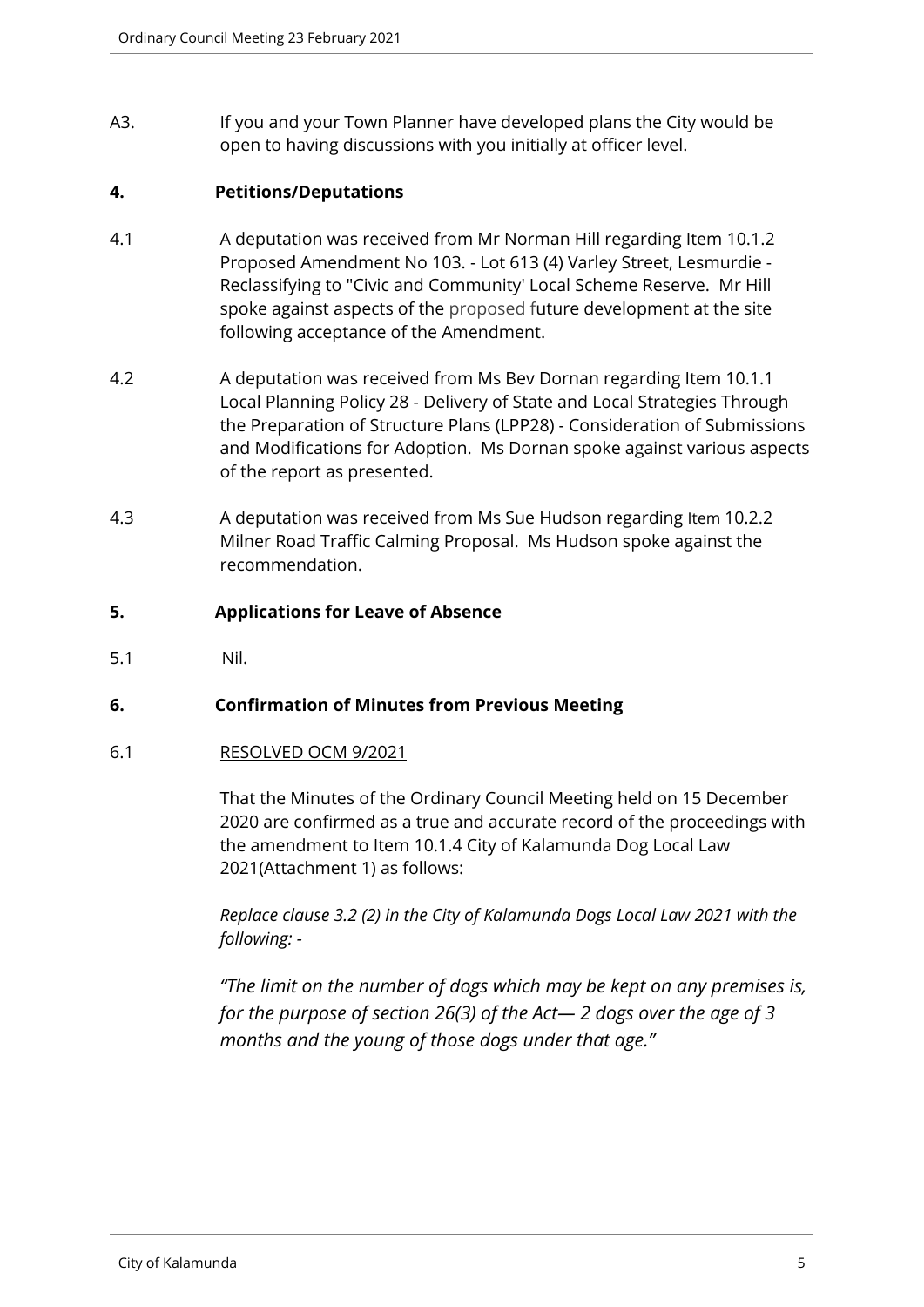Moved: **Cr Cameron Blair**

Seconded: **Cr John Giardina**

Vote: **CARRIED UNANIMOUSLY (10/0)**

#### 6.2 RESOLVED OCM 10/2021

That the Minutes of the Special Council Meeting held on 19 January 2021, as published and circulated, are confirmed as a true and accurate record of the proceedings.

| Moved: | Cr Cameron Blair                  |  |
|--------|-----------------------------------|--|
|        | Seconded: <b>Cr Lesley Boyd</b>   |  |
| Vote:  | <b>CARRIED UNANIMOUSLY (10/0)</b> |  |

#### <span id="page-5-0"></span>**7. Announcements by the Member Presiding Without Discussion**

7.1 Nil.

#### <span id="page-5-1"></span>**8. Matters for Which the Meeting may be Closed**

8.1 Item 10.1.1 Local Planning Policy 28 - Delivery of State and Local Strategies Through the Preparation of Structure Plans (LPP28) - Consideration of Submissions and Modifications for Adoption – Confidential Attachment – Submitters List

> Reason for Confidentiality: *Local Government Act 1995 (WA) Section 5.23 (2) (b) - "the personal affairs of any person."*

8.2 Item 10.2.1 Award of Provision of Plant Hire and Auxiliary Services RFT 2023 – Confidential Attachment - RFT 2023 - Tender Assessment Report

> Reason for Confidentiality: *Local Government Act 1995 (WA) Section 5.23 (2) (c) - "a contract entered into, or which may be entered into, by the local government and which relates to a matter to be discussed at the meeting."*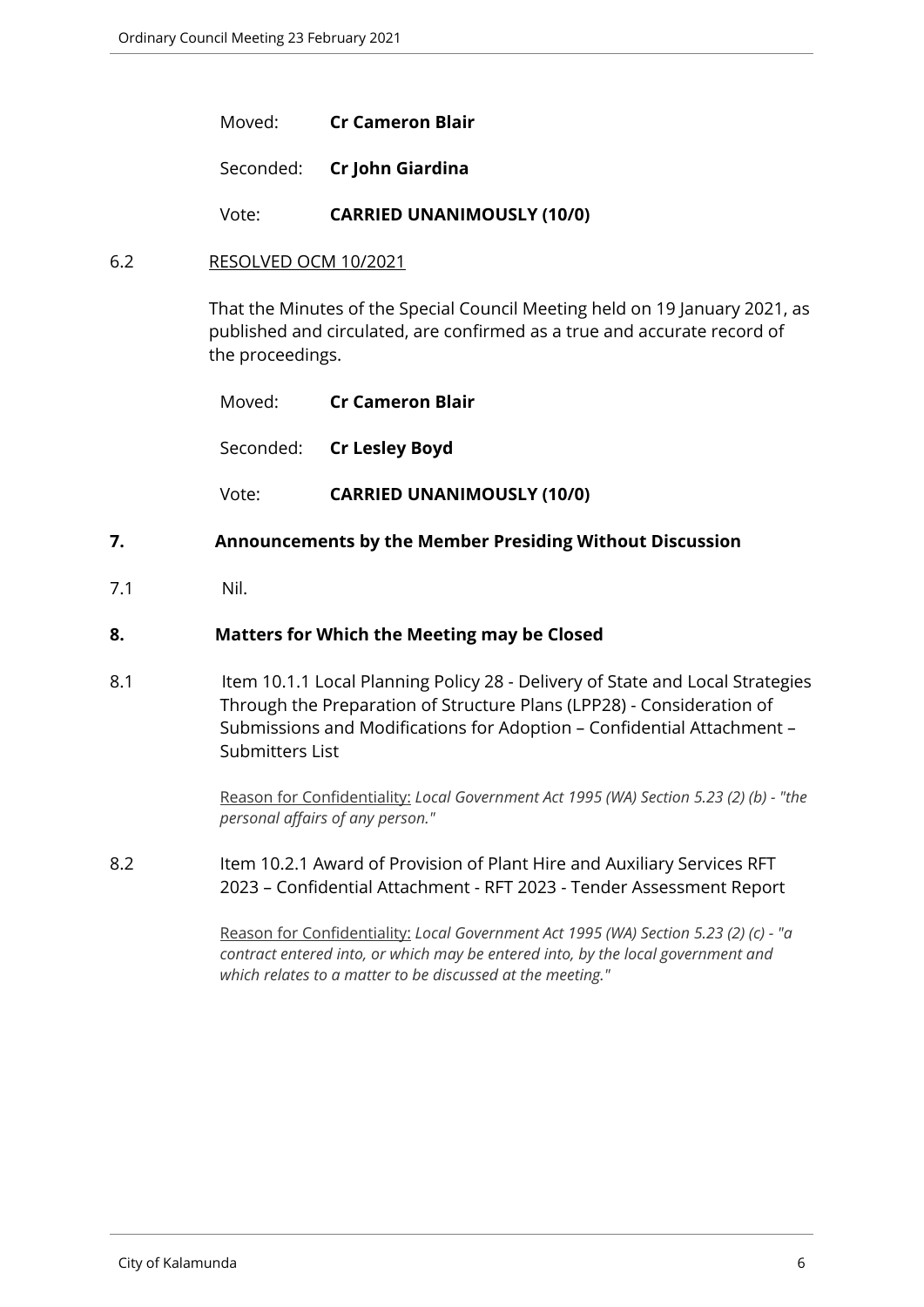#### <span id="page-6-0"></span>**9. Disclosure of Interest**

#### **9.1. Disclosure of Financial and Proximity Interests**

- a) Members must disclose the nature of their interest in matters to be discussed at the meeting. (Section 5.56 of the *Local Government Act 1995*.)
- b) Employees must disclose the nature of their interest in reports or advice when giving the report or advice to the meeting. (Section 5.70 of the *Local Government Act 1995*.)
- 9.1.1 Nil.

# **9.2. Disclosure of Interest Affecting Impartiality**

- a) Members and staff must disclose their interest in matters to be discussed at the meeting in respect of which the member or employee had given or will give advice.
- 9.2.1 Cr Janelle Sewell declared an Interest Affecting Impartiality on Item 10.1.1 Item 10.1.1 Local Planning Policy 28 – Delivery of State and Local Strategies through the preparation of structure Plans – Consideration of Submissions Modifications for Adoption. Cr Sewell has a family member who is a member of the Hillview Golf Course.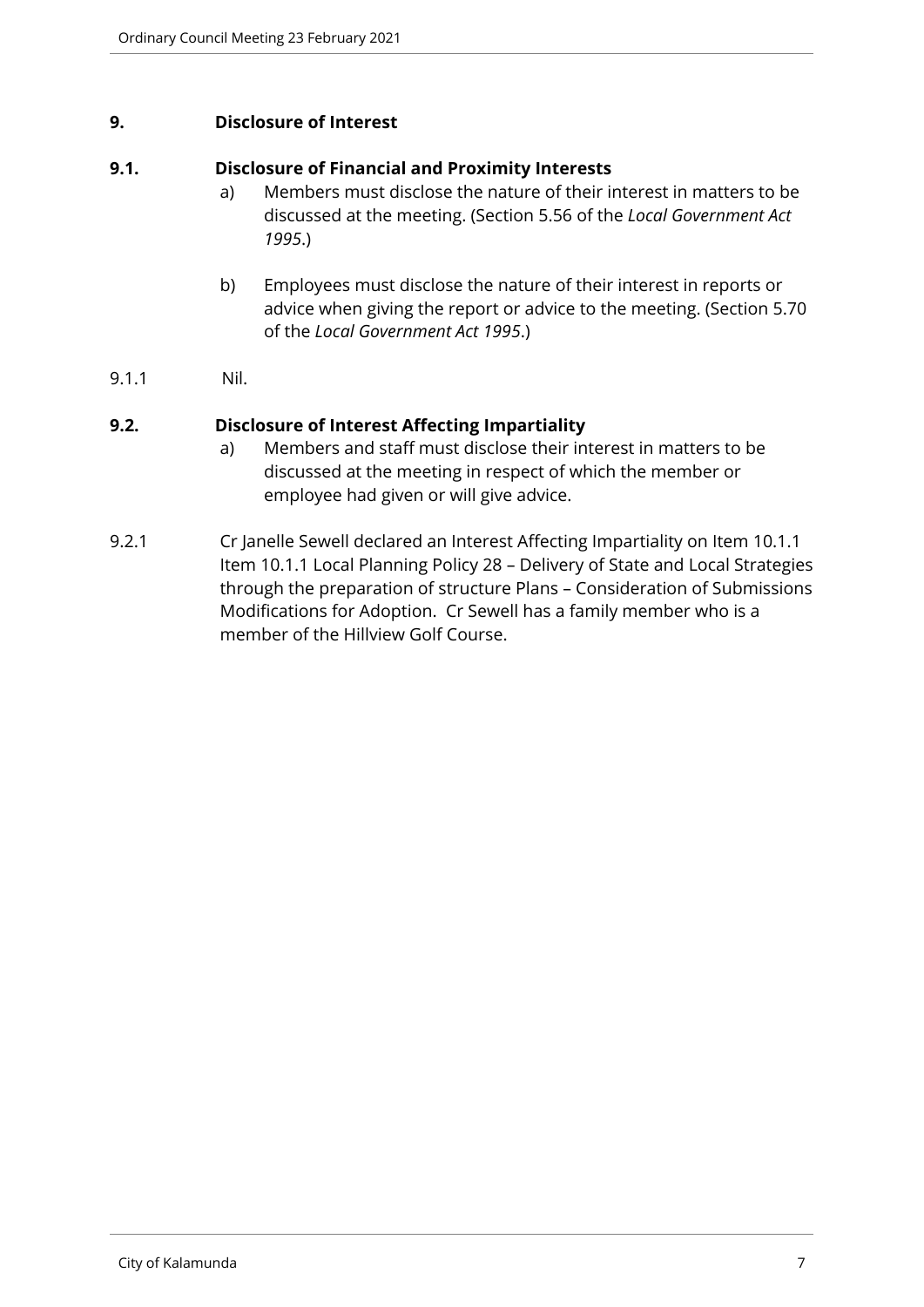# <span id="page-7-0"></span>**10. Reports to Council**

# <span id="page-7-1"></span>**10.1. Development Services Reports**

<span id="page-7-2"></span>**10.1.1. Local Planning Policy 28 - Delivery of State and Local Strategies Through the Preparation of Structure Plans (LPP28) - Consideration of Submissions and Modifications for Adoption**

#### *Declaration of financial / conflict of interests to be recorded prior to dealing with each item.*

Cr Janelle Sewell declared an Interest Affecting Impartiality on Item 10.1.1 Item 10.1.1 Local Planning Policy 28 – Delivery of State and Local Strategies through the preparation of structure Plans – Consideration of Submissions Modifications for Adoption. Cr Sewell has a family member who is a member of the Hillview Golf Course.

|   | Owner                                | Previous Items<br>Directorate<br><b>Business Unit</b><br>File Reference<br>Applicant |                            | OCM 94/2020<br><b>Development Services</b><br><b>Strategic Planning</b><br>3.009297 / 4.00010304                                                                                                                                                                                                                                                     |
|---|--------------------------------------|--------------------------------------------------------------------------------------|----------------------------|------------------------------------------------------------------------------------------------------------------------------------------------------------------------------------------------------------------------------------------------------------------------------------------------------------------------------------------------------|
|   | Attachments<br><b>TYPE OF REPORT</b> |                                                                                      | 1.<br>2.<br>3.<br>4.<br>5. | Modified Local Planning Policy 28 Final for Adoption<br>$[10.1.1.1 - 8 \text{ pages}]$<br>Modifications Table [10.1.1.2 - 1 page]<br>Submission Table [10.1.1.3 - 23 pages]<br><b>Community Engagement Report for Council</b><br>$[10.1.1.4 - 20 \text{ pages}]$<br>Draft Local Planning Policy 28 - Adopted for<br>Advertising [10.1.1.5 - 8 pages] |
|   | Advocacy                             |                                                                                      |                            | When Council is advocating on behalf of the community to<br>another level of government/body/agency                                                                                                                                                                                                                                                  |
|   | Executive                            |                                                                                      | and budgets                | When Council is undertaking its substantive role of direction<br>setting and oversight (e.g. accepting tenders, adopting plans                                                                                                                                                                                                                       |
|   | Information                          |                                                                                      |                            | For Council to note                                                                                                                                                                                                                                                                                                                                  |
| 歭 | Legislative                          |                                                                                      |                            | Includes adopting Local Laws, Town Planning Schemes and<br>Policies. When Council determines a matter that directly<br>impacts a person's rights and interests where the principles of<br>natural justice apply. Examples include town planning<br>applications, building licences, other permits or licences                                        |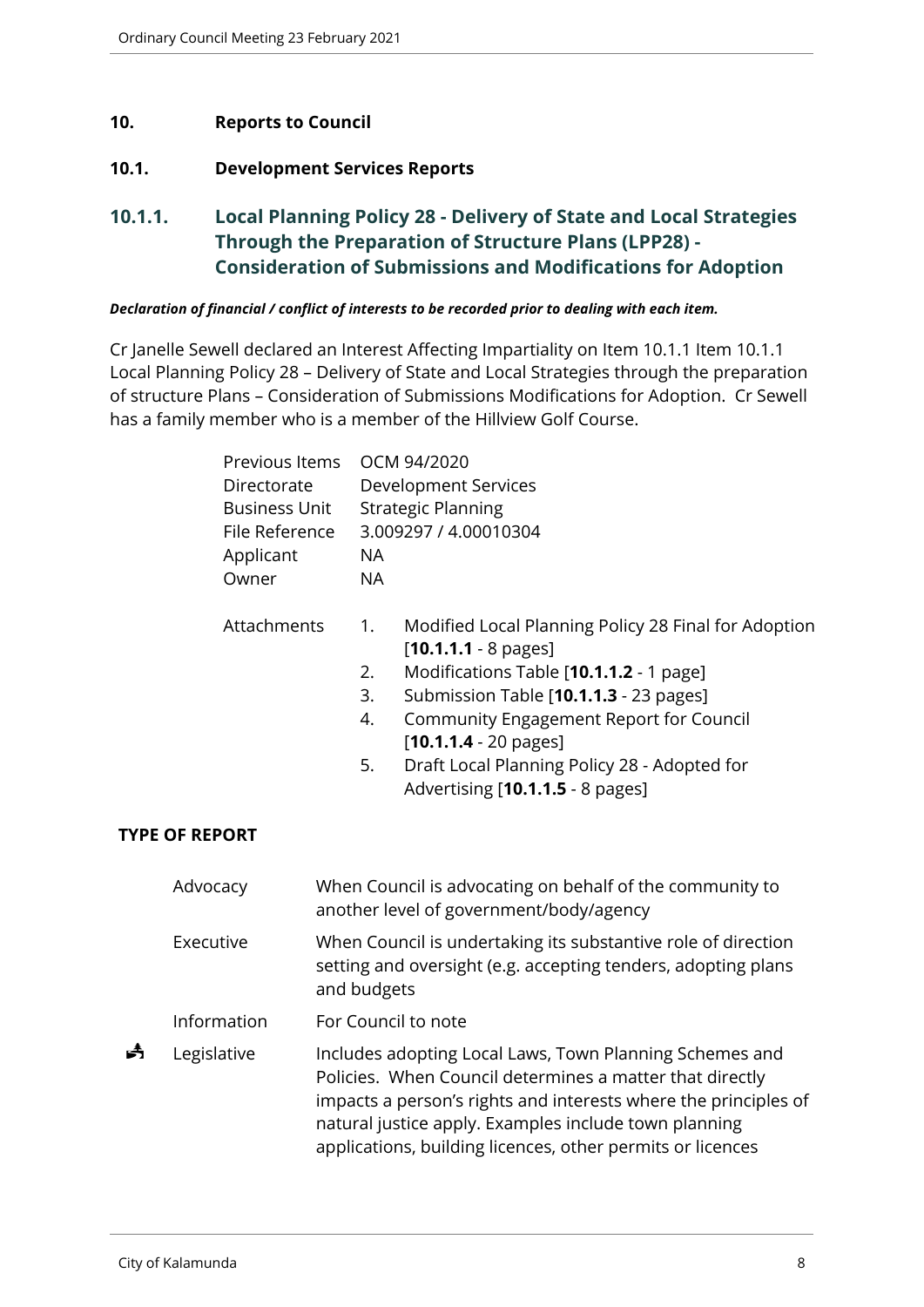issued under other Legislation or matters that could be subject to appeal to the State Administrative Tribunal.

#### **STRATEGIC PLANNING ALIGNMENT**

*Kalamunda Advancing Strategic Community Plan to 2027*

#### **Priority 3: Kalamunda Develops**

**Objective 3.1** - To plan for sustainable population growth. *Strategy 3.1.1* - Plan for diverse and sustainable housing, community facilities and industrial development to meet changing social and economic needs.

#### **Priority 3: Kalamunda Develops**

**Objective 3.3** - To develop and enhance the City's economy. *Strategy 3.3.1* - Facilitate and support the success and growth of industry and businesses.

#### **Priority 4: Kalamunda Leads**

**Objective 4.1** - To provide leadership through transparent governance. **Strategy 4.1.1** - Provide good governance.

#### **EXECUTIVE SUMMARY**

- 1. The purpose of this report is for Council to consider the submissions and modifications to draft Local Planning Policy 28 – Delivery of State and Local Strategies through the Preparation of Structure Plans (LPP28) for adoption.
- 2. The Policy will guide the Council, the City of Kalamunda's (the City) officers and external stakeholders to identify the City's responsibilities for the preparation of structure plans in order to achieve the implementation of the State Government's North East Sub-Regional Framework (the Framework) and other strategic planning initiatives.
- 3. Council is recommended to adopt LPP28.

#### **BACKGROUND**

- 4. Structure Plans are guiding documents that coordinate the development of areas of varying scale and can be supported by technical studies of varying detail. Structure Plans can be defined as:
	- a) District Structure Plans (DSPs);
	- b) Local Structure Plans (LSPs);
	- c) Activity Centre Plans (ACPs); or
	- d) Precinct Plans.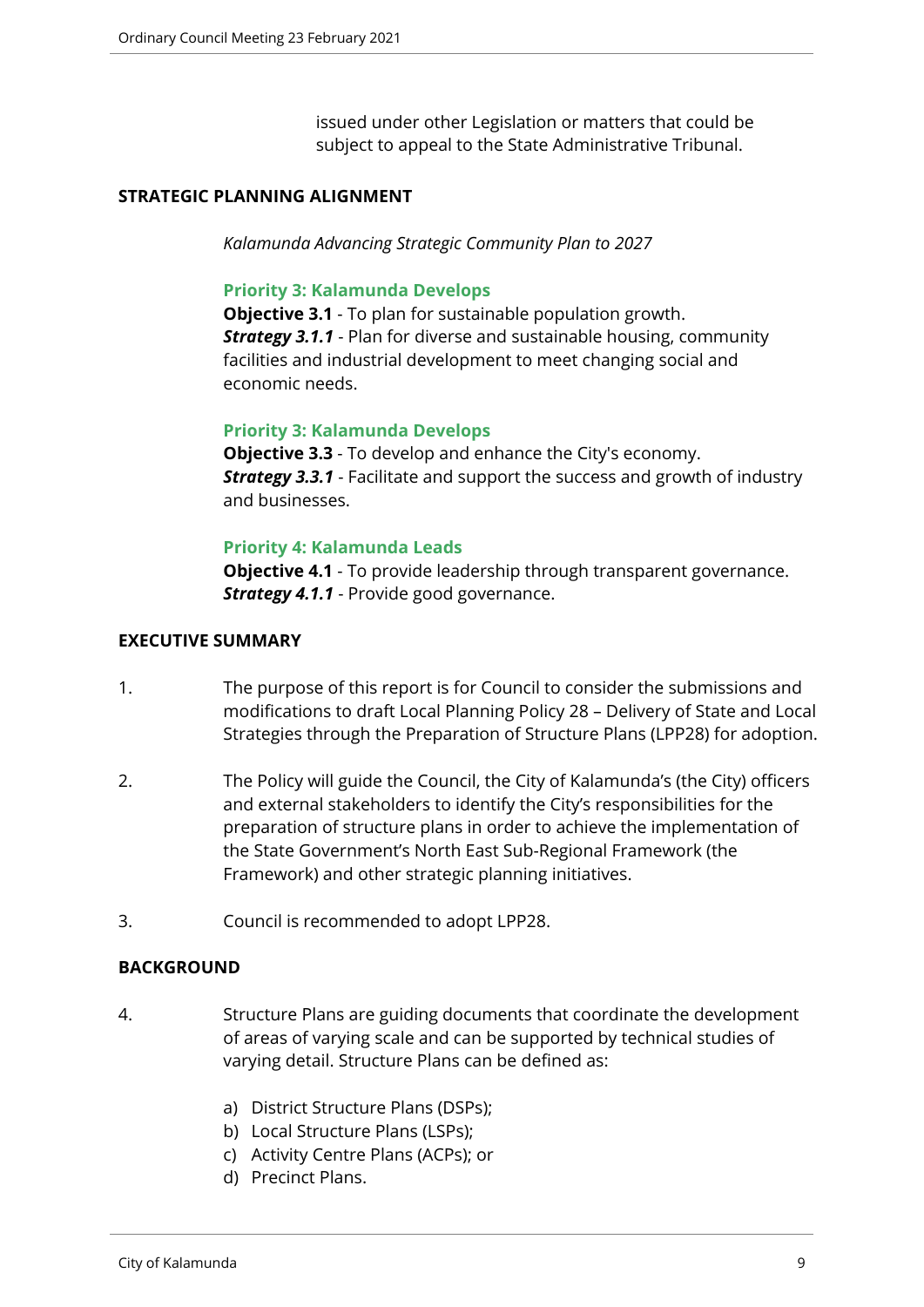- 5. The City's role in the preparation of Structure Plans is usually as the regulator rather than the proponent. That is, a landowner submits a Structure Plan or Structure Plan amendments for the City's assessment.
- 6. However, it is to be noted that the City, over the past decade, has prepared, or is in the process of preparing, a number of Structure Plans:
	- a) Forrestfield / High Wycombe Industrial Area Stage 1 LSP.
	- b) Forrestfield North DSP.
	- c) Forrestfield North Residential Precinct LSP.
	- d) Forrestfield North Transit Oriented Development LSP.
	- e) Kalamunda ACP.
- 7. The Structure Plans prepared by the City, to date, have been in response to key strategic initiatives, such as the State Government's investment in the High Wycombe Train Station or regulatory requirements (Activity Centre Plans for District Centres).
- 8. The decision for the City to undertake the Structure Planning in Forrestfield North was influenced by external factors, such as the announcement of the then named "Forrestfield" Train Station and the change in land use direction for the planning of the area as a result of the approval of the Forrestfield North DSP depicting a residential area. Another reason is the highly fragmented nature of landownership and the resources required to finalise a Structure Plan.
- 9. In new urban areas, Local Structure Plans (LSPs) are usually prepared by the private sector and are a precursor to the physical subdivision and development process.
- 10. The Framework establishes a long-term and integrated planning framework for land use and infrastructure provision in Perth's north east sub-region within which the City is located.
- 11. The Framework provides guidance for:
	- a) The preparation of amendments to the Perth Metropolitan and Peel region schemes, local planning strategies/schemes, district (DSP) and local structure plans (LSP), and activity centre plans (ACP); and
	- b) The staging and sequencing of urban development to inform public investment in regional community, social and service infrastructure.
- 12. The Framework sets out proposals to achieve a more consolidated urban form, meet long term housing needs, strengthen key activity centres and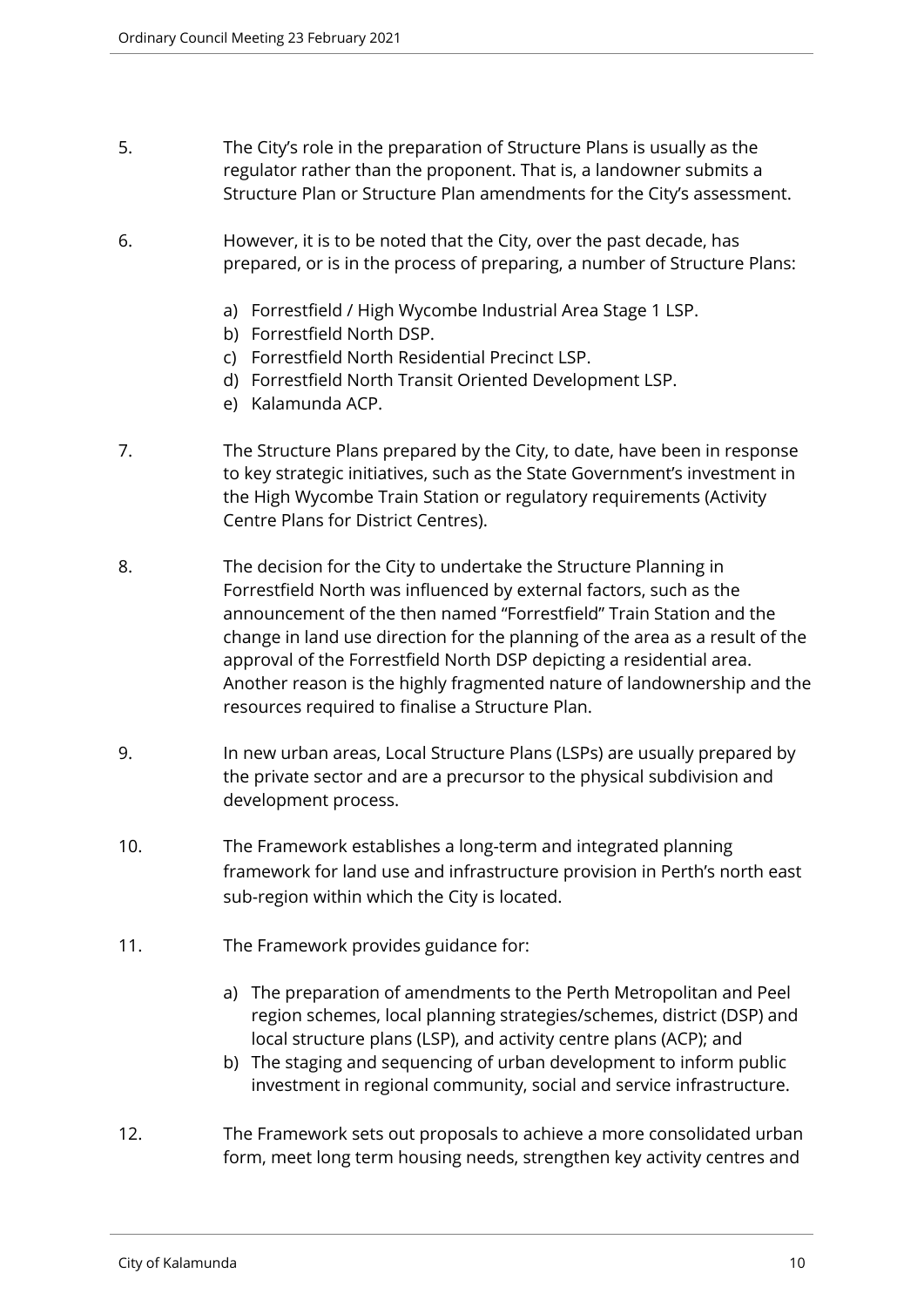employment nodes amongst many other key objectives. The Framework identifies the following locations within the City:

- a) Wattle Grove South Urban Expansion / Urban Investigation
- b) Maida Vale South Urban Expansion
- c) Pickering Brook Town Site Planning Investigation
- d) Hillview Golf Course Planning Investigation
- 13. The City has a Local Planning Strategy, Local Housing Strategy and Industrial Development Strategy that also provides guidance and identifies proposals that require the preparation of more detailed planning documentation.

# **DETAILS AND ANALYSIS**

- 14. The City and the private sector both have roles to play in delivering the proposals of the Framework and local strategies. The development of DSPs, LSPs, ACPs and Precinct Plans coordinates the future land use changes and delivery of infrastructure in future development areas.
- 15. The primary objectives of this Policy are to:
	- a) Guide the City's implementation of the State Government's North East Sub-regional Framework and the City's Planning Strategies.
	- b) Determine the City's responsibilities for the preparation of District Structure Plans, Local Structure Plans, Activity Centre Plans and Precinct Plans.
	- c) Provide the community, stakeholders and businesses with a clear understanding of the City's responsibilities for the future planning of the City's diverse suburbs, districts, activity centres and neighbourhoods.
	- d) Provide guidance on the information required to be submitted as part of a planning proposal.

# 16. **District Structure Plans**

DSPs provide a broad planning framework for a development area, identifying key infrastructure items, broad land use groupings and establishes the key development principles and objectives of the area.

- 17. The City may have a key role to play in the preparation of DSPs if the following criteria is met:
	- a) The location of the DSP is either identified within a City Strategy or the Framework.
	- b) There have been sufficient preliminary investigations undertaken exploring the key matters to be considered in the DSP area.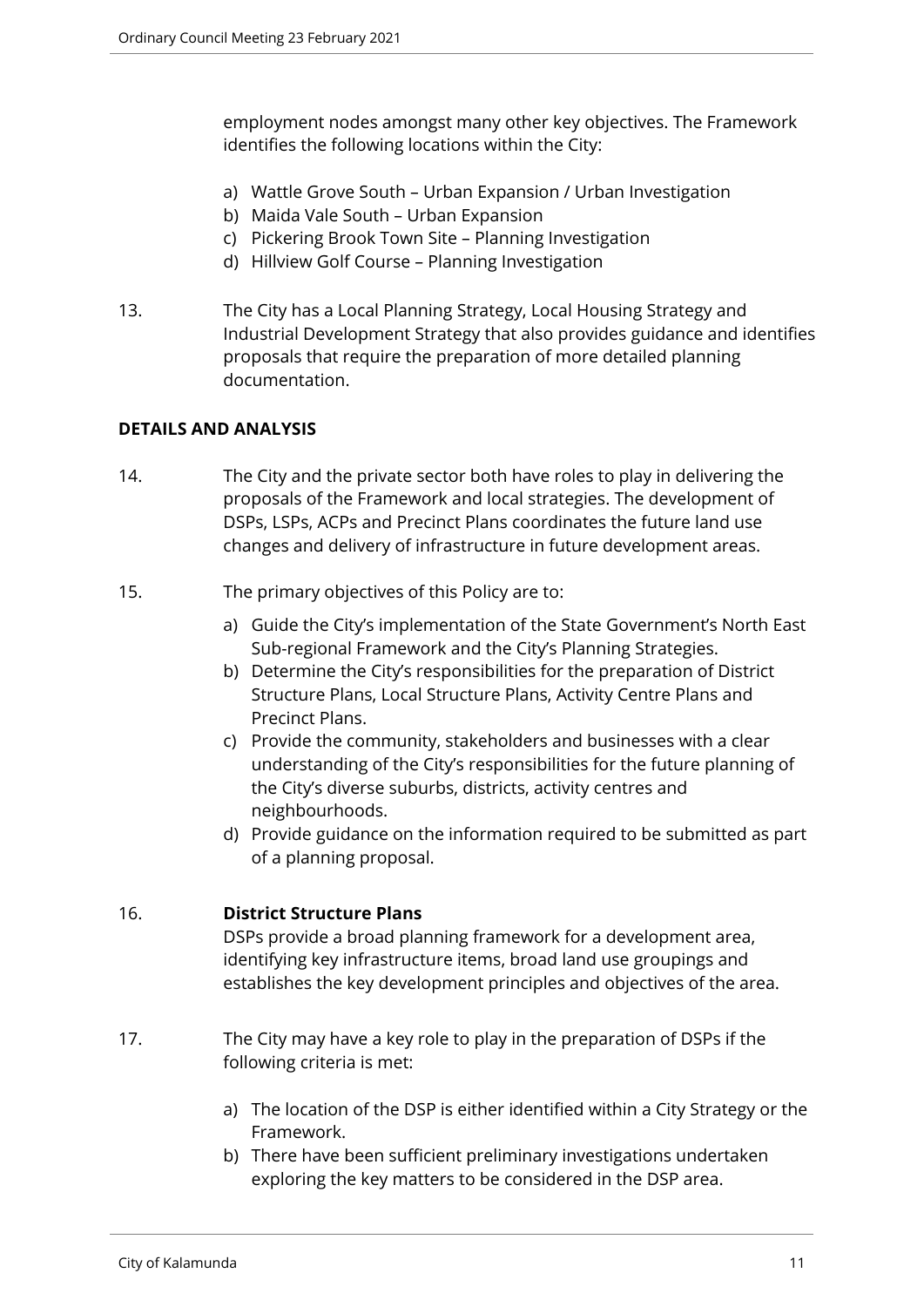- c) A Council decision is made, having regard for the preliminary investigations, to support the preparation of the DSP.
- d) There are enough budget funds made available for the preparation of the DSP.
- e) The cost of the preparation of the DSP, and associated technical studies, may be recouped through a future development contribution plan or other acceptable recuperation method.

# 18. **Local Structure Plans**

LSPs may be guided by DSPs and are more detailed plans that define the specific land use identifications of the area, public open space network and infrastructure requirements as well as other matters, generally on a lot by lot basis.

- 19. The City, is generally, not responsible for the preparation of LSPs. The City's role in the preparation of LSPs is usually as the regulator rather than the proponent. LSPs are usually prepared by the private sector and are a precursor to the physical subdivision and development of the land.
- 20. LSPs are better prepared closer to implementation to ensure their currency as it relates to the density and development proposed and as a direct link between planning and infrastructure delivery.
- 21. Land development is not a core function of the City and LSPs require an intricate understanding of the implementation of the subject area through to land development to assist with infrastructure delivery including:
	- a) Sewer timing and phasing
	- b) Reticulated Water
	- c) Electricity
	- d) Gas
	- e) Telecommunications
	- f) Roads
	- g) Public Open Space development and coordination
	- h) Community Facilities
	- i) Schools
- 22. Preparing LSPs by allocating specific land uses over private land can also lead to reputational risk for the City where there is opposition to the proposals and uncertain timeframes.
- 23. Preparing LSPs requires a significant resource allocation and funding. Although funds can often be recouped through a development contribution scheme, it is a very exhaustive process and requires large upfront costs that may not be recouped for a significant period of time.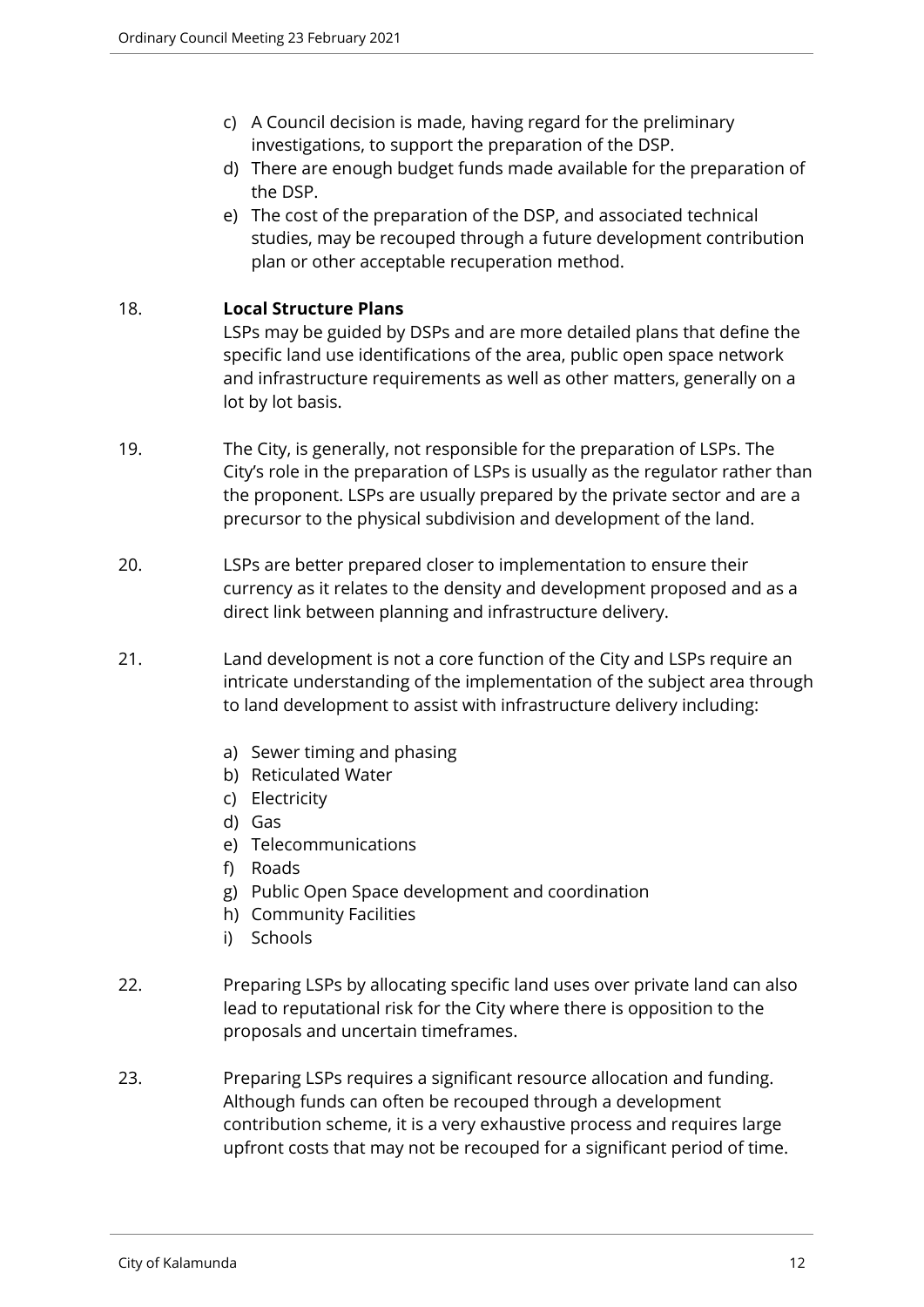- 24. The City will only prepare LSPs in exceptional circumstances where they are endorsed by Council, or where the City owns freehold land within a Structure Plan area and there is a desire to develop.
- 25. Where there has been a DSP prepared over the same location, the LSP is to be consistent with the broad land uses, development principles, objectives and requirements set out by the DSP.
- 26. In a regulatory sense, the City, during the assessment process, is to be responsible for ensuring that LSPs prepared are consistent with the broad land uses, development principles, objectives and requirements set out by a DSP. Where a DSP has not been prepared, the City is to ensure any LSP is consistent with any strategic planning the City has undertaken and measures are put in place to achieve the following:
	- a) Environmental values are appropriately assessed;
	- b) Public Open Space requirements are met;
	- c) Community facilities are identified where appropriate to cater for the community's needs;
	- d) Commercial land is identified where appropriate to cater for the community's needs; and
	- e) The Movement Network can cater for any additional traffic and does not adversely affect the broader movement network.

# 27. **Activity Centre Plans / Precinct Plans**

The City may prepare ACPs / Precinct Plans if the following criteria is met:

- a) The location of the ACP / Precinct Plan is either identified within a City Strategy, is a District Activity Centre or appropriately identified within the Framework.
- b) A Council decision is made to support the preparation of the ACP / Precinct Plan.
- c) The City owns freehold land within an ACP / Precinct Plan area.
- d) There are sufficient budget funds made available for the preparation of the ACP / Precinct Plan.

# 28. **Information Required / Tasks to be Competed**

The Policy includes a schedule which details the required information to be provided and tasks completed at the various stages of planning to ensure all technical requirements are met when the City assesses a planning proposal.

# 29. **Modifications**

The following proposed modifications to the draft LPP28 (Attachment 5) are included in the modified LPP28 (Attachment 1) in response to submissions and as refinements to LPP28's content: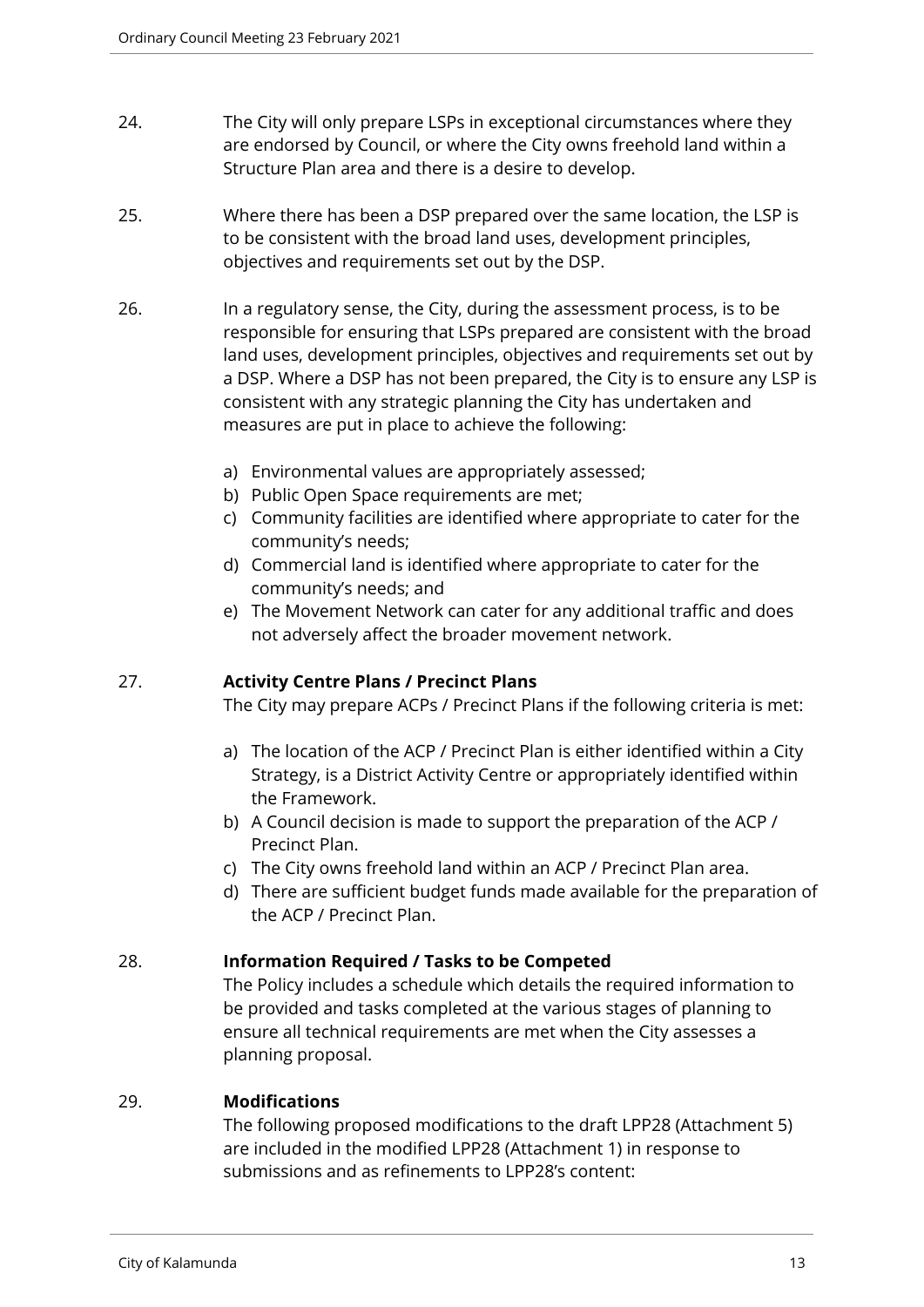- a) Removed specific reference to Framework locations (e.g. Wattle Grove South, Maida Vale South etc).
- b) Replaced Forrestfield Airport Link with Airport Railway Line.
- c) Added the following objective: ''Provide guidance on the information required to be submitted as part of a planning proposal.".
- d) Added the following information required in Appendix 1 Schedule of Planning Requirements: 'Yields Analysis (Depending on context – population, dwellings, market)' under Infrastructure Contributions.

# **APPLICABLE LAW**

30. *Planning and Development (Local Planning Schemes) Regulations 2015*

Schedule 2, Part 2 Clause 4(3) - review submissions and resolve to proceed with/without modifications or not proceed with the local planning policy

Schedule 2, Part 2 Clause 4(4) – local government to publish the local planning policy in the local newspaper

Schedule 2, Part 2 Clause 4(5) – the local planning has effect on publication

Schedule 2, Part 2 Clause 4(6) – the City to make a copy of the local planning policy available to the public

# **APPLICABLE POLICY**

31. Nil.

# **STAKEHOLDER ENGAGEMENT**

- 32. The draft LPP28 was advertised during August and September 2020 and received 20 written submissions and 22 survey forms (total of 42 responses).
- 33. The written submissions included 17 objections and three general comments (Attachment 3). The key themes of these submissions included:
	- a) Concerns the LPP28 will have negative impacts on the future of Wattle Grove South.
	- b) The LPP28 is inconsistent with State Planning Policy.
	- c) The Framework is soon to be reviewed and therefore redundant.
	- d) LPP28 pre-empts the results of community consultation for the Crystal Brook Concept Plan.
	- e) Concerns LPP28 will have negative impacts on Maida Vale South.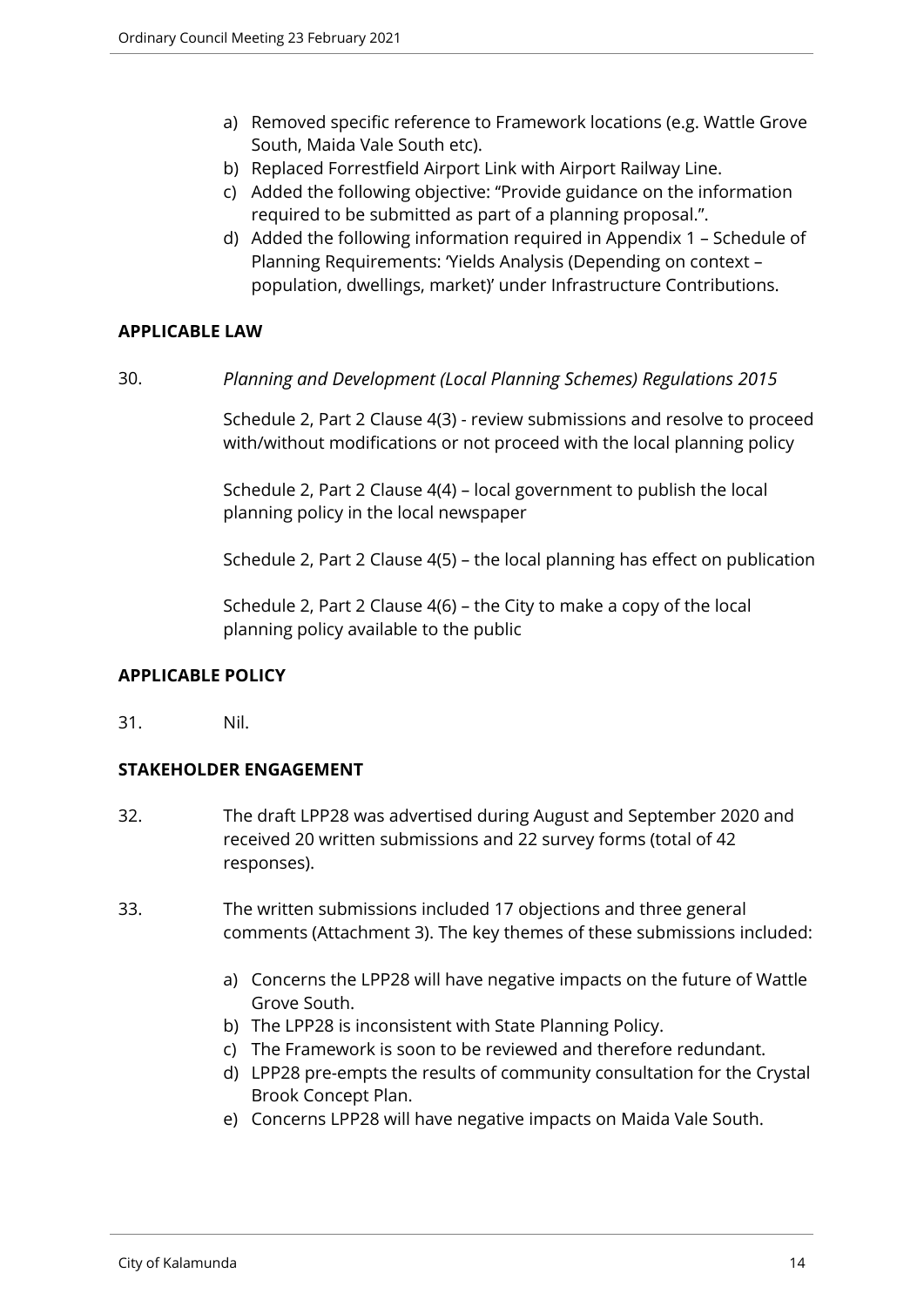- 34. Regarding the above key submission themes, the following corresponding responses should be noted (Refer Attachment 3 for detailed responses):
	- a) The purpose of the Policy is to guide the City on the requirements associated with the preparation of Structure Plans. The Policy does not make any specific proposals for areas.
	- b) It is the City's opinion LPP28 is not inconsistent with State Planning Policy.
	- c) The review of the Framework will not impact on the ability to implement the Policy.
	- d) See response a) above.
	- e) See response a) above.
- 35. The survey forms included six non-objections, 14 objections and two general comments. The key themes of the survey forms included:
	- a) A category for Bush Forever should be included in the LPP28.
	- b) Concern that LPP28 will affect areas and property (Wattle Grove South and Maida Vale South being the areas commonly referred to).
	- c) The LPP28 does not tackle how to address climate change, pollution and congestion.
	- d) LPP28 pre-empts the results of community consultation for the Crystal Brook Concept Plan.
- 36. Regarding the above key survey themes, the following corresponding responses should be noted:
	- a) Addressing Bush Forever is not the role of LPP28.
	- b) The purpose of the Policy is to guide the City on the requirements associated with the preparation of Structure Plans. The Policy does not make any specific proposals for areas.
	- c) Addressing climate change, pollution and congestion is not the role of LPP28.
	- d) See response b) above.

# **FINANCIAL CONSIDERATIONS**

- 37. The preparation of Structure Plans requires significant upfront funding. This can be in excess of \$200,000 for ACPs and \$1million for LSPs based on recent experience and depending on the scale and complexity of issues in a given area.
- 38. The costs for preparing a Structure Plan may be recouped through a Development Contribution Scheme. These costs however may not be recouped for a number of years thus requiring Municipal Funding or borrowings prior to recoup.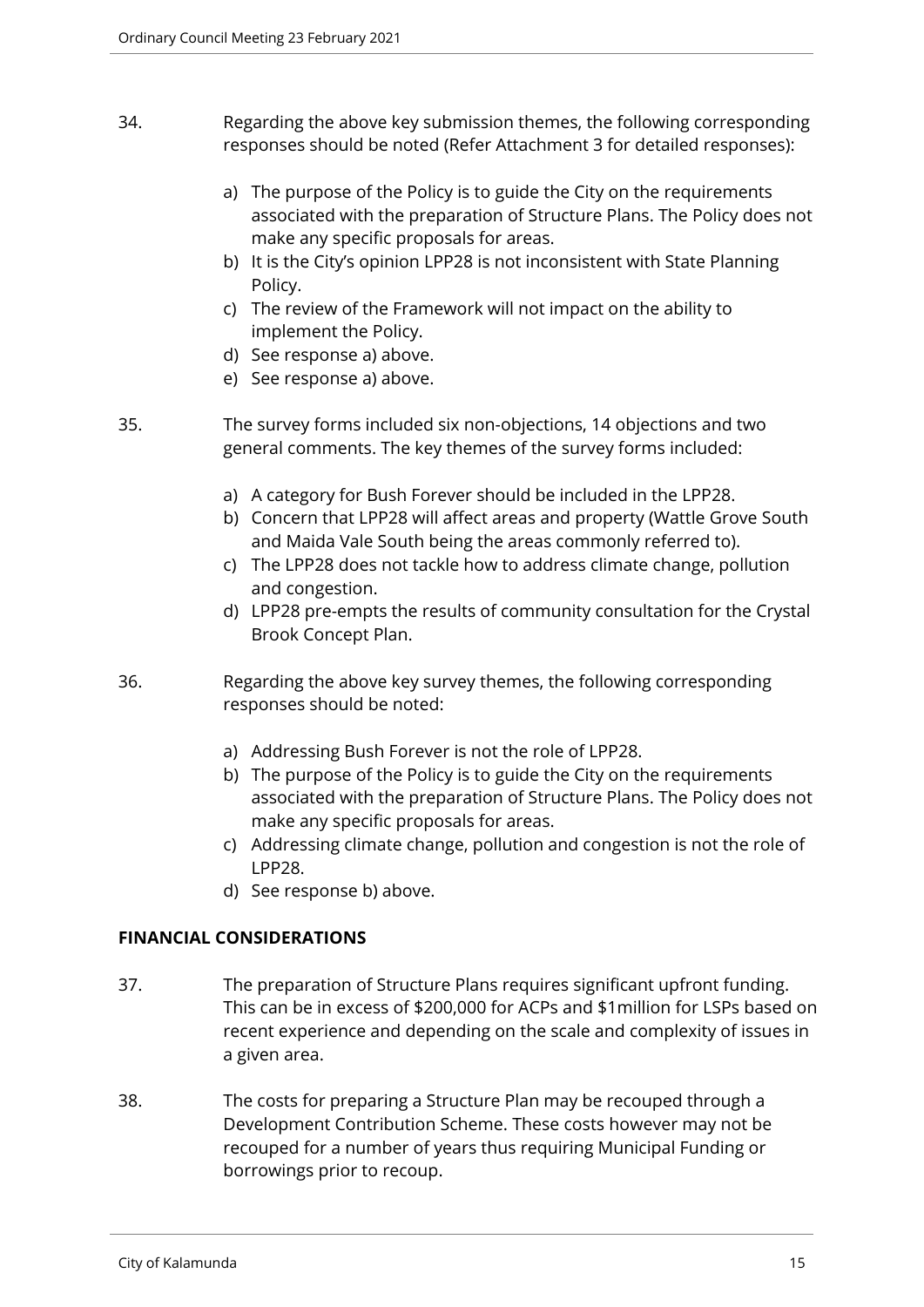#### **SUSTAINABILITY**

#### **Social Implications**

- 39. The preparation of Structure Plans can identify land for community facilities, schools and public open space, catering for the community's needs to leisure, recreation, education and socialisation.
- 40. The preparation of Structure Plans can cause stress on the community, particularly where the proposal is not desired by a section of the community, the outcome is uncertain, or timeframes are extensive.

#### **Economic Implications**

- 41. The preparation of Structure Plans can identify land for commercial or industrial uses, creating new employment hubs, business opportunities and economic benefits to the area.
- 42. The development of commercial, industrial and residential areas identified by Structure Plans generates significant job opportunities to the building industry.
- 43. The preparation of Structure Plans can identify new infrastructure to be delivered such as roads, parks and servicing infrastructure which generates job opportunities for labour and civil industries.

#### **Environmental Implications**

44. The preparation of Structure Plans can identify land with significant environmental values as public open space or conservation areas to protect those environmental values in public ownership.

#### **RISK MANAGEMENT**

45. **Risk:** The City continues to prepare Local Structure Plans resulting in a financial and reputational burden on the City.

| Consequence                                                             | Likelihood | <b>Rating</b> |  |  |
|-------------------------------------------------------------------------|------------|---------------|--|--|
| Significant                                                             | Possible   | High          |  |  |
| <b>Action/Strategy</b>                                                  |            |               |  |  |
| Adopt the Policy and carefully consider the circumstances where a Local |            |               |  |  |
| Structure Plan is prepared.                                             |            |               |  |  |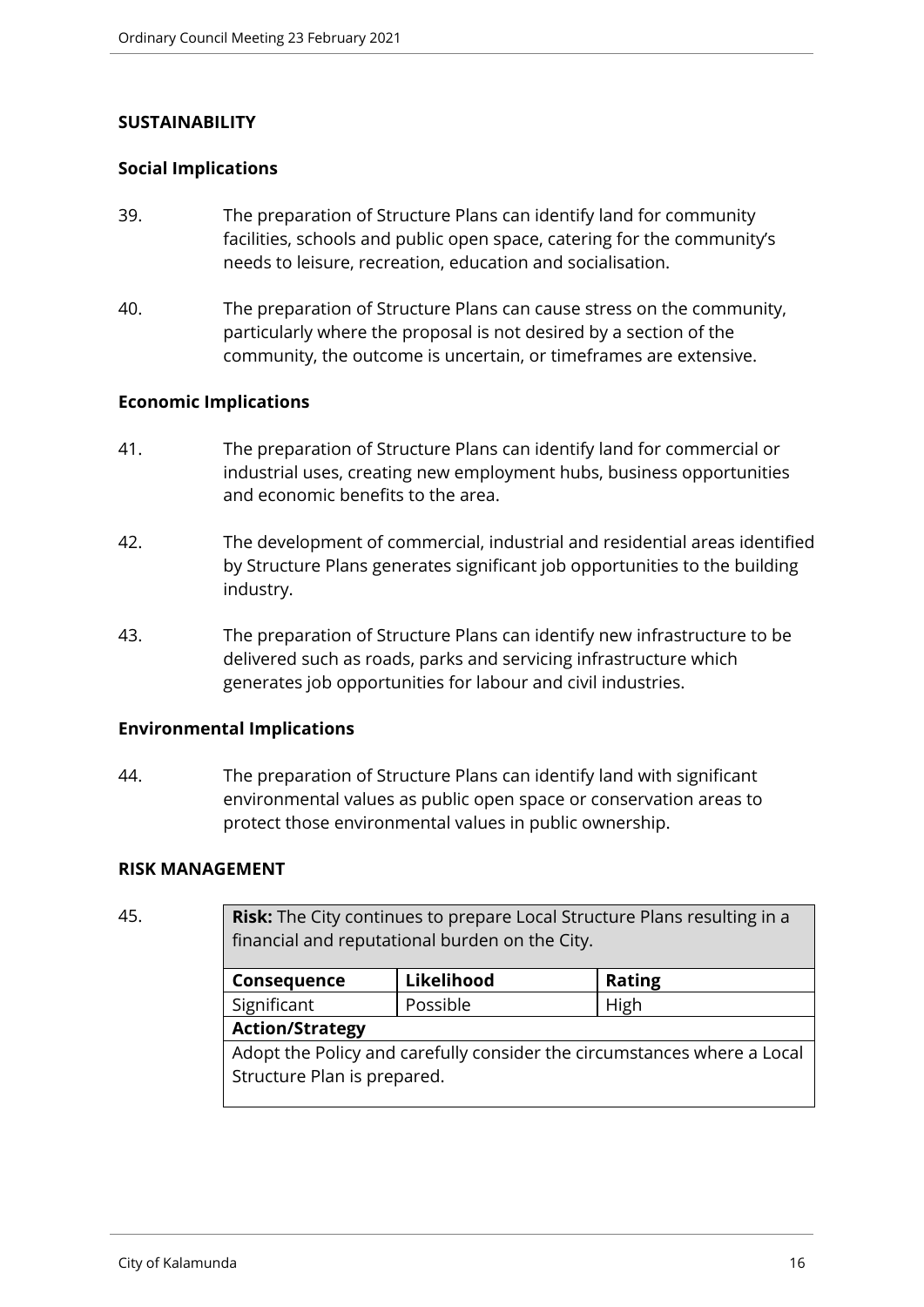# 46. **Risk**: Local Structure Plans are not prepared by the private industry in areas identified for future development by the Framework or a City Strategy **Consequence** Likelihood | Rating Significant | Possible | High **Action/Strategy** Adopt Policy and prepare District Structure Plans to provide a guiding framework and guiding principles for Local Structure Plans to be prepared.

47. **Risk**: The private industry prepares Local Structure Plans and produces outcomes that are misaligned with community expectations.

| Consequence                                                      | Likelihood | <b>Rating</b> |  |  |
|------------------------------------------------------------------|------------|---------------|--|--|
| Significant                                                      | Possible   | High          |  |  |
| <b>Action/Strategy</b>                                           |            |               |  |  |
| Adopt Policy and prepare District Structure Plans to provide a   |            |               |  |  |
| framework and guiding principles for Local Structure Plans to be |            |               |  |  |
| prepared and assessed against.                                   |            |               |  |  |

# **CONCLUSION**

48. The LPP28 will guide Council, the City's officers and external stakeholders to identify the City's responsibilities for the preparation of structure plans in order to achieve the implementation of the State Government's Framework and the City's strategic land use plans.

# **Voting Requirements: Simple Majority**

# RESOLVED OCM 11/2021

That Council ADOPT the proposed Local Planning Policy 28 (Attachment 1) subject to Schedule 2, Part 2 Clause 4(3) of the *Planning and Development (Local Planning Schemes) Regulations 2015*.

Moved: **Cr Margaret Thomas**

Seconded: **Cr Lisa Cooper**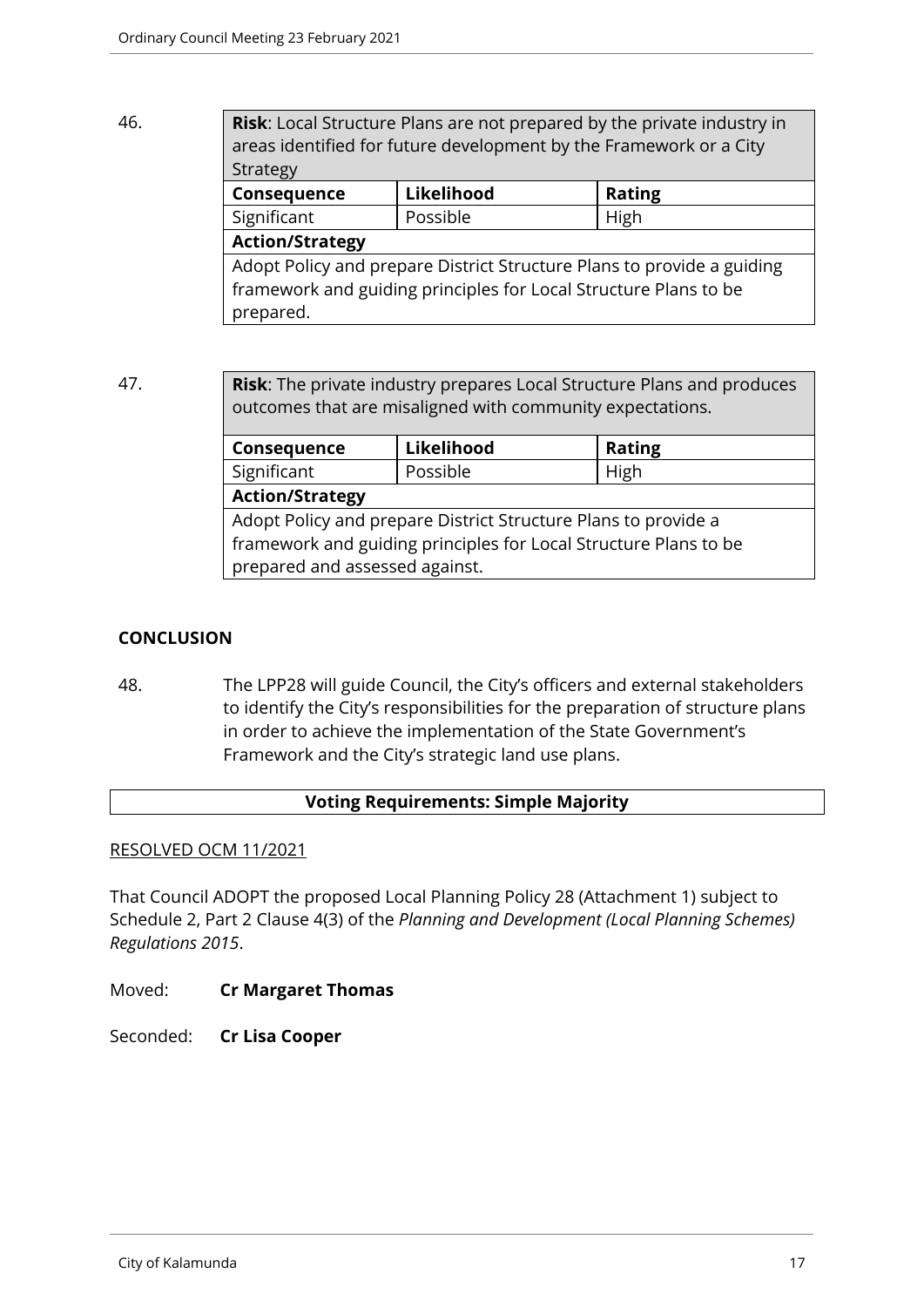Vote: For For Against Cr John Giardina Cr Kathy Ritchie Cr Janelle Sewell Cr Lesley Boyd Cr Mary Cannon Cr Brooke O'Donnell Cr Lisa Cooper Cr Dylan O'Connor Cr Cameron Blair Cr Margaret Thomas

**CARRIED (9/1)**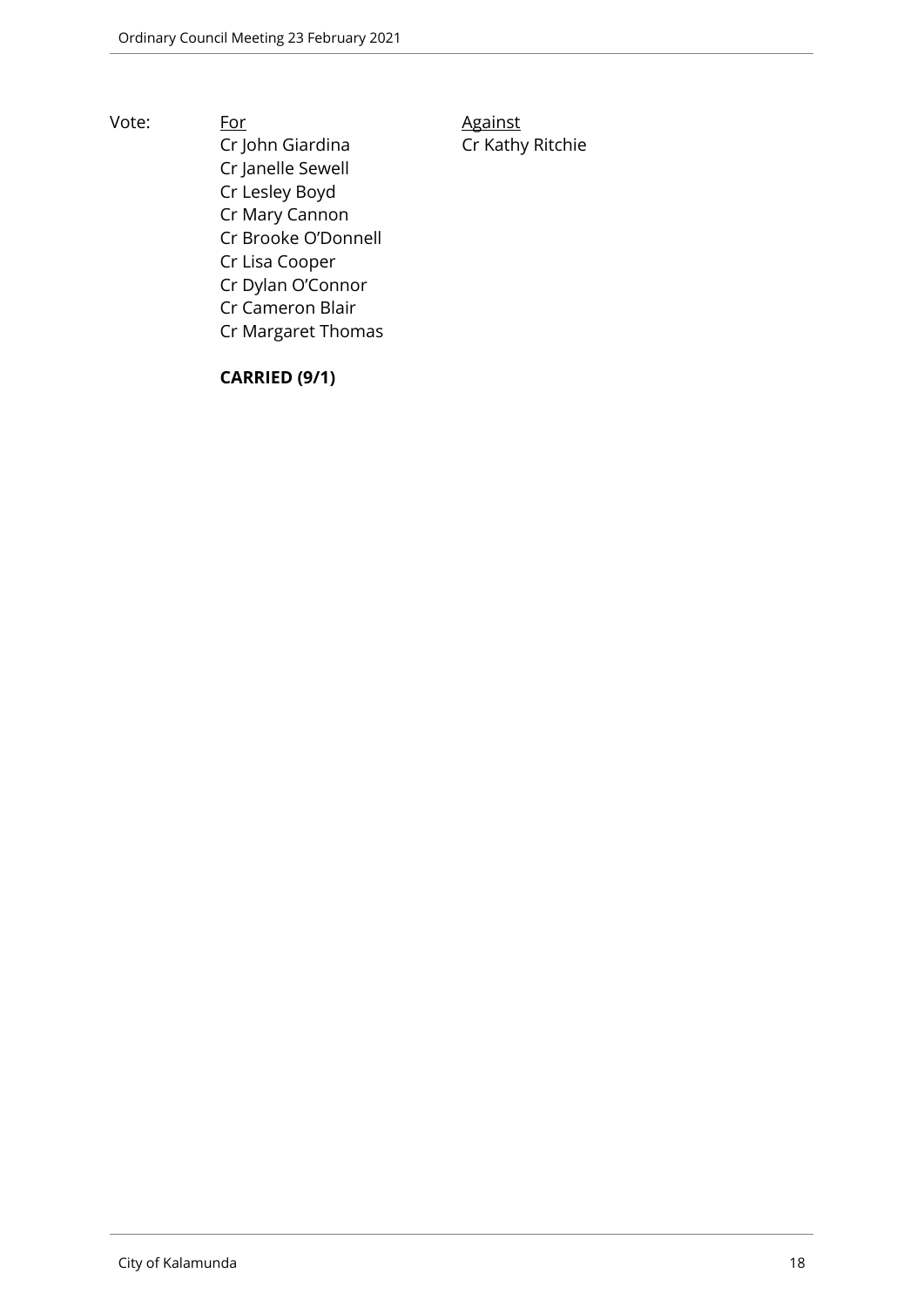# <span id="page-18-0"></span>**10.1.2. Proposed Amendment No. 103 - Lot 613 (4) Varley Street, Lesmurdie - Reclassifying to 'Civic and Community' Local Scheme Reserve**

*Declaration of financial / conflict of interests to be recorded prior to dealing with each item.*

|   | Previous<br>Items     |             | OCM 25/2020 & OCM 152/2020                                                                                                   |
|---|-----------------------|-------------|------------------------------------------------------------------------------------------------------------------------------|
|   | Directorate           |             | Development Services                                                                                                         |
|   | <b>Business Unit</b>  |             | <b>Approval Services</b>                                                                                                     |
|   | File Reference        |             | PG-LPS-003/103                                                                                                               |
|   | Applicant             |             | <b>TPI Planning</b>                                                                                                          |
|   | Owner                 |             | State of Western Australia                                                                                                   |
|   | Attachments           | 1.          | Scheme Amendment Applicant Report [10.1.2.1 - 64<br>pages]                                                                   |
|   |                       | 2.          | Development Application Report [10.1.2.2 - 67<br>pages]                                                                      |
|   |                       | 3.          | Development Application Plans [10.1.2.3 - 7 pages]                                                                           |
|   |                       | 4.          | Development Application Parking Study [10.1.2.4 -<br>27 pages]                                                               |
|   |                       | 5.          | Submission Table [10.1.2.5 - 7 pages]                                                                                        |
|   | <b>TYPE OF REPORT</b> |             |                                                                                                                              |
|   | Advocacy              |             | When Council is advocating on behalf of the community to<br>another level of government/body/agency                          |
|   | Executive             | and budgets | When Council is undertaking its substantive role of direction<br>setting and oversight (eg accepting tenders, adopting plans |
|   | Information           |             | For Council to note                                                                                                          |
| Å | Legislative           |             | Includes adopting Local Laws, Town Planning Schemes and<br>Policies. When Council determines a matter that directly          |

impacts a person's rights and interests where the principles of natural justice apply. Examples include town planning applications, building licences, other permits or licences issued under other Legislation or matters that could be subject to appeal to the State Administrative Tribunal

#### **STRATEGIC PLANNING ALIGNMENT**

*Kalamunda Advancing Strategic Community Plan to 2027*

#### **Priority 1: Kalamunda Cares and Interacts**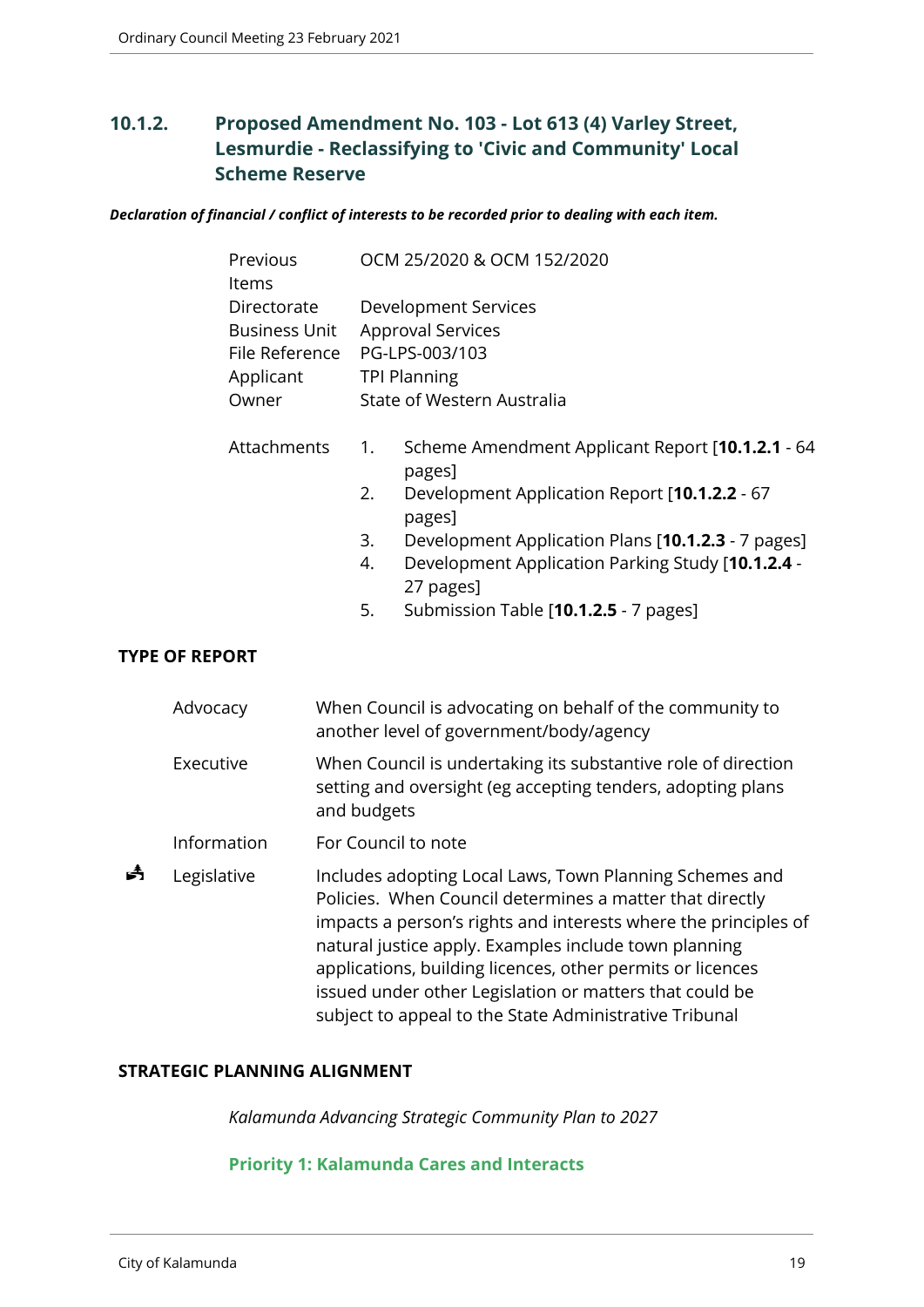**Objective 1.1** - To be a community that advocates, facilities and provides quality lifestyles choices.

*Strategy 1.1.1* - Facilitates the inclusion of the ageing population and people with disability to have access to information, facilities and services. *Strategy 1.1.2* - Empower, support and engage and with young people, families and our culturally diverse community.

*Strategy 1.1.3* - Facilitate opportunity to pursue learning.

#### **Priority 1: Kalamunda Cares and Interacts**

**Objective 1.2** - To provide a safe and healthy environment for community to enjoy.

**Strategy** - 1.2.3 Provide high quality and accessible recreational and social spaces and facilities.

#### **Priority 1: Kalamunda Cares and Interacts**

**Objective 1.3** - To support the active participation of local communities. *Strategy 1.3.1* - Support local communities to connect, grow and shape the future of Kalamunda.

# **Priority 3: Kalamunda Develops**

**Objective 3.1** - To plan for sustainable population growth. *Strategy 3.1.1* - Plan for diverse and sustainable housing, community facilities and industrial development to meet changing social and economic needs.

# **EXECUTIVE SUMMARY**

- 1. The purpose of this report is for Council to consider, following advertising, the final adoption of Local Planning Scheme Amendment No.103 (Amendment 103) to Local Planning Scheme No. 3 (Scheme).
- 2. Amendment 103 proposes to amend the Scheme by:
	- a) Deleting 'PART 3 –RESERVES' in its entirety and inserting a new 'PART 3 – RESERVES' consistent with the 'Model Provisions for Local Planning Schemes' contained in the Planning and Development (Local Planning Schemes) Regulations 2015.
	- b) Reclassifying Lot 613 Varley Street, Lesmurdie (known as Reserve 29190) from a 'Local Open Space' local scheme reserve to a 'Civic and Community' local scheme reserve as depicted on the Scheme Amendment Map.
	- c) Introducing a new 'Civic and Community' local scheme reserve on the Scheme Map legend.
	- d) Insert new provisions to allow for 'additional uses for local reserves' consistent with the 'Model Provisions for Local Planning Schemes' contained in the Planning and Development (Local Planning Schemes)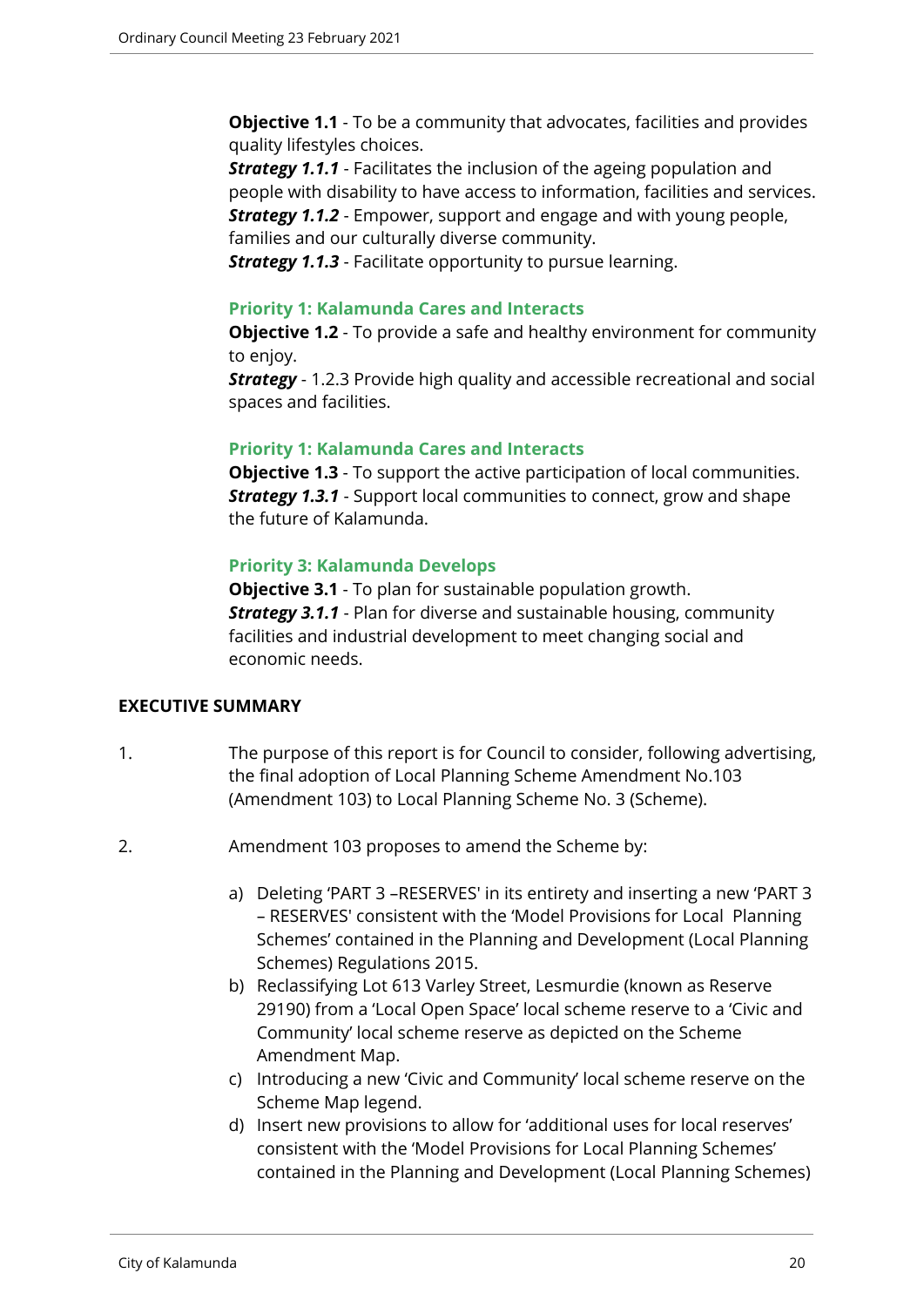Regulations 2015 and list additional uses for Lot 613 Varley Street, Lesmurdie (known as Reserve 29190).

- e) Re-number Tables and references to Tables throughout the Scheme Text and update the Table of Contents to reflect this amendment.
- 3. Preliminary and formal advertising was undertaken in accordance with Local Planning Policy 11 – Public Notification of Planning Proposals (LPP11), clause 47 of the *Planning and Development (Local Planning Schemes) Regulations 2015* (LPS Regulations 2015) and sections 81 and 82 of the *Planning and Development Act 2005* (Act). Five (5) submissions were received during the formal advertising period containing three (3) comments, one (1) no-objection and (1) objection (see Attachment 5).
- 4. It is recommended Council adopt Amendment 103 for final approval, following advertising subject to modifications.

# **BACKGROUND**



# 6. **Land Area:** 3701m2 **Local Planning Scheme Zone:** Local Open Space Metropolitan Region **Scheme Zone:** Urban

- 7. The subject site (Lot 613 (4) Varley Street, Lesmurdie) is 3701m2 in area and is bounded by Varley Street, Pax Hill Reserve (Nature Playground), Girl Guides Hall, Sanderson Road Centre and St Ives Retirement Village.
- 8. Under the Scheme, the subject site is currently reserved 'Local Open Space' and is a crown title reserve which was vested to the Lesmurdie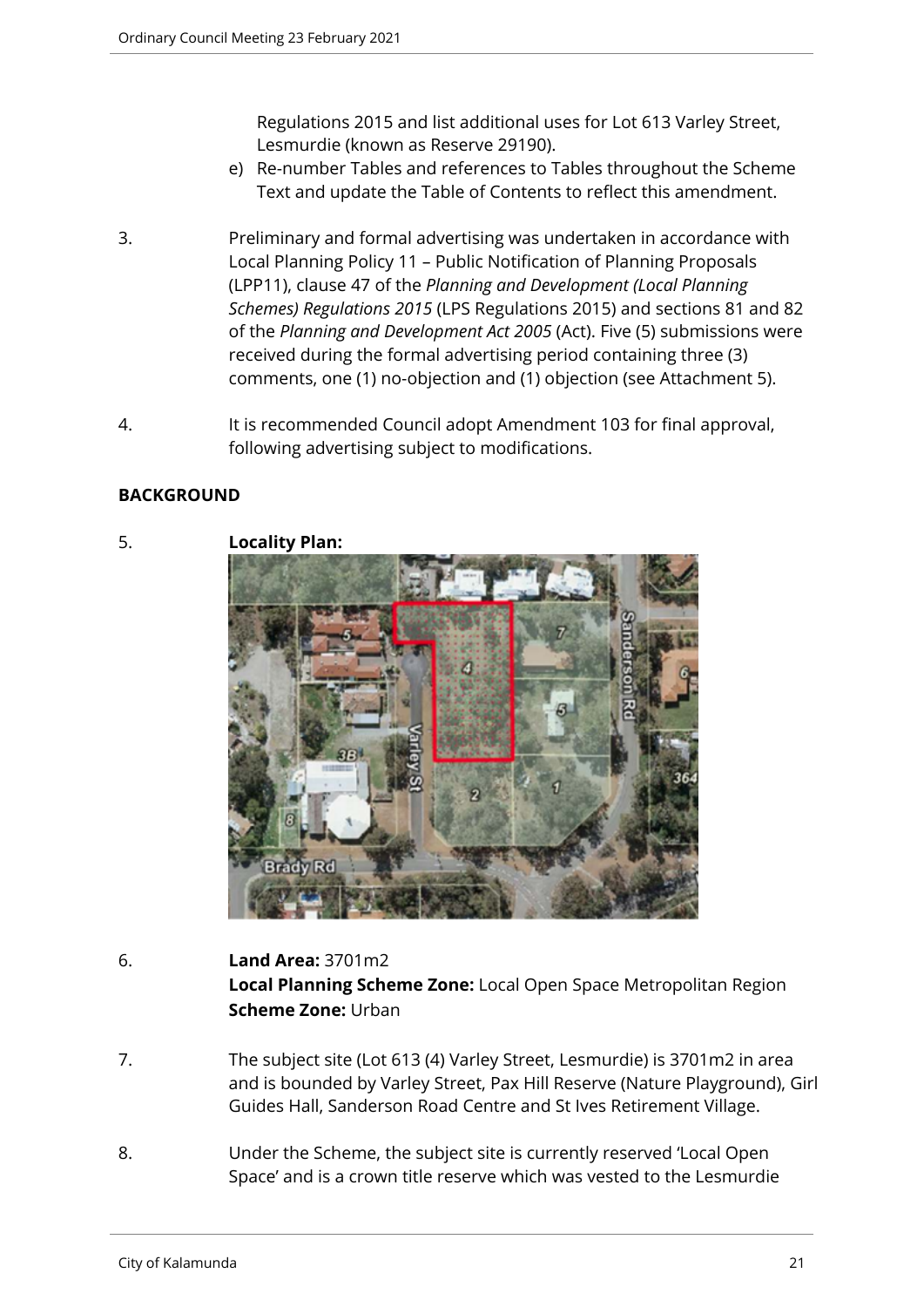Baptist Church on 18 March 1997 for the purpose of 'Church Purposes – Community and Recreational facility'.

- 9. Lesmurdie Community Care, a related entity to Lesmurdie Baptist Church, has submitted a development application to the City of Kalamunda to construct a multi-purpose community building on the subject site (see Attachments 2 - 4).
- 10. The multi-purpose community building includes facilities for mentoring/counselling, Mothers Groups, Fathers Groups, Seniors Hub, Food Bank/Practical Crisis assistance, Mental Health First Aid Courses, Meeting space for Clarage Retirement Village Residents, an office for Clarege Retirement Village Manager, an office for a Financial Assistance Manager, café and training room/hall space which can be used for community activities.
- 11. In addition, the multi-purpose community building is intended to be used for temporary medical and specialist practitioners to provide affordable medical services (particularly for aged persons in the immediate locality). These services would be for short periods of 4-5weeks at a time with a maximum of 2 practitioners at any one time. Services would include podiatry, physiotherapy and dietetics.
- 12. The development application for the multi-purpose community building is currently being assessed under the current local open space reserve classification, with the intent that the proposed Scheme amendment will formalise the proposed use under the Scheme.

# **DETAILS AND ANALYSIS**

- 13. In light of the proposed multi-purpose community building and the designated purpose of the reserve being for 'Church Purposes – Community and Recreational Facility', the existing Local Open Space Reserve is no longer consistent with the designation and use of the site. Accordingly, Amendment 103 has been submitted to amend the zoning to 'Civic and Community Reserve' and render the reserves portion of the scheme consistent with the 'Model Provisions for Local Planning Schemes' (Model Provisions) in LPS Regulations 2015.
- 14. The City is currently in the process of preparing a new Local Planning Strategy and, subsequently, a new Local Planning Scheme No.4 (LPS4). Amendment 103 proposed to include other administrative modifications to the Scheme to align it with the Model Provisions noting that the Scheme was prepared before the establishment of the Model Provisions in 2015.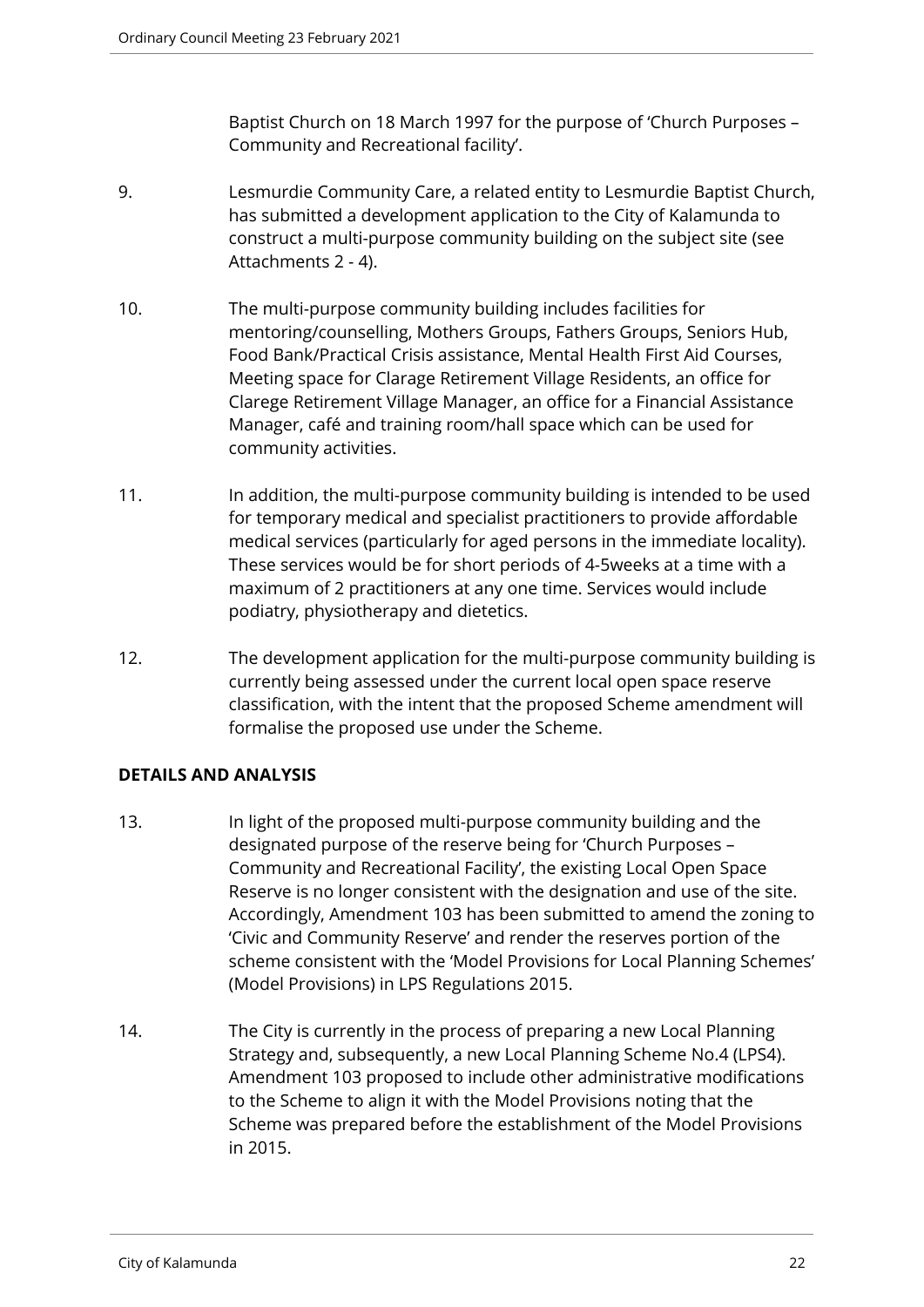- 15. The preparation of LPS4 is currently underway and as such, making significant modifications to the existing Scheme to align it with the Model Provisions at this time may create unintended inconsistencies and incompatibilities within the Scheme. During the preparation of LPS4, the Scheme will be comprehensively reviewed in its totality and prepared in accordance with the Model Provisions contained within the LPS Regulations 2015. It is not considered appropriate to make significant administrative amendments to the existing Scheme to align it with the Model Provisions in the context of the comprehensive review underway as part of LPS4.
- 16. In accordance with Local Planning Policy 18 Requirements of Local Planning Scheme Amendments (LPP18), all applications for scheme amendments must be accompanied by a Land Use Scoping Statement and Master Plan. These documents must be submitted to provide the City with some comfort surrounding the future use of the site, when considering applications for a change in zoning or land use permissibility.
- 17. In this instance, a development application has been submitted concurrent with the application to amend the zoning of the site to 'Civic and Community'. The documentation provided with the development application (see Attachments 2 – 4), addresses the requirements of LPP18 and satisfies all elements required to be addressed by the Land Use Scoping Statement and Master Plan as follows:

| 18. | LPP 18 - Elements to be             | <b>Submitted Development</b>        |
|-----|-------------------------------------|-------------------------------------|
|     | <b>Addressed</b>                    | <b>Application</b>                  |
|     | Scale and Intensity of Use -        | As listed in the applicant's report |
|     | types of proposed activities, hours | (Attachment 2) the estimated        |
|     | of operation and number of          | number of visitors is 114 including |
|     | people likely to occupy the         | staff and the hours of operation    |
|     | development.                        | vary for each community group       |
|     |                                     | using the facility.                 |
|     | <b>Streetscape - Impact on the</b>  | The proposed community centre is    |
|     | streetscape/immediate area.         | setback in excess of 9.0m from the  |
|     |                                     | street and is consistent with the   |
|     |                                     | existing streetscape of the         |
|     |                                     | Lesmurdie Baptist Church.           |
|     | <b>Tree Preservation - extent</b>   | The submitted plans are overlayed   |
|     | subsequent future development       | over the existing vegetation and    |
|     | will impact existing vegetation.    | trees being retained have been      |
|     | Where trees are to be removed,      | annotated on the submitted floor    |
|     | details to be annotated on site     | plans. To facilitate the built      |
|     | plan.                               | construction two native trees will  |
|     |                                     | need to be removed.                 |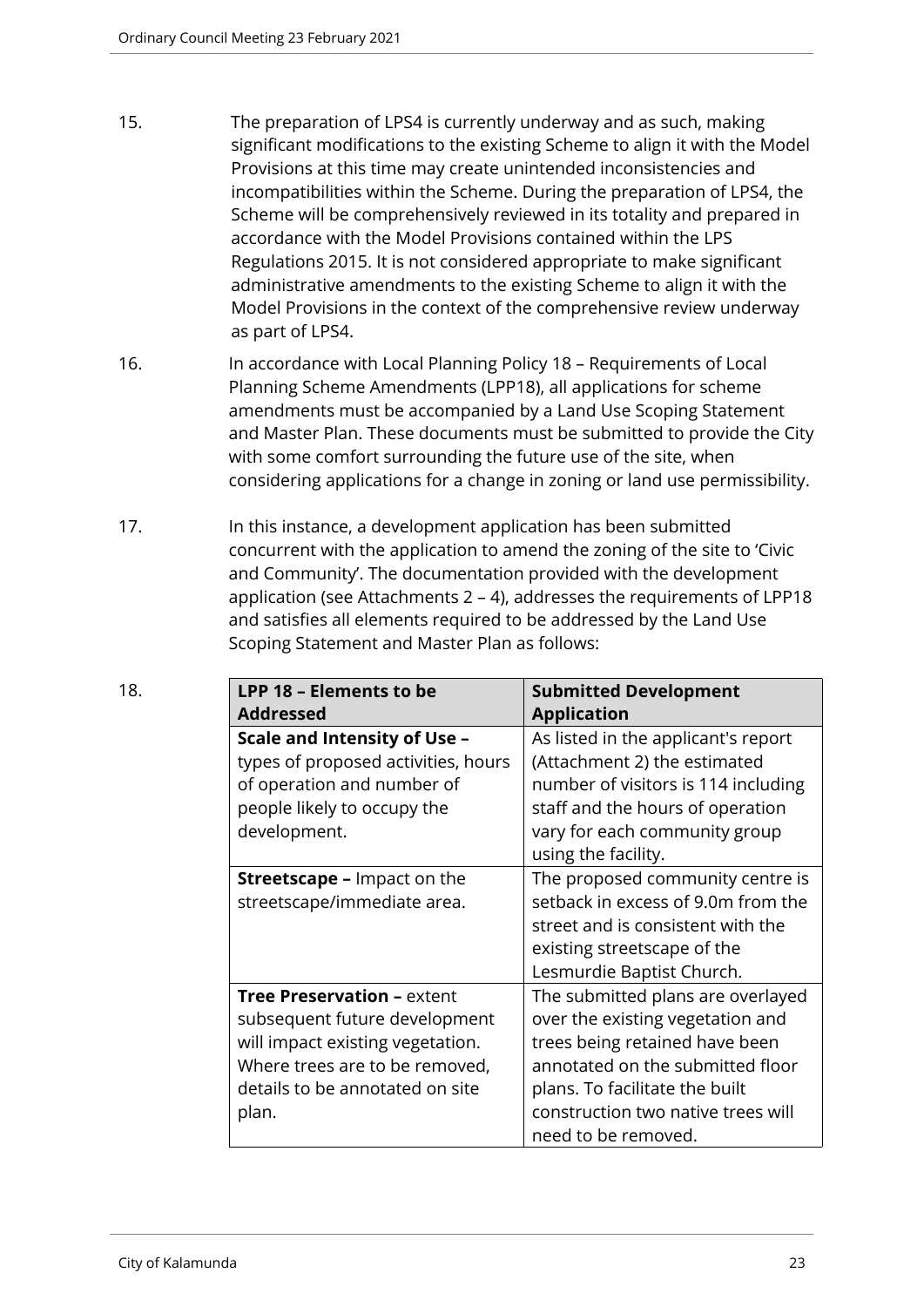| <b>Open Space - extent of site to be</b> | The proposed community centre is       |
|------------------------------------------|----------------------------------------|
| maintained as open space.                | not subject to an open space           |
|                                          | requirement under the scheme.          |
| <b>Site Limitation/Constraints -</b>     | Noting that some vegetation will be    |
| Outline any limitations on the           | removed to facilitate the multi-       |
| development of the land.                 | purpose community building, the        |
|                                          | design has enabled the retention       |
|                                          | of an existing significant tree within |
|                                          | the proposed 'fenced play area' at     |
|                                          | the rear of the development.           |
| <b>Prevailing Amenity - amenity</b>      | The City has not requested a noise     |
| impacts that could arise from            | impact assessment as part of the       |
| approval of the application              | development assessment process         |
| including traffic, parking or noise.     | as there is not seen to be a land      |
|                                          | use conflict. A traffic/parking        |
|                                          | assessment has been requested by       |
|                                          | the City's engineers which has         |
|                                          | since been received (attachment 4).    |
| <b>Location of Building - Indicative</b> | See Attachment 3 for a copy of the     |
| location of proposed buildings.          | proposed community centre plans        |
| <b>Incidental and Additional Uses -</b>  |                                        |
|                                          | As listed in the applicant's report    |
| Likely additional uses                   | (Attachment 2), the intended           |
|                                          | incidental uses to community           |
|                                          | purpose include, consulting rooms      |
|                                          | and café/restaurant.                   |
| <b>Concept Drawings - conceptual</b>     | See Attachment 3 for a copy of the     |
| drawing of the property including        | proposed community centre              |
| staging                                  | including proposed staging and         |
|                                          | future development.                    |
| Traffic Assessment - preliminary         | A traffic/parking assessment was       |
| traffic impact assessment to be          | requested by the City's engineers      |
| provided                                 | as part of the development             |
|                                          | assessment process, this               |
|                                          | assessment has since been              |
|                                          | received (Attachment 4).               |
| <b>Effluent Disposal - Effluent</b>      | The proposal has been assessed by      |
| Management Statement to be               | the City's Environmental Health        |
| submitted if not connected to            | Officers as part of the                |
| sewer                                    | development assessment process,        |
|                                          | and relevant conditions have been      |
|                                          | recommended.                           |
| <b>Stormwater Disposal -</b>             | The City's engineers have              |
| statement/plan to be submitted           | recommended a condition on the         |
|                                          | development application to ensure      |
|                                          | stormwater is disposed of              |
|                                          | appropriately.                         |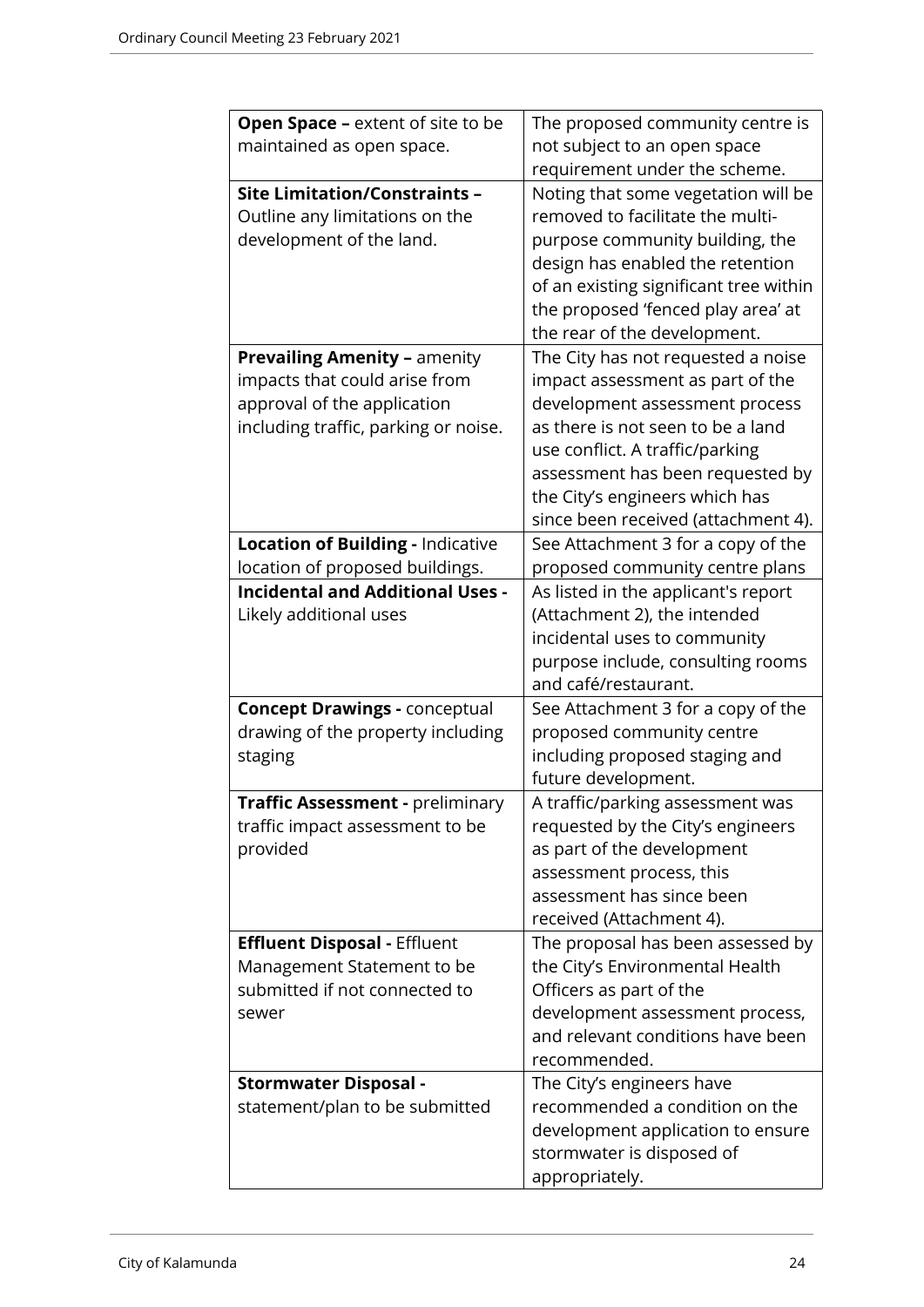| <b>Car Parking - preliminary</b><br>statement/plan to be submitted                                                                                                | A carparking assessment has been<br>requested by the City's engineers<br>as part of the development<br>assessment process, which has<br>since been received (Attachment<br>4).                                                                                                                                                     |
|-------------------------------------------------------------------------------------------------------------------------------------------------------------------|------------------------------------------------------------------------------------------------------------------------------------------------------------------------------------------------------------------------------------------------------------------------------------------------------------------------------------|
| <b>Bushfire Management -</b><br>Dependant on the anticipated<br>outcomes, a Bushfire Attack Level<br>Assessment or Bushfire<br>Management Plan may be<br>required | A bushfire management plan<br>(BMP) has been submitted with the<br>development application for a<br>community centre. This BMP has<br>been assessed by DFES during the<br>scheme amendment referral<br>period and is considered sufficient<br>by DFES for the scheme<br>amendment stage of the planning<br>process (Attachment 5). |
| Noise Management - May be<br>required where the City deems a<br>proposed land use may conflict<br>with the surrounding land uses.                                 | The City has not requested a noise<br>management assessment, as there<br>is not considered to be a land use<br>conflict.                                                                                                                                                                                                           |

19. Noting the above assessment, the City has not requested a formal Land Use Scoping Statement or Master Plan, as the future development of the site has been clearly demonstrated through the submitted development application that the requirements of LPP 18 have been addressed.

# **APPLICABLE LAW**

#### 20. **Planning and Development (Local Planning Schemes) Regulations 2015**

Regulation 34 – terms used to describe a Basic, Standard or Complex amendment.

Regulation 35 cl (1) – requires a resolution of the local government adopt or refuse to adopt to amend a local planning scheme.

Regulation 35 cl (2)(a) – the resolution must specify whether the amendment is a basic, standard or complex.

Regulation 35 cl (2)(b) – need to include an explanation as to why the amendment is classified either a basic, standard or complex.

Regulation 37 – Resolution to proceed to advertise complex amendment.

Regulation 47 – Resolution to proceed to advertise standard amendment.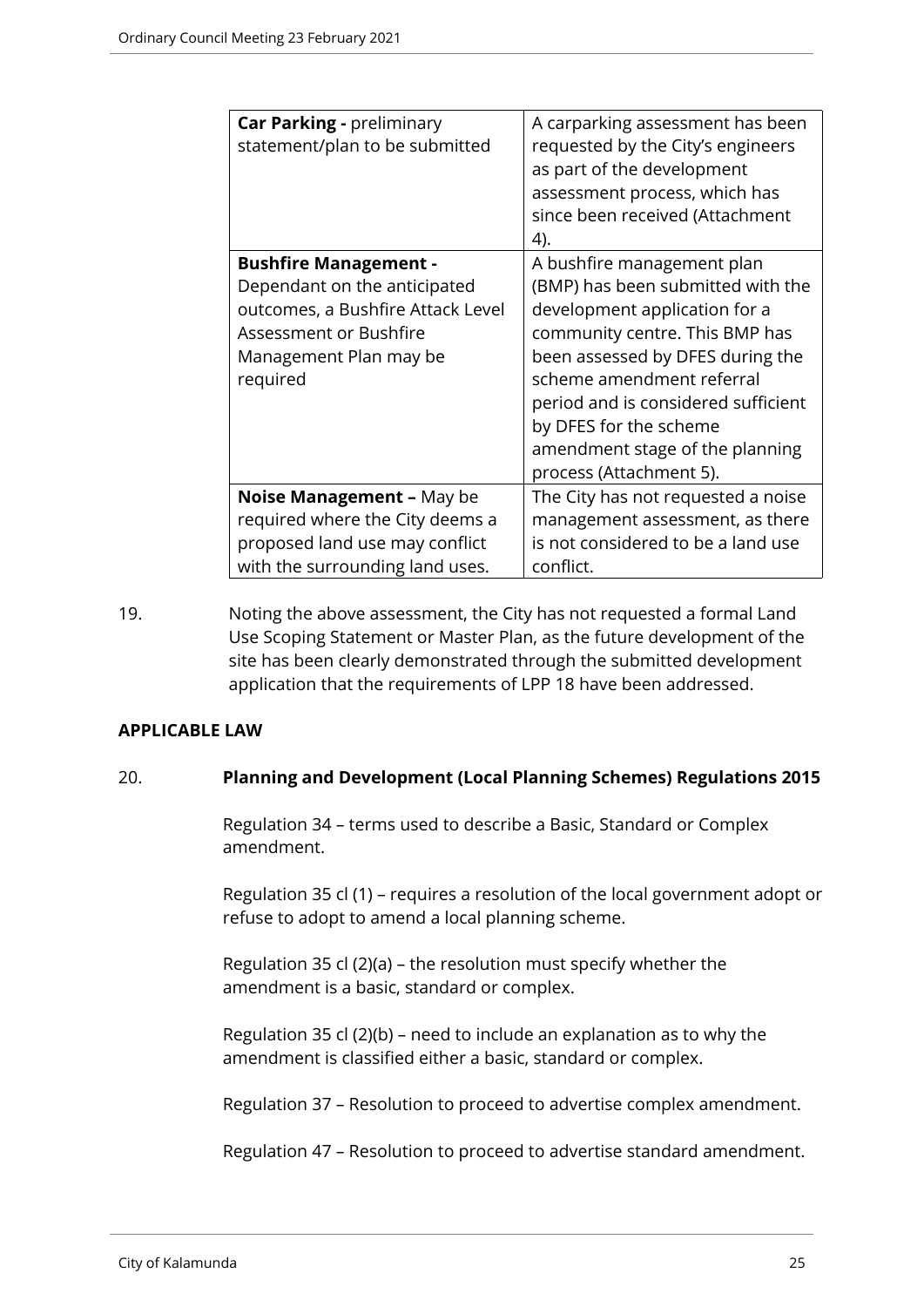#### 21. **Planning and Development Act 2005**

Section 81 and 82 – the amendment must be referred to the Environmental Protection Authority for their comments prior to advertising.

#### 22. **City of Kalamunda Local Planning Scheme No.3**

Under the provisions of the Scheme the site is currently zoned reserve – public open space. Under clause 3.4 of the Scheme:

#### *'a person must not -*

- *a) Use a Local Reserve; or*
- b) *Commence or carry out development on a Local Reserve. Without first having obtained planning approval under Part 9 of the Scheme'.*

#### **APPLICABLE POLICY**

#### 23. **State Planning Policy 3.7 - Planning in Bushfire Prone Areas**

Clause 6.3 of SPP 3.7 sets out the information required to accompany higher order strategic planning documents. Consistent with clause 6.3, a Bushfire Management Plan has been submitted with the proponent's request to amend the Scheme.

# 24. **Local Planning Policy 18 – Requirements of Local Planning Scheme Amendments**

LPP18 requires a 'Land Use Scoping Statement' and 'Master Plan' be submitted with a scheme amendment. These documents are intended to provide the City with a level of background information addressing land use planning and to provide Council with a greater level of detail regarding intended outcomes. In this instance the submitted development application for a multi-purpose community building satisfies the policy requirements of LPP18 as discussed in details and analysis above.

#### **STAKEHOLDER ENGAGEMENT**

#### 25. **Internal Referrals**

The proposed scheme amendment was referred to all internal departments, and no concerns from the perspective of Assets, Health and Building to the amendment were raised.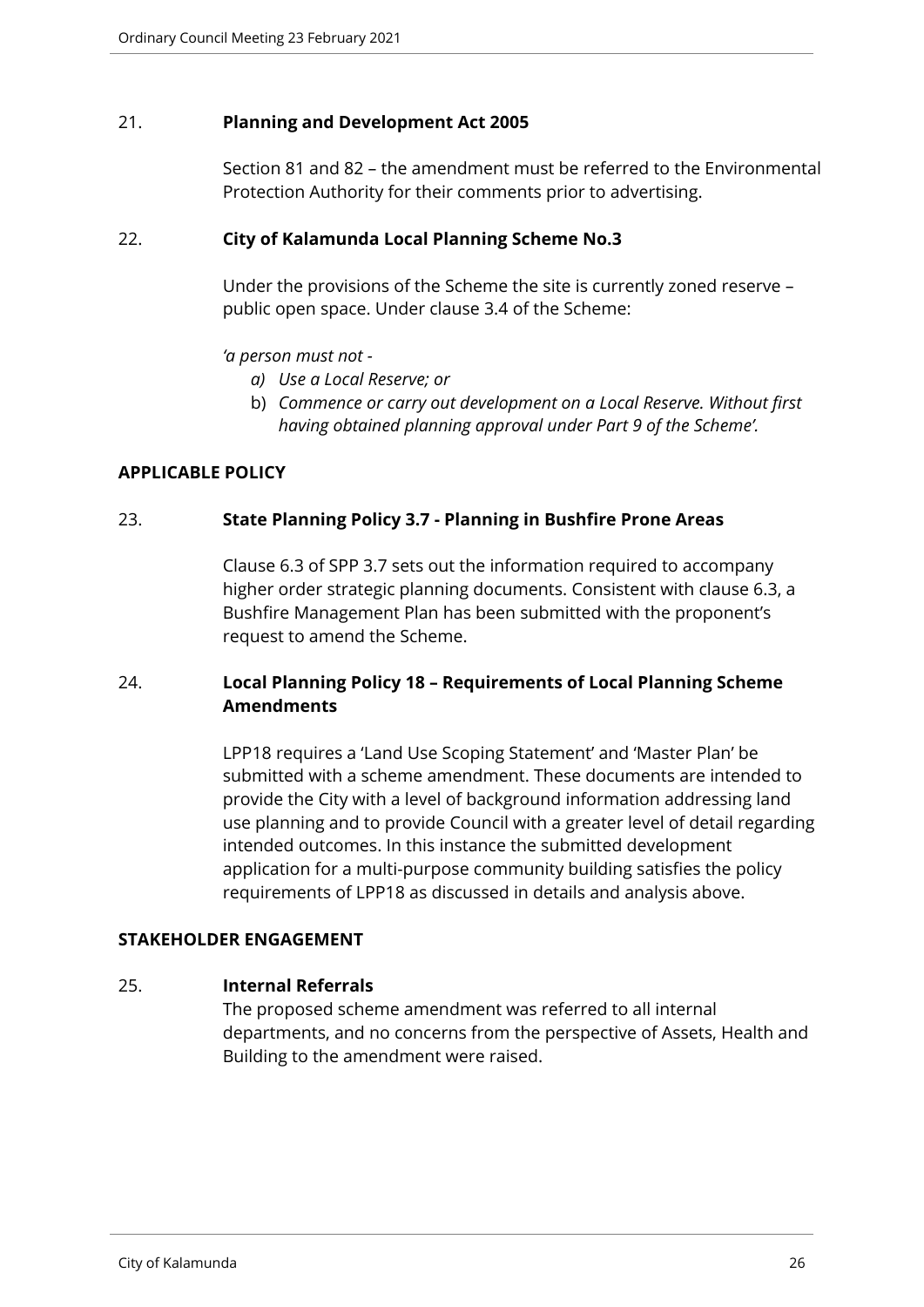#### 26. **Formal Advertising**

Community consultation was undertaken in accordance with LPP11 and clause 47 of the LPS Regulations 2015 and sections 81 and 82 of the Act. Five (5) submissions were received during the formal advertising period three (3) comments, one (1) no-objection and (1) objection (see attachment 5).

- 27. The concerns raised in the formal advertising period can be summarised as follows:
	- a) Potential noise impacts from the 'future shed', 'future half basketball court', potential evening events and movement on the firebreaks in proximity to the St Ives units;
	- b) Potential light spill impacts from 'future half basketball court;
	- c) Potential increased traffic & vehicle parking in the area;
	- d) Potential security concern for units which are in proximity to the fire break between St Ives and the subject lot;
	- e) Potential disruption to the current quiet living environment enjoyed by residents and residents of surrounding aged care facilities;
	- f) Potential impact to the existing café at Sanderson Road shops if another cafe was to open in the area; and
	- g) General concerns over some of the support services proposed.
- 28. Whilst acknowledging the concerns raised in the single objection to the proposal, it is considered that the concerns can be addressed through the development application process where noise impacts, traffic impacts, built form impacts and land use impacts are considered, and appropriate measures are put in place through conditions to mitigate any potential adverse impact on the amenity of the locality. Specific comments however are provided to the following concerns:

# Potential noise impacts

The 'future proposed shed' has been removed from the proposal and the future half basketball court will be part of a separate development application process in the future where affected landowners will have the opportunity to comment on this specific element.

#### Potential Light Spillage

All lighting associated with the future development of the site will need to be contained onsite and will be addressed as part of the development application process.

#### Traffic Concerns

The applicant has submitted a traffic and parking analysis as part of the future Multi-purpose community building. The findings of the report will be considered in detail at the more appropriate development application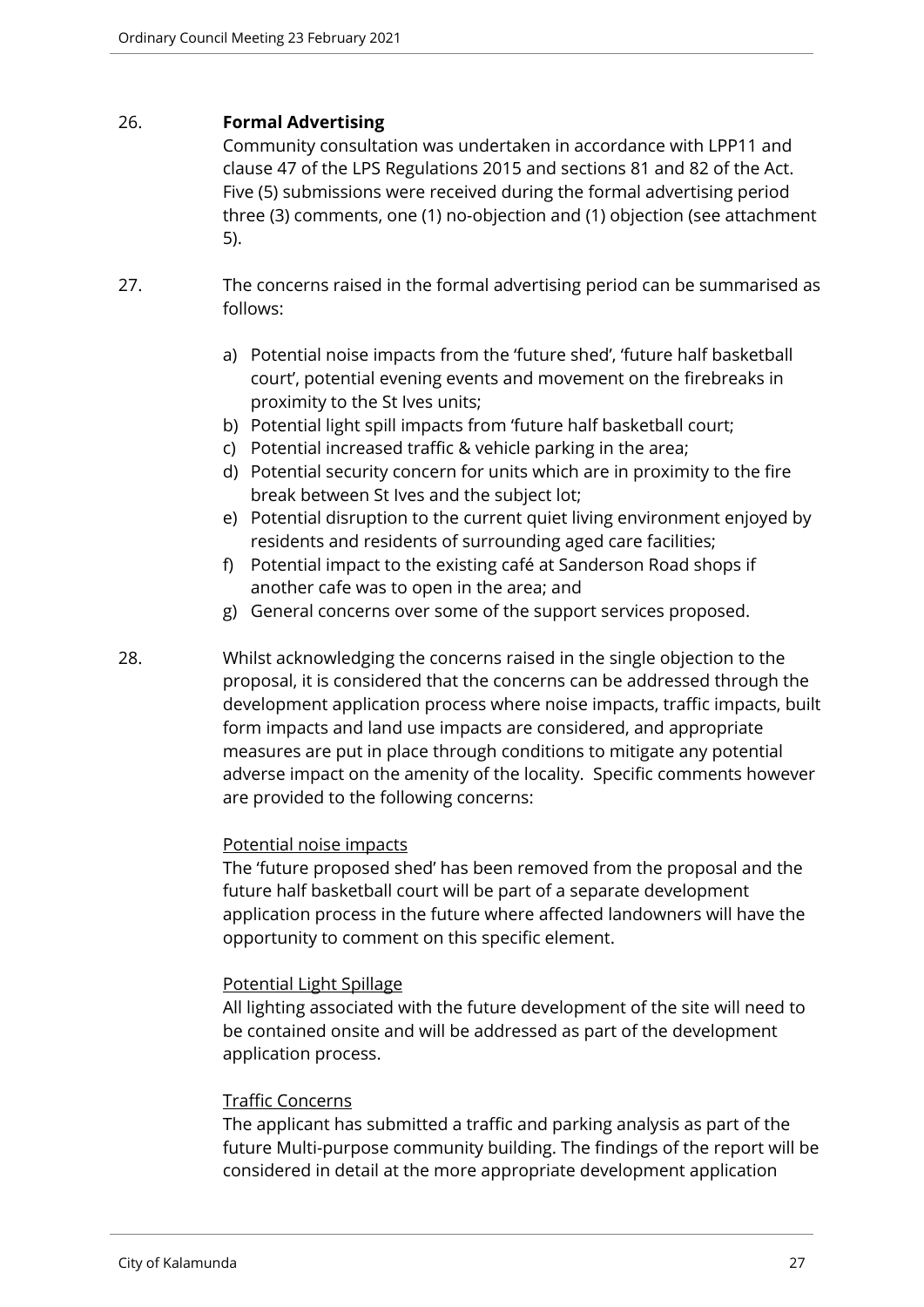stage of the planning process, where changes, if required, can be addressed.

#### 29. **External Referrals**

In accordance with sections 81 and 82 of the Act Amendment No.103 was referred to the Environmental Protection Authority (EPA) for consideration under section 48C(1)(a) of the *Environmental Protection Act 1986* (EP Act). After a review of the proposal, the EPA determined not to assess amendment 103 under Part IV Division 3 of the EP Act.

30. During the formal advertising period, amendment 103 was sent to all relevant public authorities for assessment. Comments were received from Department Planning Lands and Heritage, Department Biodiversity Conservation and Attractions, Department Water Environmental Regulation and Department Fire and Emergency Services. All responses were comments or no-objections (see attachment 5).

# **FINANCIAL CONSIDERATIONS**

31. All costs associated with the assessment and advertising of Amendment 103 are borne by the applicant.

#### **SUSTAINABILITY**

#### 32. **Social Implications**

Amendment 103 facilitates the development of a community centre at 4 Varley Street, Lesmurdie. This community centre will provide benefits and support to the community of Lesmurdie.

#### 33. **Economic Implications**

Nil

# 34. **Environmental Implications**

There will be some impacts to vegetation as a result of the built construction with two trees to be removed. However, the recommendations of the Bushfire Management Plan will require additional clearing of predominantly non-native vegetation within the Asset Protection Zone. Lesmurdie Community Cares has liaised with Friends of Pax Hill to ensure noteworthy vegetation is retained. This includes a significant tree being retained in the proposed fenced play area. As part of consideration of the future development approval, the City will require a landscaping plan to be prepared which will illustrate proposed re-planting.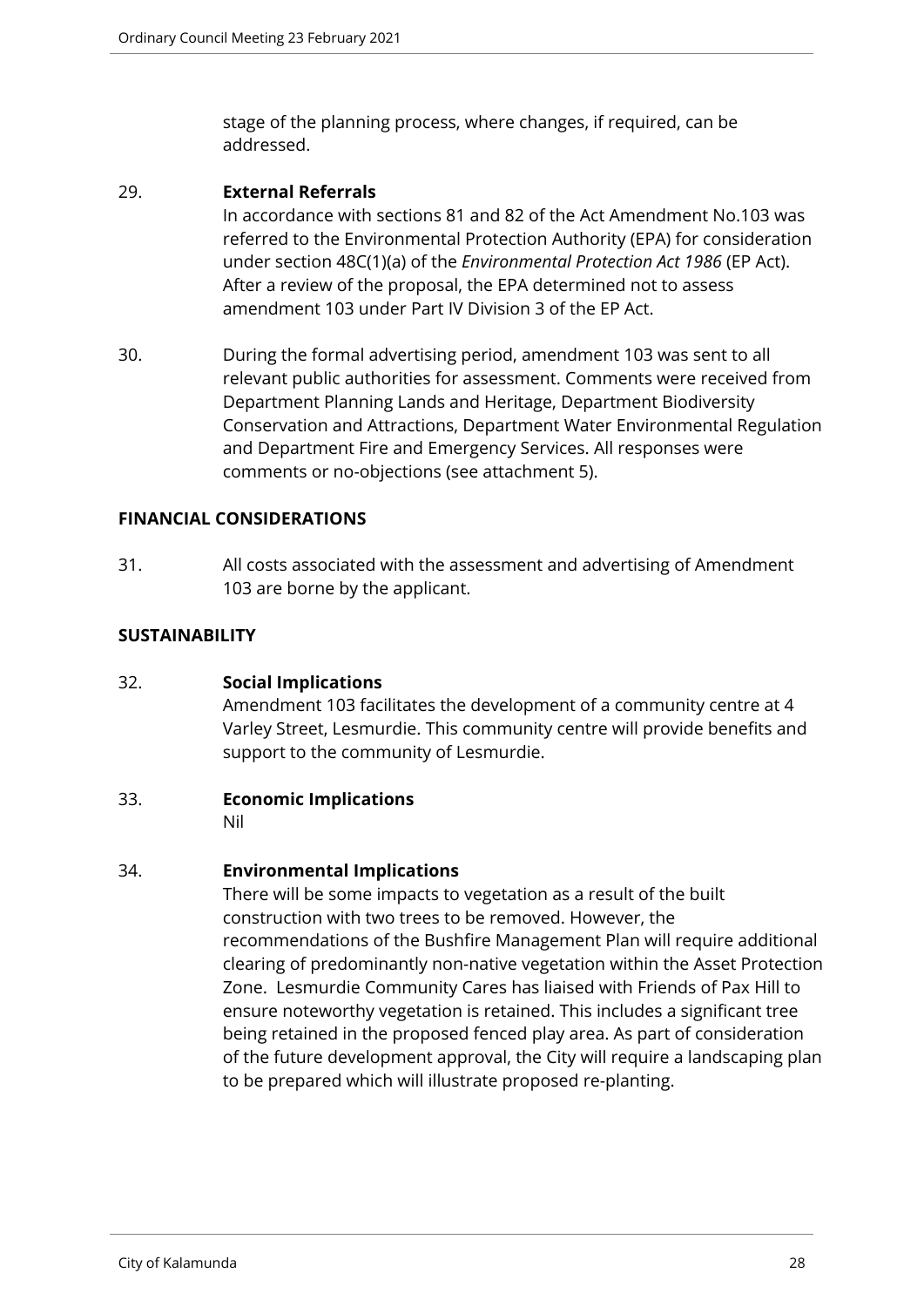#### **RISK MANAGEMENT**

35. **Risk**: Amendment 103 is not adopted for final adoption and proceeds to the WAPC with a recommendation of refusal.

| <b>Consequence</b>     | Likelihood | <b>Rating</b> |
|------------------------|------------|---------------|
| Significant            | Possible   | High          |
| <b>Action/Strategy</b> |            |               |

Convey to Council that Reserve 29190 is subject to a vesting order for the purpose of 'Church Purposes Community and Recreational Facility' in favour of the Lesmurdie Baptist Church. Accordingly, Amendment 103 seeks to better align the Scheme with the vesting order over the reserve, and facilitate the development planned over the site.

**Risk**: The concerns of residents are not fully addressed through Amendment 103.

| <b>Consequence</b>                    | Likelihood | <b>Rating</b> |
|---------------------------------------|------------|---------------|
| Significant                           | Unlikely   | Medium        |
| $A = A$ , $A = A$ , $A = A$ , $A = A$ |            |               |

**Action/Strategy**

Convey to Council that there are no fundamental flaws with respect to the proposed land uses. Therefore, concerns raised with respect to potential noise impacts, traffic impacts, built form impacts and land use impacts can be addressed, and where appropriate measures put in place the development assessment process to mitigate adverse impacts on the amenity of the locality.

# **CONCLUSION**

- 36. Amendment 103 is consistent with the applicable strategic and statutory planning framework and will ensure the change in the designation of the reserve to 'Civic and Community' is consistent with the current vesting order for the reserve of 'Church Purposes Community and Recreational Facility'.
- 37. The City is supportive of progressing the proposed amendment subject to the removal of parts 1, 4 and 5 from Amendment 103. The retention of parts 2 & 3 will enable the designated use of the reserve to be rendered consistent with the zoning of the land and will facilitate the future development in accordance with the development application for the multi-purpose community centre currently with the City for assessment.
- 38. Having regard to the above, it is recommended that Council formally adopts Scheme Amendment 103 for final approval subject to modifications.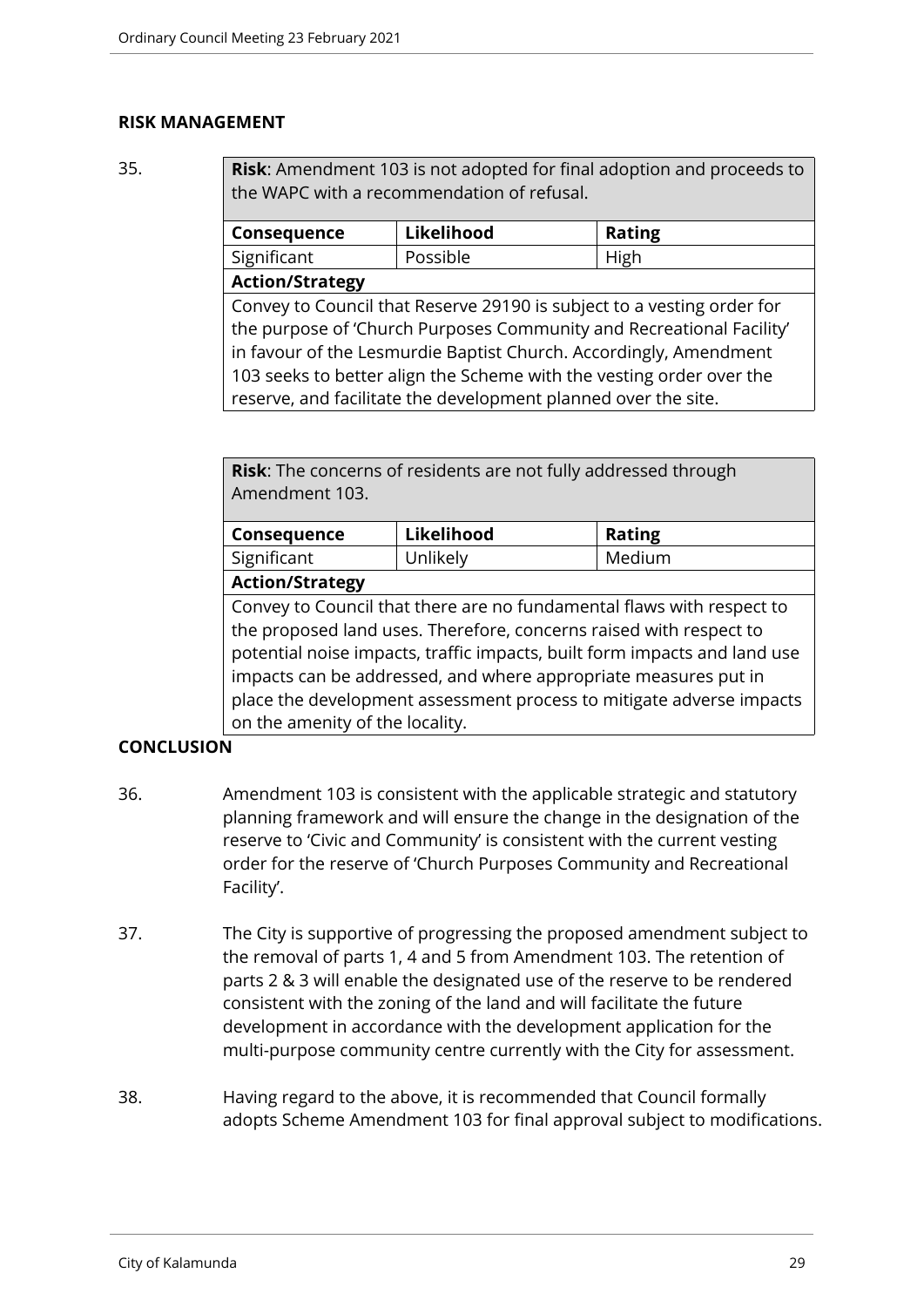#### **Voting Requirements: Simple Majority**

#### RESOLVED OCM 12/2021

#### That Council:

1. ADOPT proposed Local Planning Scheme Amendment 103 to Local Planning Scheme No.3 (Lot 613 (4) Varley Street, Lesmurdie) pursuant to Regulations 50(3)(b) of the *Planning and Development (Local Planning Schemes) Regulations 2015* subject to the following modification:

Removing the following parts from Amendment 103:

*(1) Deleting 'PART 3 – Reserves' in its entirety and inserting a new 'PART 3 – RESERVES' consistent with the 'Model Provisions' for Local Planning Schemes' contained in the Planning and Development (Local Planning Schemes) Regulations 2015.*

*(4) Insert new provisions to allow for 'additional uses for local reserves' consistent with the 'Model Provisions for Local Planning Schemes' contained in the Planning and Development (Local Planning Schemes) Regulations 2015 and list additional uses for Lot 613 Varley Street, Lesmurdie (known as Reserve 29190).*

*(5) Re-number Tables and references to Tables throughout the Scheme Text and update the Table of Contents to reflect this amendment.*

- 2. CONSIDER proposed Local Planning Scheme Amendment 103 to Local Planning Scheme No.3 as a standard amendment under clause 35(2) of the *Planning and Development (Local Planning Schemes) Regulations 2015,* for the following reasons:
	- a) The amendment will have minimal impact on the land in the scheme areas that is not the subject of the amendment;
	- b) The amendment does not result in any significant environmental, social, economic or governance impacts in the scheme area; and
	- c) The amendment is neither complex or basic, as defined under Part 5 of the *Planning and Development (Local Planning Schemes) Regulations 2015.*
- 3. FORWARD to the Western Australian Planning Commission the summary of submissions and responses and all required scheme amendment documentation pursuant to Regulation 53 of the *Planning and Development (Local Planning Schemes) Regulations 2015.*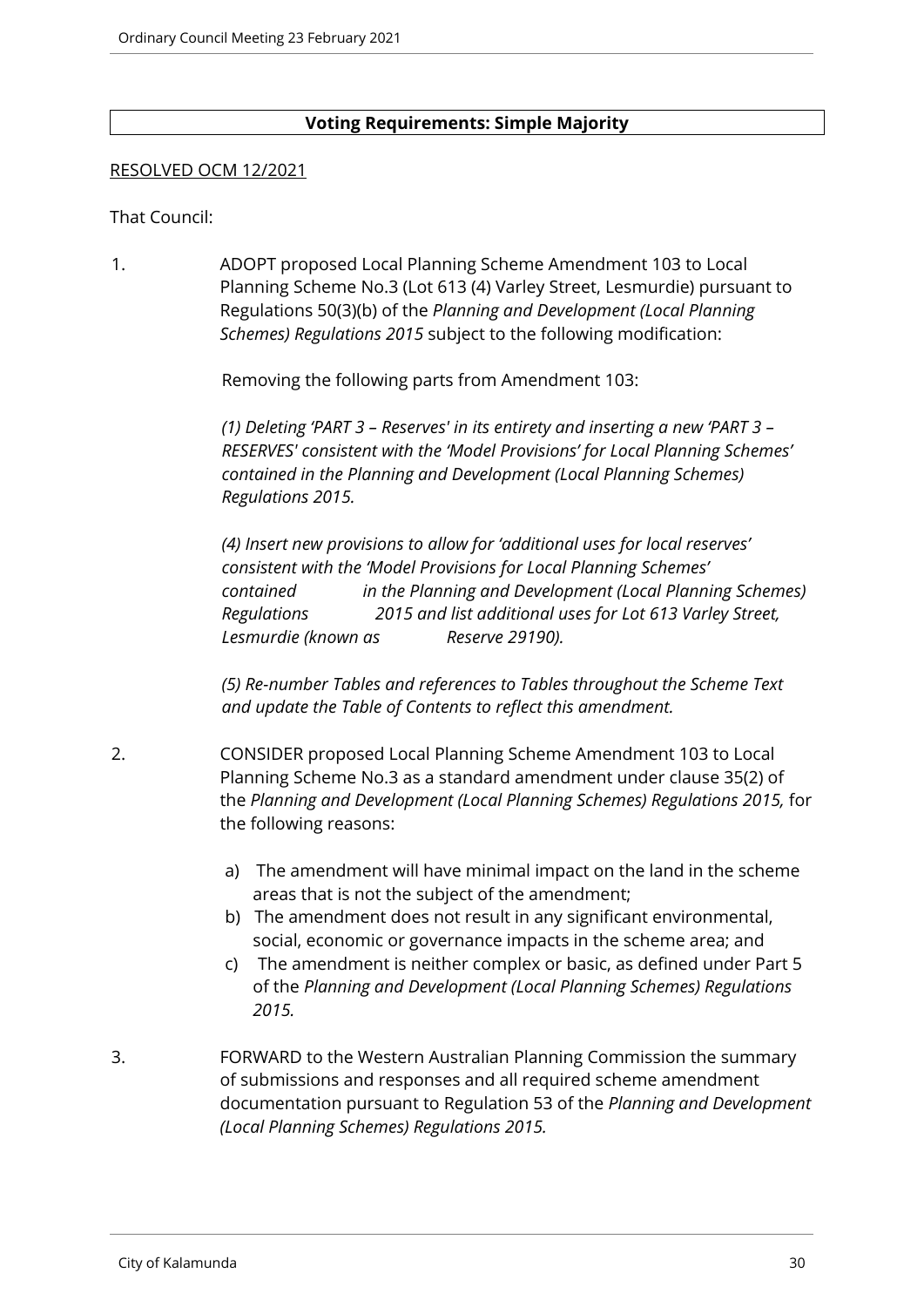Moved: **Cr Lesley Boyd**

Seconded: **Cr Cameron Blair**

Vote: **CARRIED UNANIMOUSLY (10/0)**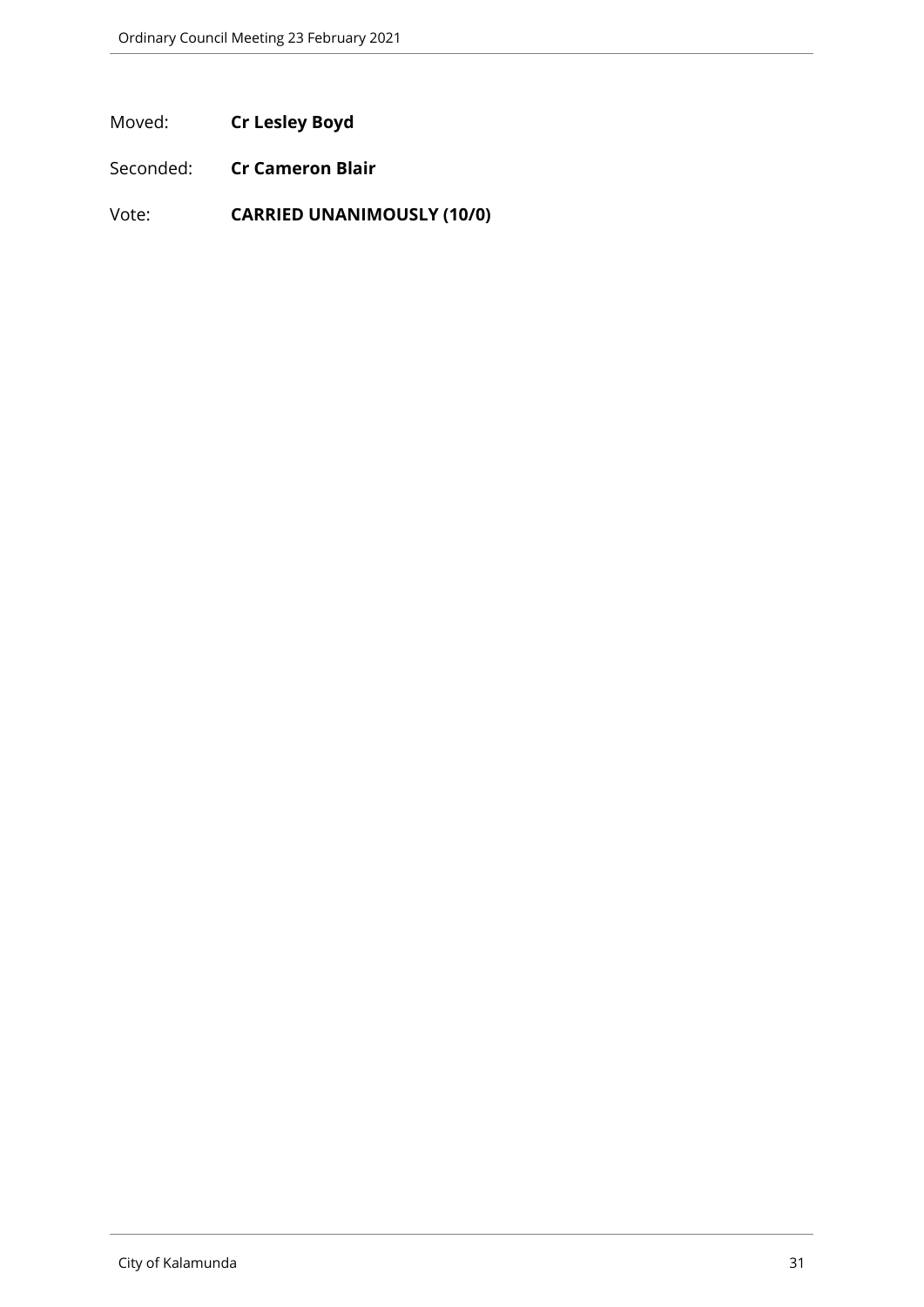#### <span id="page-31-0"></span>**10.2. Asset Services Reports**

# <span id="page-31-1"></span>**10.2.1. Award of Provision of Plant Hire and Auxiliary Services RFT 2023**

#### *Declaration of financial / conflict of interests to be recorded prior to dealing with each item.*

| Previous Items       | OCM 95/2012; OCM 251/2017                                  |
|----------------------|------------------------------------------------------------|
| Directorate          | <b>Asset Services</b>                                      |
| <b>Business Unit</b> | Asset Waste & Operations                                   |
| File Reference       | AD-TEN-005                                                 |
| Applicant            | N/A                                                        |
| Owner                | N/A                                                        |
|                      |                                                            |
| Attachments          | Nil                                                        |
|                      |                                                            |
| Confidential         | RFT 2023 - Tender Assessment Report<br>1.                  |
| Attachment           | Reason for Confidentiality: Local Government Act 1995      |
|                      | s5.23(c)                                                   |
|                      | "a contract entered into, or which may be entered into, by |
|                      | the local government which relates to a matter to be       |
|                      | discussed at the meeting."                                 |
|                      |                                                            |

#### **TYPE OF REPORT**

|   | Advocacy    | When Council is advocating on behalf of the community to<br>another level of government/body/agency                                                                                                                                                                                                                                                                                                                                |
|---|-------------|------------------------------------------------------------------------------------------------------------------------------------------------------------------------------------------------------------------------------------------------------------------------------------------------------------------------------------------------------------------------------------------------------------------------------------|
| Å | Executive   | When Council is undertaking its substantive role of direction<br>setting and oversight (e.g. accepting tenders, adopting plans<br>and budgets                                                                                                                                                                                                                                                                                      |
|   | Information | For Council to note                                                                                                                                                                                                                                                                                                                                                                                                                |
|   | Legislative | Includes adopting Local Laws, Town Planning Schemes and<br>Policies. When Council determines a matter that directly<br>impacts a person's rights and interests where the principles of<br>natural justice apply. Examples include town planning<br>applications, building licences, other permits or licences<br>issued under other Legislation or matters that could be<br>subject to appeal to the State Administrative Tribunal |

# **STRATEGIC PLANNING ALIGNMENT**

*Kalamunda Advancing Strategic Community Plan to 2027*

#### **Priority 3: Kalamunda Develops**

**Objective 3.2** - To connect community to quality amenities.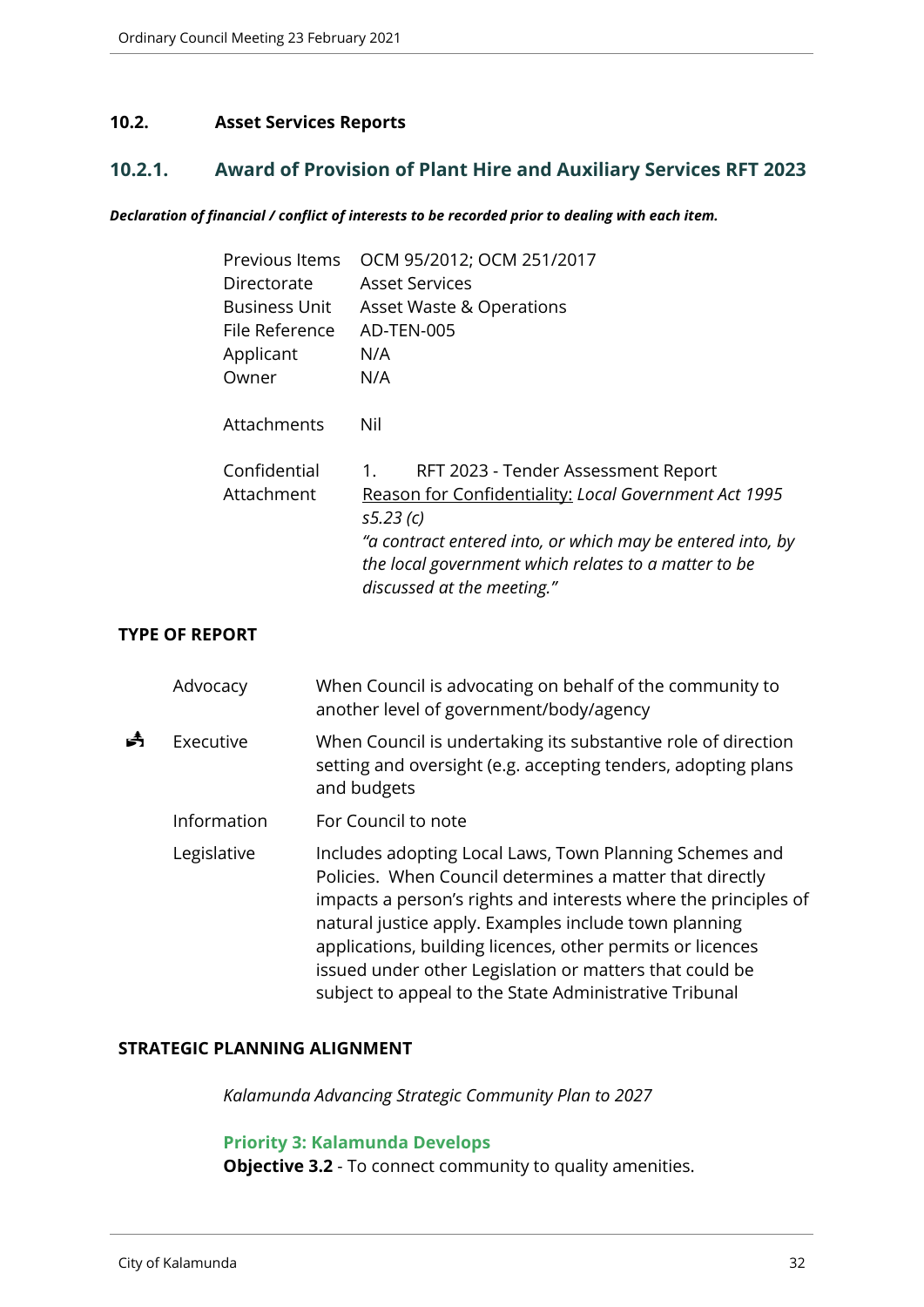*Strategy 3.2.1* - Optimal management of all assets.

#### **EXECUTIVE SUMMARY**

- 1. The purpose of this report is to consider the award of a tender RFT 2023 to provide wet and dry hire plant and auxiliaries.
- 2. It is recommended that the Council accept the tender from McKay Earthmoving Pty Ltd, ACN 009 153 244 as per the Schedule of Rates set out in the confidential attachment to this report. The estimated expenditure within this contract is \$600,000 (ex GST) per annum.

# **BACKGROUND**

- 3. The City undertakes a variety of civil maintenance and minor construction works within its roads and drainage systems. Many tasks require the use of specialist plant such as excavators, tip trucks, loaders, multi roller and self-propelled drum rollers. The nature of the volume of works necessitating the plant does not warrant the City having these items of plant 'in house'.
- 4. The City of Kalamunda is seeking to engage a suitable Contractor to supply various dry and wet plant and auxiliary hire services to the City.

# **DETAILS AND ANALYSIS**

- 5. The City issued RFT 2023 through its E-Tendering Portal and an advertisement in the West Australian newspaper on Wednesday 21 October 2020. Tenders closed on Thursday 19 November 2020.
- 6. Tender submissions were received from (in alphabetical order):
	- a) Allwest Plant Hire Australia Pty Ltd;
	- b) Brooks Hire Services Pty Ltd;
	- c) CHIVAS Enterprises Pty Ltd T/AS Mayday Earthmoving;
	- d) Coates Hire Operations Pty Ltd;
	- e) Dowsing Group Pty Ltd
	- f) Egan Civil Pty Ltd;
	- g) JEK Pty Ltd T/AS HAS Earthmoving;
	- h) McKay Earthmoving Pty Ltd;
	- i) MEADESTAR Pty Ltd T/AS A Bobcat Services;
	- j) Sherrin Rentals Pty Ltd; and
	- k) Tutt Bryant Hire Pty Ltd.
- 7. An Evaluation Panel was convened of suitably qualified City Officers to assess the tenders received.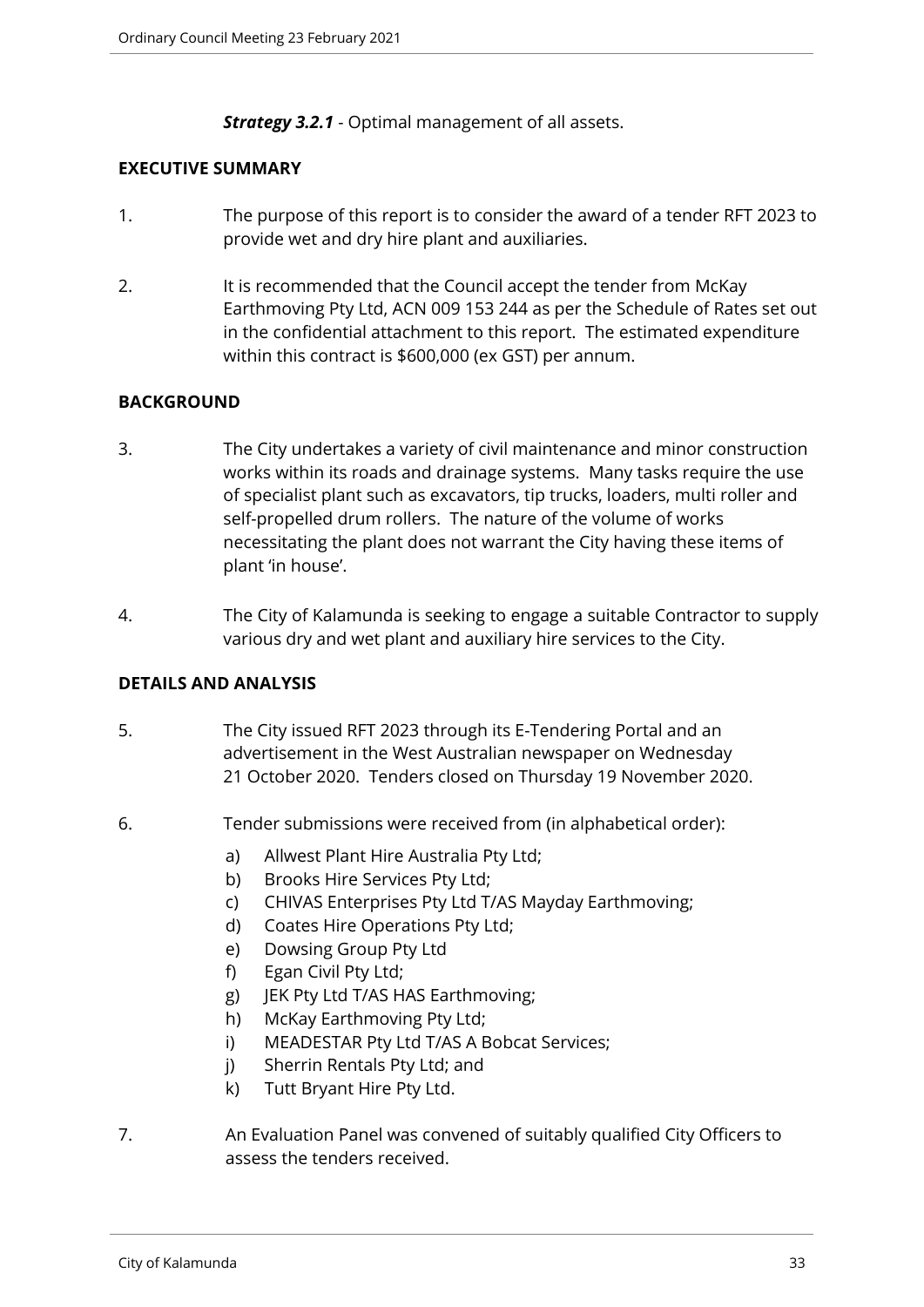- 8. Tenders were assessed in a staged process of firstly checking for compliance to matters set out in the tender invitation. Compliant tenders were then assessed against qualitative criteria (again, these were set out in the tender invitation).
- 9. The Qualitative Criteria and weighting were determined as follows:

| <b>Qualitative Criteria</b>       | Weighting |
|-----------------------------------|-----------|
| Relevant Experience               | 30%       |
| Key Personnel Skills & Experience | 30%       |
| <b>Tenderer's Resources</b>       | 35%       |
| Local Benefits                    | 5%        |

- 10. All tender submissions met the compliance criteria and then were assessed against the qualitative criteria.
- 11. The eleven tender submissions were ranked as follows regarding the qualitative criteria:

| <b>Company Name</b>                           | Qualitative<br><b>Total Score</b><br>(Weighted @ 100%) | Rank |
|-----------------------------------------------|--------------------------------------------------------|------|
| McKay Earthmoving Pty Ltd                     | 74%                                                    | 1    |
| JEK Pty Ltd T/AS HAS Earthmoving              | 71%                                                    | 2    |
| CHIVAS Enterprises T/AS Mayday<br>Earthmoving | 64.5%                                                  | 3    |
| Egan Civil Pty Ltd                            | 59%                                                    | 4    |
| Sherrin Rental Pty Ltd                        | 56.5%                                                  | 5    |
| Dowsing Group Pty Ltd                         | 53%                                                    | 6    |
| Brooks Hire Services Pty Ltd                  | 51%                                                    | 7    |
| Allwest Plant Hire Australia Pty Ltd          | 49%                                                    | 8    |
| <b>Tutt Bryant Hire Pty Ltd</b>               | 41%                                                    | 9    |
| Coates Hire Operations Pty Ltd                | 33.5%                                                  | 10   |
| MEADESTER Pty Ltd T/AS A Bobcat Services      | 24%                                                    | 11   |

- 12. The Tender Assessment Panel determined that a Qualitative Pass Mark (QPM) of 60% would be set for the tender of this nature.
- 13. Of the eleven tender submissions, only three met the required QPM of 60%, McKay Earthmoving Pty Ltd, JEK Pty Ltd T/AS HAS Earthmoving and CHIVAS Enterprises T/AS Mayday Earthmoving.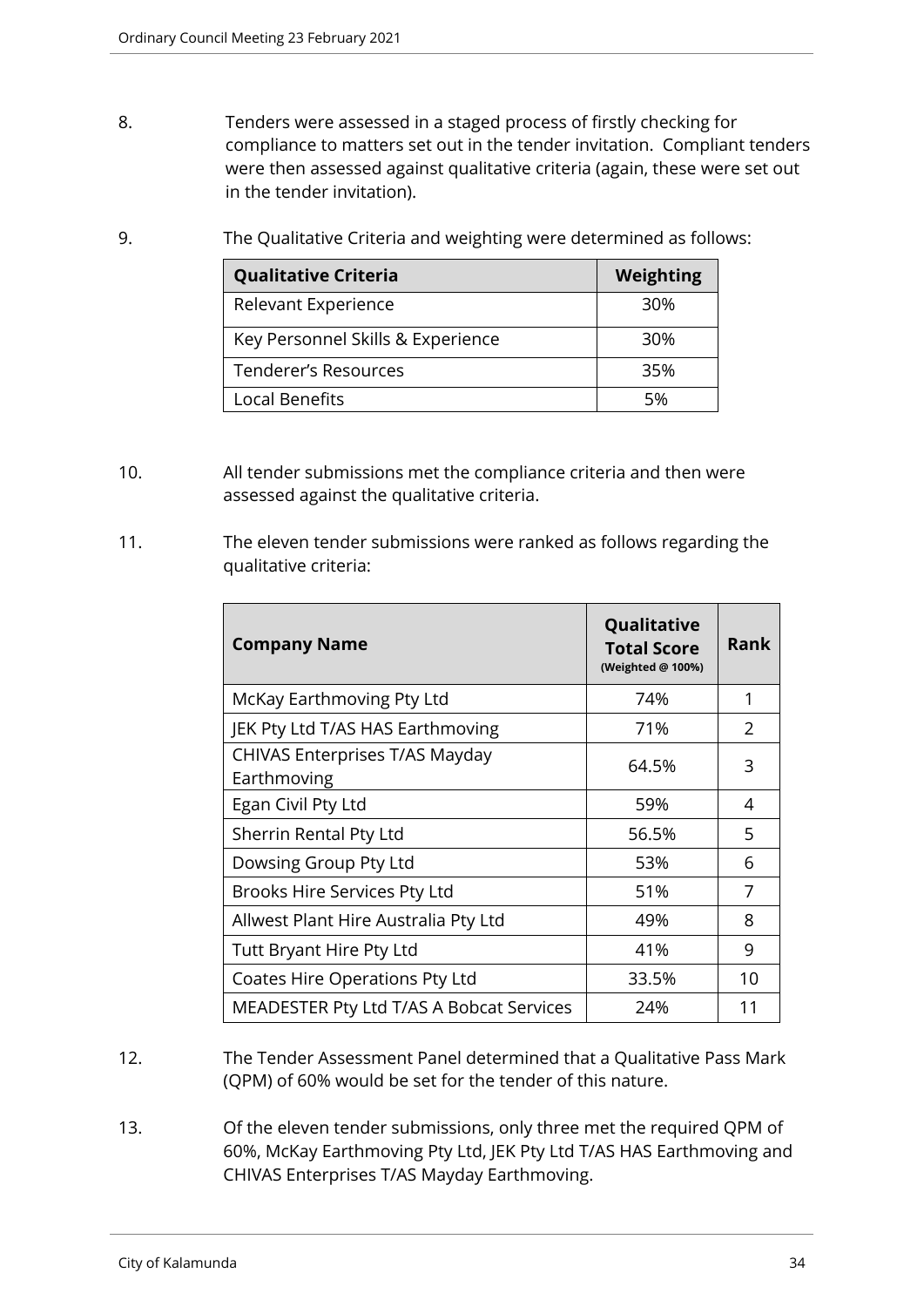- 14. A price assessment was then undertaken to determine the best value for money outcome for the City.
- 15. The Tender Evaluation Report is provided as Confidential Attachment 1 to this report.
- 16. The recommended tenderer submission best satisfied the City's requirements by:
	- a) meeting or exceeding the qualitative assessment benchmark;
	- b) proven capacity and capability to provide the required plants, auxiliaries, and experienced operators;
	- c) have the skills and experience carry out wet hire work; and
	- d) providing the best value for money outcome
- 17. Of the three qualifying and compliant qualitative tender responses, McKay Earthmoving Pty Ltd provided the lowest total value for the 14 most frequently used plant items.
- 18. The Tender Assessment Panel has recommended that the contract for RFT 2023 Provision of Plant Hire and Auxiliary Services be awarded to McKay Earthmoving Pty Ltd.
- 19. The Contract will be for an initial three-year term with two x 12 month extensions at the sole discretion of the City.

# **APPLICABLE LAW**

20. Section 3.57 of *Local Government Act 1995.* Part 4 of the *Local Government (Functions and General) Regulations 1996.*

# **APPLICABLE POLICY**

21. Policy C-PP01 – Purchasing has been followed and complied with.

# **FINANCIAL CONSIDERATIONS**

22. The use of plant and services under this contract will form part of approved annual budgets in various civil areas of the City (roads, paths, drainage and the like).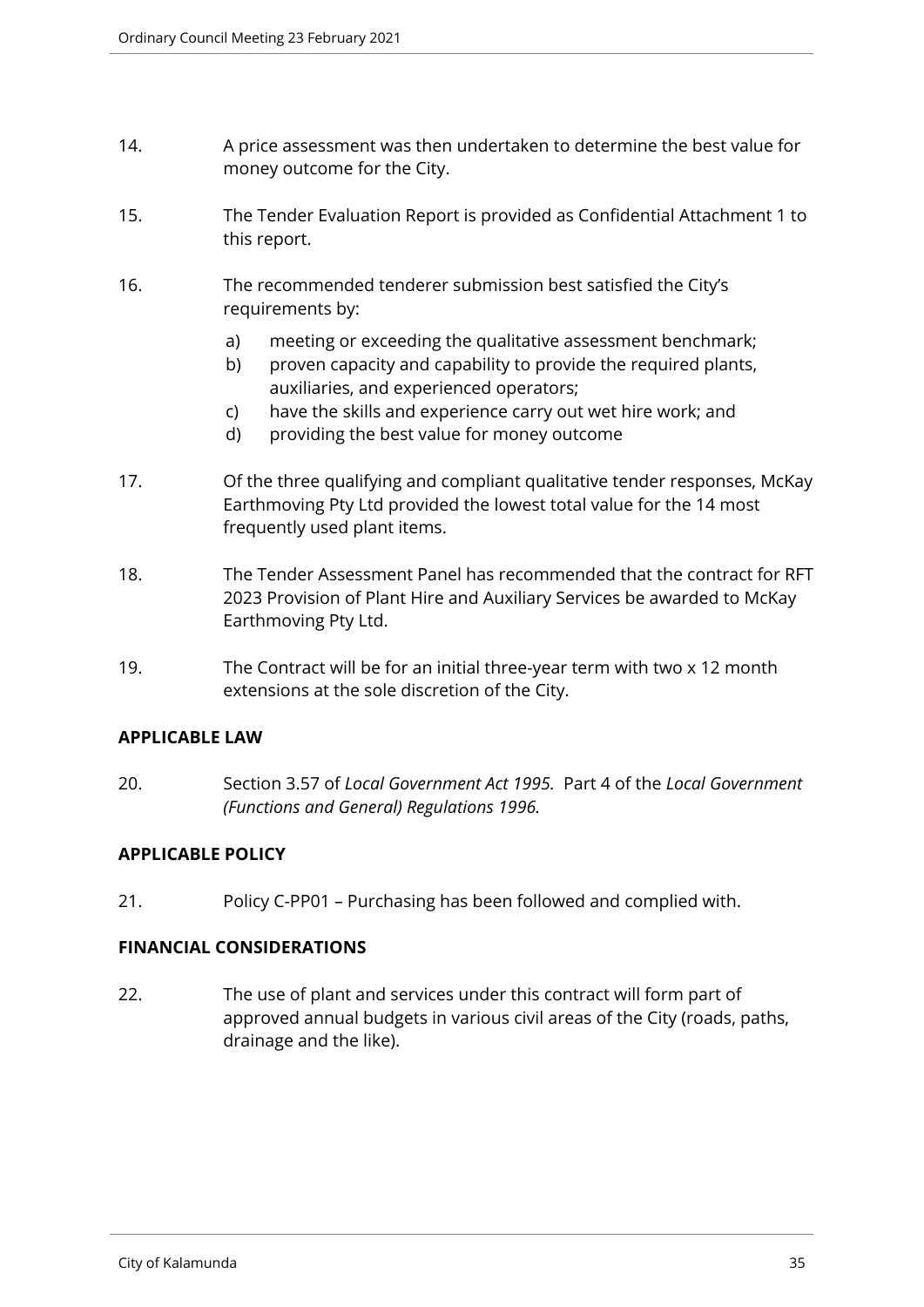#### **SUSTAINABILITY**

#### **Social Implications**

23. This Contract will also provide the City with resources that could be utilised in urgent / emergency circumstances to restore facilities for the community thus providing a good level of customer service.

#### **RISK MANAGEMENT**

#### 24.

**Risk**: The Contractor fails to provide skilled and experienced operators to fulfil the requirements of the contract (in terms of scope, time or quality) leading to increased costs to the City due to rework and not timely attendance or delays in completion of the work.

| Consequence            |                                                                    | Likelihood | <b>Rating</b> |  |  |  |  |
|------------------------|--------------------------------------------------------------------|------------|---------------|--|--|--|--|
| Unlikely               |                                                                    | Moderate   | Low           |  |  |  |  |
| <b>Action/Strategy</b> |                                                                    |            |               |  |  |  |  |
| a)                     | clearly defined specifications have been developed;                |            |               |  |  |  |  |
| b)                     | prior to the start of work ensure, the contractor is aware of the  |            |               |  |  |  |  |
|                        | scope of work;                                                     |            |               |  |  |  |  |
| C)                     | monitor operator's performance and quality of work. If required    |            |               |  |  |  |  |
|                        | contact the contractor and ask for a new experienced operator;     |            |               |  |  |  |  |
| d)                     | organise a meeting with the contractor and discuss the issue if it |            |               |  |  |  |  |
|                        | reappears more than twice; and                                     |            |               |  |  |  |  |
| e)                     | itemised price schedule and quantities within the tender has       |            |               |  |  |  |  |
|                        | been used and checked.                                             |            |               |  |  |  |  |
|                        |                                                                    |            |               |  |  |  |  |

#### **CONCLUSION**

25. The delivery of Tender RFT 2023 Provision of Plant Hire and Auxiliary Services will allow the City to maintain the drainage and other systems throughout the City to an acceptable level. The City is satisfied that the recommended tenderer has the capability, capacity, along with experienced operators to provide the required plant and auxiliary items and undertake the work to the required standard.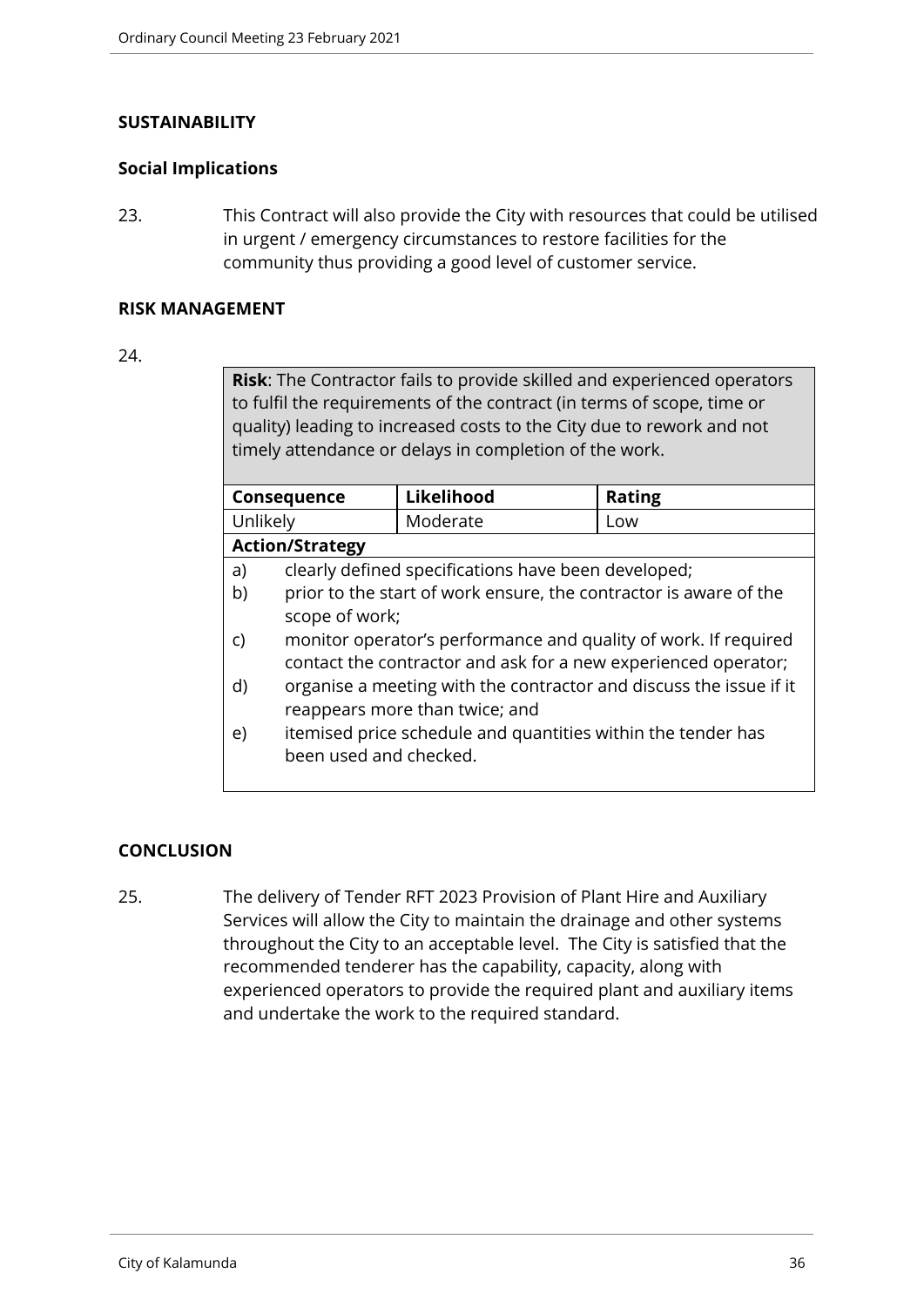## **Voting Requirements: Simple Majority**

#### RESOLVED OCM 13/2021

That Council ACCEPT the Tender RFT 2023 Provision of Plant Hire and Auxiliary Services to provide wet and dry hire plants from McKay Earthmoving Pty Ltd, ACN 009 153 244, for the itemised price for the initial three-year contract with two times twelve month extensions at the sole discretion of the City of Kalamunda as per the Schedule of Rates set out in the Confidential Attachment 1.

Moved: **Cr Cameron Blair**

Seconded: **Cr Dylan O'Connor**

### Vote: **CARRIED UNANIMOUSLY (10/0)**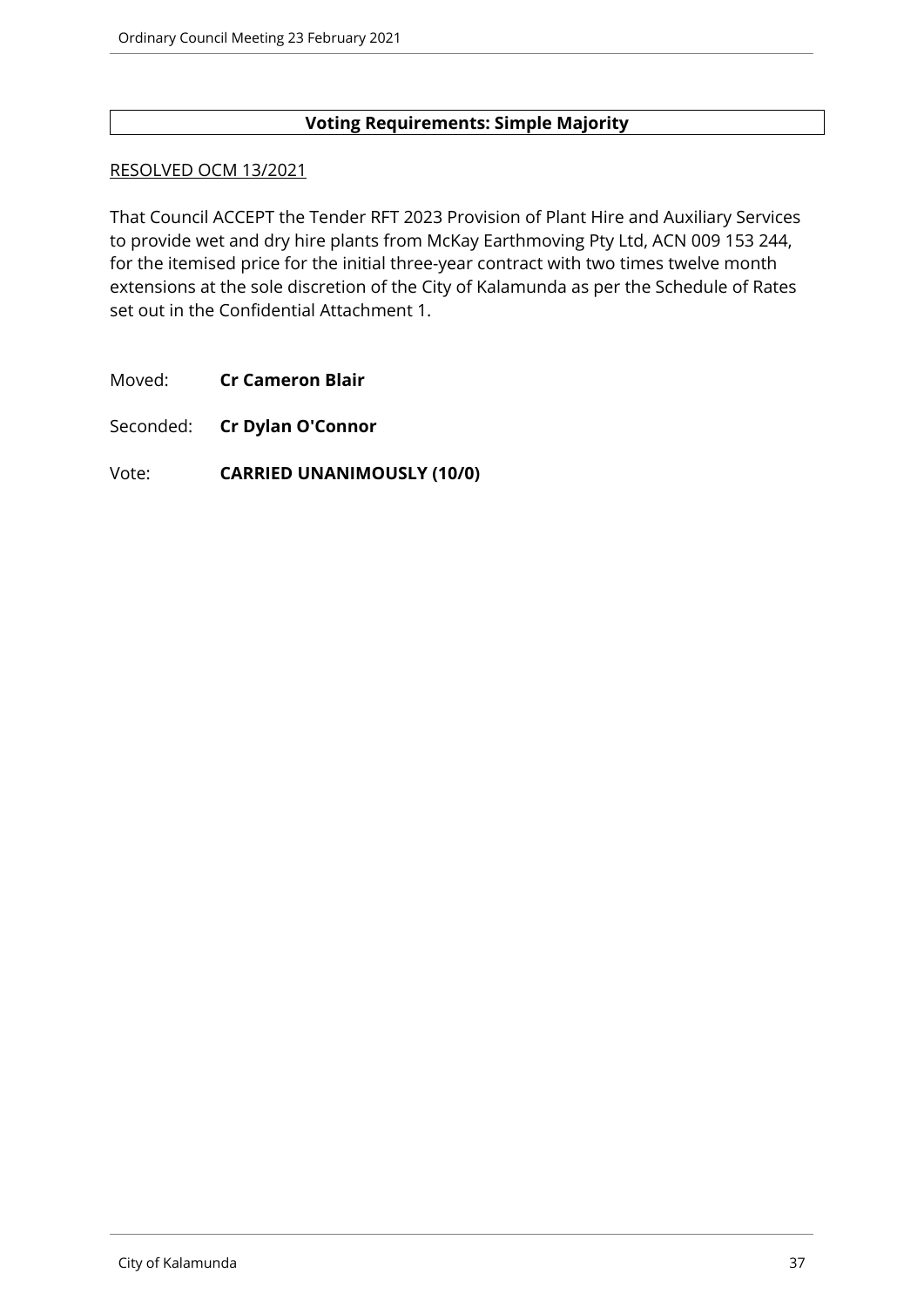## **10.2.2. Milner Road Traffic Calming Proposal**

*Declaration of financial / conflict of interests to be recorded prior to dealing with each item.*

| Previous             | OCM 113/2019, OCM 248/2018                                      |  |  |  |  |
|----------------------|-----------------------------------------------------------------|--|--|--|--|
| Items                |                                                                 |  |  |  |  |
| Directorate          | <b>Asset Services</b>                                           |  |  |  |  |
| <b>Business Unit</b> | <b>Asset Planning</b>                                           |  |  |  |  |
| File Reference       | ML-10/GEN, 4.00009238                                           |  |  |  |  |
| Applicant            | N/A                                                             |  |  |  |  |
| Owner                | N/A                                                             |  |  |  |  |
| Attachments          | Milner Road Chicane Design 4284-04 [10.2.2.1 - 1<br>1.<br>page] |  |  |  |  |

## **TYPE OF REPORT**

|   | Advocacy    | When Council is advocating on behalf of the community to<br>another level of government/body/agency                                                                                                                                                                                                                                                                                                                                |
|---|-------------|------------------------------------------------------------------------------------------------------------------------------------------------------------------------------------------------------------------------------------------------------------------------------------------------------------------------------------------------------------------------------------------------------------------------------------|
| Å | Executive   | When Council is undertaking its substantive role of direction<br>setting and oversight (e.g. accepting tenders, adopting plans<br>and budgets                                                                                                                                                                                                                                                                                      |
|   | Information | For Council to note                                                                                                                                                                                                                                                                                                                                                                                                                |
|   | Legislative | Includes adopting Local Laws, Town Planning Schemes and<br>Policies. When Council determines a matter that directly<br>impacts a person's rights and interests where the principles of<br>natural justice apply. Examples include town planning<br>applications, building licences, other permits or licences<br>issued under other Legislation or matters that could be<br>subject to appeal to the State Administrative Tribunal |

#### **STRATEGIC PLANNING ALIGNMENT**

*Kalamunda Advancing Strategic Community Plan to 2027*

#### **Priority 1: Kalamunda Cares and Interacts**

**Objective 1.2** - To provide a safe and healthy environment for community to enjoy.

*Strategy - 1.2.1* Facilitate a safe community environment.

#### **Priority 3: Kalamunda Develops**

**Objective 3.2** - To connect community to quality amenities. *Strategy 3.2.2* - Provide and advocate for improved transport solutions and better connectivity through integrated transport planning.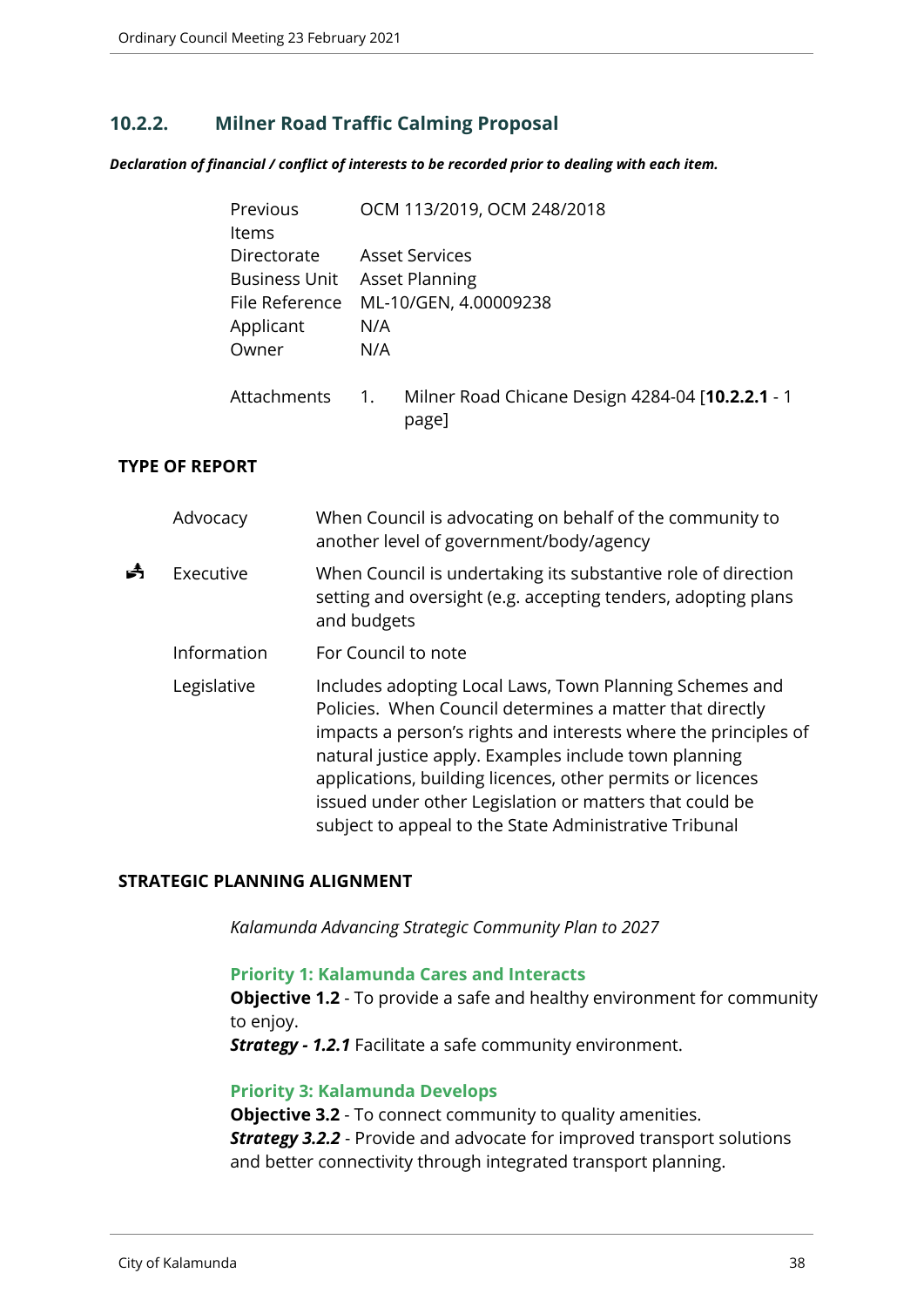## **EXECUTIVE SUMMARY**

- 1. The purpose of this report is to consider a traffic calming treatment on Milner Road, High Wycombe to resolve community concerns regarding heavy vehicles in the vicinity of the intersection of Milner Road and Maida Vale Road.
- 2. This proposal replaces a previous Council approval (OCM 113/2019) to install guardrails at the intersection, and to investigate the extension of Raven Street. The guardrail option has been found to be not effective and the Raven Street extension will take some time due to environmental and aboriginal heritage approvals.
- 3. The Council is requested to approve a chicane-style traffic calming treatment on Milner Road in lieu of the two previous recommendations.

## **BACKGROUND**

- 4. Following a long period of complaints from the residents in the vicinity of the Maida Vale Road and Milner Road intersection regarding heavy vehicles utilising the intersection, the City investigated options and recommended these to Council in December 2018 (OCM 248/2018).
- 5. Following community consultation on the options, the Council considered a further report on the matter at the May 2019 OCM and determined (OCM 113/2019)

## *That Council:*

- *1. NOTE the outcome of the community consultation.*
- *2. ENDORSE the inclusion of \$25,000 as part of the draft 2019/2020 budget for necessary investigations into extending Raven Street to Maida Vale Road.*
- *3. ENDORSE the inclusion of \$25,000 as part of the draft 2019/2020 budget for the design and installation of vehicle guardrails to prevent heavy and large vehicles from leaving the roadway in order to navigate the intersection of Milner Road and Maida Vale Road.*

## **DETAILS AND ANALYSIS**

6. While awaiting the budget approval and design to be completed for the guardrails at the intersection of Maida Vale Road and Milner Road (the Intersection), the City of Kalamunda (City) placed orange plastic barriers along the intended alignment of the guardrail.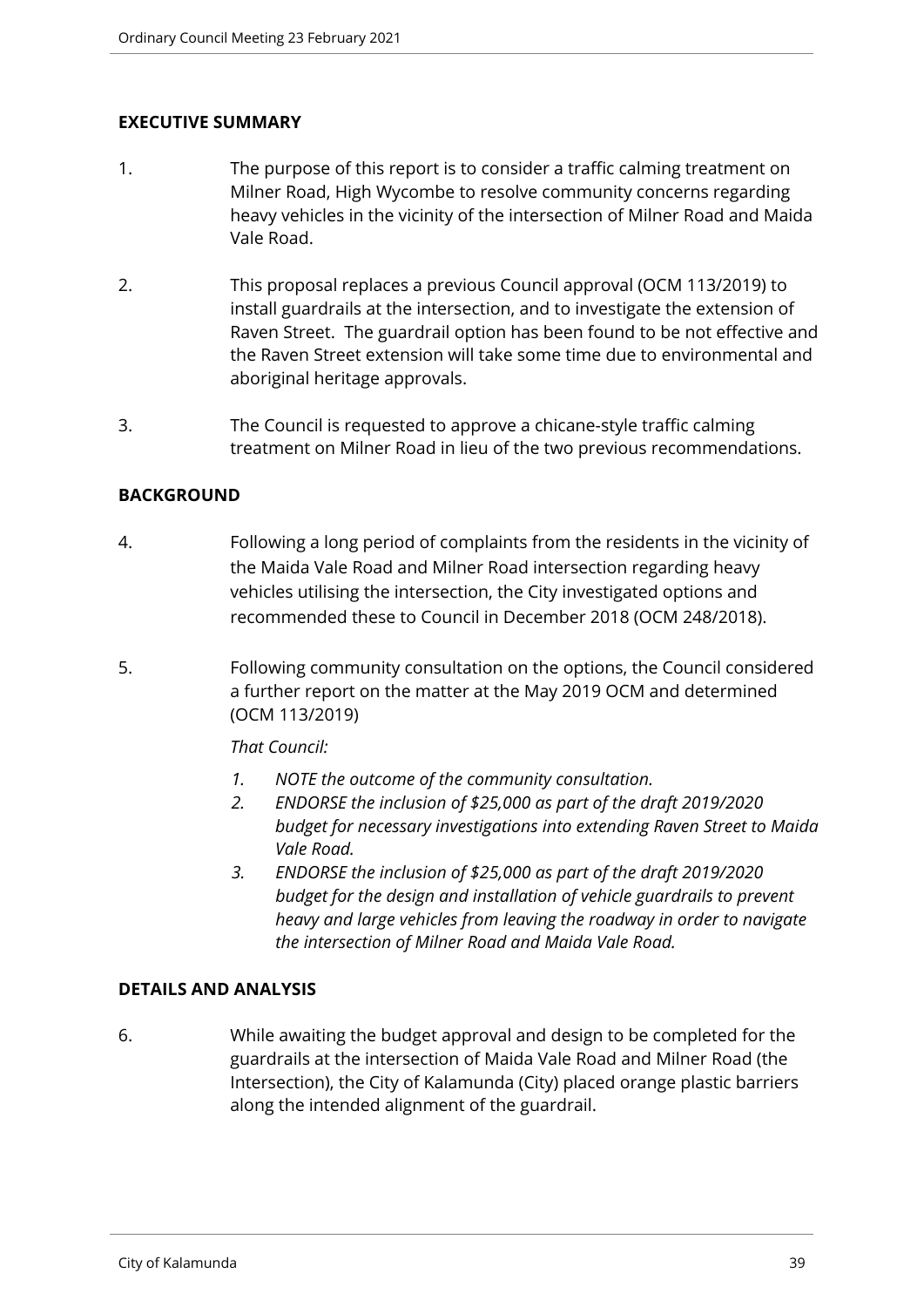- 7. It quickly became evident that the orange barriers were having no effect, as the same size and scale of heavy vehicles continued to use the intersection. Drivers would make the turn early or swing wider to avoid the barriers, thus increasing the conflict with other vehicles through the intersection. Given this result, the City does not recommend proceeding with the permanent guardrails.
- 8. Detail design of the guardrails also identified significant issues with underground services including gas and telecommunications which, to avoid prohibitive costs of relocation, resulted in a revised design estimate for the guardrails exceeding \$120,000.
- 9. It is therefore recommended that the City does not proceed with the guardrail installation. Local residents most concerned by the intersection issue concur with this view.
- 10. The City commenced investigations into the extension of Raven Street to Maida Vale Road. This extension has been identified as a possible project arising from the High Wycombe Development Area (formerly known as the Forrestfield North Transit Oriented Development area) (the TOD). The TOD is a structure plan being prepared by the City with Development WA being the determining planning authority. This structure plan has not yet been completed to allow further consideration of Raven St.
- 11. The north-western end of Raven Street is adjacent to an area of aboriginal heritage interest (Poison Gully) and has very high-quality bush within the road reserve, neighbouring a property registered as a bush forever site. Although approvals may be sought, the approval process would take potentially six to twelve months with specialist assessments.
- 12. In July 2020, the City was requested to revisit a prior traffic calming proposal on Milner Road. A single lane restriction had been proposed on Milner Road in a 2018 study however the City had modified this option provide a calming treatment for the Stewart Road intersection.
- 13. A single lane restriction, known as a chicane, was designed as provided in Attachment 1. The chicane will cost an estimated \$15,000 and will need to be listed for consideration in the 2021/22 budget.
- 14. The chicane requires drivers from the south to give way to vehicles approaching from the north, which along with the turning manoeuvre will cause a reduction in operating speeds. The width of the chicane has been designed to accommodate a vehicle up to 12.5 metres only. The maximum length of vehicle permitted on the road is 19.0 metres, therefore drivers of these larger vehicles will have difficulty in negotiating the chicane and may be discouraged from driving through. Alternatively,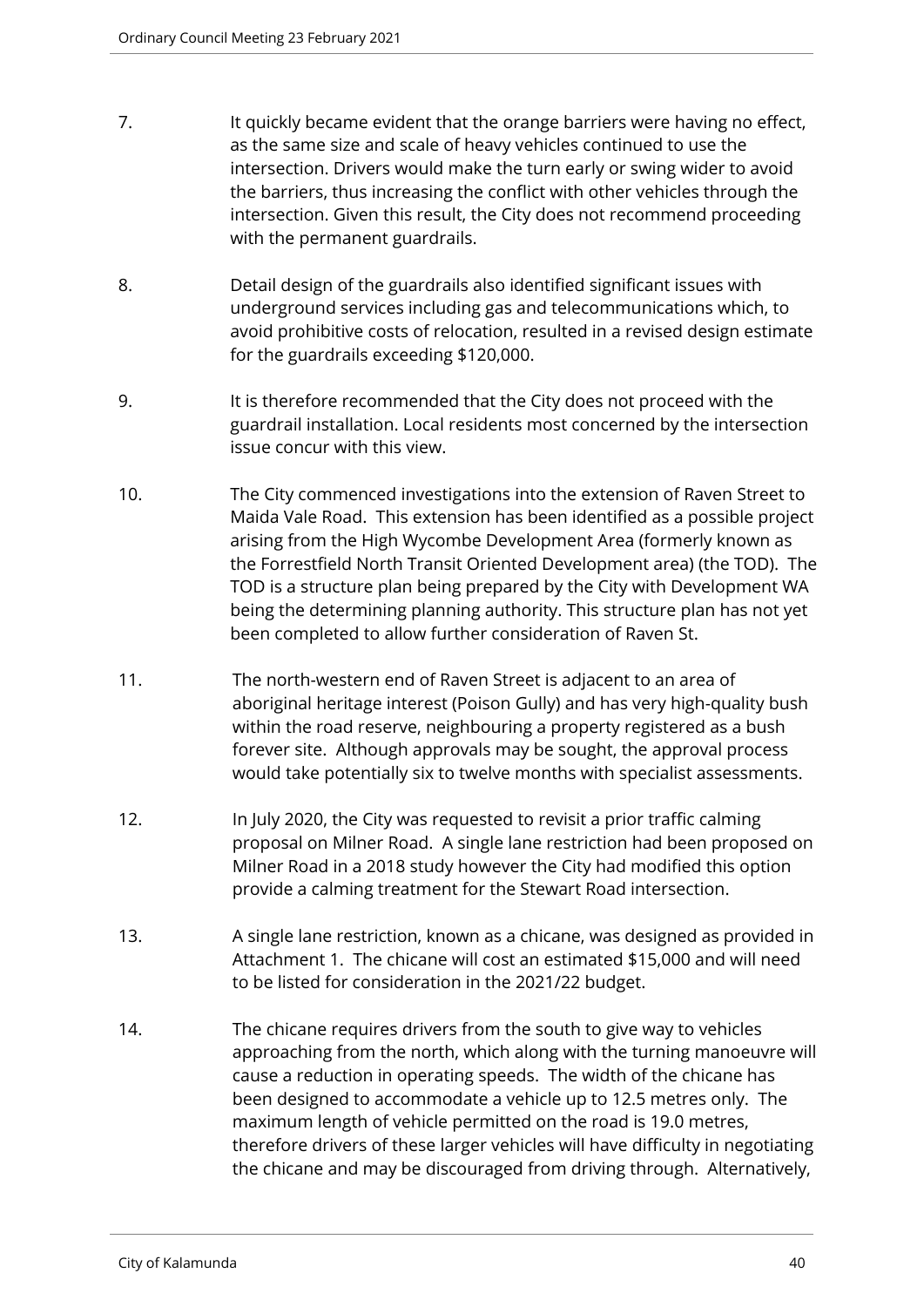they will drive through and mount the chicane with long term occurrences eventually causing failure of the chicane.

- 15. The community was surveyed on the proposed chicane, with letters sent to 286 residents and businesses in the Milner Road area, ranging from Maida Vale Road to Berkshire Road, and including the area around Bluebell Avenue.
- 16. The City received 28 submissions to the survey with 12 objecting, and 16 supporting or not objecting.
- 17. The key comments in objecting were:
	- a) need to use the route for trucks;
	- b) inconvenience or dangerous;
	- c) waste of money; and
	- d) previous consultation and that the Council has already endorsed a different course of action.
- 18. The key comments in supporting the proposal were:
	- a) reduce noise;
	- b) reduce trucks; and
	- c) reduce speeding.
- 19. The balance of responses for and against the proposal are similar to the consultation undertaken in early 2019 (OCM 113/2019). There is not a clear community desire for or against further traffic treatments on Milner Road.
- 20. In addition to the proposed chicane treatment, the City also considered modifying the Intersection by realigning Milner Road so that it met Maida Vale Road square (at 90 degrees). As identified through previous investigations, this will be very expensive due to the need to relocate power poles and so has not been pursued.
- 21. The crash history from 2015 to 2019 shows two crashes at the Intersection of Milner Road and Stewart Road, both involving light vehicles and no injury. One crash involving a single light vehicle occurred near the Poison Gully crossing of Milner Road in 2015. It is noted that the 2020 crash data will not be released by Main Roads WA until May 2021.
- 22. During the intervening period between the Council reports and this proposal, the City has on several occasions contacted local businesses and sought cooperation to limit the number and size of vehicles using the intersection. This has had limited effect, noting that most of the heavy vehicles are within the legal size limits for the road.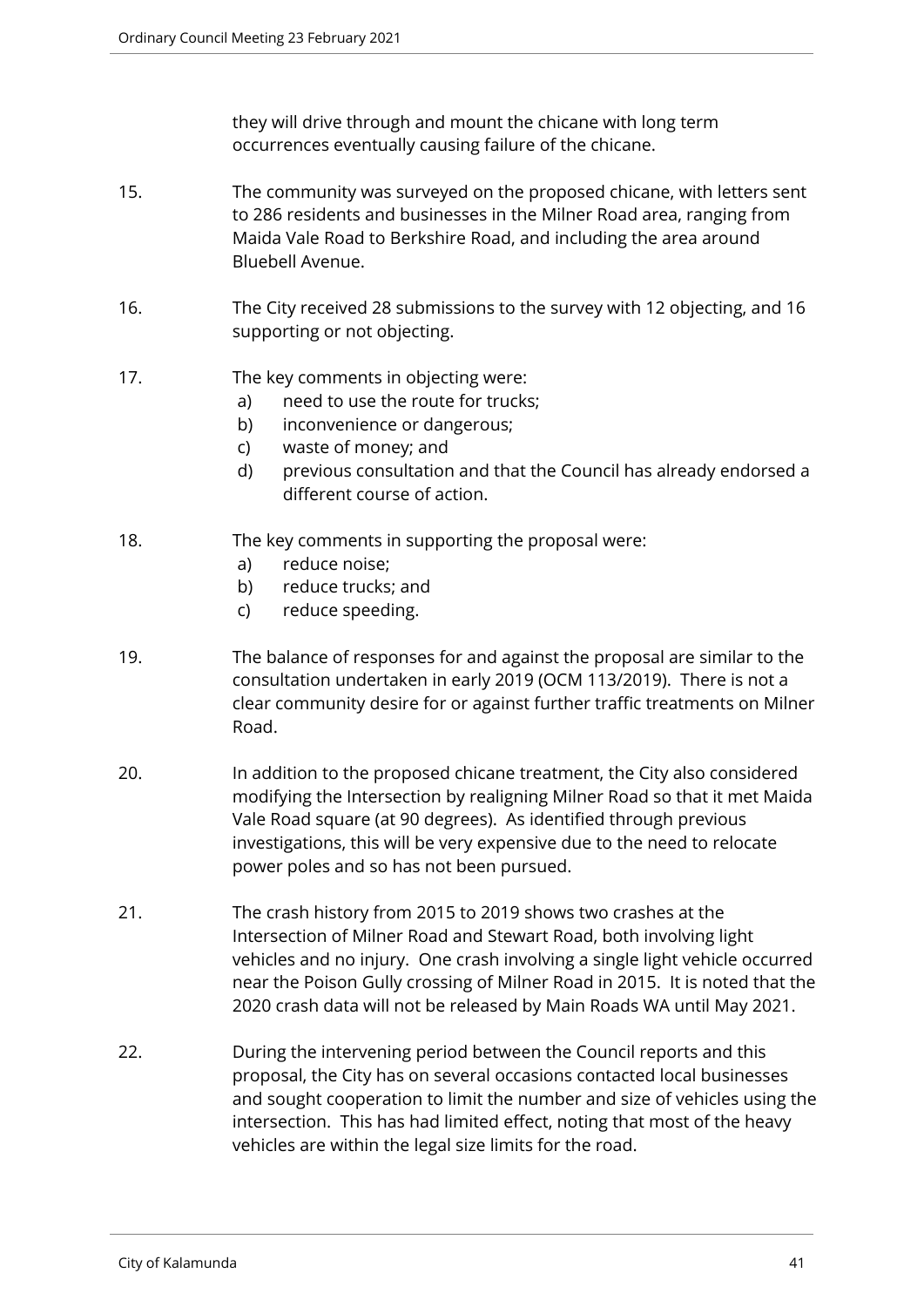- 23. In the next few months, the residents of Maida Vale Road and Milner Road will see dramatic changes to vehicle numbers arising from the many large road projects underway:
	- a) The Roe Kalamunda Interchange project has resulted in the closure of the Roe Highway northbound off ramp (the old Roe Highway traffic lights) from January to the end of March. Vehicles wishing to travel to High Wycombe from the south will have to exit at Maida Vale Road and detour through Newburn Road. Some drivers will opt to leave via Berkshire Road and may end up using Milner Road.
	- b) The High Wycombe Train Station project has resulted in the closure of Dundas Road at the Maida Vale Road end from January to the end of February. Vehicles will be detoured via Newburn Road and Milner Road. It is expected that a large portion of industrial traffic will choose to take the wider road network (Roe Highway and Abernethy Road) rather than travel through the High Wycombe residential area.
	- c) The City will commence work on a roundabout at the Roe Highway off ramp onto Maida Vale Road from April. This will not start until the Roe Highway off ramp has been reopened for the interchange. This project will require the closure of the off ramp to Maida Vale Road and westbound traffic will be detoured through Berkshire Road and Milner Road, although some drivers will elect to use Dundas Road.
- 24. All of the above projects are due to be completed by June 2021, at which time, notably, the roads for the High Wycombe Train Station should be completed. This provides a new road connection that will be called Enterprise Boulevard. Enterprise Boulevard will continue Sultana Road West to the northwest into the forecourt of the train station, and then curve to the north and connect to Ibis Place and Maida Vale Road.
- 25. The construction of the Enterprise Boulevard link is expected to attract a significant portion of the heavy vehicle traffic to and from the Forrestfield Industrial area in the vicinity of Milner Road. This is due to the new road providing a much shorter distance to travel to Dundas Road and the anticipated low volume of local traffic when the train station opens. In the long term, the train station traffic is expected to significantly increase and will probably deter this industrial traffic.
- 26. Given the above change to the road network in 2021, and alternative routes being available for heavy vehicles, the chicane treatment may not be required. This can be determined in due course in the 2021/22 financial year.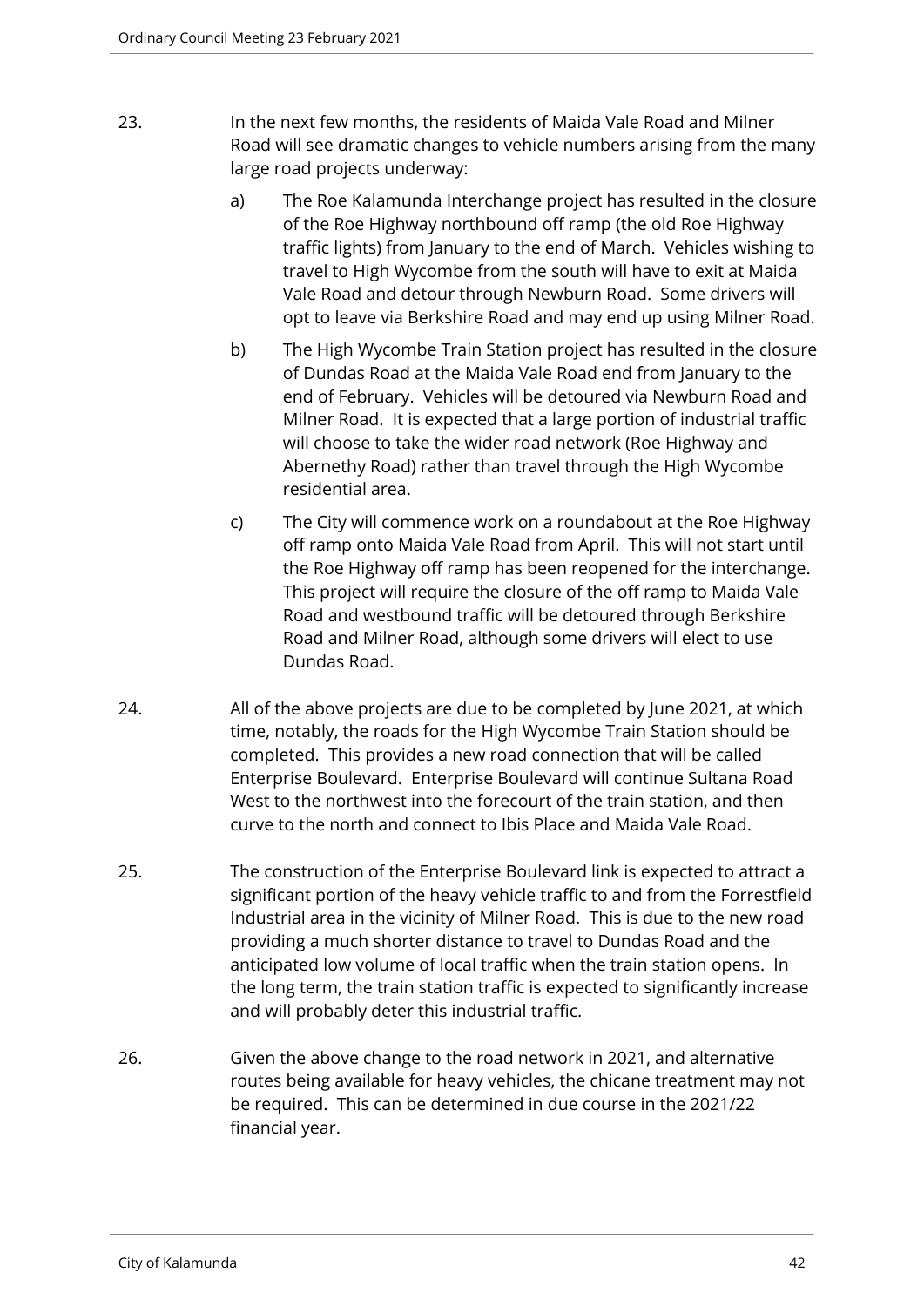#### **APPLICABLE LAW**

27. Management and provision of traffic calming on local government roads is delivered under the *Main Roads Act 1930*.

## **APPLICABLE POLICY**

28. There are no policies directly associated with this report.

#### **STAKEHOLDER ENGAGEMENT**

29. The community was surveyed as outlined previously, with 286 letters being sent to residents and businesses on the chicane proposal.

### **FINANCIAL CONSIDERATIONS**

30. The proposal to construct a chicane traffic treatment on Milner Road will cost an estimated \$15,000.

### **SUSTAINABILITY**

- 31. The proposal may provide a social benefit to residences by slowing traffic and limiting heavy vehicle access to the north end of Milner Road.
- 32. The proposal may have a negative impact to businesses north of approximately Imperial Street as their heavy vehicle traffic may need to travel to the south on Milner Road to access Dundas Road travelling north. This would be a longer trip. Business traffic south of Imperial Street already would have less distance to travel if heading south on Milner Road to access Dundas Road to the north.
- 33. There is no significant benefit or negative impact to the environmental arising from this proposal.

#### **RISK MANAGEMENT**

34. **Risk**: That the City receives criticism from the business community for implementing a traffic calming treatment that does not support heavy vehicles that have as of right access.

| Consequence                                                                                            | Likelihood | <b>Rating</b> |  |  |
|--------------------------------------------------------------------------------------------------------|------------|---------------|--|--|
| Moderate                                                                                               | Possible   | Medium        |  |  |
| <b>Action/Strategy</b>                                                                                 |            |               |  |  |
| Given the changing road network around the train station, alternative<br>routes will become available. |            |               |  |  |
|                                                                                                        |            |               |  |  |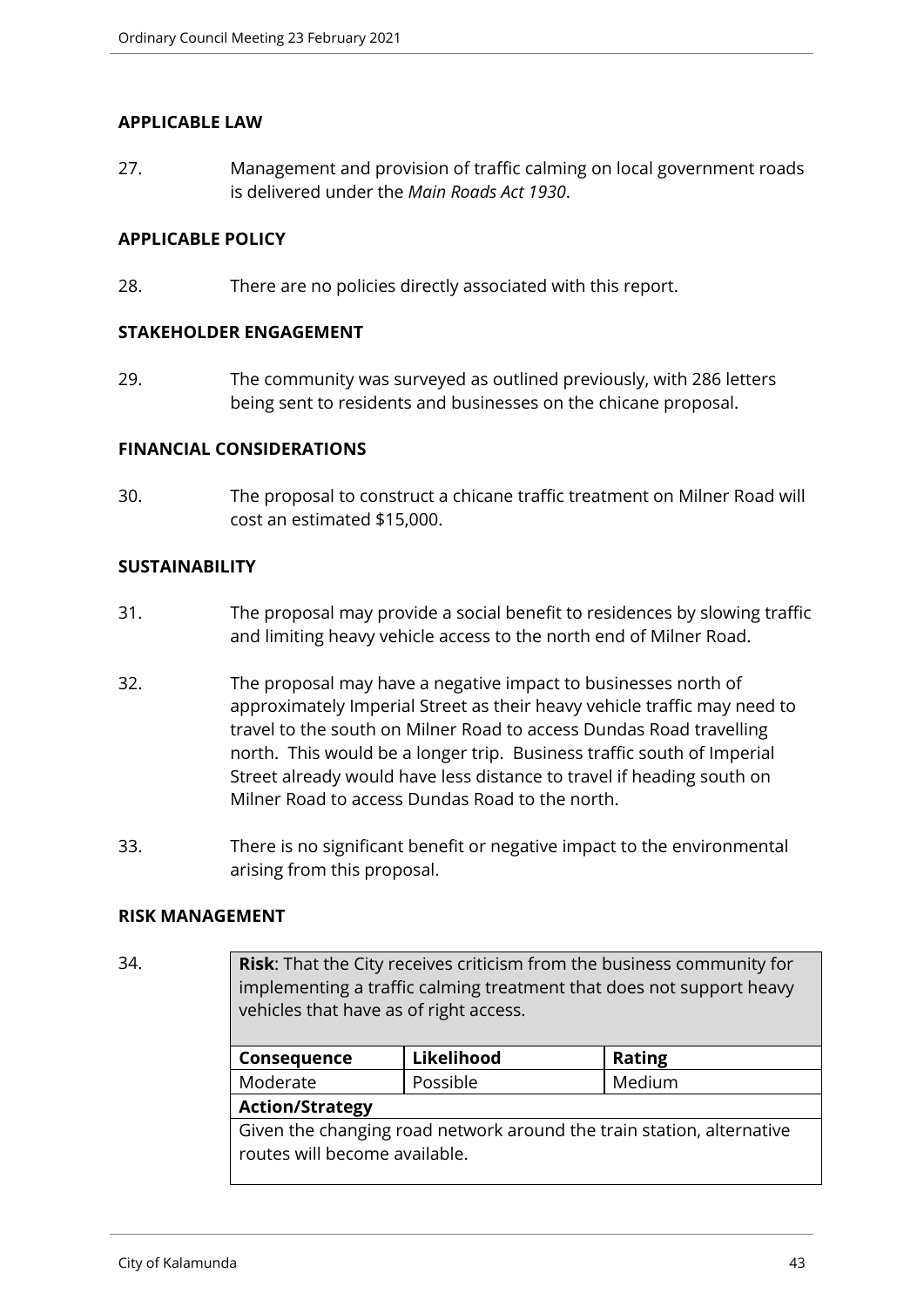**Risk**: That the City does nothing and continues to receive criticism from a limited number of residents regarding heavy vehicle movements on Milner Rd.

| <b>Consequence</b>                                                     | Likelihood | <b>Rating</b> |  |  |
|------------------------------------------------------------------------|------------|---------------|--|--|
| Insignificant                                                          | Likely     | Low           |  |  |
| <b>Action/Strategy</b>                                                 |            |               |  |  |
| The City details its consideration that the broader road network needs |            |               |  |  |

# **CONCLUSION**

35. This option has been proposed to attempt to reduce the impact of heavy vehicles on residences in the vicinity of the Maida Vale Road and Milner Road intersection. The City has limited ability to influence the choice of routes and is reliant on the wider road network to provide alternatives.

resolution prior to any further works on Milner Road.

36. The proposal for a chicane treatment on Milner Road will provide a low cost solution with limited effectiveness (from a technical perspective). However, this may reduce the numbers of heavy vehicles and thus provide a better living environment for the residents.

#### **Voting Requirements: Simple Majority**

#### **RECOMMENDATION**

That Council DOES NOT CONSIDER funding and construction of a chicane on Milner Road near Stewart Road until such time more information is known on changed traffic circumstances in the area.

Moved:

Seconded

#### Vote: **LAPSED**

The Recommendation did not receive a mover and LAPSED. Cr O'Connor proposed an alternate recommendation which received a seconder before being put to a vote.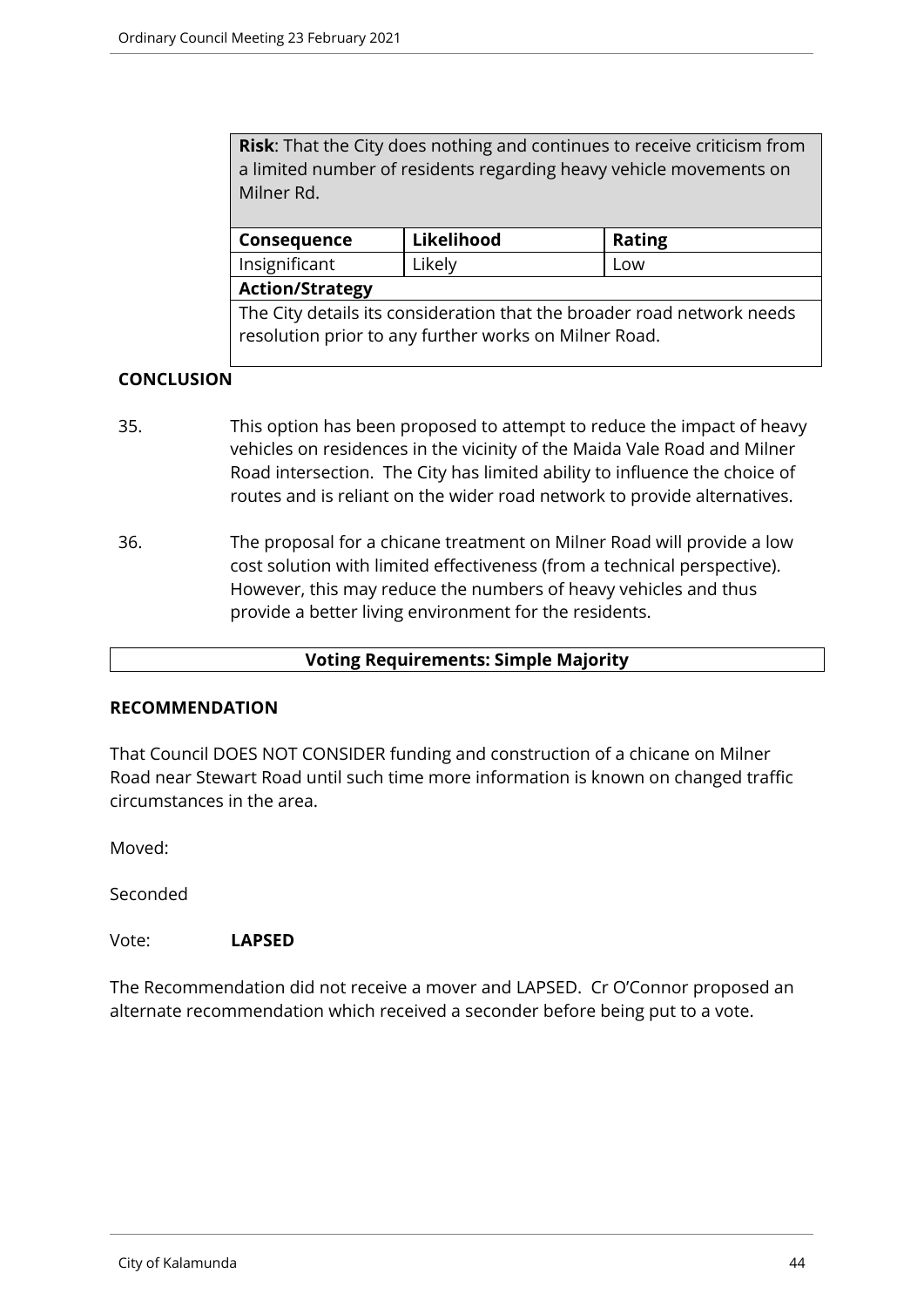## RESOLVED OCM 14/2021

## That Council:

- 1. ENDORSE the proposed chicane treatment at Milner Rd near Stewart Rd Maida Vale.
- 2. ENDORSE that funding for the construction be included in the 2020/21 Mid Term Budget review
- 3. REQUEST the Chief Executive Officer to schedule the work as soon as possible after the mid Budget review is adopted for the works subject to Main Roads WA approvals.
- Moved: **Cr Dylan O'Connor**
- Seconded: **Cr Lisa Cooper**
- Vote: **CARRIED UNANIMOUSLY (10/0)**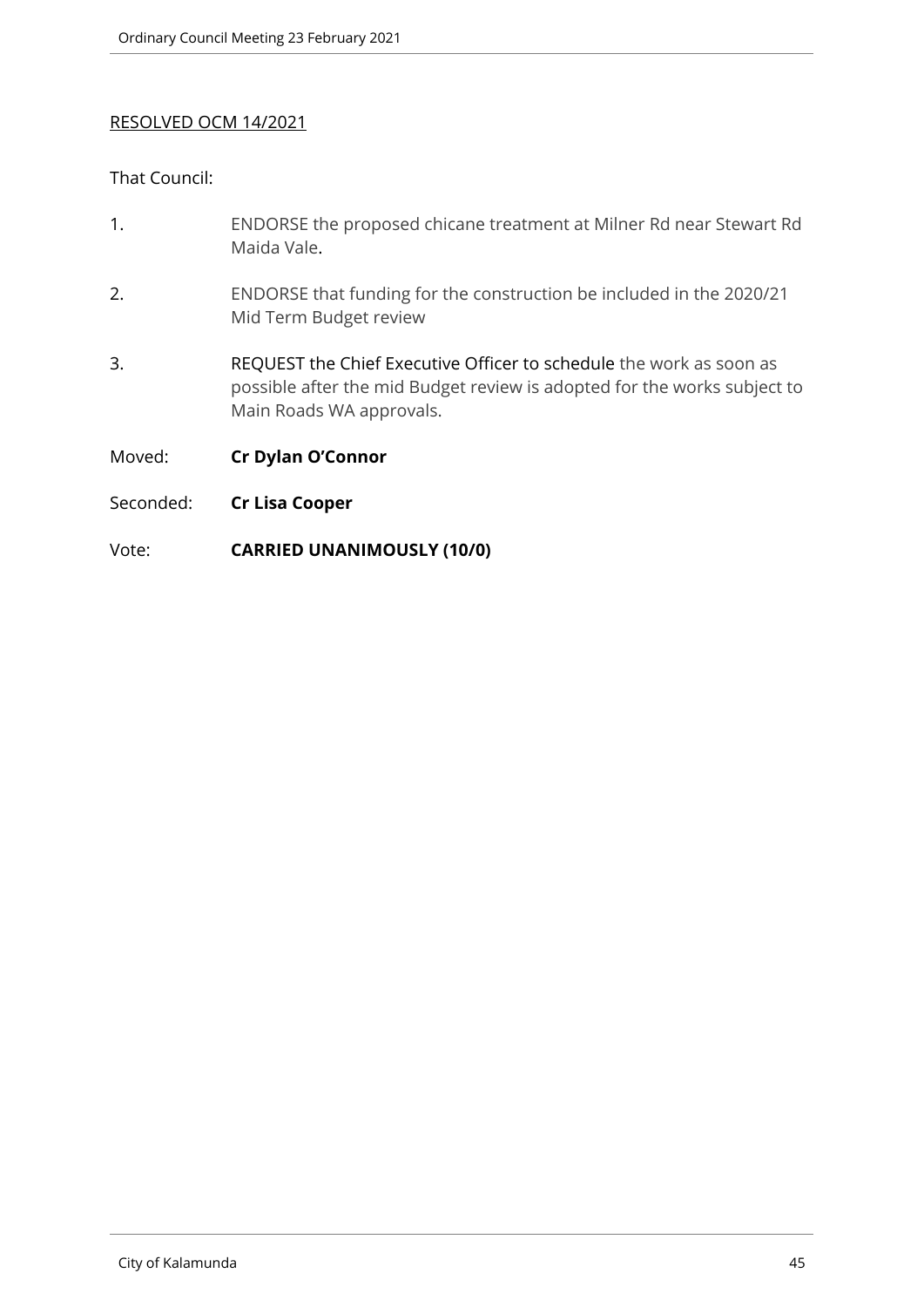## **10.3. Corporate Services Reports**

No Reports presented.

# **10.4. Office of the CEO Reports**

# **10.4.1. Corporate Business Plan - Quarterly Update - October-December 2020**

*Declaration of financial / conflict of interests to be recorded prior to dealing with each item.*

|             |                       | Previous                                                                             |                                                                                                                                                                                                                                                                                                                                                                                                                                    |                                                                                            |                                                                                                                              |  |
|-------------|-----------------------|--------------------------------------------------------------------------------------|------------------------------------------------------------------------------------------------------------------------------------------------------------------------------------------------------------------------------------------------------------------------------------------------------------------------------------------------------------------------------------------------------------------------------------|--------------------------------------------------------------------------------------------|------------------------------------------------------------------------------------------------------------------------------|--|
|             |                       | Items<br>Directorate<br><b>Business Unit</b><br>File Reference<br>Applicant<br>Owner |                                                                                                                                                                                                                                                                                                                                                                                                                                    | Office of the CEO<br>People Services<br>3.009509<br>City of Kalamunda<br>City of Kalamunda |                                                                                                                              |  |
|             |                       | Attachments                                                                          |                                                                                                                                                                                                                                                                                                                                                                                                                                    | 1.                                                                                         | Quarterly Corporate Plan Report October-<br>December 2020 [10.4.1.1 - 59 pages]                                              |  |
|             | <b>TYPE OF REPORT</b> |                                                                                      |                                                                                                                                                                                                                                                                                                                                                                                                                                    |                                                                                            |                                                                                                                              |  |
|             | Advocacy              |                                                                                      |                                                                                                                                                                                                                                                                                                                                                                                                                                    |                                                                                            | When Council is advocating on behalf of the community to<br>another level of government/body/agency                          |  |
|             | Executive             |                                                                                      |                                                                                                                                                                                                                                                                                                                                                                                                                                    | and budgets                                                                                | When Council is undertaking its substantive role of direction<br>setting and oversight (eg accepting tenders, adopting plans |  |
| 歭           | Information           |                                                                                      |                                                                                                                                                                                                                                                                                                                                                                                                                                    |                                                                                            | For Council to note                                                                                                          |  |
| Legislative |                       |                                                                                      | Includes adopting Local Laws, Town Planning Schemes and<br>Policies. When Council determines a matter that directly<br>impacts a person's rights and interests where the principles of<br>natural justice apply. Examples include town planning<br>applications, building licences, other permits or licences<br>issued under other Legislation or matters that could be<br>subject to appeal to the State Administrative Tribunal |                                                                                            |                                                                                                                              |  |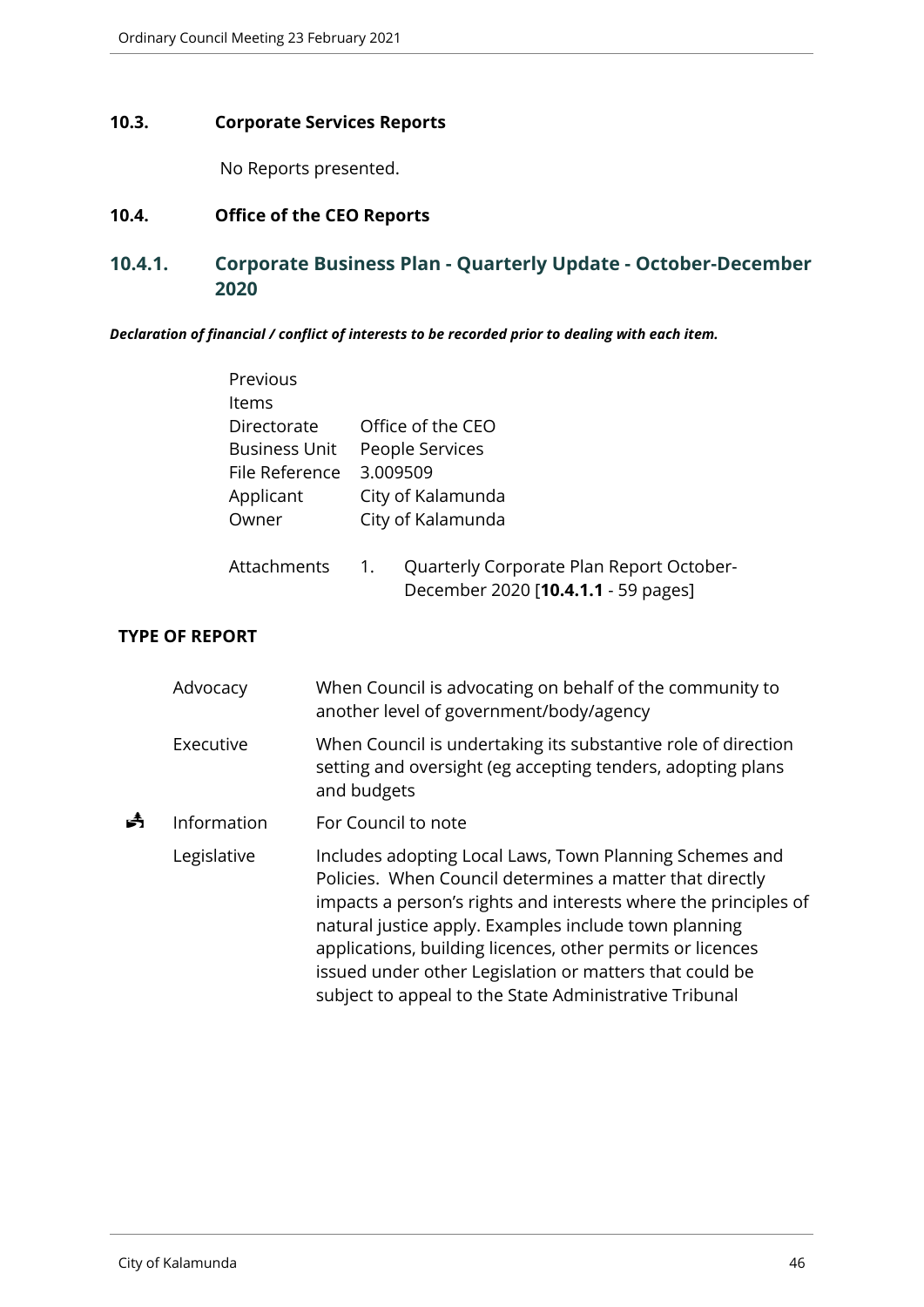## **STRATEGIC PLANNING ALIGNMENT**

*Kalamunda Advancing Strategic Community Plan to 2027*

**Priority 4: Kalamunda Leads**

**Objective 4.1** - To provide leadership through transparent governance. **Strategy 4.1.1** - Provide good governance.

### **EXECUTIVE SUMMARY**

- 1. The purpose of this report is to provide Council with the progress on the City of Kalamunda's (City) achievement against "Kalamunda Achieving: Corporate Business Plan 2020-2024" for the period October to December 2020.
- 2. On average, actions from the Corporate Business Plan are 57.6% complete at the end of the second quarter, 31 December 2020.
- 3. It is recommended that Council notes the quarterly report for the Corporate Business Plan for the period October to December 2020.

## **BACKGROUND**

- 4. Kalamunda Achieving: Corporate Business Plan 2020-2024 (CBP) was endorsed by Council on 30 June 2020. The Plan is reviewed every year.
- 5. The CBP outlines the major projects, including capital works and operational recurrent services for the City. It then links those projects and services to the Asset Plans, Long Term Financial Plan and Workforce Plan.
- 6. The CBP is a component of the City of Kalamunda's integrated planning and reporting framework.
- 7. The Chief Executive Officer, Directors and Managers have individual performance objectives that are directly linked to their achievement of the CBP in 2020/21.

## **DETAILS AND ANALYSIS**

- 8. The CBP is comprised of 4 priority areas, referred to as 'goals' in this report, being:
	- 1. Kalamunda Cares and Interacts
	- 2. Kalamunda Clean and Green
	- 3. Kalamunda Develops
	- 4. Kalamunda Leads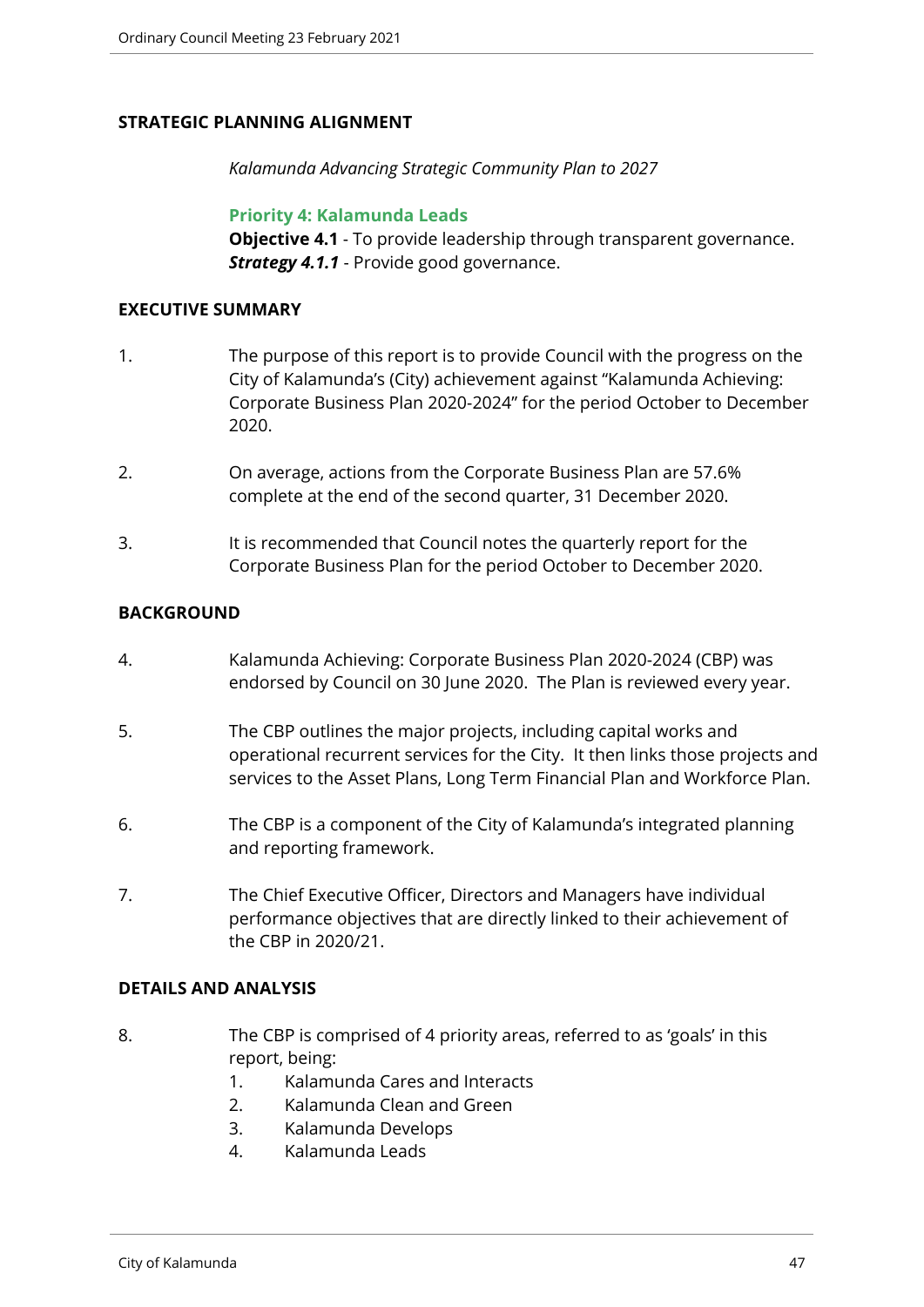- 9. There are 119 individual actions set out within the CBP for the 2020/21 year. Progress reporting is provided as Attachment 1 to this report.
- 10. The report reflects the management progress report against the work schedule for each of the individual actions, as at 31 December 2020.
- 11. On average, the actions contained in the CBP are 57.6% complete. For most actions, the target at the end of the second quarter is 50%.
- 12. Achievement of target is measured by comparing the target completion % to the actual completion %. For example, if the target is 25%, but the action is actually 50% complete, this represents an achievement of 200%. The average achievement of target across the actions is 114%.

### **APPLICABLE LAW**

13. Section 5.56 of the *Local Government Act 1995 (WA)*.

### **APPLICABLE POLICY**

14. Nil.

### **STAKEHOLDER ENGAGEMENT**

- 15. This report reflects input from Directors and Managers throughout the City.
- 16. Various external stakeholders and community members have been involved in the achievement of the CBP.

#### **FINANCIAL CONSIDERATIONS**

17. This plan is delivered within the City's approved Annual Budget and Long Term Financial Plan.

## **SUSTAINABILITY**

18. Nil.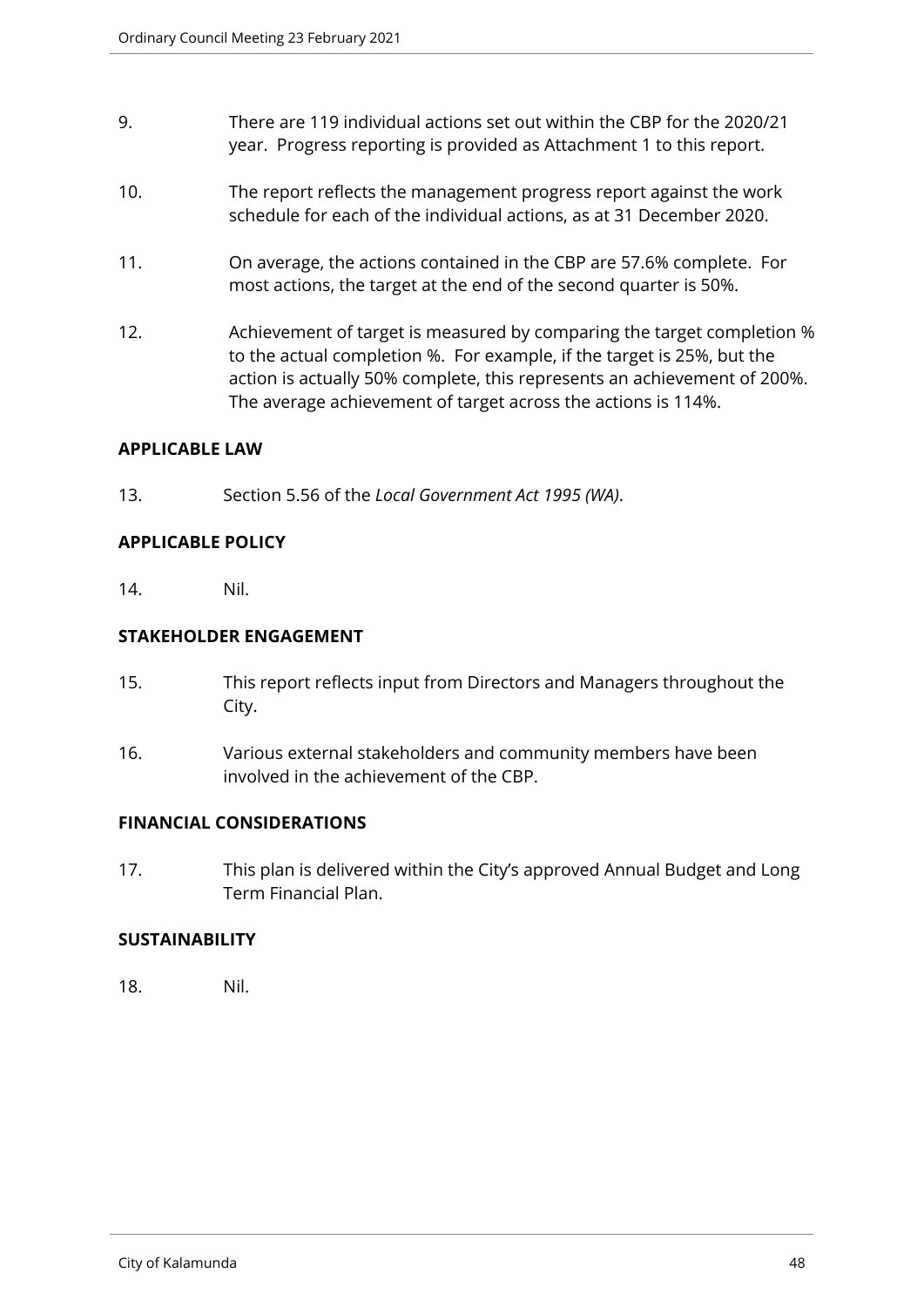#### **RISK MANAGEMENT**

19. **Risk**: The City lacks transparency in its achievement of the statutory requirements of the Corporate Business Plan leading to reputational impacts **Consequence Likelihood Rating** Moderate | Unlikely | Low **Action/Strategy** Quarterly reports are provided to Council of progress against the CBP and are publicly available.

## **CONCLUSION**

20. On average, actions from the Corporate Business Plan are 57.6% complete.

### **Voting Requirements: Simple Majority**

#### RESOLVED OCM 15/2021

That Council NOTE the quarterly report for the Kalamunda Achieving: Corporate Business Plan 2020-2024 for the period October to December 2020.

Moved: **Cr Lisa Cooper**

Seconded: **Cr Brooke O'Donnell**

Vote: **CARRIED UNANIMOUSLY (10/0)**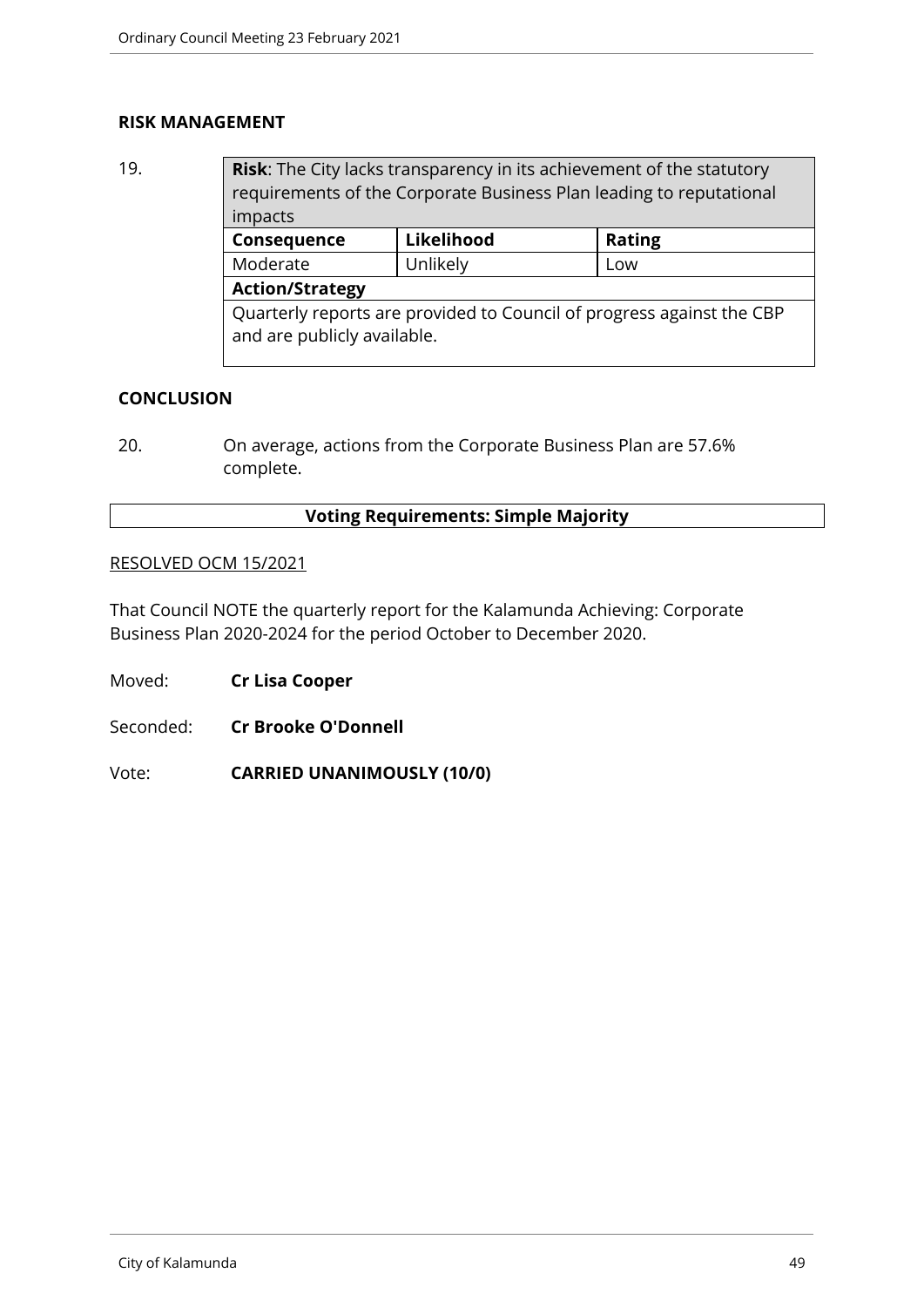# **10.5. Chief Executive Officer Reports**

# **10.5.1. Draft Monthly Financial Statements to January 2021**

### *Declaration of financial / conflict of interests to be recorded prior to dealing with each item.*

| Previous<br>Items                                                           | N/A                                                                                                                                                                                                                                                                                                                                                                                                        |
|-----------------------------------------------------------------------------|------------------------------------------------------------------------------------------------------------------------------------------------------------------------------------------------------------------------------------------------------------------------------------------------------------------------------------------------------------------------------------------------------------|
| Directorate<br><b>Business Unit</b><br>File Reference<br>Applicant<br>Owner | Corporate Services<br><b>Financial Services</b><br>FIR-SRR-006<br>N/A<br>N/A                                                                                                                                                                                                                                                                                                                               |
| Attachments                                                                 | Statement of Financial Activity for the period ended<br>1.<br>31 December 2020 [10.5.1.1 - 2 pages]<br>Statement of Net Current Funding position as at 31<br>2.<br>December 2020 [10.5.1.2 - 1 page]<br>Statement of Financial Activity for the period ended<br>3.<br>31 January 2021 [10.5.1.3 - 2 pages]<br>Statement of Net Current Funding position as at 31<br>4.<br>January 2021 [10.5.1.4 - 1 page] |
| <b>TYPE OF REPORT</b>                                                       |                                                                                                                                                                                                                                                                                                                                                                                                            |

|  |  | . |  |
|--|--|---|--|
|  |  |   |  |
|  |  |   |  |
|  |  |   |  |

|   | Advocacy    | When Council is advocating on behalf of the community to<br>another level of government/body/agency                                                                                                                                                                                                                                                                                                                                     |
|---|-------------|-----------------------------------------------------------------------------------------------------------------------------------------------------------------------------------------------------------------------------------------------------------------------------------------------------------------------------------------------------------------------------------------------------------------------------------------|
|   | Executive   | When Council is undertaking its substantive role of direction<br>setting and oversight (e.g. accepting tenders, adopting plans<br>and budgets                                                                                                                                                                                                                                                                                           |
|   | Information | For Council to note                                                                                                                                                                                                                                                                                                                                                                                                                     |
| ₳ | Legislative | Includes adopting Local Laws, Town Planning Schemes, and<br>Policies. When the Council determines a matter that directly<br>impacts a person's rights and interests where the principles of<br>natural justice apply. Examples include town planning<br>applications, building licenses, other permits or licenses<br>issued under other Legislation or matters that could be<br>subject to appeal to the State Administrative Tribunal |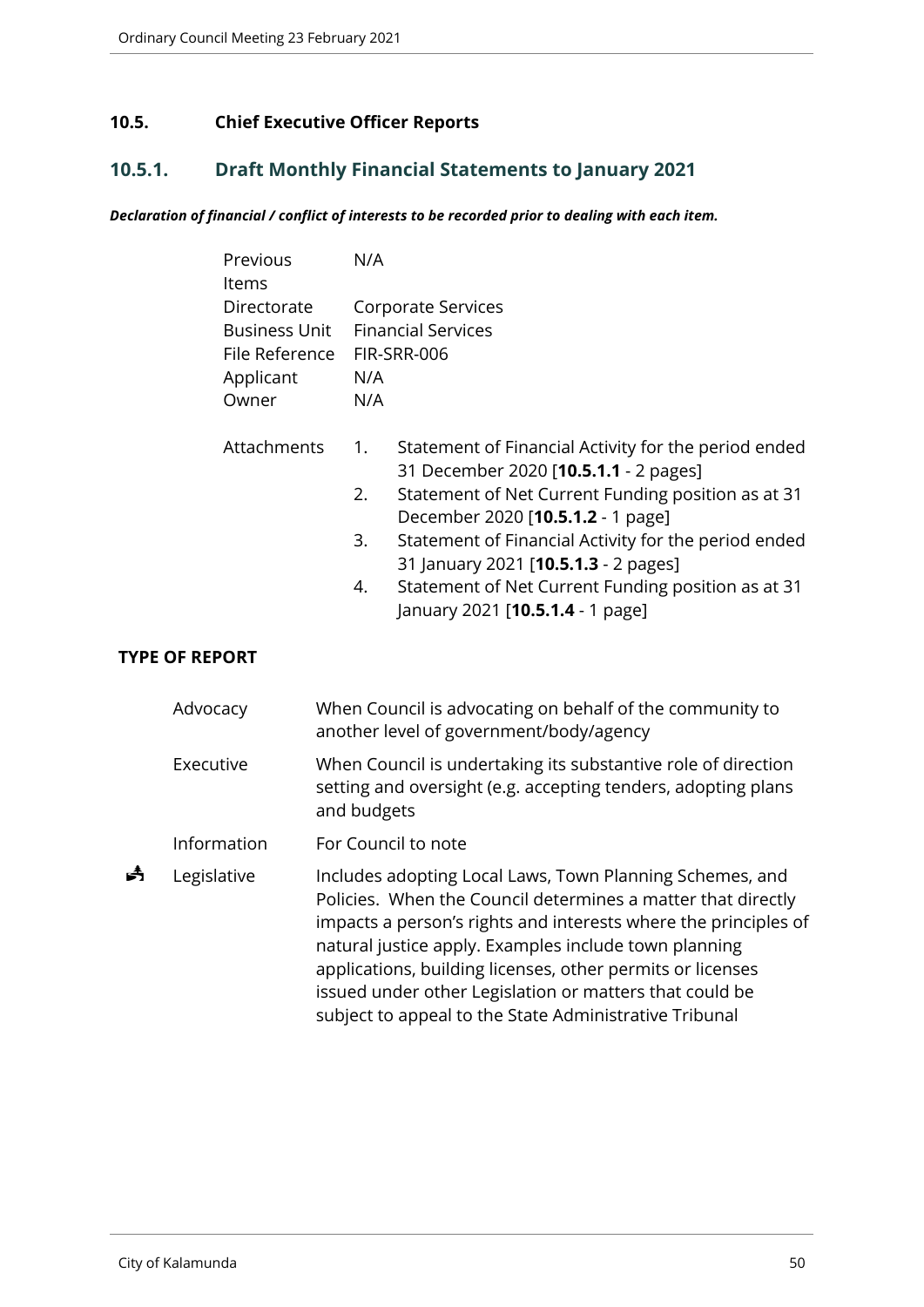## **STRATEGIC PLANNING ALIGNMENT**

*Kalamunda Advancing Strategic Community Plan to 2027*

**Priority 4: Kalamunda Leads**

**Objective 4.1** - To provide leadership through transparent governance. **Strategy 4.1.1** - Provide good governance. *Strategy 4.1.2* - Build an effective and efficient service-based organisation.

## **EXECUTIVE SUMMARY**

- 1. The purpose of this report is to provide Council with the Statutory Financial Statements for the period ended 31 January 2021.
- 2. The Statutory Financial Statements report on the activity of the City of Kalamunda (City) with comparison of the period's performance against the first term budget review adopted by the Council on 27 October 2020 for the 2020/2021 financial year.
- 3. It is recommended Council receives the draft Monthly Statutory Financial Statements for the period ended 31 January 2021, which comprise:
	- a) Statement of Financial Activity (Nature or Type) for the period ended 31 January 2021;
	- b) Statement of Financial Activity (Statutory Reporting Program) for the period ended 31 January 2021;
	- c) Net Current Funding Position, note to financial report as of 31 January 2021;
	- d) Statement of Financial Activity (Nature and Type) for the period ended 31 December 2020;
	- e) Statement of Financial Activity (Statutory Reporting Program) for the period ended 31 December 2020 and
	- f) Net Current Funding Position, note to financial report as of 31 December 2020

## **BACKGROUND**

- 4. The Statement of Financial Activity (Attachment 1), incorporating various sub-statements, has been prepared in accordance with the requirements of the *Local Government Act 1995 (Act)* and Regulation 34 of the *Local Government (Financial Management) Regulations 1996*.
- 5. The opening funding position in the Statement of Financial Activity reflects the audited surplus carried forward from 2019/2020.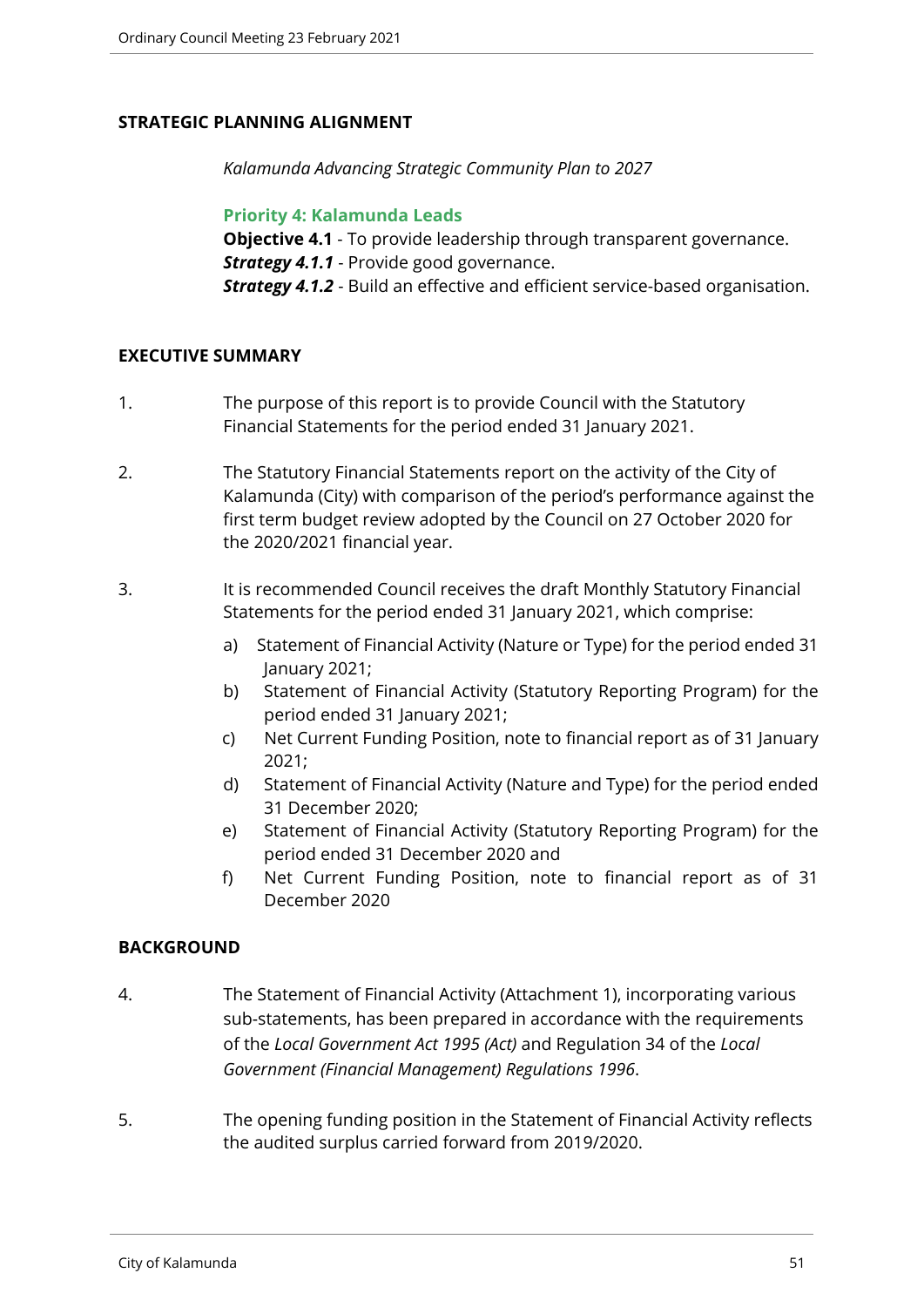#### **DETAILS AND ANALYSIS**

6. The Act requires the Council to adopt a percentage or value to be used in reporting variances against Budget. Council has adopted the reportable variances of 10% or \$50,000 whichever is greater.

#### **FINANCIAL COMMENTARY**

## **Draft Statement of Financial Activity by Nature and Type for the period ended 31 January 2021**

7. This Statement reveals a net result surplus of \$27,730,359 compared to the budget for the same period of \$20,378,842.

### **Operating Revenue**

- 8. Total Revenue excluding rates is over budget by \$2,256,485. This is made up as follows:
	- a) Operating Grants, Subsidies and Contributions are over budget by \$2,093,624. The variance is mainly attributed to:
		- i. Revenue received \$474,576 for "Better Bins Kerbside Collection Program". The grant programme is managed by the Department of Water and Environmental regulation.
		- ii. Contributions received from CELL 9 trust fund \$1,071,719 for reimbursements of expenditure incurred on behalf of the trust.
	- b) Fees and Charges are over budget by \$91,184. This is an aggregate result of minor variances in individual fee categories.
	- c) Interest Income is over budget by \$65,983. This is the result of a timing issue.
	- d) Other Revenue is under budget by \$5,020. This is an aggregate result of minor variances in individual income categories.

## **Operating Expenditure**

- 9. Total expenditure is under budget by \$1,100,413. The significant variances within the individual categories are as follows:
	- a) Employment Costs are under budget by \$527,339, which is primarily due to vacant positions and the aggregate result of minor variances in various business units.
	- b) Materials and Contracts are under budget by \$891,370. The variance is primarily due to;
		- i. Verge maintenance is under budget by \$311,024 and considered to be a timing variance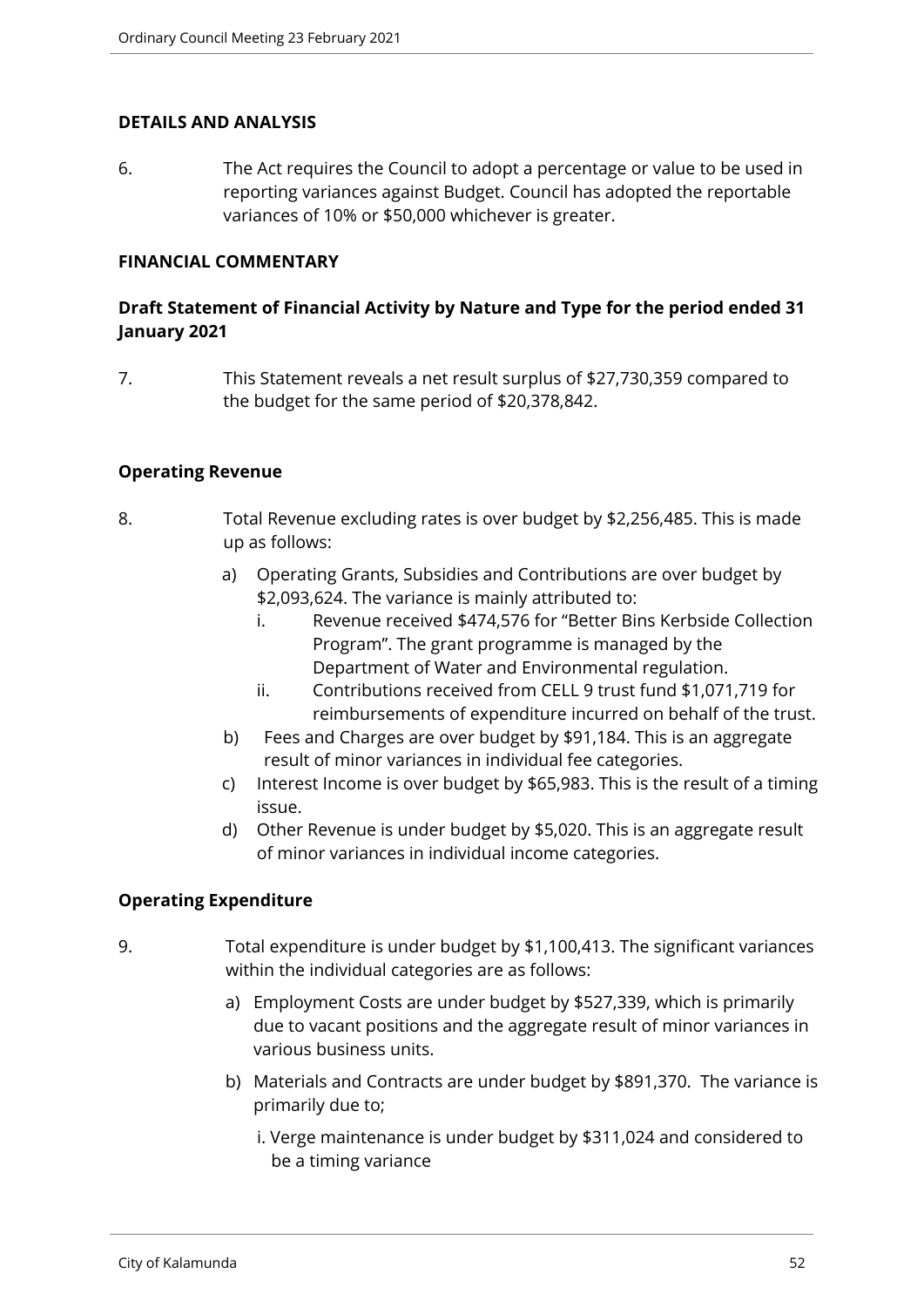- ii. Fire mitigation programmes is under budget by \$242,494 and considered to be a timing variance.
- c) Utilities are under budget by \$62,581, which mainly relates to street lighting costs which are lower than projected.
- d) Depreciation, although a non-cash cost, is tracking over budget, reporting a variance of \$156,533.
- e) Interest and Insurance expenses are tracking below the reportable variance threshold.
- f) Other expenditure is over budget by \$132,890. The variance is due to the COVID 19 relief payments. These payments are fully funded by the crisis relief reserve fund.

## **Investing Activities**

## **Non-operating Grants and Contributions**

10. The non-operating grants and contributions are under budget by \$994,678. The variance is mainly due to the timing of the capital grants received for the construction of the Kalamunda Community Centre.

# **Capital Expenditure**

- 11. The total Capital Expenditure on Property, Plant and Equipment and Infrastructure Assets (excluding Capital Work in Progress) is under budget by \$2,095,172. This is considered to be a timing issue.
- 12. Capital works-in-progress expenditure of \$1,101,538 represents the costs expended on Forrestfield Industrial Area Scheme Stage 1 and CELL 9 Wattle Grove development. The relevant expenditure is funded by the Forrestfield Industrial Area Scheme Stage 1 reserve account and the CELL 9 trust account. These assets once constructed will be passed over to the City for management.

## **Financing Activities**

13. The amounts attributable to financing activities show a variance of \$99,906 which is mainly due to the developer contributions and considered to be a timing issue.

## **Rates Revenues**

14. Rates generation is over budget with a variance of \$621,543. The variance is mainly due to the raising of interim rates.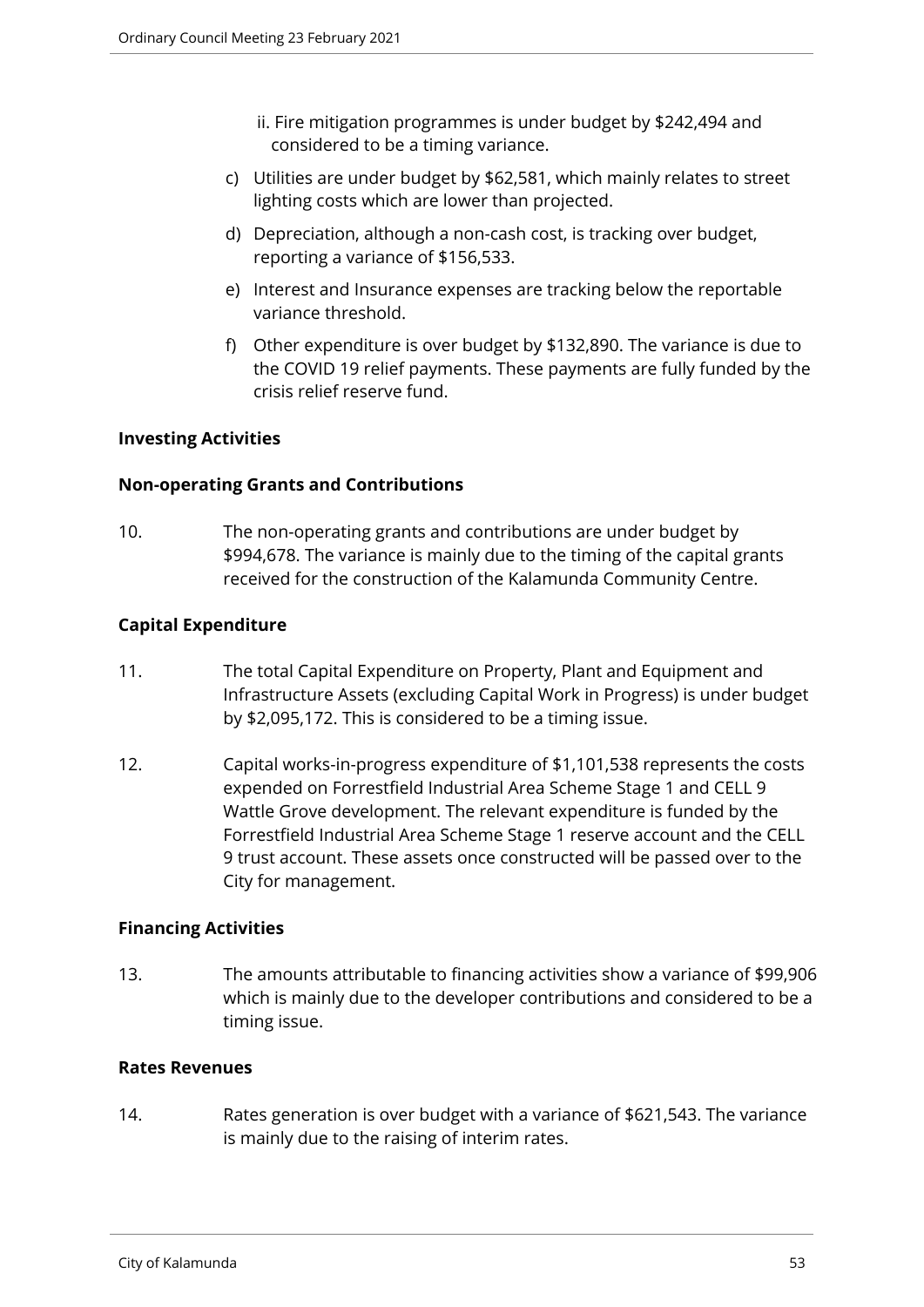## **Statement of Financial Activity by Program for the period ended 31 January 2021**

15. Generally, the net result of each Program is within the accepted budget except for 'Health', 'Recreation & Culture', and 'Other Property Services'. Major variances have been reported by Nature and Type under points 7 to 14 above.

#### **Statement of Net Current Funding Position as of 31 January 2021.**

- 16. The commentary on the net current funding position is based on a comparison of January 2021 to the January 2020 actuals.
- 17. Net Current Assets (Current Assets less Current Liabilities) total \$41 million. The restricted cash position is \$17.1 million which is higher than the previous year's balance of \$16.5 million. This is mainly attributed to timing amounts transferred to the unexpended capital works and unspent grant reserve
- 18. The following graph indicates the financial institutions where the City has investments as of 31 January 2021;



\*Financial Institutions with Investments in the Fossil Fuel Industry

19.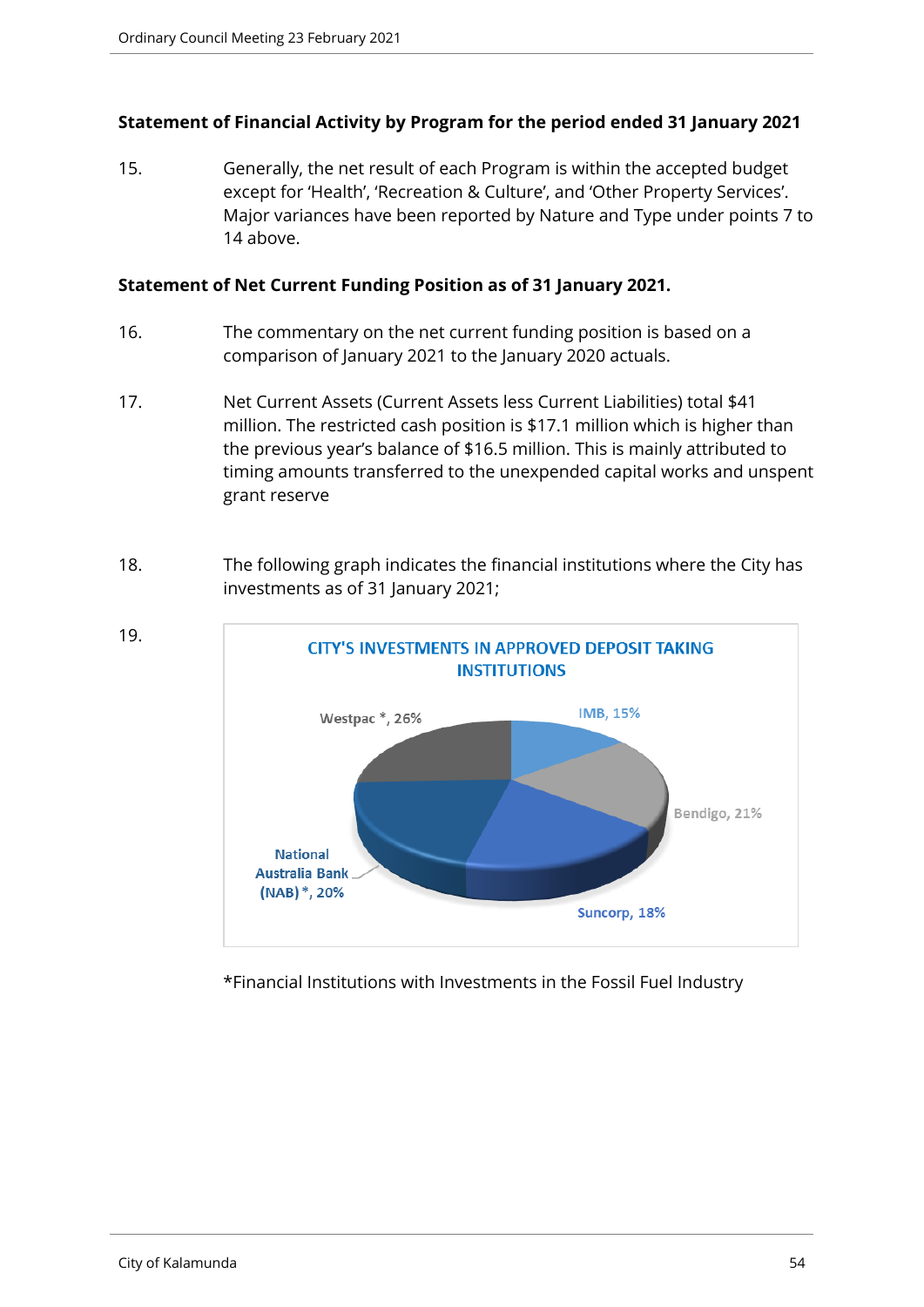

- 20. Trade and other receivables outstanding comprise rates and sundry debtors totalling \$7.7 million.
- 21. Sundry debtors have increased from \$315,886 to \$318,366, of which \$88,017 consists of current debt due within 30 days. Details are contained in the Debtors and Creditors Report to Council.
- 22. Receivables Other represents \$2.8 million including: a) Emergency Service Levy receivables \$0.4 million; b) Receivables sanitation \$0.5 million c) GST receivables \$0.6 million
- 23. Provisions for annual and long service leave have increased by \$0.7 million to \$4.1 million when compared to the previous year. The increase in leave provisions is mainly due to the 2019/2020 end of the year leave provision adjustments.

#### **APPLICABLE LAW**

24. *The Local Government Act 1995* and *the Local Government (Financial Management) Regulations 1996.*

## **APPLICABLE POLICY**

25. Nil.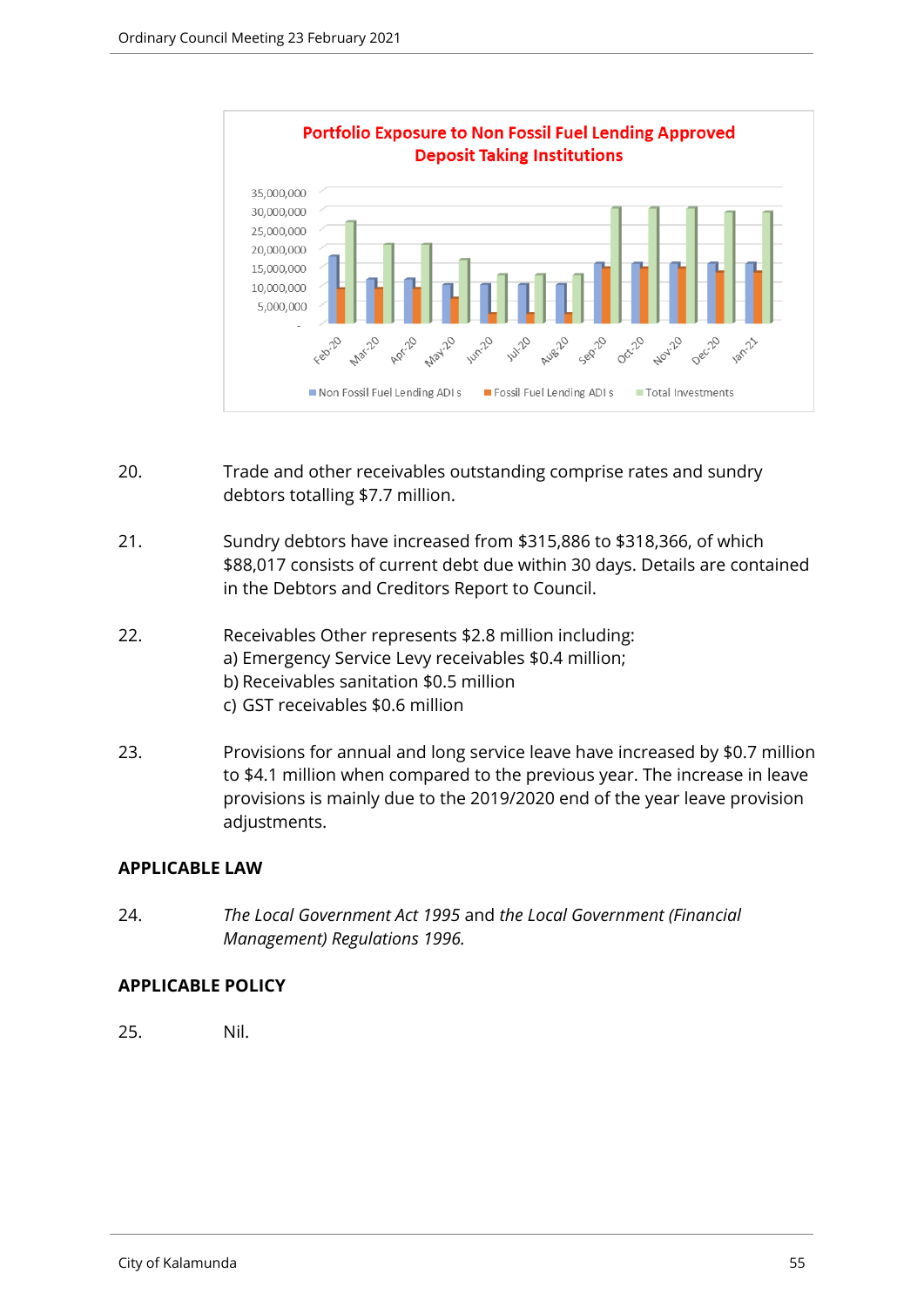### **STAKEHOLDER ENGAGEMENT**

#### **Internal Referrals**

26. The City's executive and management monitor and review the underlying business unit reports which form the consolidated results presented in this report.

#### **External Referrals**

27. As noted in point 24 above, the City is required to present to the Council a monthly statement of financial activity with explanations for major variances.

#### **FINANCIAL CONSIDERATIONS**

28. The City's financial position continues to be closely monitored to ensure it is operating sustainably and to allow for future capacity.

### **SUSTAINABILITY**

#### **Social Implications**

29. Nil.

#### **Economic Implications**

30. Nil.

## **Environmental Implications**

31. Nil.

## **RISK MANAGEMENT**

| v<br>× | ۰<br>$\sim$ |  |
|--------|-------------|--|
|        |             |  |

**Risk:** Over-spending the budget.

| Consequence                                                      | Likelihood | <b>Rating</b> |  |
|------------------------------------------------------------------|------------|---------------|--|
| Possible                                                         | Moderate   | Medium        |  |
| <b>Action/Strategy</b>                                           |            |               |  |
| Monthly management reports are reviewed by the City and Council. |            |               |  |
| Procurement compliance is centrally controlled via the Finance   |            |               |  |
| Department.                                                      |            |               |  |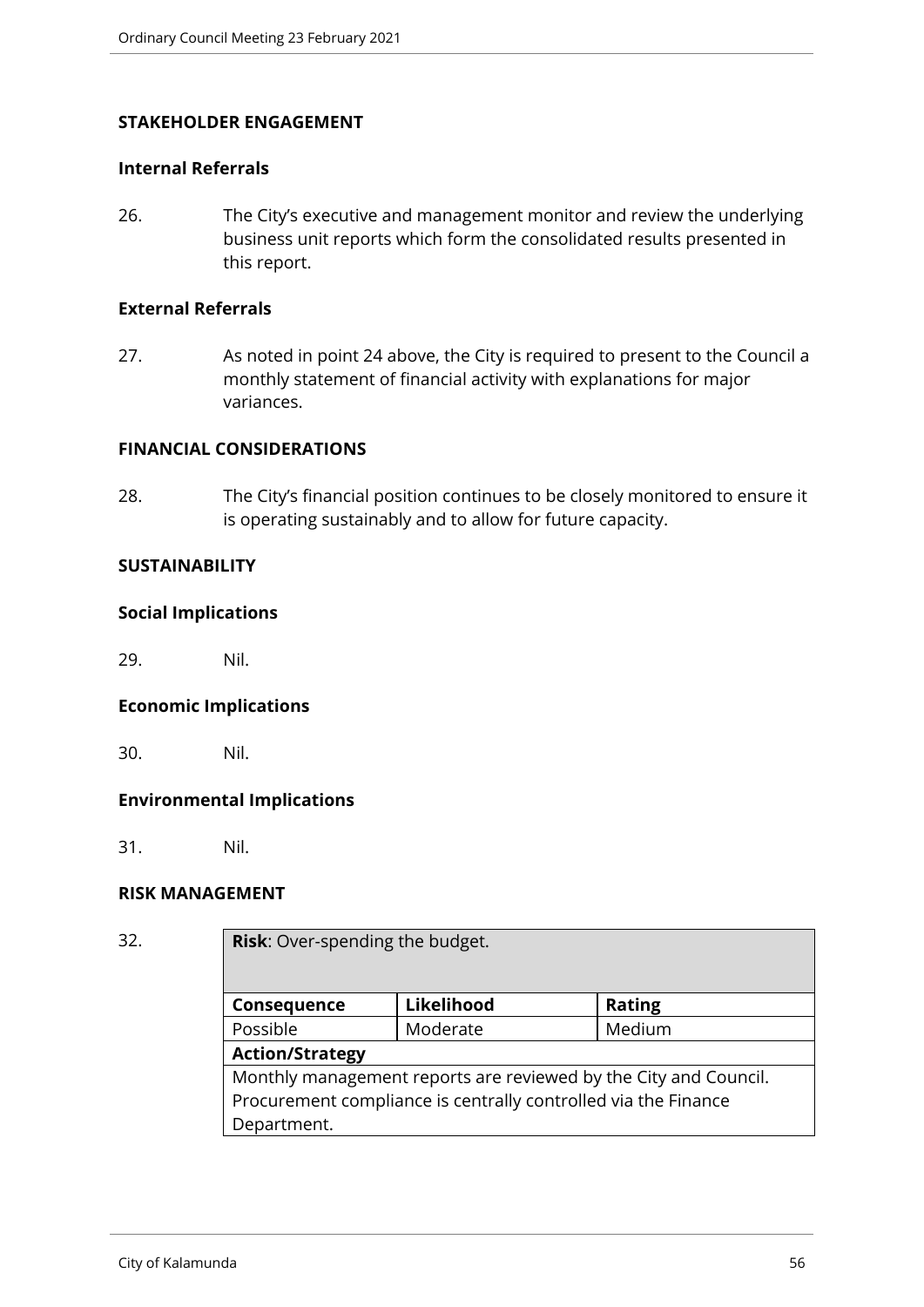| 33. | <b>Risk:</b> Non-compliance with Financial Regulations                       |             |               |  |  |
|-----|------------------------------------------------------------------------------|-------------|---------------|--|--|
|     | Likelihood                                                                   | Consequence | <b>Rating</b> |  |  |
|     | Unlikely                                                                     | Moderate    | Low           |  |  |
|     | <b>Action / Strategy</b>                                                     |             |               |  |  |
|     | The financial report is scrutinised by the City to ensure that all statutory |             |               |  |  |
|     | requirements are met.                                                        |             |               |  |  |
|     | Internal Audit reviews to ensure compliance with Financial Regulations.      |             |               |  |  |
|     | External Audit confirms compliance.                                          |             |               |  |  |

# **CONCLUSION**

34. The City's Financial Statements as at 31 January 2021 demonstrate the City has managed its budget and financial resources effectively.

### **Voting Requirements: Simple Majority**

### RESOLVED OCM 16/2021

That Council RECEIVE the Draft Monthly Statutory Financial Statements for the periods ended 30 December 2020 and 31 January 2021 which comprises:

- a) Statement of Financial Activity (Nature or Type)
- b) Statement of Financial Activity (Statutory Reporting Program)
- c) Net Current Funding Position, note to financial report.
- Moved: **Cr Margaret Thomas**
- Seconded: **Cr Cameron Blair**

Vote: **CARRIED UNANIMOUSLY (10/0)**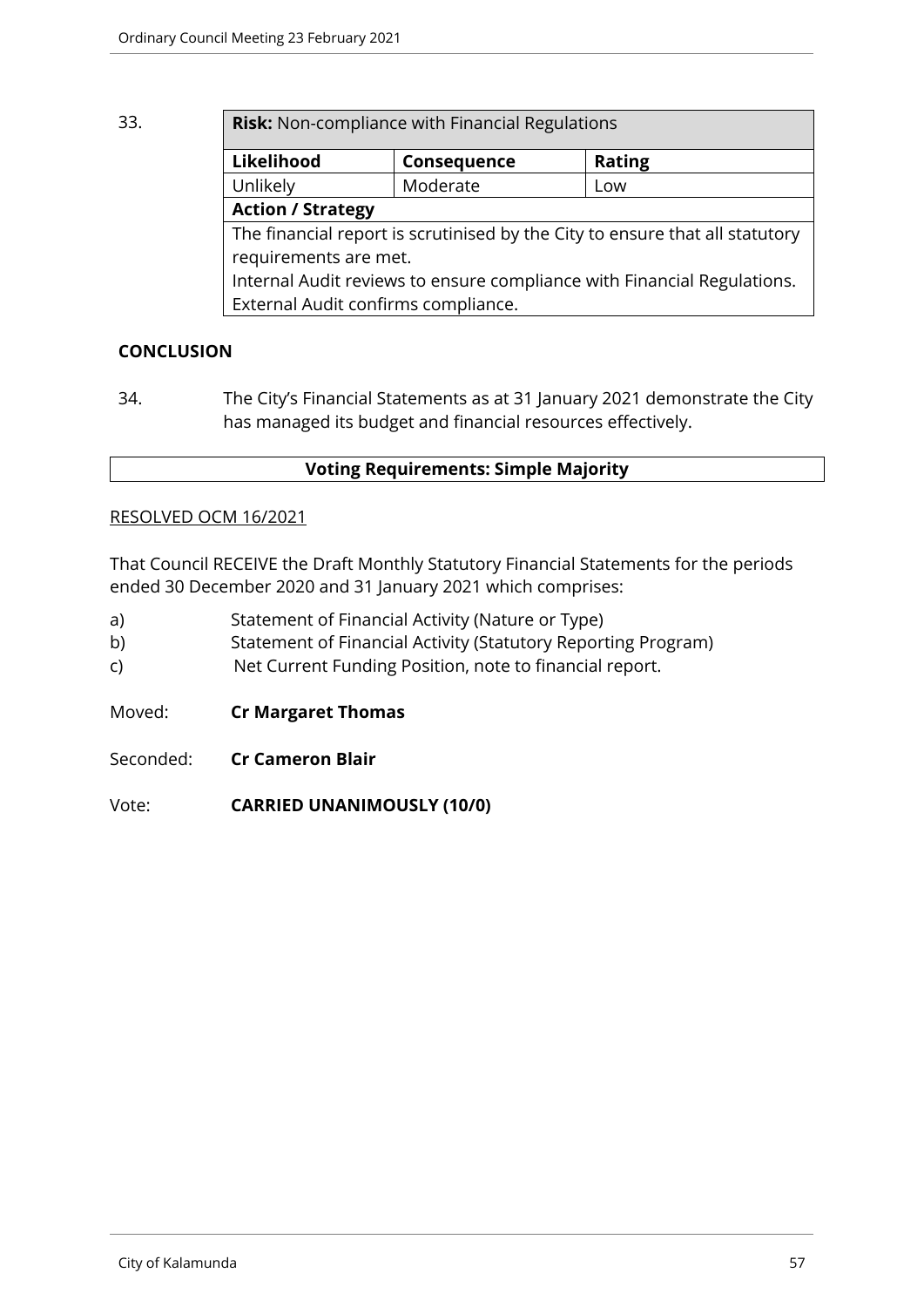# **10.5.2. Debtors and Creditors Report for the period ended December 2020**

*Declaration of financial / conflict of interests to be recorded prior to dealing with each item.*

|                                                                                                                                                                                                                                                                                                                                                                                                                                                        | Previous Items<br>Directorate<br><b>Business Unit</b><br>File Reference<br>Applicant<br>Owner |                     | N/A<br><b>Corporate Services</b><br><b>Financial Services</b><br><b>FI-CRS-002</b><br>N/A<br>N/A |                                                                                                                                  |  |
|--------------------------------------------------------------------------------------------------------------------------------------------------------------------------------------------------------------------------------------------------------------------------------------------------------------------------------------------------------------------------------------------------------------------------------------------------------|-----------------------------------------------------------------------------------------------|---------------------|--------------------------------------------------------------------------------------------------|----------------------------------------------------------------------------------------------------------------------------------|--|
|                                                                                                                                                                                                                                                                                                                                                                                                                                                        | Attachments                                                                                   |                     | 1.<br>2.                                                                                         | Creditor Payments for the period ended 31<br>December 2020 [10.5.2.1 - 35 pages]<br>Summary of Debtors for the month of December |  |
|                                                                                                                                                                                                                                                                                                                                                                                                                                                        |                                                                                               |                     | 3.                                                                                               | 2020 [10.5.2.2 - 2 pages]<br>Summary of Creditors for month of December<br>2020 [10.5.2.3 - 1 page]                              |  |
|                                                                                                                                                                                                                                                                                                                                                                                                                                                        | <b>TYPE OF REPORT</b>                                                                         |                     |                                                                                                  |                                                                                                                                  |  |
|                                                                                                                                                                                                                                                                                                                                                                                                                                                        | Advocacy                                                                                      |                     |                                                                                                  | When Council is advocating on behalf of the community to<br>another level of government/body/agency                              |  |
|                                                                                                                                                                                                                                                                                                                                                                                                                                                        | Executive                                                                                     | and budgets)        |                                                                                                  | When Council is undertaking its substantive role of direction<br>setting and oversight (e.g. accepting tenders, adopting plans   |  |
|                                                                                                                                                                                                                                                                                                                                                                                                                                                        | Information                                                                                   | For Council to note |                                                                                                  |                                                                                                                                  |  |
| ĥ<br>Legislative<br>Includes adopting Local Laws, Town Planning Schemes and<br>Policies. When Council determines a matter that directly<br>impacts a person's rights and interests where the principles of<br>natural justice apply. Examples include town planning<br>applications, building licences, other permits or licences<br>issued under other Legislation or matters that could be<br>subject to appeal to the State Administrative Tribunal |                                                                                               |                     |                                                                                                  |                                                                                                                                  |  |

## **STRATEGIC PLANNING ALIGNMENT**

*Kalamunda Advancing Strategic Community Plan to 2027* **Priority 4: Kalamunda Leads Objective 4.1** - To provide leadership through transparent governance. *Strategy 4.1.1* - Provide good governance.

#### **EXECUTIVE SUMMARY**

1. The purpose of this report is to provide Council with the list of payments made from Municipal and Trust Fund Accounts in December 2020, in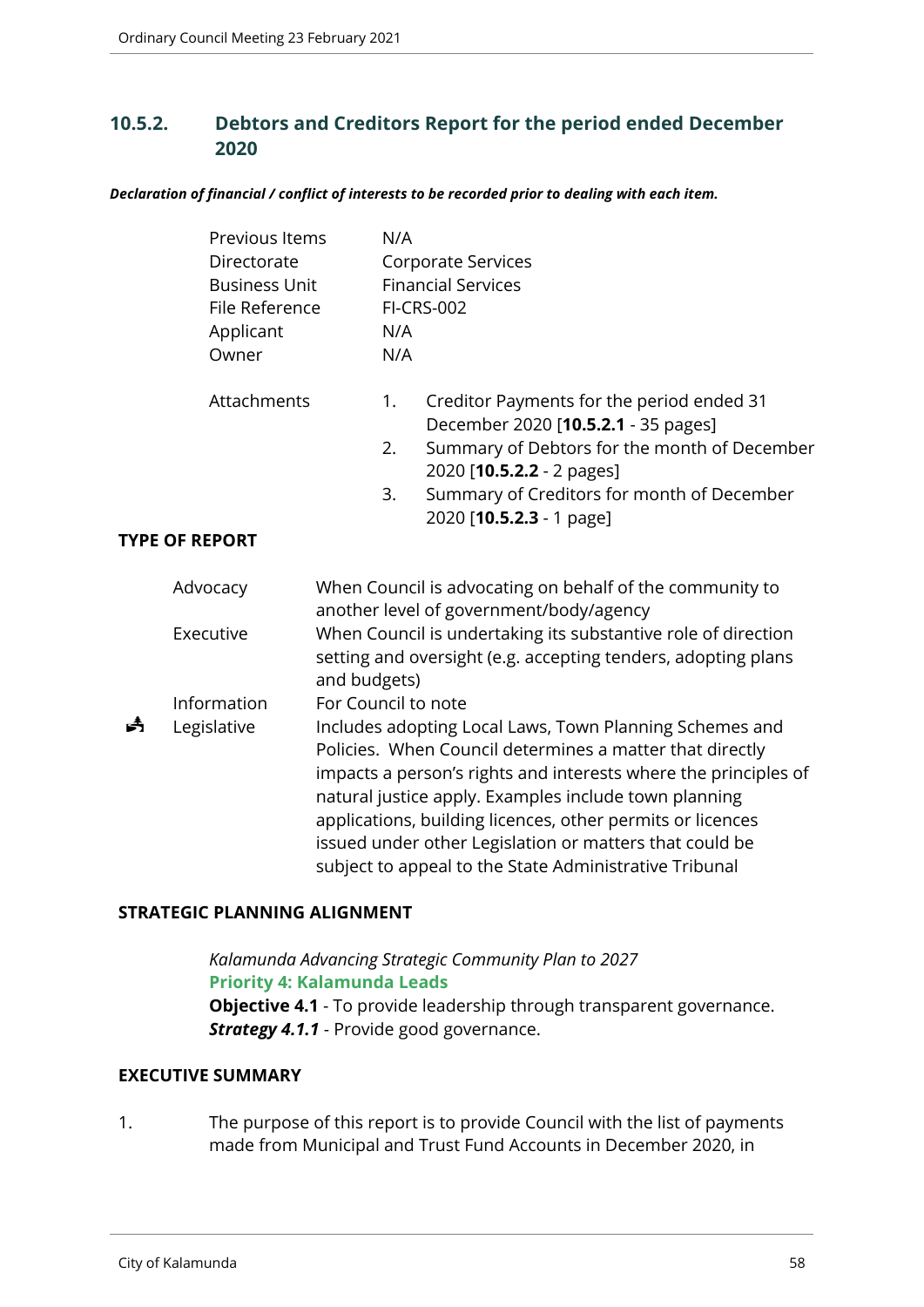accordance with the requirements of the *Local Government (Financial Management) Regulations 1996* (Regulation 13).

- 2. The Debtors and Creditors report provides Council with payments made from Municipal and Trust accounts together with outstanding debtors for the month of December 2020.
- 3. It is recommended that Council:
	- a) Receive the list of payments made from the Municipal and Trust Fund Accounts in December 2020 in accordance with the requirements of the *Local Government (Financial Management) Regulations 1996* (Regulation 13); and
	- b) Receive the outstanding debtors and creditors report for the month of December 2020.

## **BACKGROUND**

4. Trade Debtors and Creditors are subject to strict monitoring and control procedures.

> At the Special Council Meeting held on 7 April 2020 the Council adopted the City's COVID-19 Financial Hardship Policy.

> Effective for 2020/21 Financial year the following principles are endorsed by the Council in order to provide financial assistance to the community which will have an impact on future income and debt collection.

- a) Waive 2020/21 food and health inspection fees for targeted small businesses affected by COVID-19 and reduce the anticipated income for this service by approximately \$37,000.
- 5. In accordance with *the Local Government (Financial Management) Regulations 1996* (Regulation 13) reporting on payments made from Municipal Fund and Trust Fund must occur monthly.

## **DETAILS AND ANALYSIS**

#### **Debtors**

- 6. Sundry debtors as of 31 December 2020 were \$1,146,952. This includes \$567,726 of current debts and \$11,012 unallocated credits (excess or overpayments).
- 7. Invoices over 30 days total \$11,094, debts of significance:
	- a) Kalamunda & Districts Junior Football Club, \$3,807, Floodlights;
	- b) Department of Education, \$2,768, Reimbursement KPAC expenses;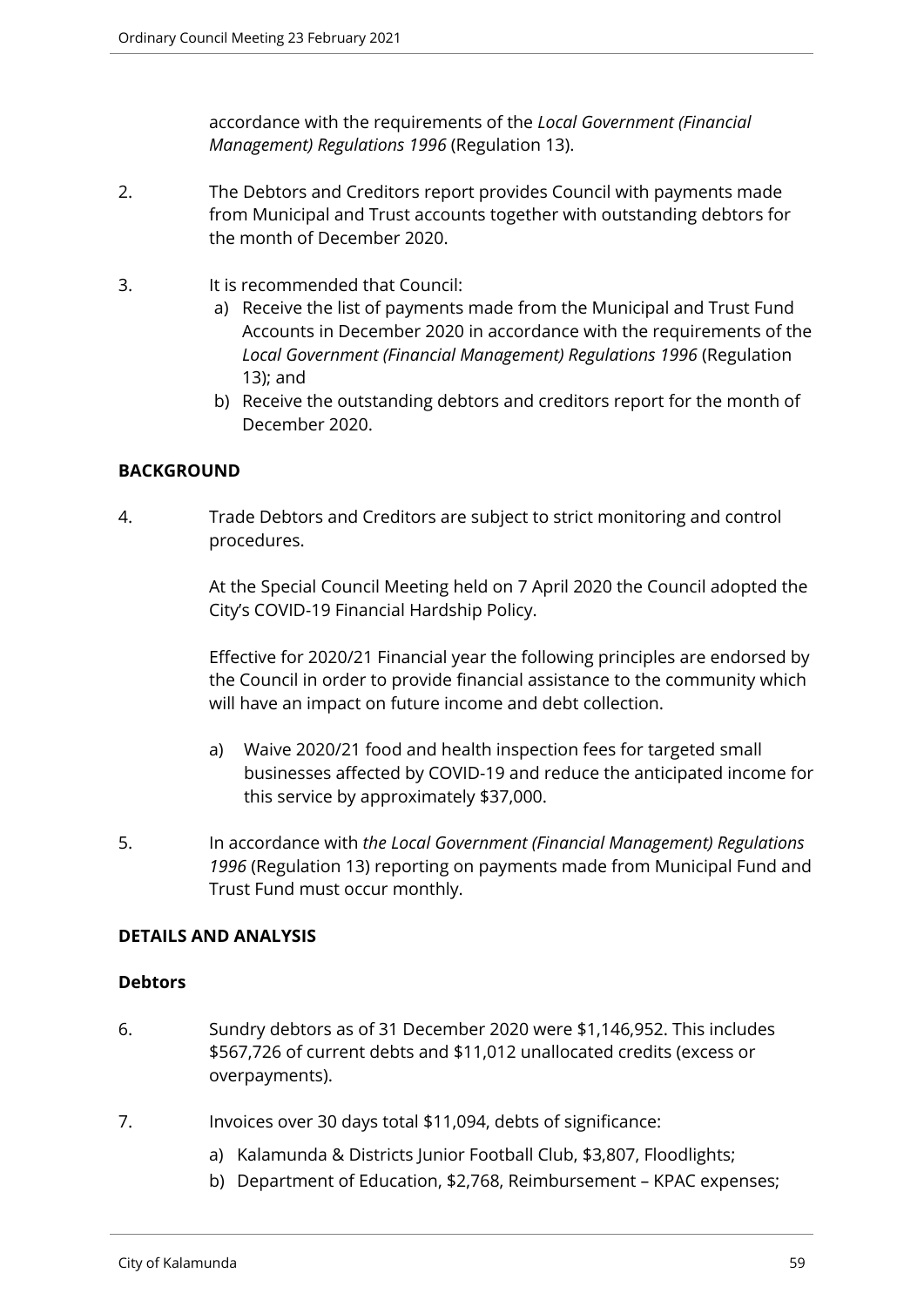- c) Maida Vale Tennis Club, \$2,636, Loan 217; and
- d) Kalamunda United FC, \$1,166, Floodlights.
- 8. Invoices over 60 days total \$334,913, debts of significance:
	- a) Dept of Premier & Cabinet, \$330,000, Grant Kalamunda Community Learning Centre; and
	- b) Madjitil Moorna, \$1,150, Hall Hire.
- 9. Invoices over 90 days total \$244,231, debts of significance:
	- a) EI Dujmovic Pty Ltd, \$209,700, Development Contribution;
	- b) Department of Education, \$22,102, Kostera Oval Expenses;
	- c) Cleanaway, \$4,098, Reimbursement for damage / repairs;
	- d) Hills District Callisthenics, \$3,790, Hall Hire; and
	- e) Jolettes Gymnastics, \$1,023, Hall Hire.

#### **Creditors**

10. Payments totalling \$7,949,019.29 were made during the month of December 2020.

> Standard payment terms are 30 days from the end of the month, with local businesses and contractors on 14-day terms.

11. Significant Municipal payments (GST inclusive – where applicable) made in the month were:

| Supplier                      | Purpose                         |              |
|-------------------------------|---------------------------------|--------------|
| Department of Fire            | <b>Emergency Services Levy</b>  | 1,936,535.10 |
| and Emergency                 | 2020/2021 - $2^{nd}$ quarter    |              |
| Services (DFES)               | payment                         |              |
| <b>Pindan Contracting Pty</b> | Kalamunda Community Centre      | 1,664,844.35 |
| Ltd                           | construction - progress         |              |
|                               | payment                         |              |
| <b>Australian Tax Office</b>  | PAYG payments                   | 380,748.33   |
| Eastern Metropolitan          | Domestic waste charges -        | 370,149.02   |
| Regional Council              | disposal fees                   |              |
| (EMRC)                        |                                 |              |
| <b>Bucher Municipal Pty</b>   | Supply of a new VT652 series    | 368,092.92   |
| Ltd                           | sweeper truck and vehicle parts |              |
| Cleanaway                     | Waste/recycling and bulk bin    | 333,973.07   |
|                               | disposal service fees           |              |
| Fulton Hogan                  | Road maintenance and            | 222,531.28   |
| Industries Pty Ltd            | profiling works at various      |              |
|                               | locations                       |              |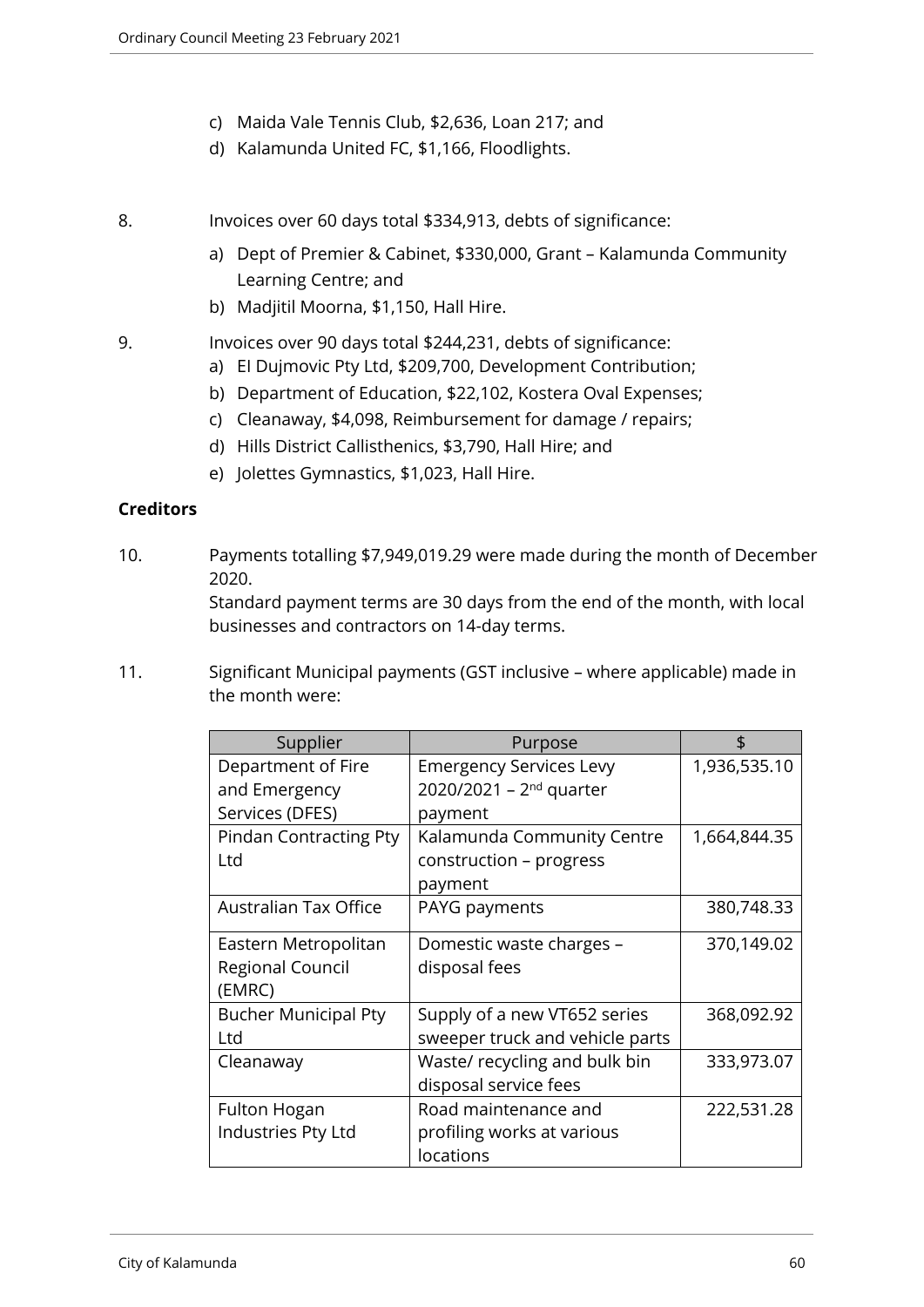| Aware Super Pty Ltd                                       | Superannuation contributions                                                                | 194,501.39 |
|-----------------------------------------------------------|---------------------------------------------------------------------------------------------|------------|
| Dowsing Group Pty Ltd                                     | Supply an installation of<br>footpaths at various locations                                 | 151,888.33 |
| Synergy                                                   | Power charges - various<br>locations                                                        | 148,934.61 |
| Daimler Trucks Perth                                      | Supply of a new truck and<br>vehicle parts                                                  | 114,775.01 |
| <b>Beaver Tree Services</b>                               | General tree services / under<br>power lines pruning for various<br>locations               | 103,141.80 |
| <b>Entire Fire</b><br>Management                          | Fire break maintenance at<br>various locations                                              | 77,541.42  |
| Contraflow                                                | Traffic management for various<br>locations                                                 | 75,391.88  |
| Kalamunda Electrics                                       | Electrical repairs and<br>maintenance at various<br>locations                               | 70,475.35  |
| <b>Electricity Networks</b><br>Corp/ T/A Western<br>Power | Hale Road and Woolworths<br>Drive lighting upgrade                                          | 58,884.00  |
| <b>Landmark Products</b><br>Pty Ltd                       | Supply and installation of<br>furniture and shelters for the<br>Elmore Way dog park upgrade | 55,451.00  |

These payments total \$6,327,858.86 and represent 79.6% of all payments for the month.

## **Payroll**

- 12. Salaries are paid in fortnightly cycles. A total of \$1,220,386.41 was paid in net salaries for the month of December 2020.
- 13. Details are provided in (Attachment 1) after the creditor's payment listing.

## **Trust Account Payments**

- 14. The Trust Accounts maintained by the City of Kalamunda (City) relate to the following types:
	- a) CELL 9 Trust;
	- b) POS Trust;
	- c) NBN Tower Pickering Brook Trust
- 15. No payments were made from the trust accounts during December 2020.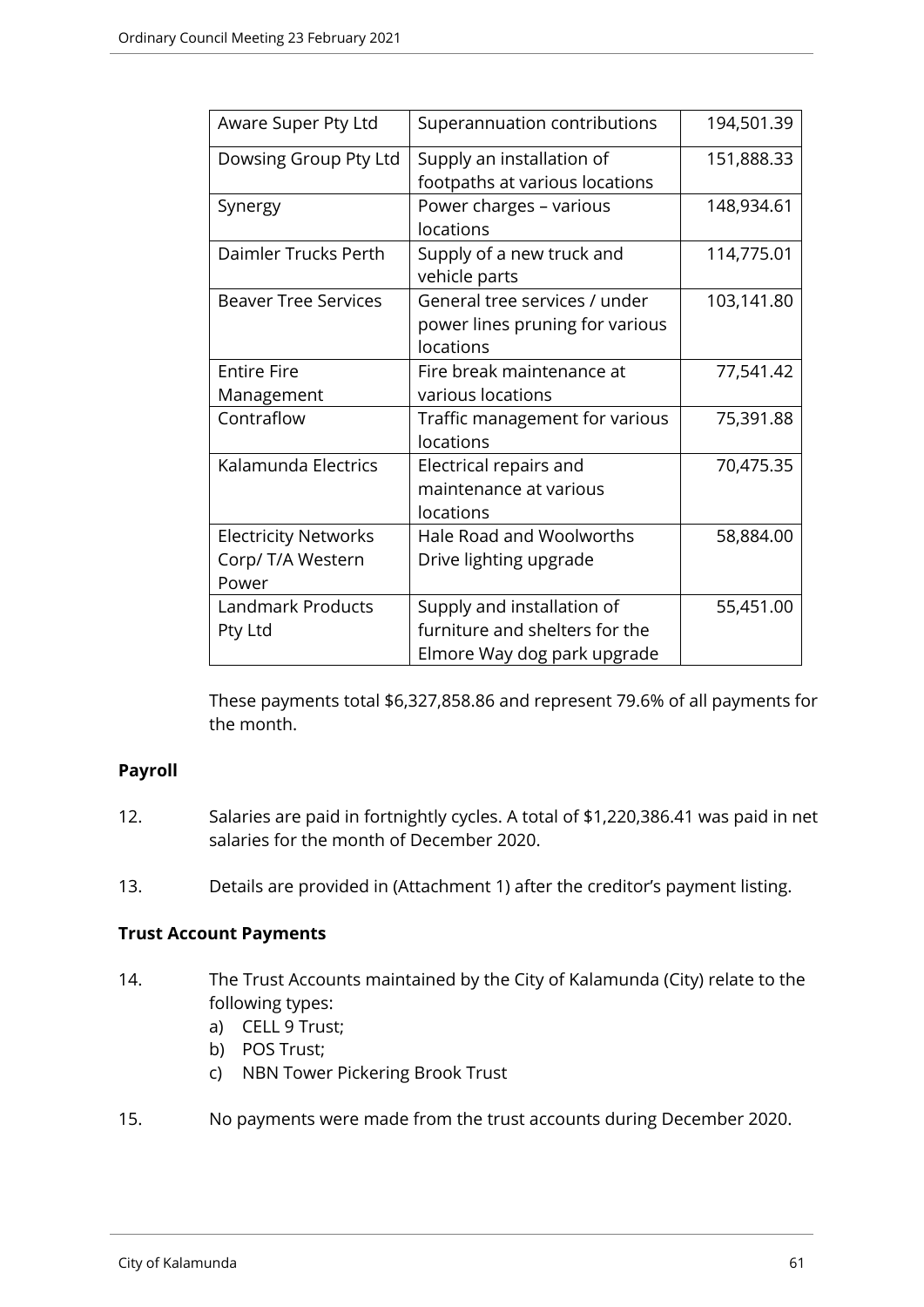#### **APPLICABLE LAW**

- 16. Regulation 12(1) of the *Local Government (Financial Management) Regulations 1996*.
- 17. Regulation 13 of the *Local Government (Financial Management) Regulations 1996*.

### **APPLICABLE POLICY**

- 18. Debt Collection Policy S-FIN02.
- 19. Register of Delegations from Council to CEO.

### **STAKEHOLDER ENGAGEMENT**

#### **Internal Referrals**

20. Various business units are engaged to resolve outstanding debtors and creditors as required.

### **External Referrals**

21. Debt collection matters are referred to the City's appointed debt collection agency when required.

## **FINANCIAL CONSIDERATIONS**

22. The City will continue to closely manage debtors and creditors to ensure optimal cash flow management.

### **SUSTAINABILITY**

23. Nil.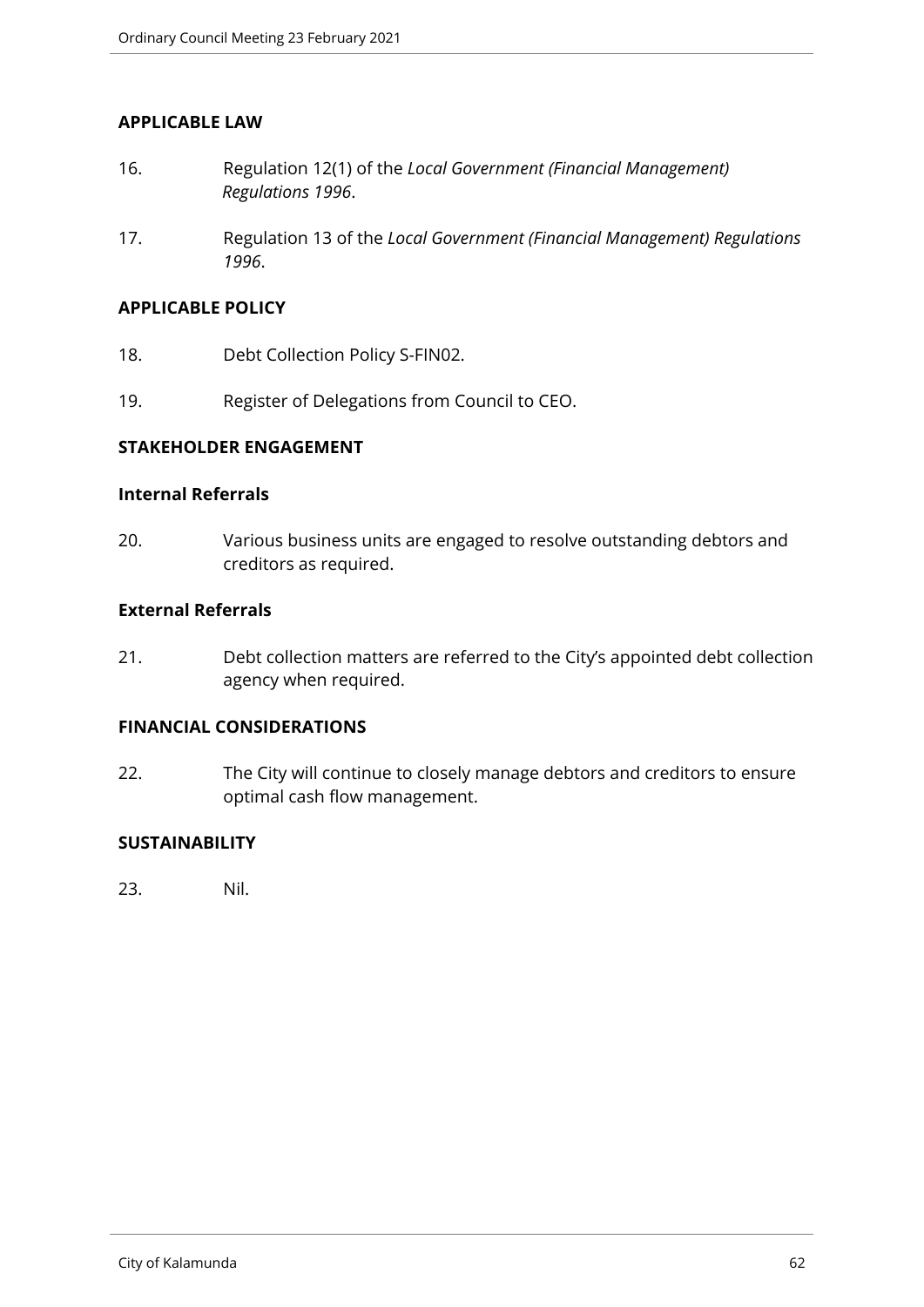#### **RISK MANAGEMENT**

### **Debtors**

24. **Risk**: The City is exposed to the potential risk of the debtor failing to make payments resulting in the disruption of cash flow.

| Consequence                                     | Likelihood | <b>Rating</b> |  |  |
|-------------------------------------------------|------------|---------------|--|--|
| Possible<br>Insignificant                       |            | Low           |  |  |
| <b>Action/Strategy</b>                          |            |               |  |  |
| Ensure debt collections are rigorously managed. |            |               |  |  |
|                                                 |            |               |  |  |

### **Creditors**

| 25. | <b>Risk:</b> Adverse credit ratings due to the City defaulting on the creditor. |               |               |  |
|-----|---------------------------------------------------------------------------------|---------------|---------------|--|
|     | Consequence                                                                     | Likelihood    | <b>Rating</b> |  |
|     | Possible                                                                        | Insignificant | Low           |  |
|     | <b>Action/Strategy</b>                                                          |               |               |  |
|     | Ensure all disputes are resolved in a timely manner.                            |               |               |  |
|     |                                                                                 |               |               |  |
|     |                                                                                 |               |               |  |

## **CONCLUSION**

26. Creditor payments are above the normal trend range due to the Emergency Services levy payment.

#### **Voting Requirements: Simple Majority**

## RESOLVED OCM 17/2021

That Council:

- 1. RECEIVE the list of payments made from the Municipal Accounts in December 2020 (Attachment 1) in accordance with the requirements of the *Local Government (Financial Management) Regulations 1996* (Regulation 13).
- 2. RECEIVE the outstanding debtors and creditors report (Attachment 2 and 3) for the month of December 2020.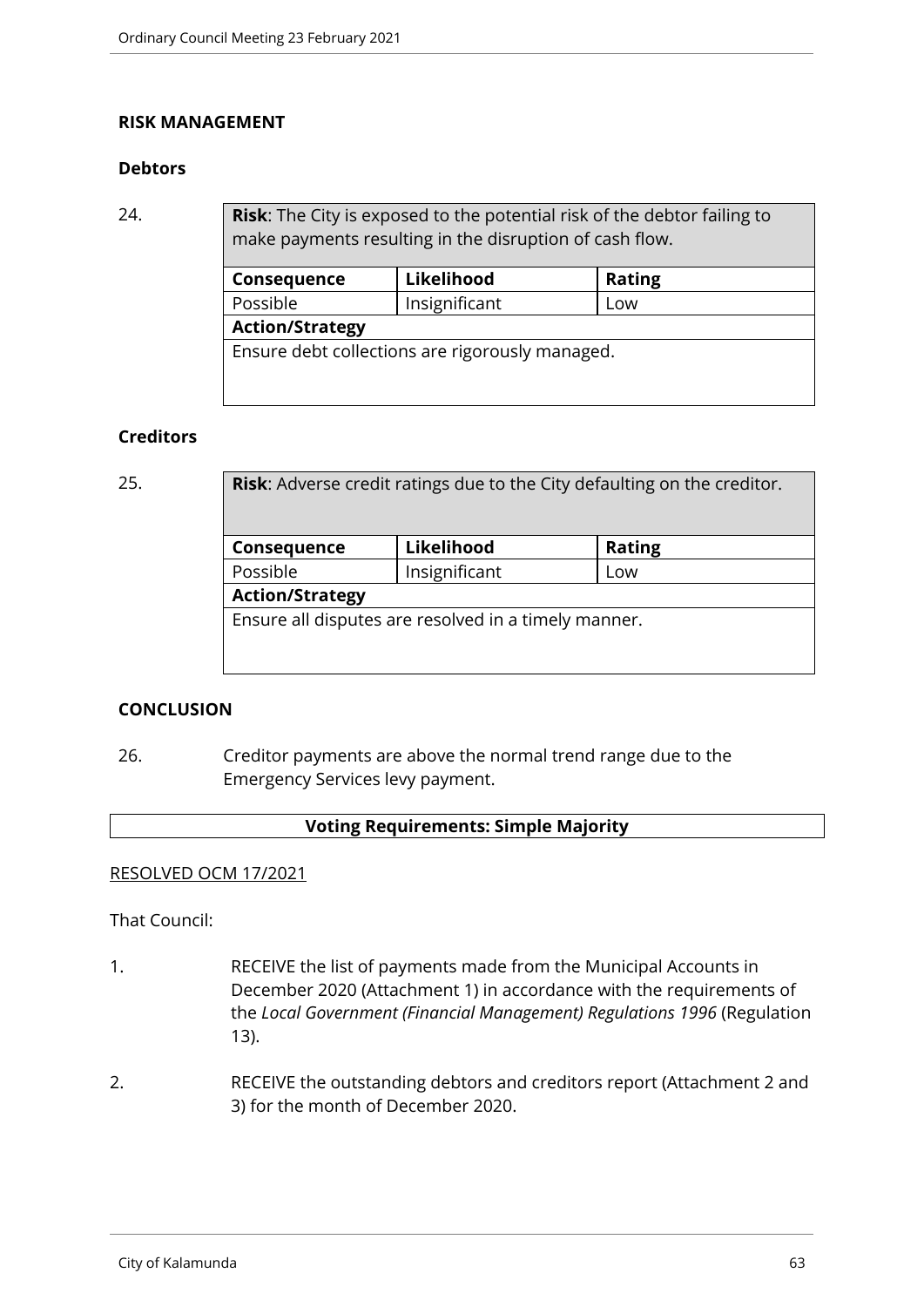Moved: **Cr Cameron Blair**

Seconded: **Cr John Giardina**

Vote: **CARRIED UNANIMOUSLY (10/0)**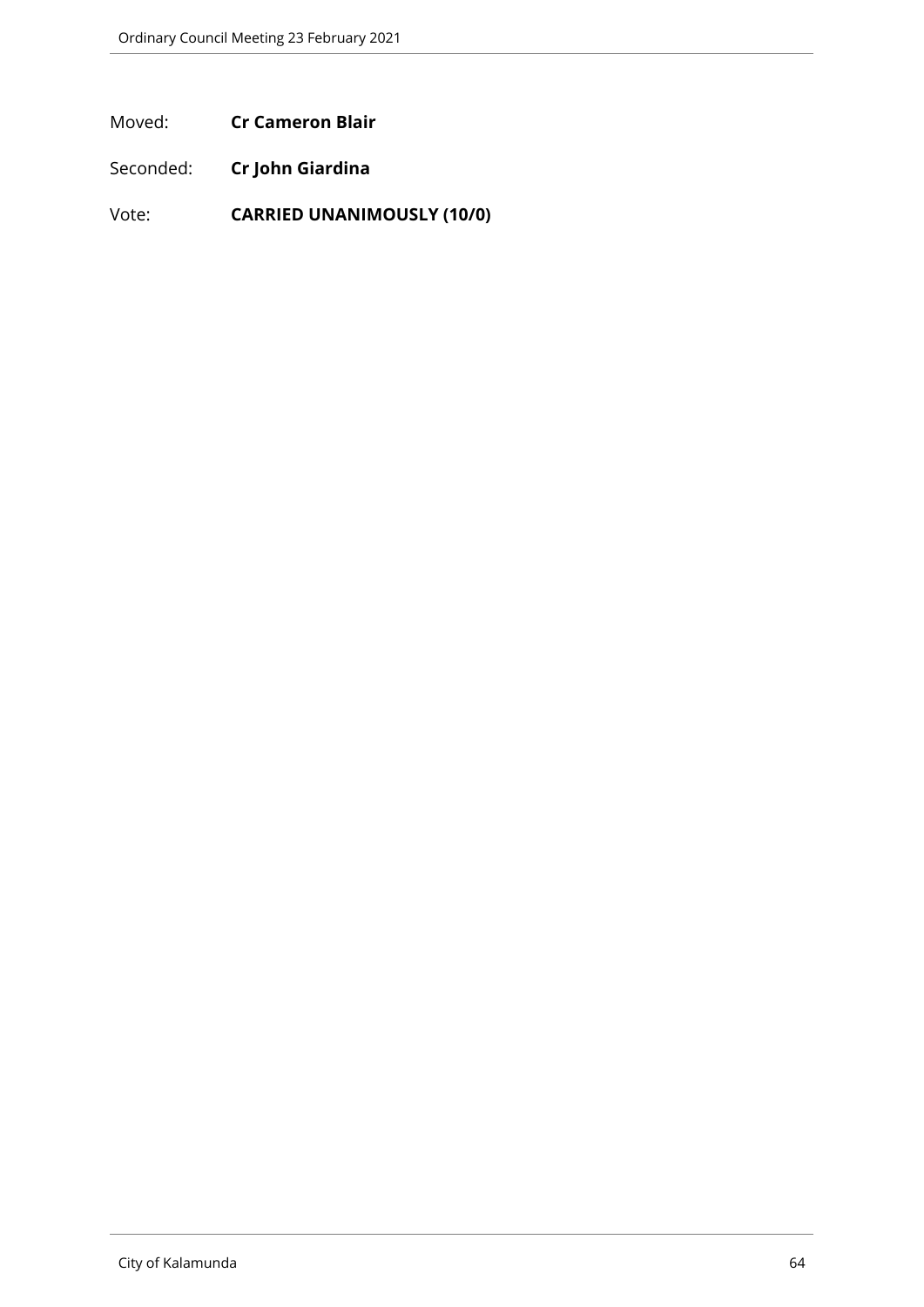# **10.5.3. Debtors and Creditors Report for the period ended January 2021**

*Declaration of financial / conflict of interests to be recorded prior to dealing with each item.*

|   | Previous Items<br>Directorate<br><b>Business Unit</b><br>File Reference<br>Applicant<br>Owner | N/A<br><b>Corporate Services</b><br><b>Financial Services</b><br><b>FI-CRS-002</b><br>N/A<br>N/A                                                                                                                                                                                                                                                                                                                                   |  |
|---|-----------------------------------------------------------------------------------------------|------------------------------------------------------------------------------------------------------------------------------------------------------------------------------------------------------------------------------------------------------------------------------------------------------------------------------------------------------------------------------------------------------------------------------------|--|
|   | Attachments                                                                                   | Creditor Payments for the period ended 31<br>1.<br>January 2021 [10.5.3.1 - 23 pages]<br>2.<br>Summary of Debtors for the month of January<br>2021 [10.5.3.2 - 2 pages]                                                                                                                                                                                                                                                            |  |
|   |                                                                                               | 3.<br>Summary of Creditors for month of January 2021<br>$[10.5.3.3 - 1$ page]                                                                                                                                                                                                                                                                                                                                                      |  |
|   | <b>TYPE OF REPORT</b>                                                                         |                                                                                                                                                                                                                                                                                                                                                                                                                                    |  |
|   | Advocacy                                                                                      | When Council is advocating on behalf of the community to<br>another level of government/body/agency                                                                                                                                                                                                                                                                                                                                |  |
|   | Executive                                                                                     | When Council is undertaking its substantive role of direction<br>setting and oversight (e.g. accepting tenders, adopting plans<br>and budgets)                                                                                                                                                                                                                                                                                     |  |
|   | Information                                                                                   | For Council to note                                                                                                                                                                                                                                                                                                                                                                                                                |  |
| 歭 | Legislative                                                                                   | Includes adopting Local Laws, Town Planning Schemes and<br>Policies. When Council determines a matter that directly<br>impacts a person's rights and interests where the principles of<br>natural justice apply. Examples include town planning<br>applications, building licences, other permits or licences<br>issued under other Legislation or matters that could be<br>subject to appeal to the State Administrative Tribunal |  |

#### **STRATEGIC PLANNING ALIGNMENT**

*Kalamunda Advancing Strategic Community Plan to 2027* **Priority 4: Kalamunda Leads Objective 4.1** - To provide leadership through transparent governance. **Strategy 4.1.1** - Provide good governance.

#### **EXECUTIVE SUMMARY**

1. The purpose of this report is to provide Council with the list of payments made from Municipal and Trust Fund Accounts in January 2021, in accordance with the requirements of the *Local Government (Financial Management) Regulations 1996* (Regulation 13).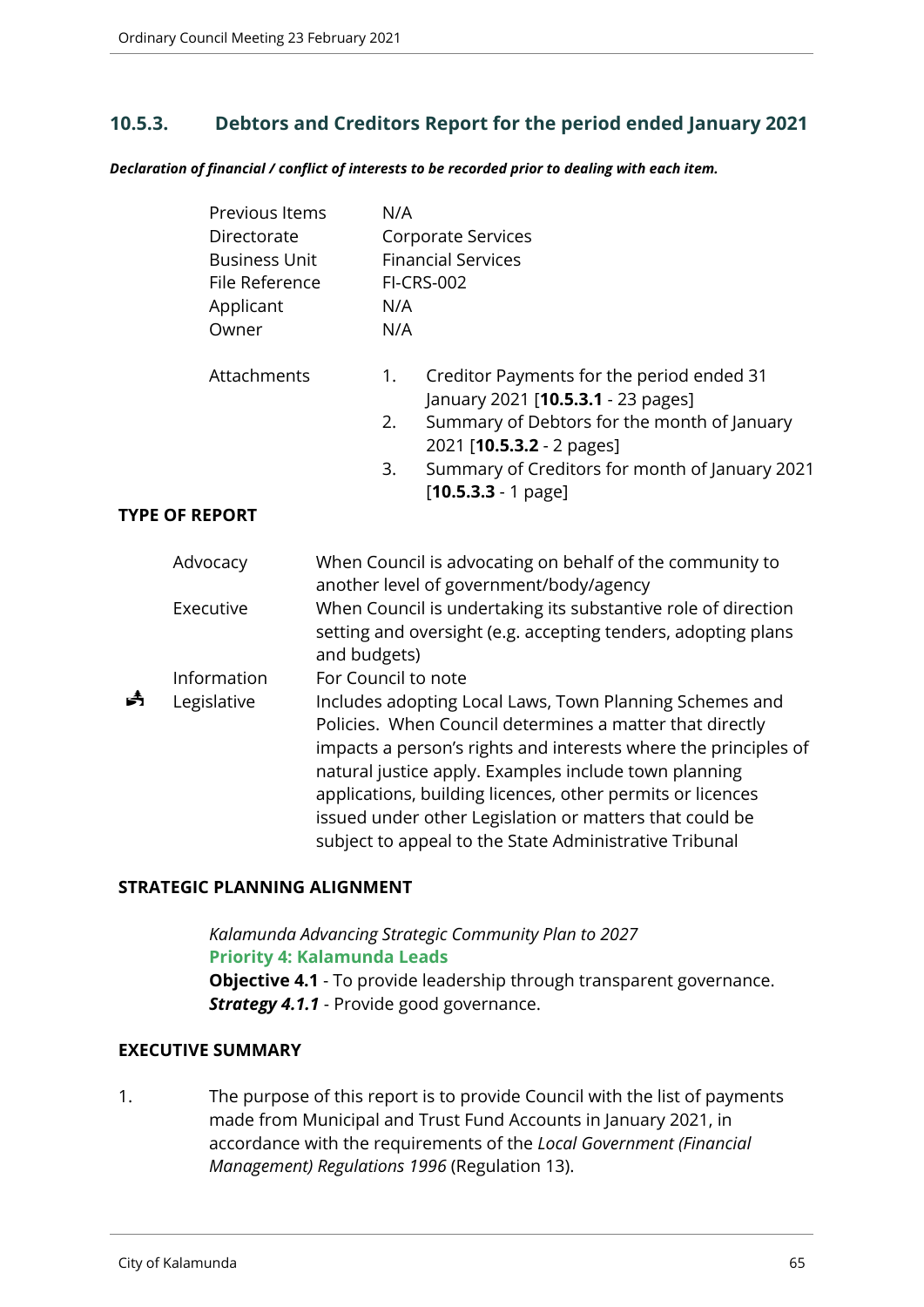- 2. The Debtors and Creditors report provides Council with payments made from Municipal and Trust accounts together with outstanding debtors for the month of January 2021.
- 3. It is recommended that Council:
	- a) Receive the list of payments made from the Municipal and Trust Fund Accounts in January 2021 in accordance with the requirements of the *Local Government (Financial Management) Regulations 1996* (Regulation 13); and
	- b) Receive the outstanding debtors and creditors report for the month of January 2021.

## **BACKGROUND**

4. Trade Debtors and Creditors are subject to strict monitoring and control procedures.

> At the Special Council Meeting held on 7 April 2020 the Council adopted the City's COVID-19 Financial Hardship Policy.

> Effective for 2020/2021 Financial year the following principles are endorsed by the Council in order to provide financial assistance to the community which will have an impact on future income and debt collection.

- a) Waive 2020/2021 food and health inspection fees for targeted small businesses affected by COVID-19 and reduce the anticipated income for this service by approximately \$37,000.
- 5. In accordance with *the Local Government (Financial Management) Regulations 1996* (Regulation 13) reporting on payments made from Municipal Fund and Trust Fund must occur monthly.

## **DETAILS AND ANALYSIS**

#### **Debtors**

- 6. Sundry debtors as of 31 January 2021 were \$318,366. This includes \$88,017 of current debts and \$20,261 unallocated credits (excess or overpayments).
- 7. Invoices over 30 days total \$6,182, debts of significance:
	- a) Kalamunda & Districts Basketball, \$2,654, Building Maintenance; and
	- b) Kalamunda District Rugby Union, \$2,102, Operational Expenses Hartfield.
- 8. Invoices over 60 days total \$6,721, debts of significance:
	- a) Kalamunda & Districts Junior Football Club, \$3,807, Floodlights; and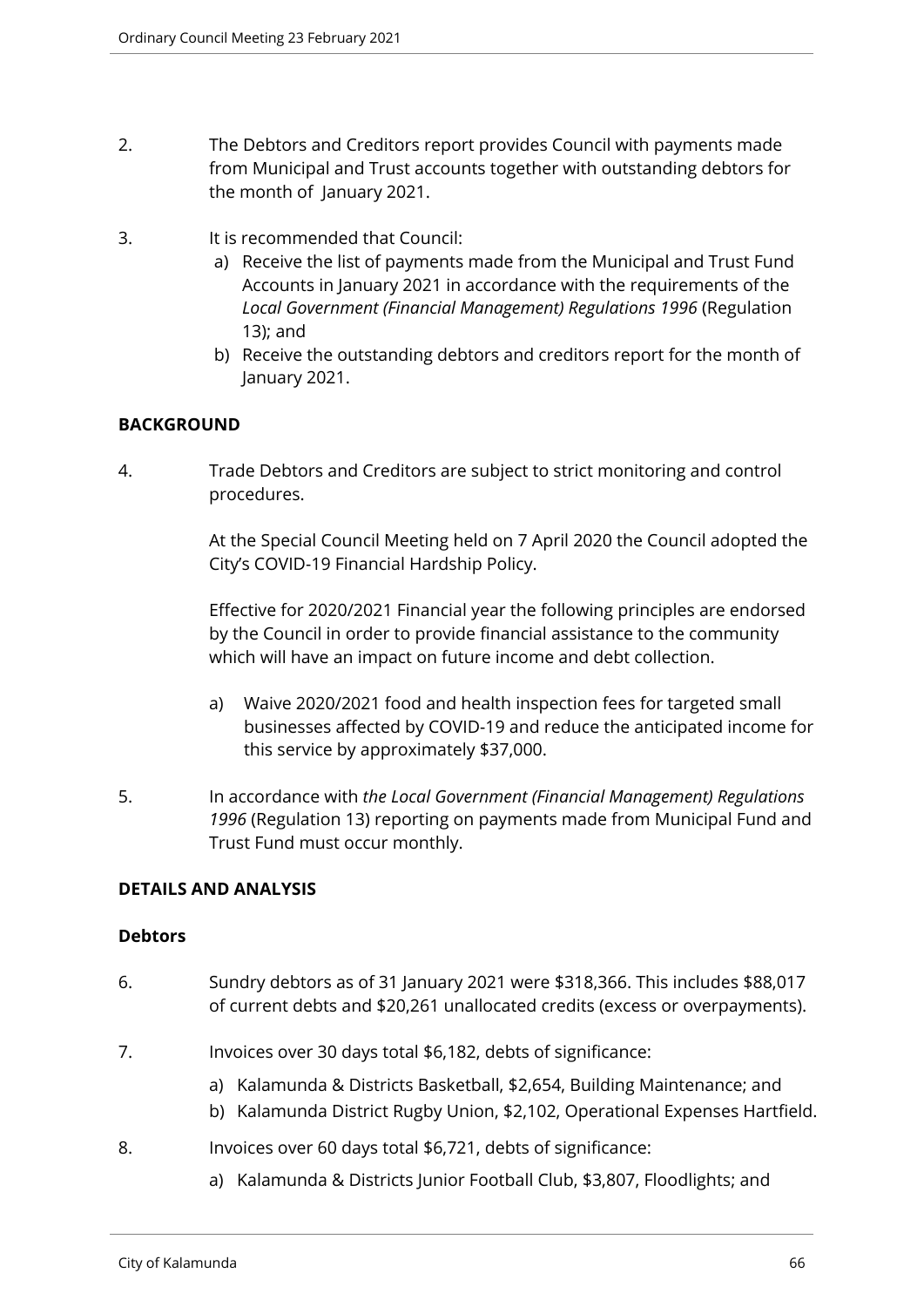- b) Department of Education, \$2,768, Reimbursement KPAC.
- 9. Invoices over 90 days total \$237,707, debts of significance:
	- a) EI Dujmovic Pty Ltd, \$209,700, Development Contribution; and
	- b) Department of Education, \$21,985, Kostera Oval Expenses.

### **Creditors**

10. Payments totalling \$3,381,665 were made during the month of January 2021.

> Standard payment terms are 30 days from the end of the month, with local businesses and contractors on 14-day terms.

11. Significant Municipal payments (GST inclusive – where applicable) made in the month were:

| Supplier                                           | Purpose                                                                  | \$         |
|----------------------------------------------------|--------------------------------------------------------------------------|------------|
| <b>Pindan Contracting Pty</b><br>Ltd               | Construction of Kalamunda<br>Community Centre - progress<br>payment 12   | 503,646.04 |
| Eastern Metropolitan<br>Regional Council<br>(EMRC) | Domestic waste charges -<br>disposal fees                                | 390,492.59 |
| <b>Australian Tax Office</b>                       | PAYG payments                                                            | 374,484.83 |
| Cleanaway                                          | Waste/ recycling and bulk bin<br>disposal service fees                   | 345,821.01 |
| <b>AWARE Super Pty Ltd</b>                         | Superannuation contributions                                             | 197,310.88 |
| Synergy                                            | Power charges - various<br>locations                                     | 123,076.99 |
| Western Australian<br><b>Treasury Corporation</b>  | Loan 221 - Loan repayment                                                | 96,590.44  |
| Kalamunda Electrics                                | Electrical repairs/ maintenance<br>- various locations                   | 88,303.21  |
| Pro Spec Group Pty<br>Ltd                          | Supply and install new gutters<br>to Kalamunda Performing Arts<br>Centre | 81,598.00  |
| New Ground Water<br>Services Pty Ltd               | Supply and install new<br>reticulation system at Fleming<br>reserve      | 81,150.30  |
| Dowsing Group Pty Ltd                              | Supply and install footpaths -<br>various locations                      | 58,981.94  |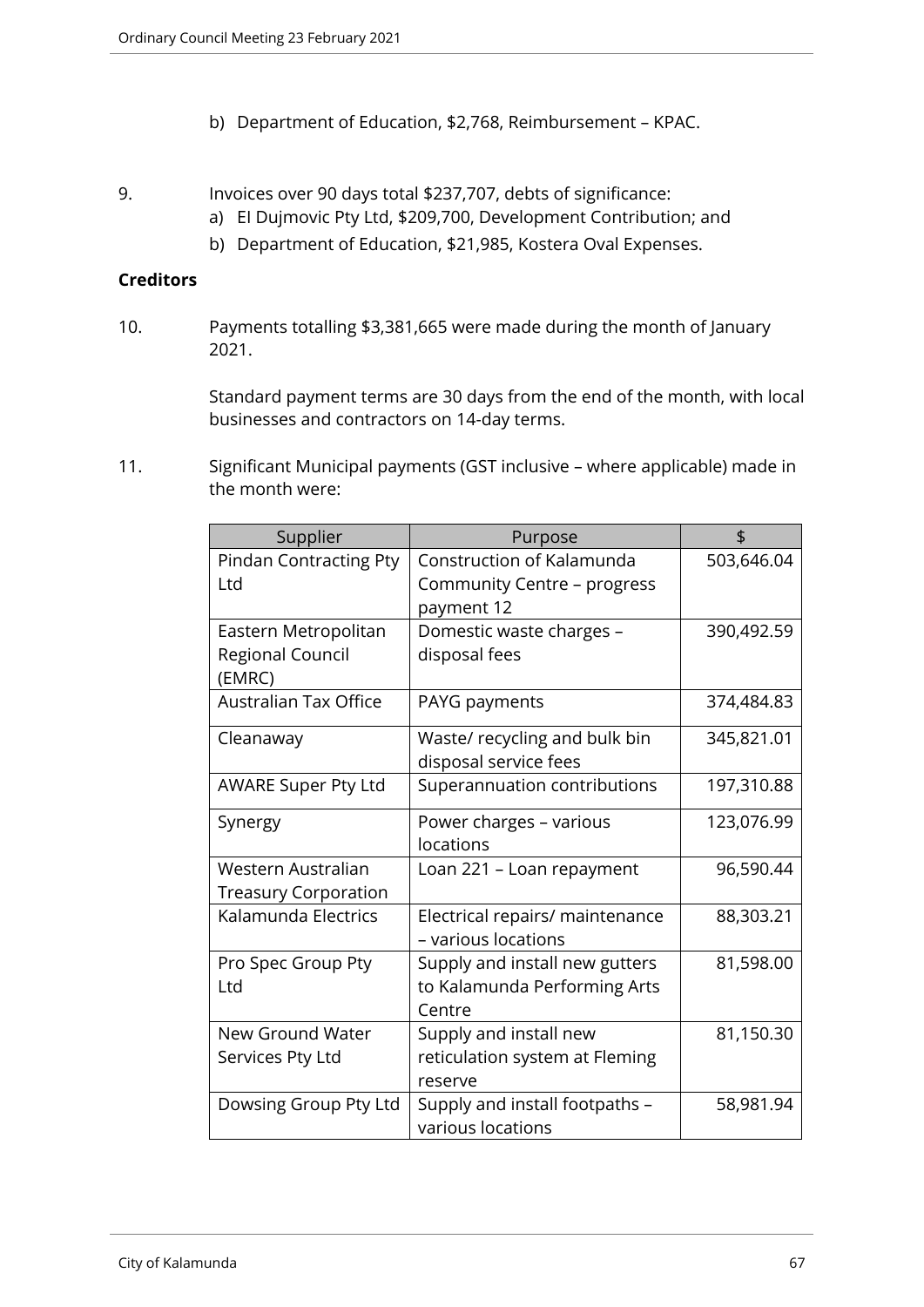These payments total \$2,341,456.23 and represent 69% of all payments for the month.

## **Payroll**

- 12. Salaries are paid in fortnightly cycles. A total of \$1,199,178.16 was paid in net salaries for the month of January 2021.
- 13. Details are provided in (Attachment 1) after the creditor's payment listing.

### **Trust Account Payments**

- 14. The Trust Accounts maintained by the City of Kalamunda (City) relate to the following types:
	- a) CELL 9 Trust;
	- b) POS Trust;
	- c) NBN Tower Pickering Brook Trust
- 15. The following payments (GST exclusive) were made from the Trust Accounts in the month of January 2021.

| CELL <sub>9</sub> |                                                | Amount (\$) |
|-------------------|------------------------------------------------|-------------|
| Date              | Description                                    |             |
| 31/01/2021        | Hydro Equip Pumps - drill and equip a new      | 33,210.00   |
|                   | bore and pump at Woodlupine Creek, the         |             |
|                   | Promenade                                      |             |
| 31/01/2021        | CAI Fences - Fence removal works,              | 5,560.00    |
|                   | Woodlupine Reserve, the Promenade              |             |
| 31/01/2021        | Kalamunda Electrics - supply of technical      | 1,450.00    |
|                   | drawings for the installation of ne irrigation |             |
|                   | cabinet, Hardy road.                           |             |

#### **APPLICABLE LAW**

- 16. Regulation 12(1) of the *Local Government (Financial Management) Regulations 1996*.
- 17. Regulation 13 of the *Local Government (Financial Management) Regulations 1996*.

### **APPLICABLE POLICY**

- 18. Debt Collection Policy S-FIN02.
- 19. Register of Delegations from Council to CEO.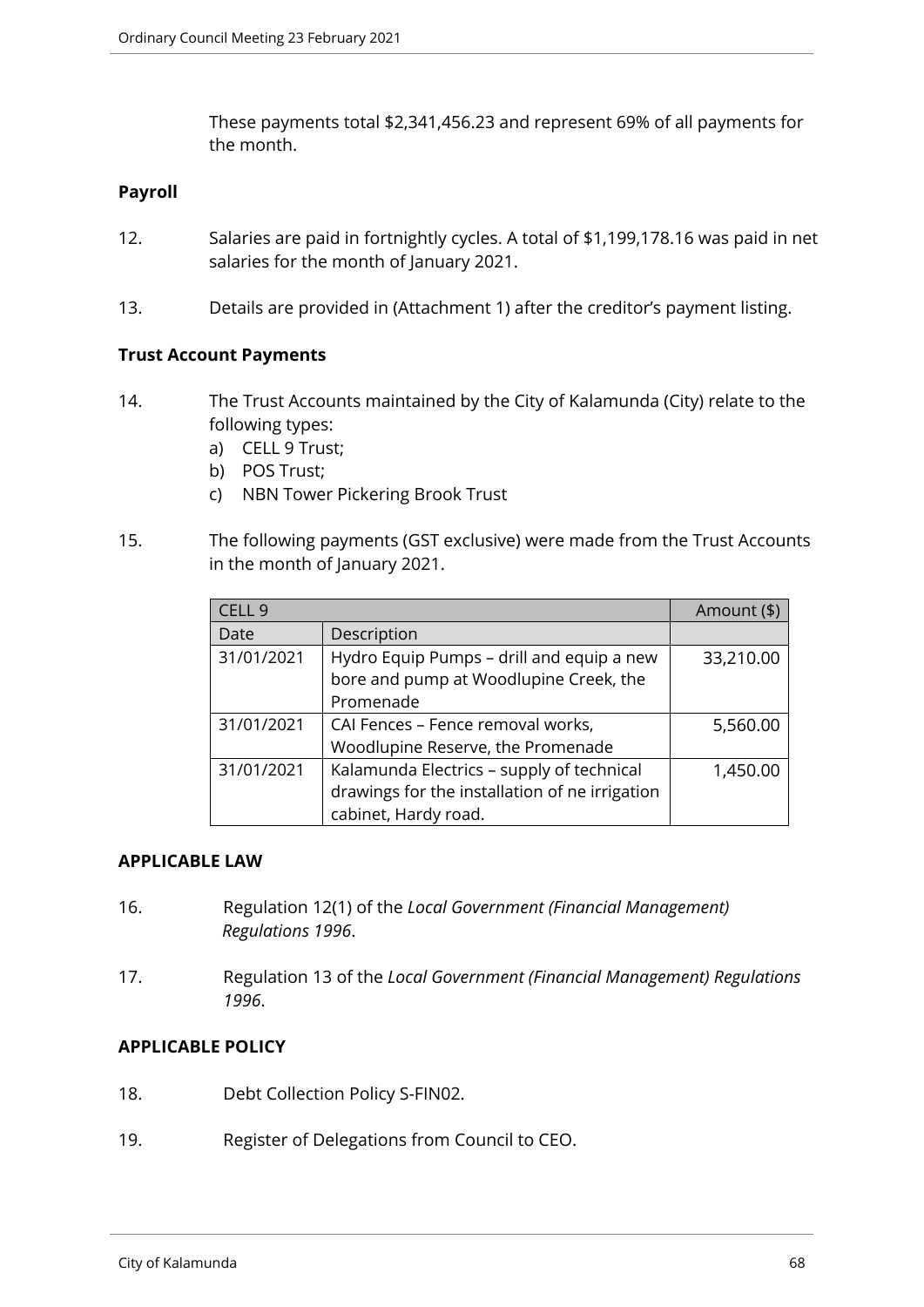#### **STAKEHOLDER ENGAGEMENT**

#### **Internal Referrals**

20. Various business units are engaged to resolve outstanding debtors and creditors as required.

#### **External Referrals**

21. Debt collection matters are referred to the City's appointed debt collection agency when required.

## **FINANCIAL CONSIDERATIONS**

22. The City will continue to closely manage debtors and creditors to ensure optimal cash flow management.

#### **SUSTAINABILITY**

23. Nil.

### **RISK MANAGEMENT**

### **Debtors**

24. **Risk**: The City is exposed to the potential risk of the debtor failing to make payments resulting in the disruption of cash flow.

| Consequence                                     | Likelihood    | <b>Rating</b> |  |  |
|-------------------------------------------------|---------------|---------------|--|--|
| Possible                                        | Insignificant | Low           |  |  |
| <b>Action/Strategy</b>                          |               |               |  |  |
| Ensure debt collections are rigorously managed. |               |               |  |  |

#### **Creditors**

25. **Risk**: Adverse credit ratings due to the City defaulting on the creditor. **Consequence** Likelihood | Rating Possible | Insignificant | Low **Action/Strategy** Ensure all disputes are resolved in a timely manner.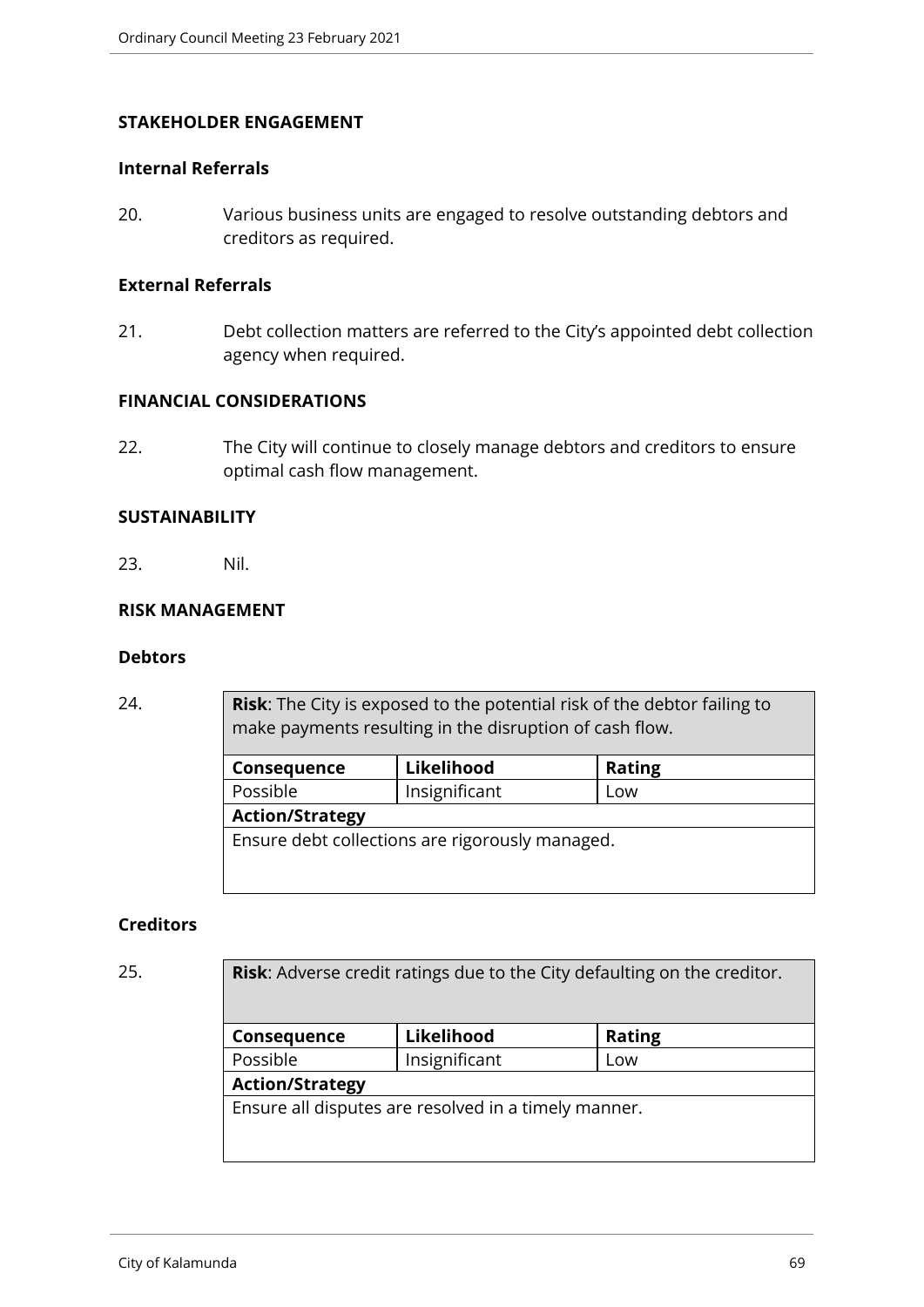## **CONCLUSION**

26. Creditor payments are within the normal trend range.

#### **Voting Requirements: Simple Majority**

#### RESOLVED OCM 18/2021

That Council:

- 1. RECEIVE the list of payments made from the Municipal Accounts in January 2021 (Attachment 1) in accordance with the requirements of the *Local Government (Financial Management) Regulations 1996* (Regulation 13).
- 2. RECEIVE the outstanding debtors and creditors report (Attachment 2 and 3) for the month of January 2021.

Moved: **Cr Margaret Thomas**

Seconded: **Cr Lisa Cooper**

Vote: **CARRIED UNANIMOUSLY (10/0)**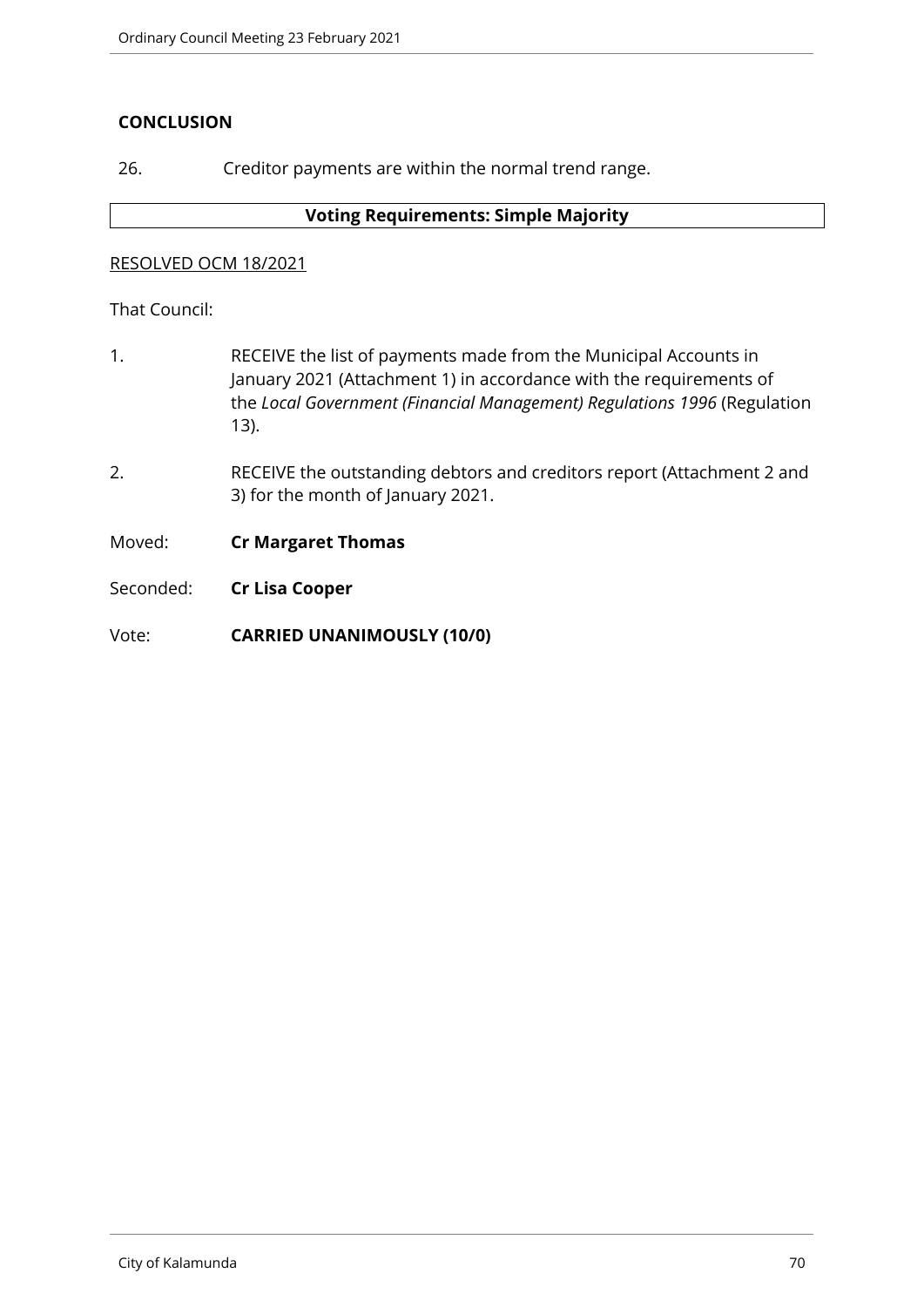## **10.5.4. Rates Debtors Report for the Period Ended December 2020**

*Declaration of financial / conflict of interests to be recorded prior to dealing with each item.*

| Previous Items       | N/A                                                  |
|----------------------|------------------------------------------------------|
| Directorate          | Corporate Services                                   |
| <b>Business Unit</b> | <b>Financial Services</b>                            |
| File Reference       | <b>FI-DRS-004</b>                                    |
| Applicant            | N/A                                                  |
| Owner                | N/A                                                  |
| Attachments          | Rates Report December 2020 [10.5.4.1 - 1 page]<br>1. |

### **TYPE OF REPORT**

|   | Advocacy    | When Council is advocating on behalf of the community to<br>another level of government/body/agency                                                                                                                                                                                                                                                                                                                                |
|---|-------------|------------------------------------------------------------------------------------------------------------------------------------------------------------------------------------------------------------------------------------------------------------------------------------------------------------------------------------------------------------------------------------------------------------------------------------|
| Å | Executive   | When Council is undertaking its substantive role of direction<br>setting and oversight (e.g. accepting tenders, adopting plans<br>and budgets                                                                                                                                                                                                                                                                                      |
|   | Information | For Council to note                                                                                                                                                                                                                                                                                                                                                                                                                |
|   | Legislative | Includes adopting Local Laws, Town Planning Schemes and<br>Policies. When Council determines a matter that directly<br>impacts a person's rights and interests where the principles of<br>natural justice apply. Examples include town planning<br>applications, building licences, other permits or licences<br>issued under other Legislation or matters that could be<br>subject to appeal to the State Administrative Tribunal |

### **STRATEGIC PLANNING ALIGNMENT**

*Kalamunda Advancing Strategic Community Plan to 2027*

#### **Priority 4: Kalamunda Leads**

**Objective 4.1** - To provide leadership through transparent governance. **Strategy 4.1.1** - Provide good governance.

*Strategy 4.1.2* - Build an effective and efficient service-based organisation.

## **EXECUTIVE SUMMARY**

1. The purpose of this report is to provide Council with information on the rates collection percentage and the status of recovery actions.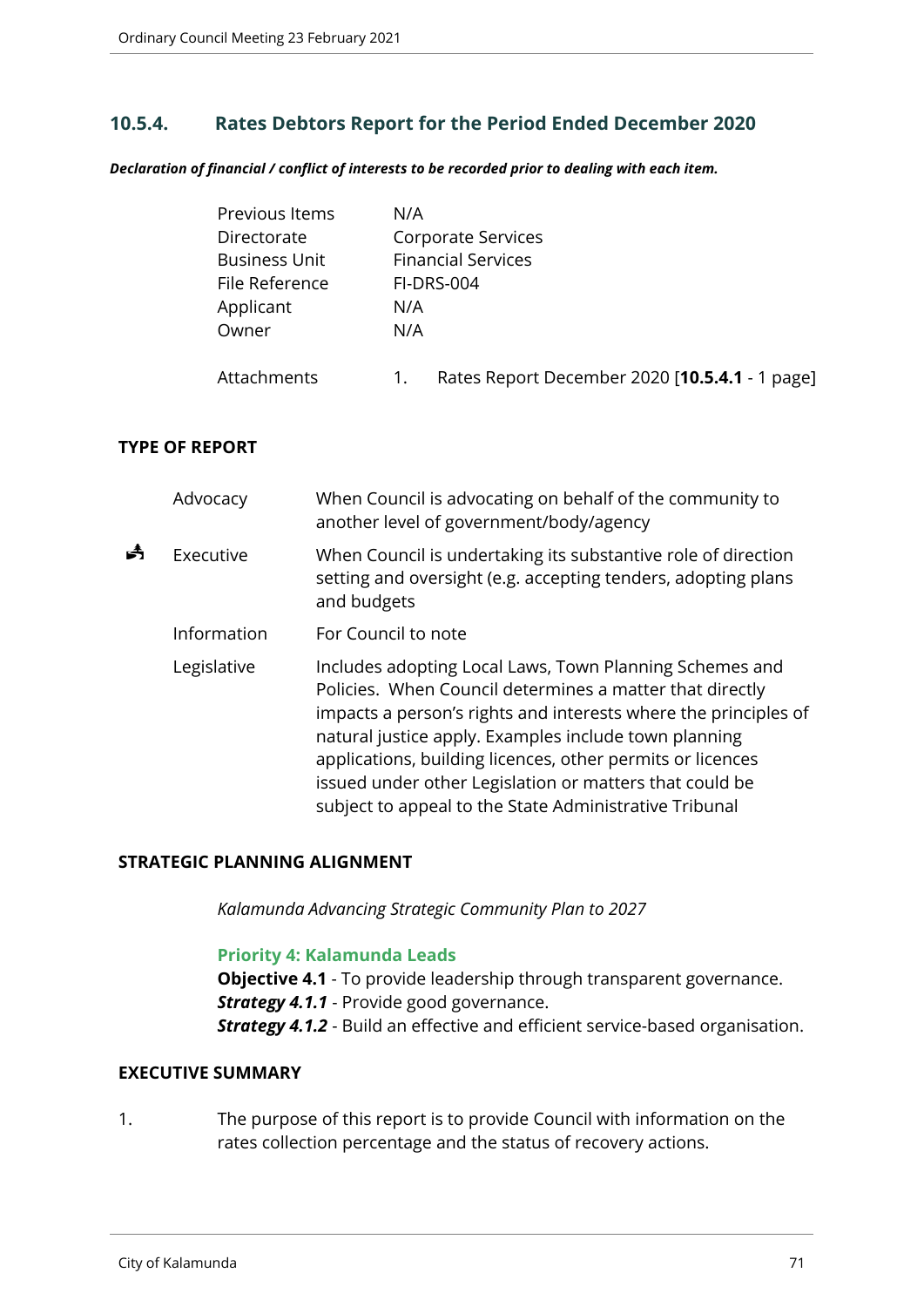- 2. The City of Kalamunda (City) levied rates for 2020/2021 on 1 July 2020 totalling of \$37,570,982. As at 31 December 2020 \$31,615,730 has been collected for current and outstanding rates for the 31 December 2020 period.
- 3. It is recommended that Council receive the Rates Debtors Report for the month of December 2020 (Attachment 1).

### **BACKGROUND**

4. Rate Notices were issued on 13 July 2020 with the following payment options available:

| <b>Options</b> | <b>Payment Dates</b> |             |             |             |
|----------------|----------------------|-------------|-------------|-------------|
| Full           | 17 August            |             |             |             |
| payment        | 2020                 |             |             |             |
| Two            | 17 August            | 22 December |             |             |
| instalments    | 2020                 | 2020        |             |             |
| Four           | 17 August            | 19 October  | 22 December | 23 February |
| instalments    | 2020                 | 2020        | 2020        | 2021        |

### **DETAILS AND ANALYSIS**

- 5. Rates Levied and Collectable for the 2020/2021 Financial Year currently total \$40,523,353.
- 6. As at 31 December 2020 a total of \$31,615,730 has been collected since Rates Notices were released, representing a collection rate of 79.72%**.**
- 7. Herewith the selected payment option taken up by ratepayers:

| Option                                          | <b>Description</b>              | <b>Number</b> |
|-------------------------------------------------|---------------------------------|---------------|
| Option 1 on Rate Notice                         | Payment in full by due date     | 15,754        |
| Option 2 on Rate Notice                         | Two instalments                 | 1,572         |
| Option 3 on Rate Notice                         | Four instalments                | 6,598         |
| A Smarter Way to Pay                            | Pay by Direct Debit over a      | 1,142         |
|                                                 | mutually agreed period of time. |               |
| Payment to be received by April<br>Direct Debit |                                 | 208           |
|                                                 | 2021                            |               |
| Total                                           | Ratepayers on payment options   | 25,274        |

This is comparable with last year; however, more ratepayers have elected to pay over longer periods of time.

Noting the table excludes ratepayers that are outstanding to date and have made no attempt to pay their rates.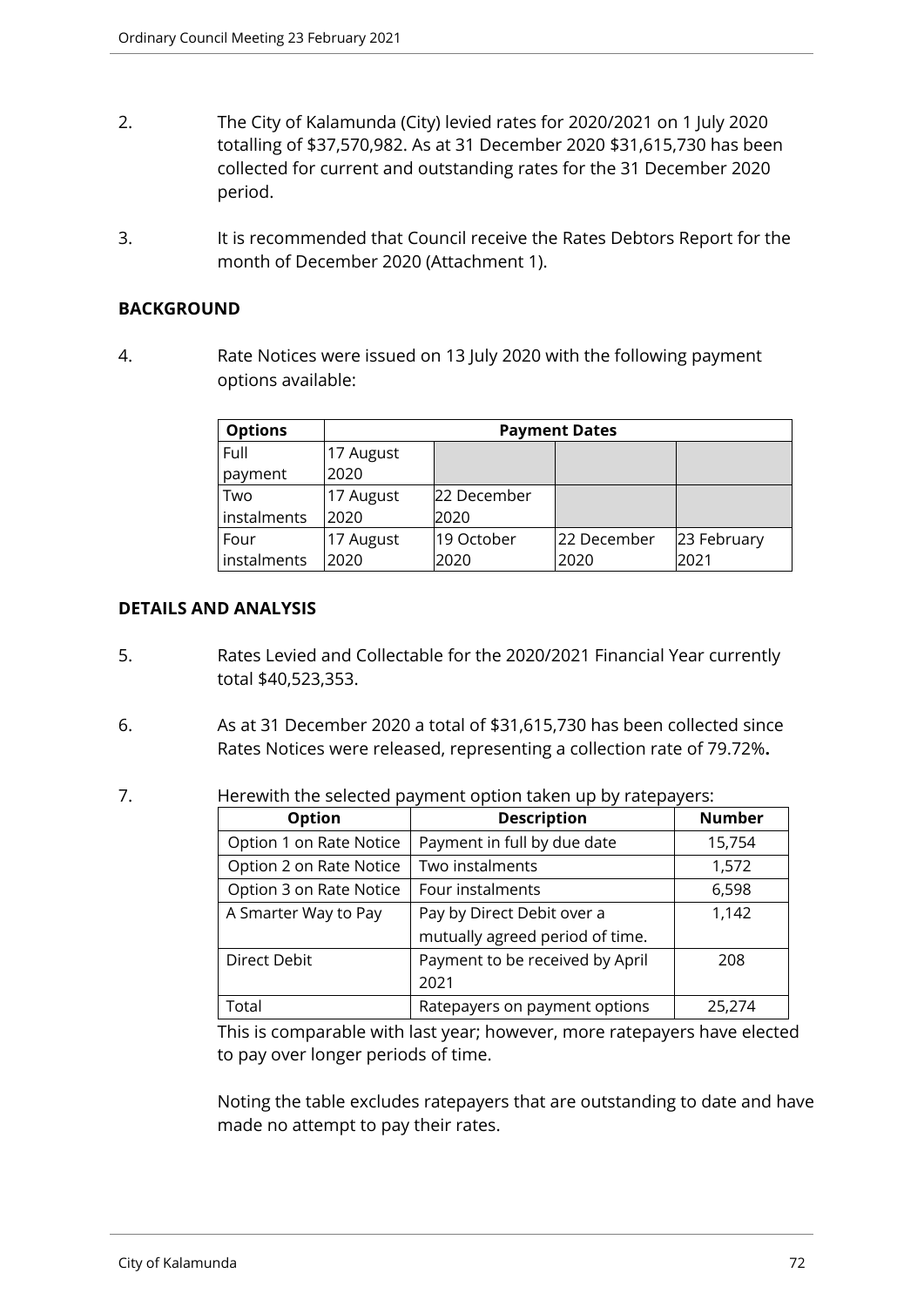- 8. Interim rating has commenced for 2020/2021. A total of \$323,892 was raised for December 2020.
- 9. Call recording software has been utilised in the Rates Department since 2015, primarily for customer service purposes, as it allows calls to be reviewed for training and process improvements. For the period 01 December 2020 to 31 December 2020 there was a total of 267 incoming calls and 83 outgoing calls, equating to 14 hours call time.

## **APPLICABLE LAW**

10. The City collects its rates debts in accordance with the *Local Government Act 1995* Division 6 – Rates and Service Charges under the requirements of subdivision 5 – Recovery of unpaid rates and service charges.

### **APPLICABLE POLICY**

11. The City's rates collection procedures are in accordance with the Debt Collection Policy S-FIN02.

> The Financial Hardship Policy adopted by Council on 7 April 2020 enables the provision of Financial Assistance to those seriously impacted by Covid-19.

#### **STAKEHOLDER ENGAGEMENT**

#### **Internal Referrals**

12. The City's Governance Unit has been briefed on the debt collection process.

## **External Referrals**

13. The higher-level debt collection actions have been undertaken by Kott Gunning.

## **FINANCIAL CONSIDERATIONS**

14. The early raising of rates in July allows the City's operations to commence without delays improving cashflow, in addition to earning additional interest income.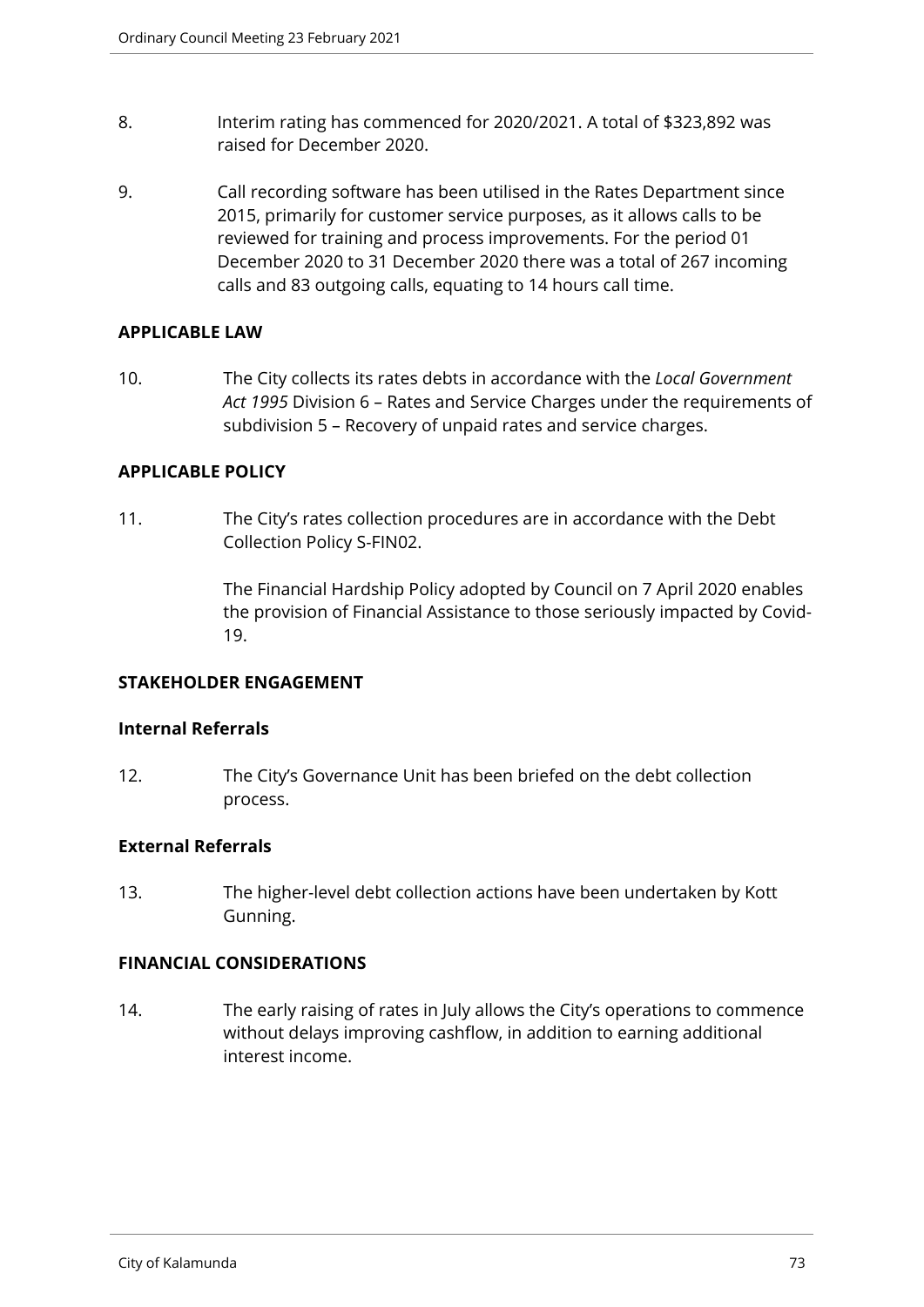### **SUSTAINABILITY**

### **Social Implications**

- 15. Debt collection can have implications upon those ratepayers facing hardship and the City must ensure equity in its debt collection policy and processes.
- 16. The City has introduced "a smarter way to pay" to help ease the financial hardship to its customers. This has proved very effective with a growing number of ratepayers taking advantage of this option. A "Smarter Way to Pay" allows ratepayers to pay smaller amounts on a continuous basis either weekly or fortnightly, helping to reduce their financial burden.

#### **Economic Implications**

17. Effective collection of all outstanding debtors leads to enhanced financial sustainability for the City.

### **Environmental Implications**

18. The increase in take up of eRates and BPay View, as a system of Rate Notice delivery, will contribute to lower carbon emissions due to a reduction in printing and postage.

## **RISK MANAGEMENT**

19.

|                                            | <b>Risk:</b> Failure to collect outstanding rates and charges leading to |        |  |
|--------------------------------------------|--------------------------------------------------------------------------|--------|--|
|                                            | cashflow issues within the current year.                                 |        |  |
| Likelihood<br><b>Rating</b><br>Consequence |                                                                          |        |  |
|                                            | Likely                                                                   | Medium |  |
|                                            | <b>Action/Strategy</b>                                                   |        |  |
|                                            | Ensure debt collections are rigorously maintained.                       |        |  |

## **CONCLUSION**

20. With a current collection rate for the financial year of 79.72 % (compared to 78.77 % last year). The City continues to effectively implement its rate collection strategy.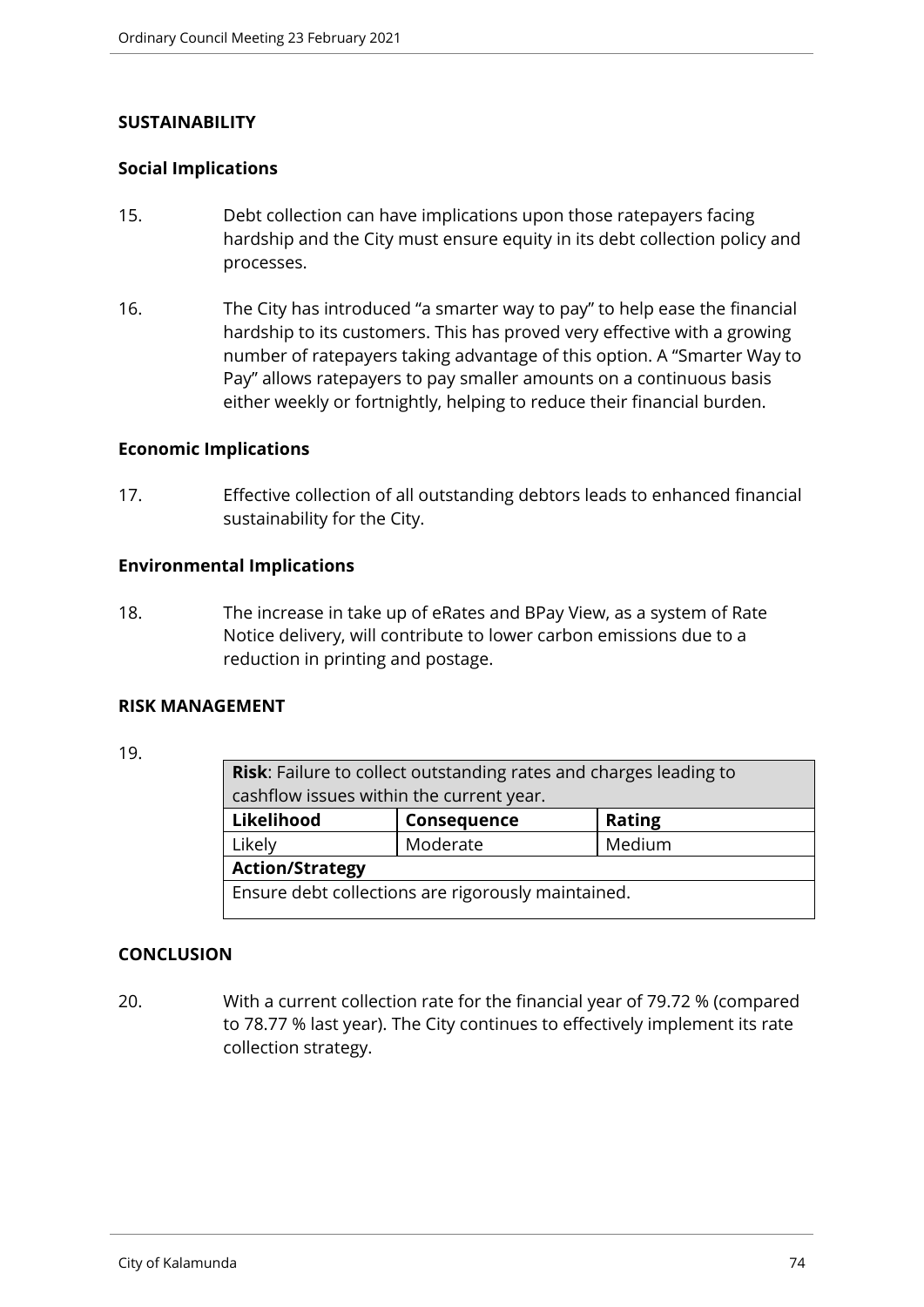## **Voting Requirements: Simple Majority**

#### RESOLVED OCM 19/2021

That Council RECEIVE the Rates Debtors Report for the period ended 31 December 2020 (Attachment 1).

- Moved: **Cr Lesley Boyd**
- Seconded: **Cr Kathy Ritchie**

Vote: **CARRIED UNANIMOUSLY (10/0)**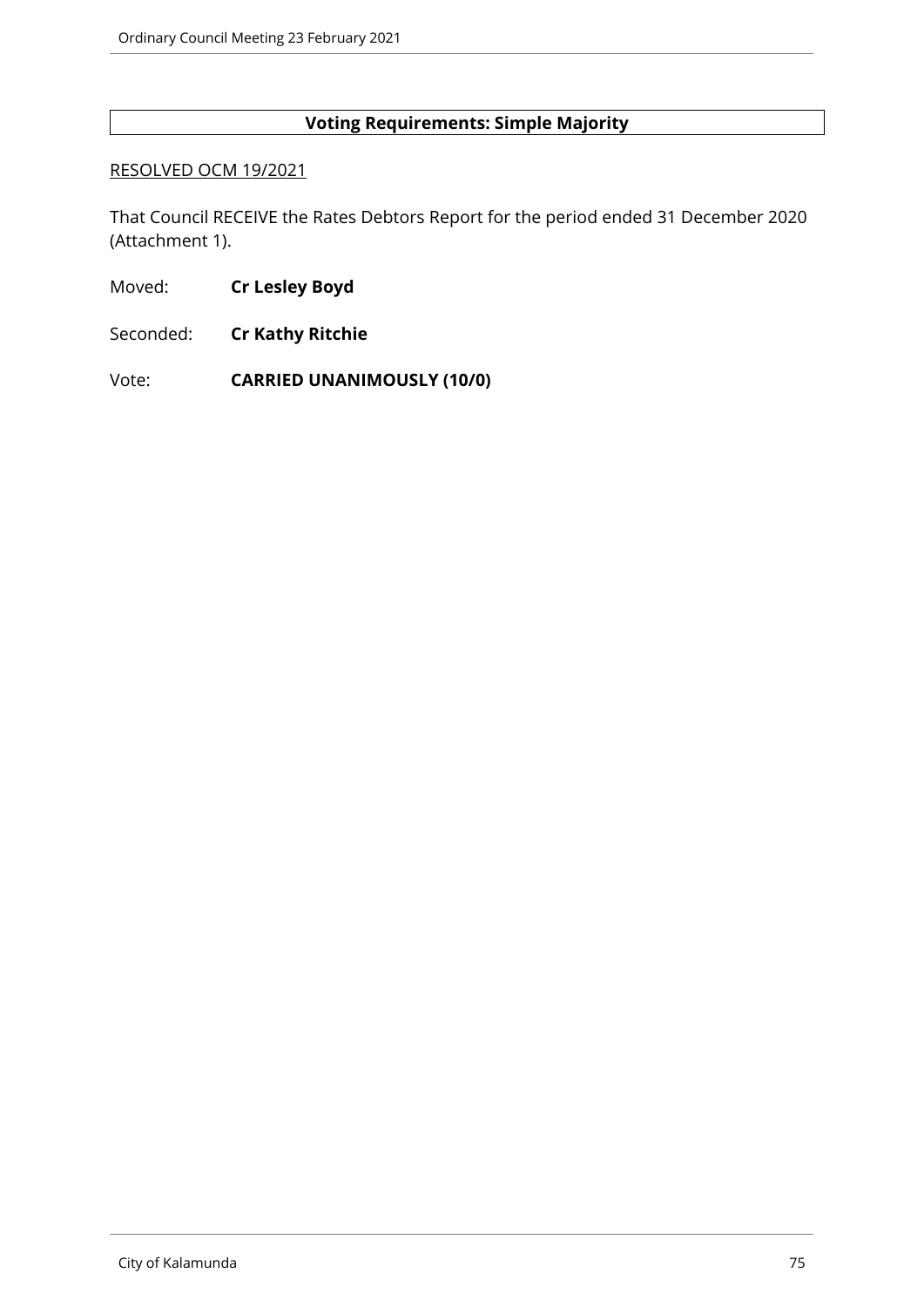# **10.5.5. Rates Debtors Report for the Period Ended January 2021**

*Declaration of financial / conflict of interests to be recorded prior to dealing with each item.*

| Previous Items       | N/A                                                 |  |  |
|----------------------|-----------------------------------------------------|--|--|
| Directorate          | Corporate Services                                  |  |  |
| <b>Business Unit</b> | <b>Financial Services</b>                           |  |  |
| File Reference       | <b>FI-DRS-004</b>                                   |  |  |
| Applicant            | N/A                                                 |  |  |
| Owner                | N/A                                                 |  |  |
| Attachments          | Rates Report January 2021 [10.5.5.1 - 1 page]<br>1. |  |  |

#### **TYPE OF REPORT**

|   | Advocacy    | When Council is advocating on behalf of the community to<br>another level of government/body/agency                                                                                                                                                                                                                                                                                                                                |
|---|-------------|------------------------------------------------------------------------------------------------------------------------------------------------------------------------------------------------------------------------------------------------------------------------------------------------------------------------------------------------------------------------------------------------------------------------------------|
| å | Executive   | When Council is undertaking its substantive role of direction<br>setting and oversight (e.g. accepting tenders, adopting plans<br>and budgets                                                                                                                                                                                                                                                                                      |
|   | Information | For Council to note                                                                                                                                                                                                                                                                                                                                                                                                                |
|   | Legislative | Includes adopting Local Laws, Town Planning Schemes and<br>Policies. When Council determines a matter that directly<br>impacts a person's rights and interests where the principles of<br>natural justice apply. Examples include town planning<br>applications, building licences, other permits or licences<br>issued under other Legislation or matters that could be<br>subject to appeal to the State Administrative Tribunal |

#### **STRATEGIC PLANNING ALIGNMENT**

*Kalamunda Advancing Strategic Community Plan to 2027*

#### **Priority 4: Kalamunda Leads**

**Objective 4.1** - To provide leadership through transparent governance. *Strategy 4.1.1* - Provide good governance. *Strategy 4.1.2* - Build an effective and efficient service-based organisation.

## **EXECUTIVE SUMMARY**

1. The purpose of this report is to provide Council with information on the rates collection percentage and the status of recovery actions.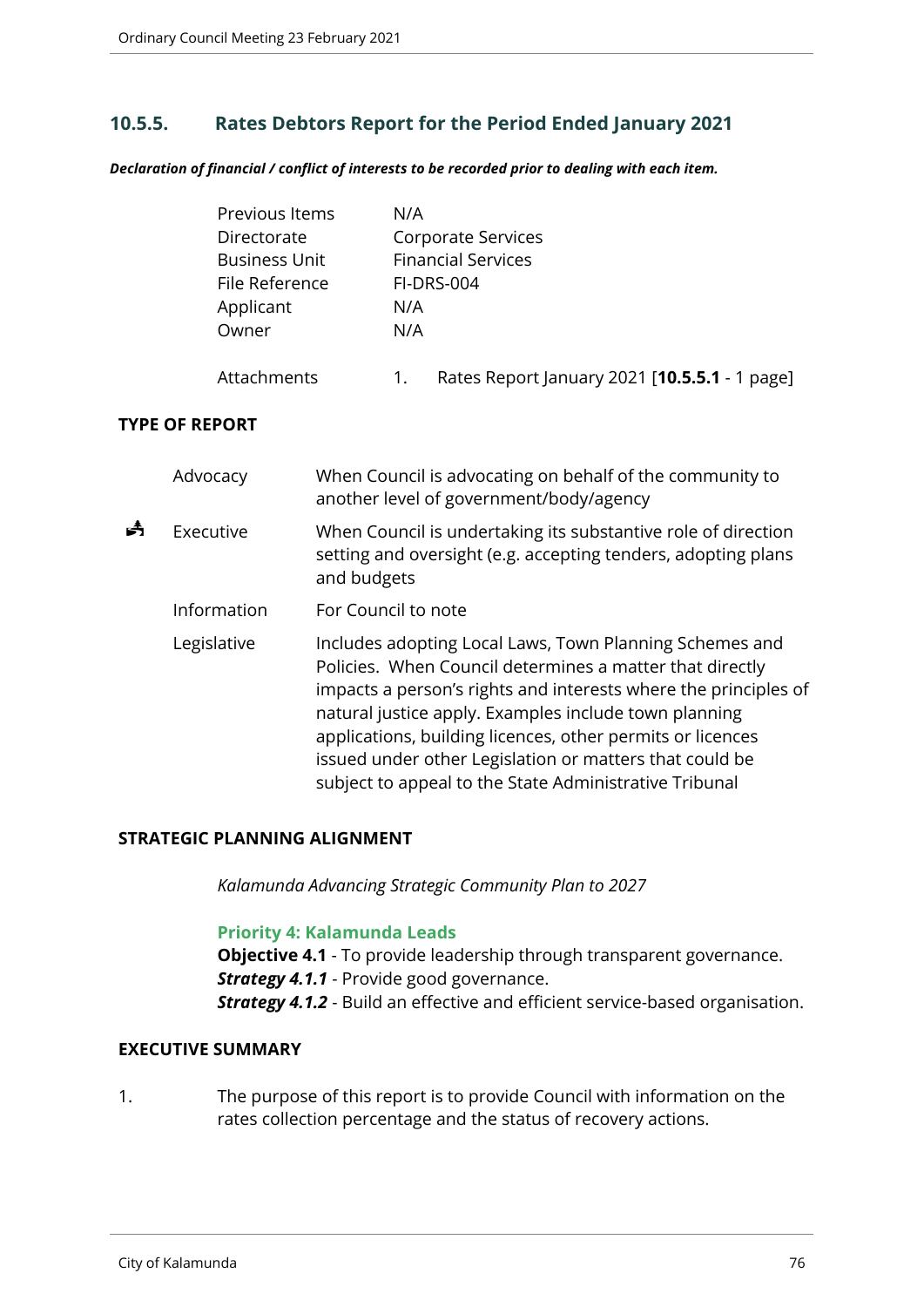- 2. The City of Kalamunda (City) levied rates for 2020/2021 on 1 July 2020 totalling of \$37,570,982. As at 31 January 2021 \$32,775,898 has been collected for current and outstanding rates for the 31 January 2021 period.
- 3. It is recommended that Council receive the Rates Debtors Report for the month of January 2021 (Attachment 1).

### **BACKGROUND**

4. Rate Notices were issued on 13 July 2020 with the following payment options available:

| <b>Options</b> | <b>Payment Dates</b> |             |             |             |
|----------------|----------------------|-------------|-------------|-------------|
| Full           | 17 August            |             |             |             |
| payment        | 2020                 |             |             |             |
| Two            | 17 August            | 22 December |             |             |
| instalments    | 2020                 | 2020        |             |             |
| Four           | 17 August            | 19 October  | 22 December | 23 February |
| instalments    | 2020                 | 2020        | 2020        | 2021        |

### **DETAILS AND ANALYSIS**

- 5. Rates Levied and Collectable for the 2020/2021 Financial Year currently total \$40,755,123.
- 6. As at 31 January 2021 a total of \$32,775,898 has been collected since Rates Notices were released, representing a collection rate of 82.17%**.**
- 7. Herewith the selected payment option taken up by ratepayers:

| Option                                      | <b>Description</b>              | <b>Number</b> |
|---------------------------------------------|---------------------------------|---------------|
| Option 1 on Rate Notice                     | Payment in full by due date     | 15,754        |
| Option 2 on Rate Notice                     | Two instalments                 | 1,572         |
| Option 3 on Rate Notice<br>Four instalments |                                 | 6,598         |
| A Smarter Way to Pay                        | Pay by Direct Debit over a      | 1,142         |
|                                             | mutually agreed period of time. |               |
| Direct Debit                                | Payment to be received by April | 208           |
|                                             | 2021                            |               |
| Total                                       | Ratepayers on payment options   | 25,274        |

This is comparable with last year; however, more ratepayers have elected to pay over longer periods of time.

Noting the table excludes ratepayers that are outstanding to date and have made no attempt to pay their rates.

8. Interim rating has commenced for 2020/2021. A total of \$555,662 has been raised thus far.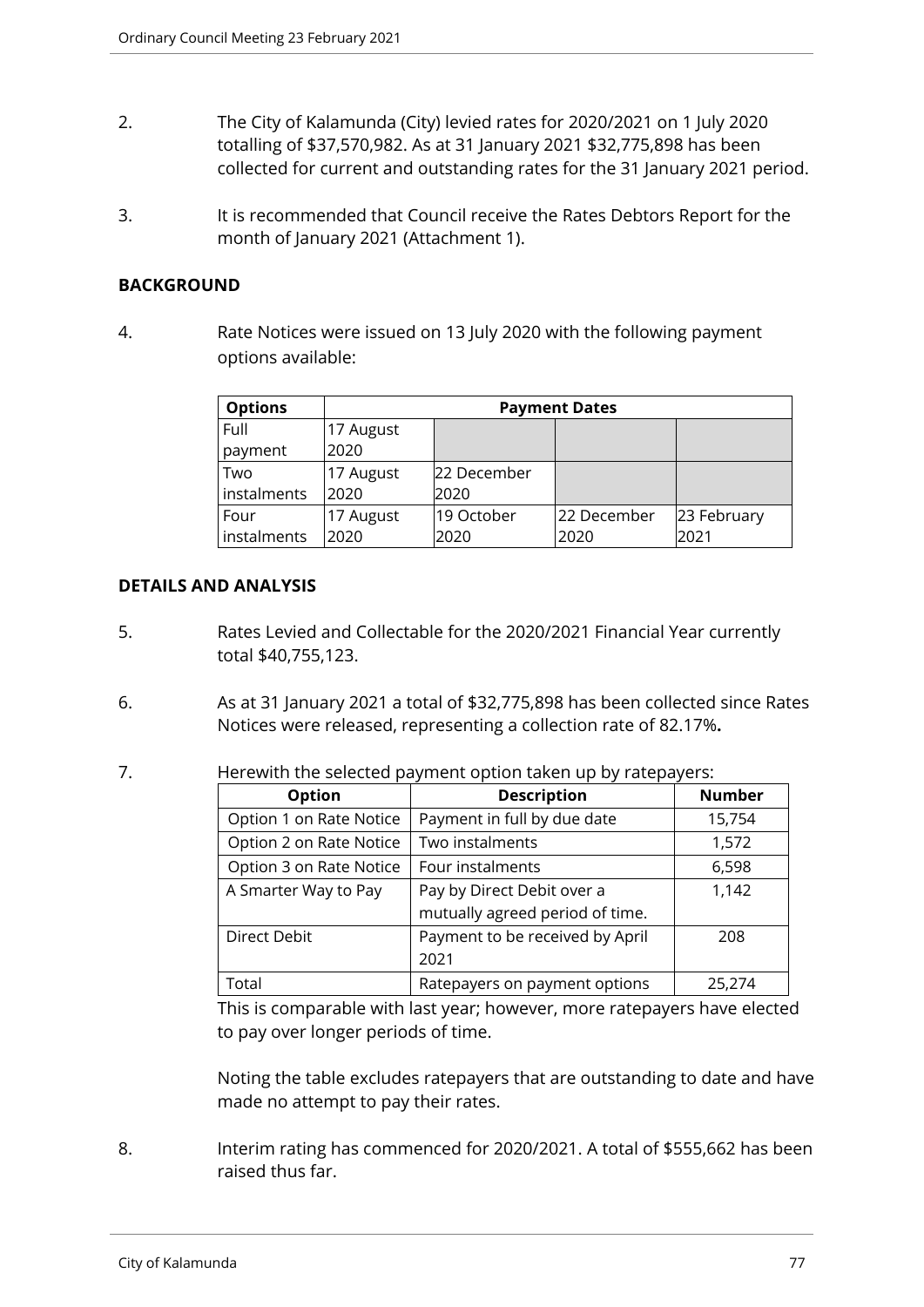9. Call recording software has been utilised in the Rates Department since 2015, primarily for customer service purposes, as it allows calls to be reviewed for training and process improvements. For the period 01 January 2021 to 31 January 2021 there was a total of 312 incoming calls and 97 outgoing calls, equating to 18 hours call time.

### **APPLICABLE LAW**

10. The City collects its rates debts in accordance with the *Local Government Act 1995* Division 6 – Rates and Service Charges under the requirements of subdivision 5 – Recovery of unpaid rates and service charges.

## **APPLICABLE POLICY**

11. The City's rates collection procedures are in accordance with the Debt Collection Policy S-FIN02.

> The Financial Hardship Policy adopted by Council on 7 April 2020 enables the provision of Financial Assistance to those seriously impacted by Covid-19.

### **STAKEHOLDER ENGAGEMENT**

### **Internal Referrals**

12. The City's Governance Unit has been briefed on the debt collection process.

## **External Referrals**

13. The higher-level debt collection actions have been undertaken by Kott Gunning.

## **FINANCIAL CONSIDERATIONS**

14. The early raising of rates in July allows the City's operations to commence without delays improving cashflow, in addition to earning additional interest income.

## **SUSTAINABILITY**

#### **Social Implications**

15. Debt collection can have implications upon those ratepayers facing hardship and the City must ensure equity in its debt collection policy and processes.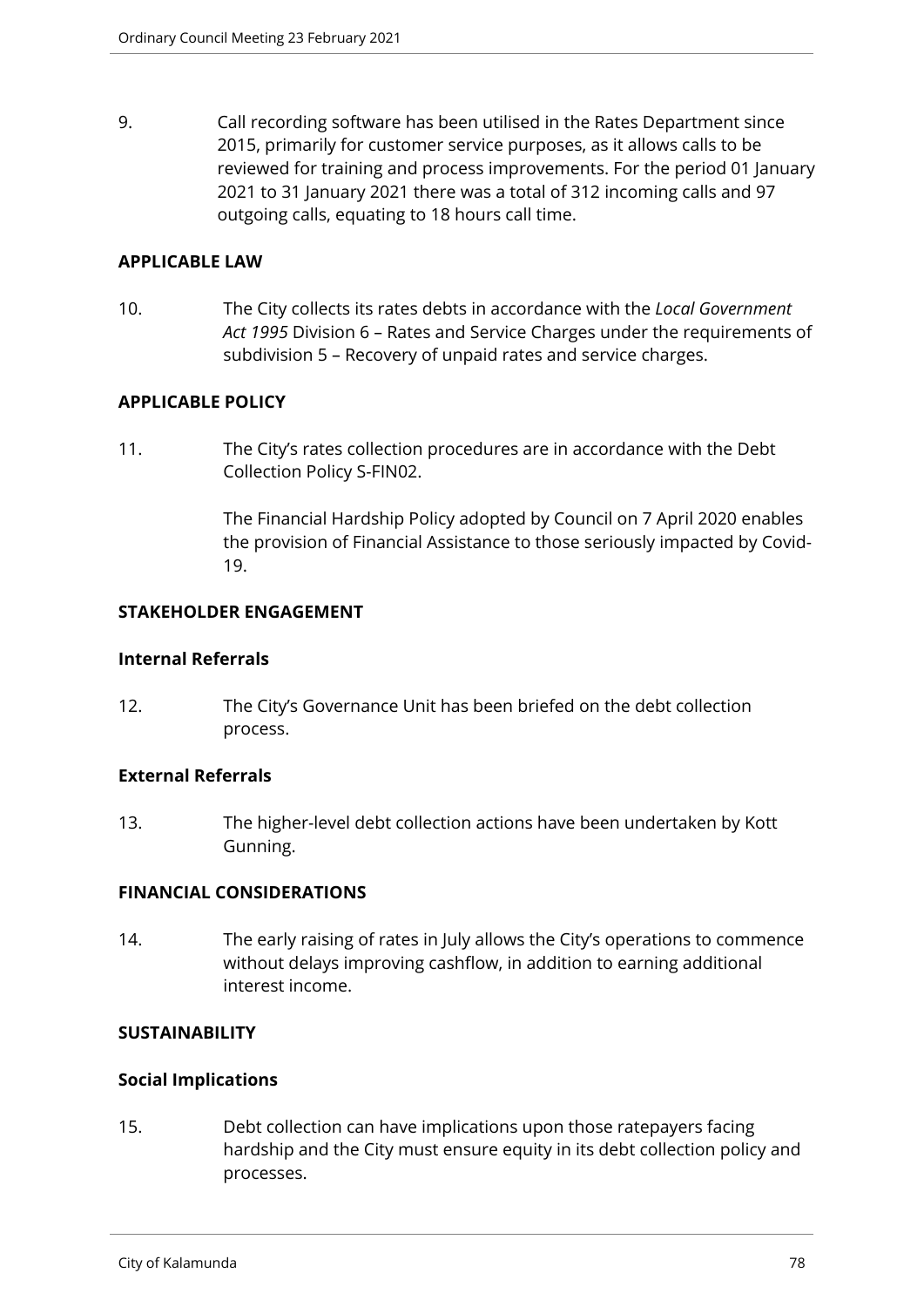16. The City has introduced "a smarter way to pay" to help ease the financial hardship to its customers. This has proved very effective with a growing number of ratepayers taking advantage of this option. A "Smarter Way to Pay" allows ratepayers to pay smaller amounts on a continuous basis either weekly or fortnightly, helping to reduce their financial burden.

## **Economic Implications**

17. Effective collection of all outstanding debtors leads to enhanced financial sustainability for the City.

### **Environmental Implications**

18. The increase in take up of eRates and BPay View, as a system of Rate Notice delivery, will contribute to lower carbon emissions due to a reduction in printing and postage.

### **RISK MANAGEMENT**

#### 19.

| Risk: Failure to collect outstanding rates and charges leading to<br>cashflow issues within the current year. |             |               |
|---------------------------------------------------------------------------------------------------------------|-------------|---------------|
| Likelihood                                                                                                    | Consequence | <b>Rating</b> |
| Likely                                                                                                        | Moderate    | Medium        |
| <b>Action/Strategy</b>                                                                                        |             |               |
| Ensure debt collections are rigorously maintained.                                                            |             |               |

## **CONCLUSION**

20. With a current collection rate for the financial year of 82.17 % (compared to 82.77 % last year). The City continues to effectively implement its rate collection strategy.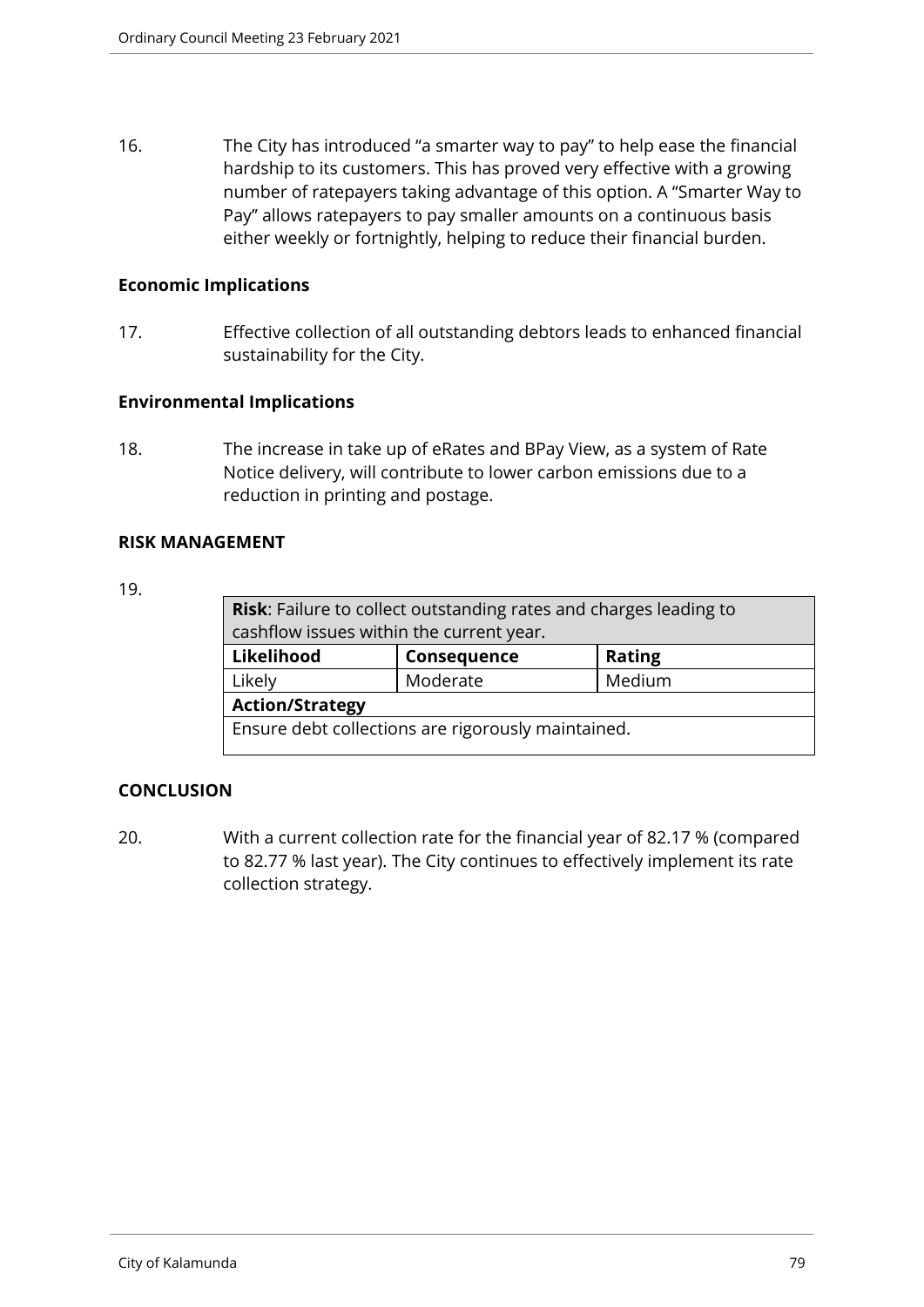## **Voting Requirements: Simple Majority**

#### RESOLVED OCM 20/2021

That Council RECEIVE the Rates Debtors Report for the Period ended 31 January 2021 (Attachment 1).

- Moved: **Cr Janelle Sewell**
- Seconded: **Cr Lisa Cooper**

Vote: **CARRIED UNANIMOUSLY (10/0)**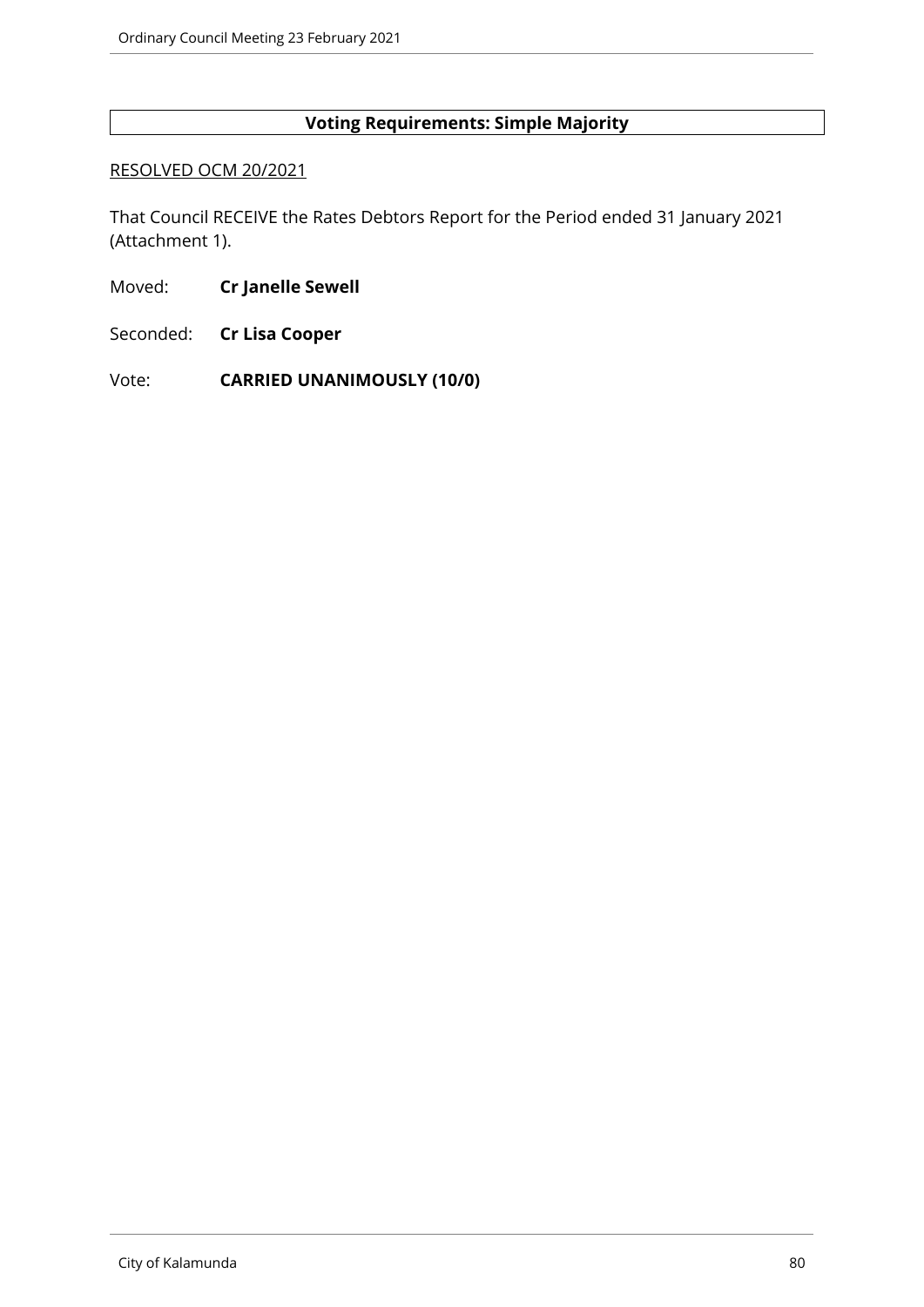# **10.5.6. Annual General Meeting of Electors**

*Declaration of financial / conflict of interests to be recorded prior to dealing with each item.*

| Previous             | OCM 275/2020         |
|----------------------|----------------------|
| Items                |                      |
| Directorate          | <b>CEO Office</b>    |
| <b>Business Unit</b> | Governance and Legal |
| File Reference       | N/A                  |
| Applicant            | N/A                  |
| Owner                | N/A                  |
|                      |                      |
| <b>Attachments</b>   |                      |

### **TYPE OF REPORT**

| Advocacy    | When Council is advocating on behalf of the community to<br>another level of government/body/agency                                                                                                                                                                                                                                                                                                                                |
|-------------|------------------------------------------------------------------------------------------------------------------------------------------------------------------------------------------------------------------------------------------------------------------------------------------------------------------------------------------------------------------------------------------------------------------------------------|
| Executive   | When Council is undertaking its substantive role of direction<br>setting and oversight (eg accepting tenders, adopting plans<br>and budgets                                                                                                                                                                                                                                                                                        |
| Information | For Council to note                                                                                                                                                                                                                                                                                                                                                                                                                |
| Legislative | Includes adopting Local Laws, Town Planning Schemes and<br>Policies. When Council determines a matter that directly<br>impacts a person's rights and interests where the principles of<br>natural justice apply. Examples include town planning<br>applications, building licences, other permits or licences<br>issued under other Legislation or matters that could be<br>subject to appeal to the State Administrative Tribunal |

#### **STRATEGIC PLANNING ALIGNMENT**

*Kalamunda Advancing Strategic Community Plan to 2027*

#### **Priority 4: Kalamunda Leads**

**Objective 4.1** - To provide leadership through transparent governance. **Strategy 4.1.1** - Provide good governance.

# **EXECUTIVE SUMMARY**

1. The purpose of this report is for Council to set a new date for the Annual General Meeting of Electors (AGM).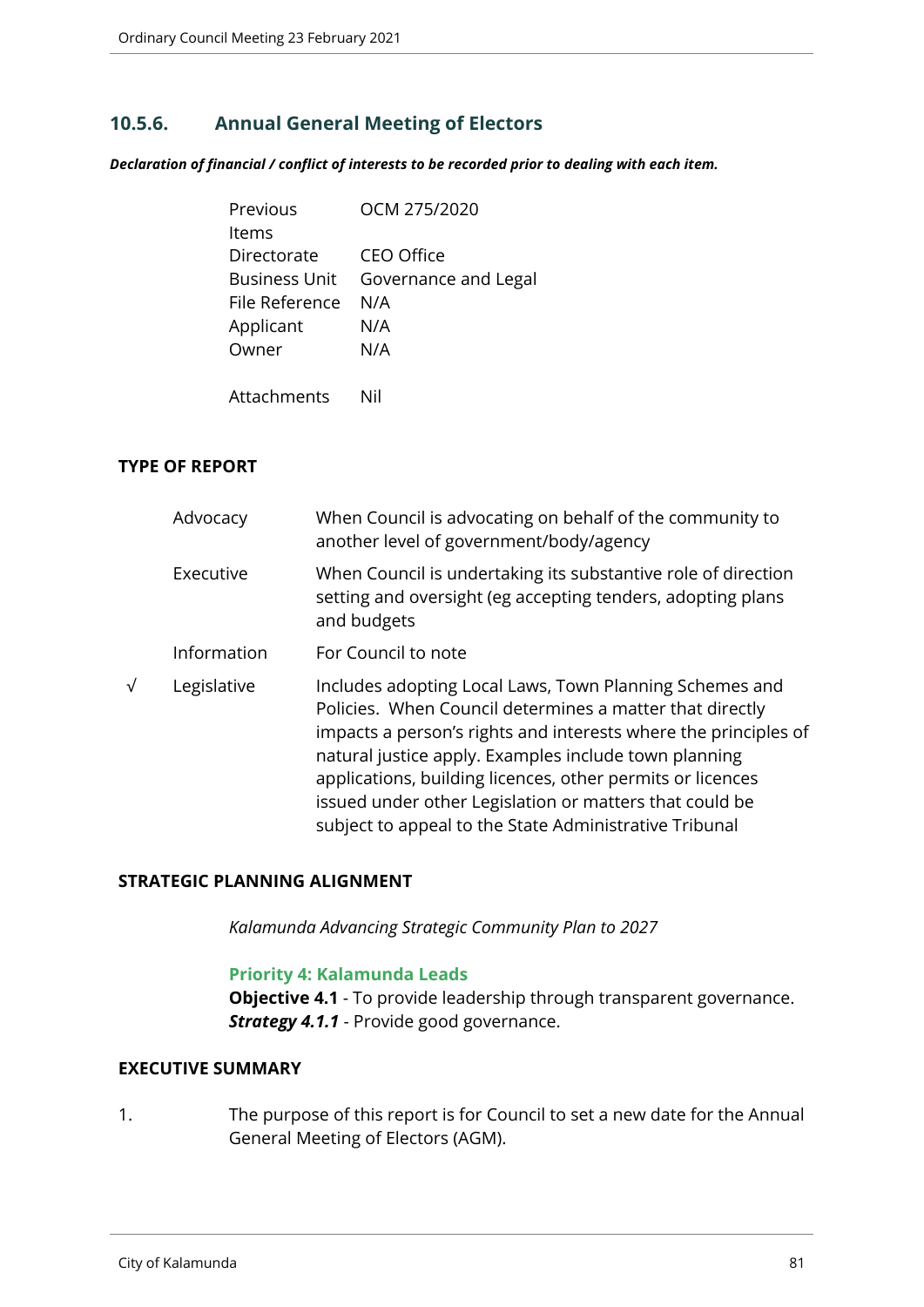- 2. A new date is required to be set due to the cancellation of the AGM scheduled for 2 February 2021 as a consequence of the COVID-19 shut down of the Perth Metropolitan area implemented by the State Government on Sunday 31 January 2021.
- 3. It is recommended that Council agree to the AGM being rescheduled to Tuesday 16 March 2021.

## **BACKGROUND**

- 4. Section 5.27 of the *Local Government Act 1995* (the Act) requires a local government to hold an AGM within 56 days of accepting the Annual Report.
- 5. The Council accepted the 2019/20 Annual Report at the Ordinary Council Meeting of 15 December 2020 and set the date for the AGM for 2 February 2021.

### **DETAILS AND ANALYSIS**

- 6. On Sunday 31 January 2021, the State Government announced a hard shutdown of the Perth Metropolitan, Peel and South West Regions due to a positive COVID 19 case been detected in the Perth Metropolitan area.
- 7. As a consequence, the AGM set for 2 February 2021 was required to be cancelled.
- 8. Clause 4 of the *Local Government (COVID-19 Response) Order 2020,* (COVID Order)provides that an AGM does not need to be held during a COVID-19 emergency period, but must be held within 56 days of the cessation of the emergency period.
- 9. The hard shut down order was lifted by the State Government on Friday 5 February 2021 and in accordance with the COVID Order it is recommended the AGM be rescheduled to Tuesday 16 March 2021 at 6.30pm.

#### **APPLICABLE LAW**

10. *Local Government Act 1995* and *Local Government (COVID-19 Response) Order 2020.*

## **APPLICABLE POLICY**

11. Nil.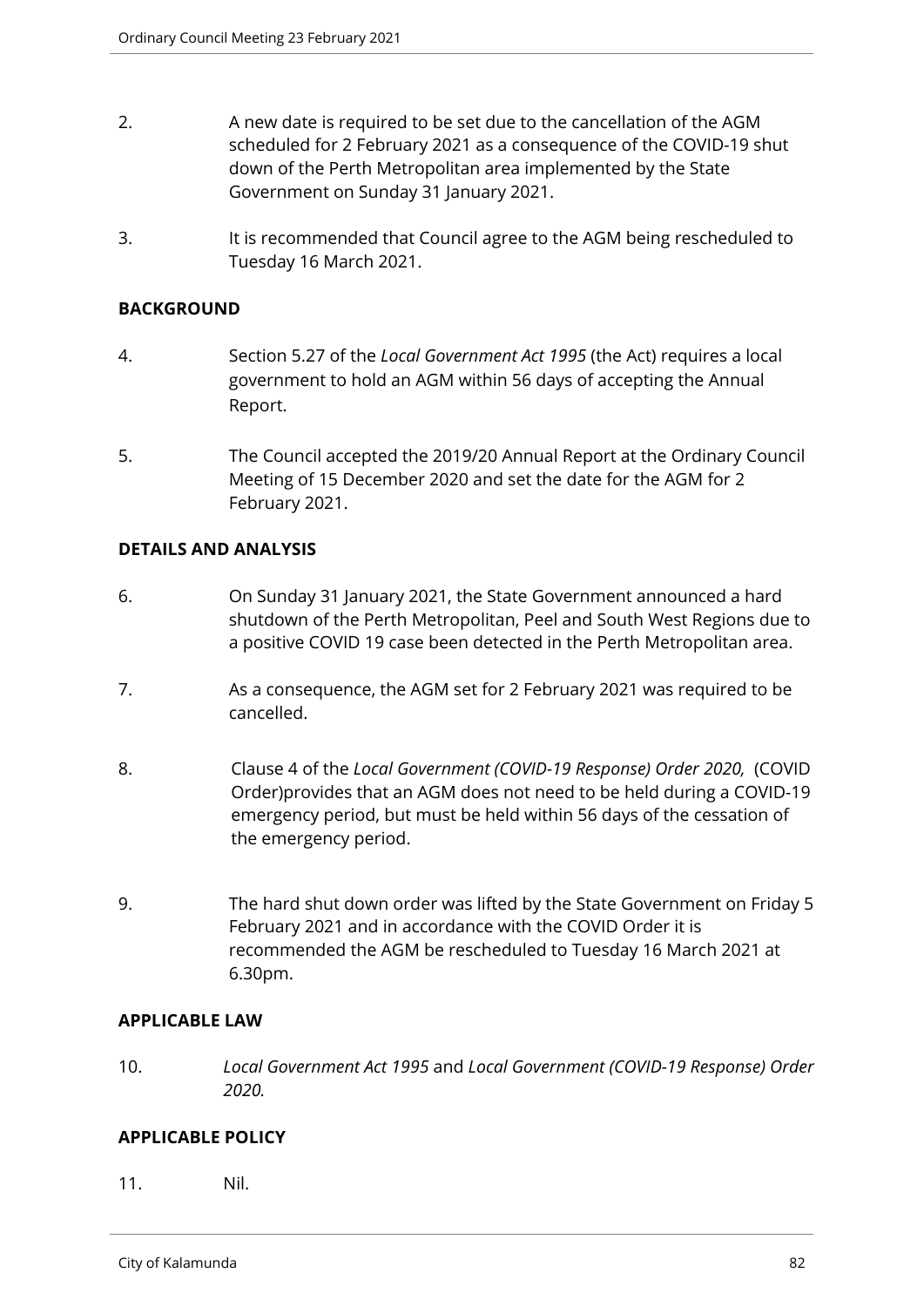### **STAKEHOLDER ENGAGEMENT**

12. Nil.

## **FINANCIAL CONSIDERATIONS**

13. None from this report.

#### **SUSTAINABILITY**

14. Nil

### **RISK MANAGEMENT**

15. **Risk**: An AGM is not scheduled in accordance with legislative requirements.

| Consequence                                                             | Likelihood | <b>Rating</b> |  |
|-------------------------------------------------------------------------|------------|---------------|--|
| Unlikely                                                                | Moderate   | Low           |  |
| <b>Action/Strategy</b>                                                  |            |               |  |
| Ensure Council is aware of the legislative requirements for the holding |            |               |  |
| of an AGM.                                                              |            |               |  |
|                                                                         |            |               |  |

## **CONCLUSION**

16. The recommended date for the rescheduled AGM is in accordance with legislative provisions and provides sufficient time to ensure the community is given adequate notice.

#### **Voting Requirements: Simple Majority**

#### RESOLVED OCM 21/2021

That Council AGREE to reschedule the 2019/2020 Annual General Meeting of Electors on Tuesday 16 March 2021 at 6:30pm.

Moved: **Cr Cameron Blair**

Seconded: **Cr John Giardina**

Vote: **CARRIED UNANIMOUSLY (10/0)**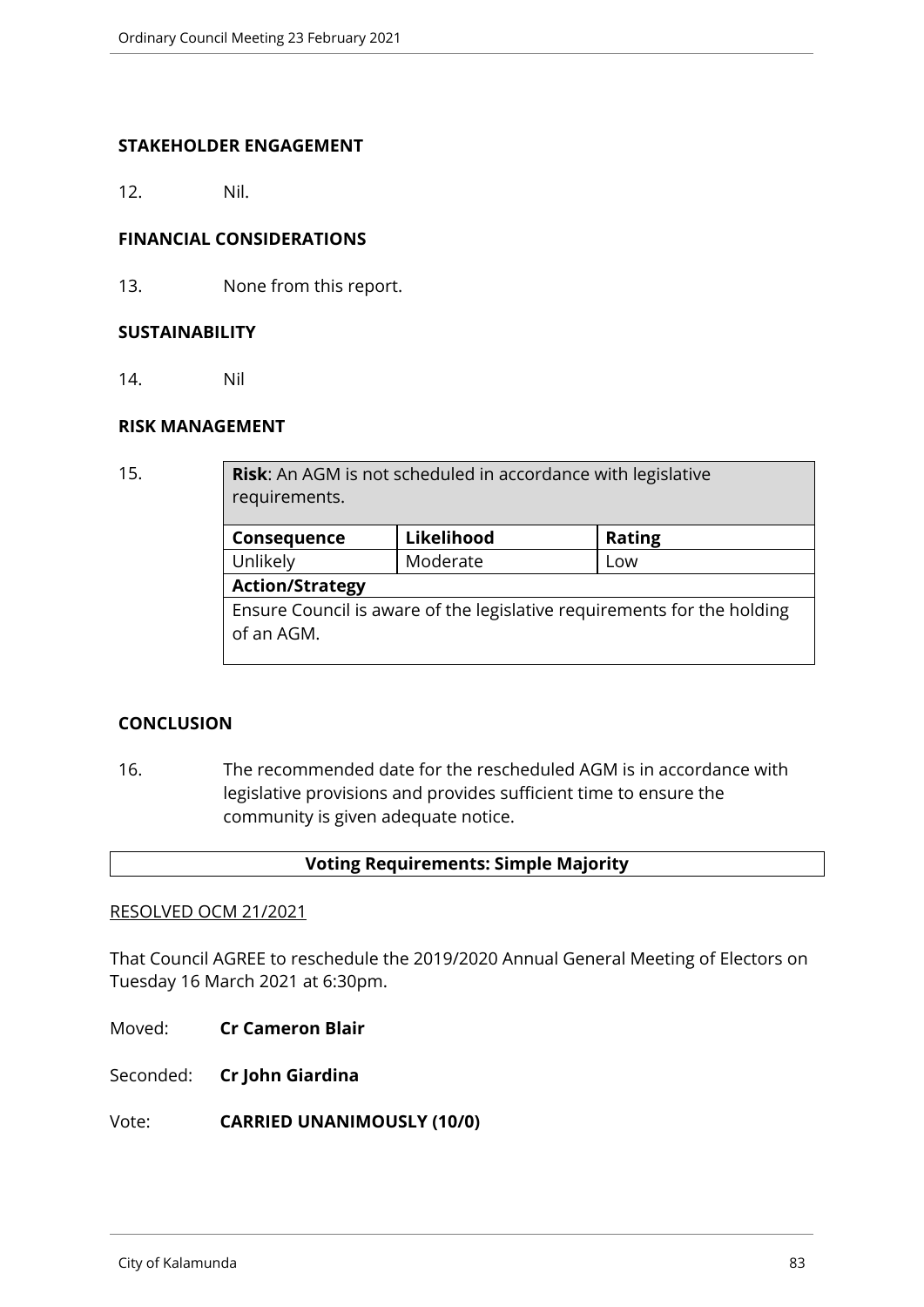## **11. Motions of Which Previous Notice has been Given**

11.1 Nil.

## **12. Questions by Members Without Notice**

- 12.1 Vacancies Town Centre Cr Sewell
- Q. In relation to vacant land and shops in the town centre what is the City's responsibility and what can the City do?
- A. Taken on Notice
- 12.2 Pickering Brook Mobile Tower Cr Sewel
- Q. Can an update be provided on the progression of the lease for the Mobile tower at the Pickering Brook Sportsman Club.
- A. The site is subject to both lease and license agreements. There are multiple parties involved in this site and this adds complexity to the finalisation of the agreements.
- 12.3 Pedestrian Improvements Falls Road Primary Cr O'Connor
- Q. Can an update be provided on the progress of pedestrian improvements at Falls Road Primary School.
- A. Taken on Notice.
- 12.4 Street Tree Planting Program Cr O'Connor
- Q. The City has budgeted \$166,000 on a Street Tree Planting Progress. Can the break down of how many have been planted to date and where be provided.
- A. Taken on Notice
- **13. Questions by Members of Which Due Notice has been Given**
- 13.1 Nil.
- **14. Urgent Business Approved by the Presiding Member or by Decision**
- 14.1 Nil.